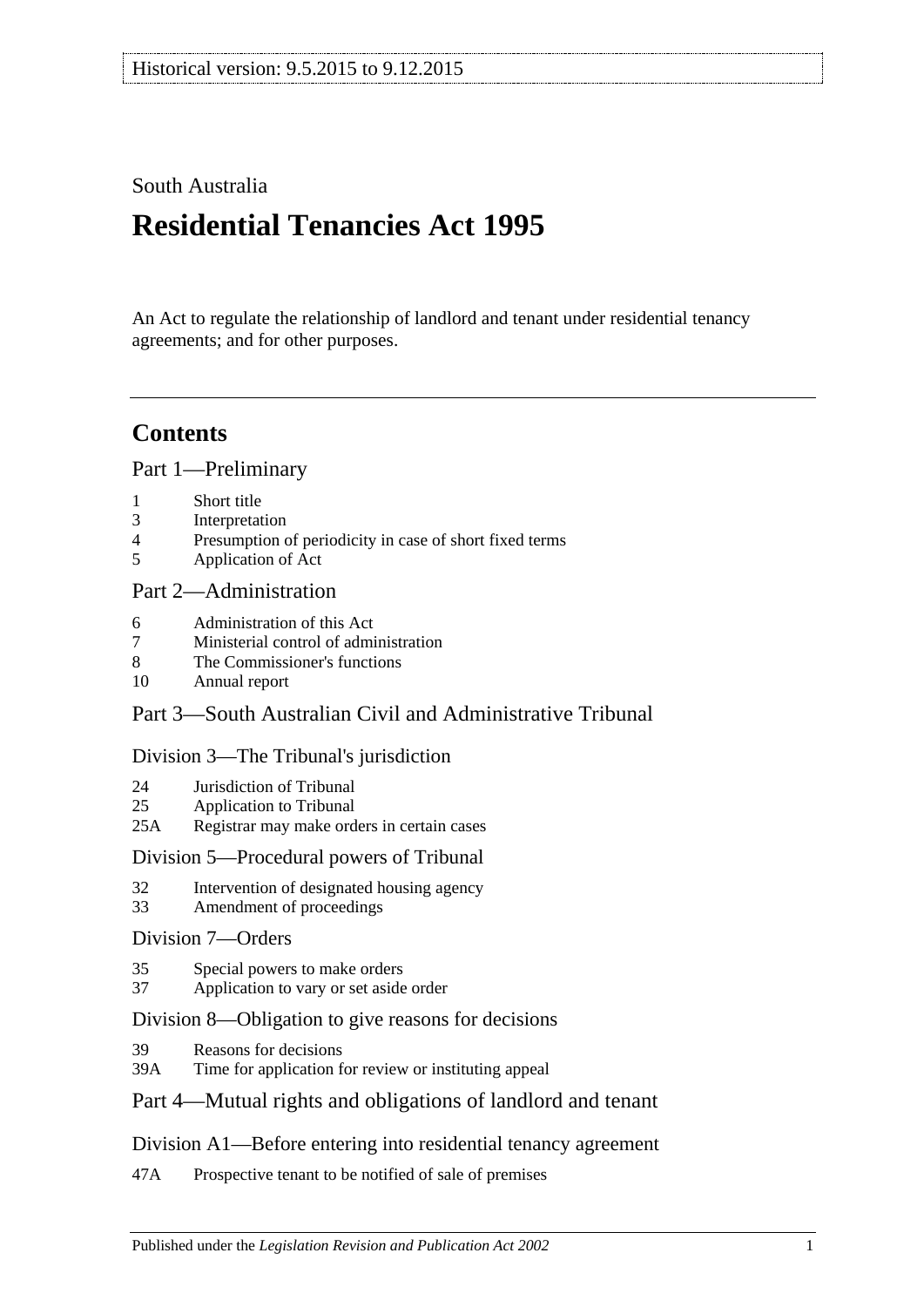## [Division 1—Entering into residential tenancy agreement](#page-13-6)

- [Information to be provided by landlords to tenants](#page-13-7)
- [Residential tenancy agreements](#page-14-0)
- [Cost of preparing agreement](#page-16-0)
- False [information from tenant](#page-16-1)

[Division 2—Discrimination against tenants with children](#page-16-2)

[Discrimination against tenants with children](#page-16-3)

### [Division 3—Rent](#page-17-0)

- [Permissible consideration for residential tenancy](#page-17-1)
- [Rent in advance](#page-17-2)
- [Variation of rent](#page-18-0)
- [Excessive rent](#page-19-0)
- 56A [Manner of payment of rent](#page-20-0)
- [Landlord's duty to keep proper records of rent and other payments](#page-20-1)
- [Duty to provide statement or give receipt for rent](#page-20-2)
- 58A [Payment of rent by electronic transaction](#page-21-0)
- [Accrual and apportionment of rent](#page-21-1)
- [Abolition of distress for rent](#page-21-2)

## [Division 4—Bonds](#page-21-3)

- [Bond](#page-21-4)
- [Receipt of bond and transmission to Commissioner](#page-22-0)
- [Repayment of bond](#page-22-1)

## [Division 5—Tenant's entitlement to possession and quiet enjoyment](#page-24-0)

- [Vacant possession etc](#page-24-1)
- [Quiet enjoyment](#page-24-2)

### [Division 6—Security of premises](#page-25-0)

[Security of premises](#page-25-1)

## [Division 7—Landlord's obligation in regard to condition of the premises](#page-25-2)

- [Cleanliness](#page-25-3)
- [Landlord's obligation to repair](#page-25-4)

### [Division 8—Tenant's obligations in relation to the premises and ancillary property](#page-27-0)

- [Tenant's responsibility for cleanliness, damage and loss](#page-27-1)
- [Alteration of premises](#page-27-2)

## [Division 9—Tenant's conduct on the premises](#page-28-0)

[Tenant's conduct](#page-28-1)

## [Division 9A—Landlord's obligation to advise of sale of premises](#page-28-2)

71A [Sale of residential premises](#page-28-3)

## [Division 10—Landlord's right of entry](#page-28-4)

[Right of entry](#page-28-5)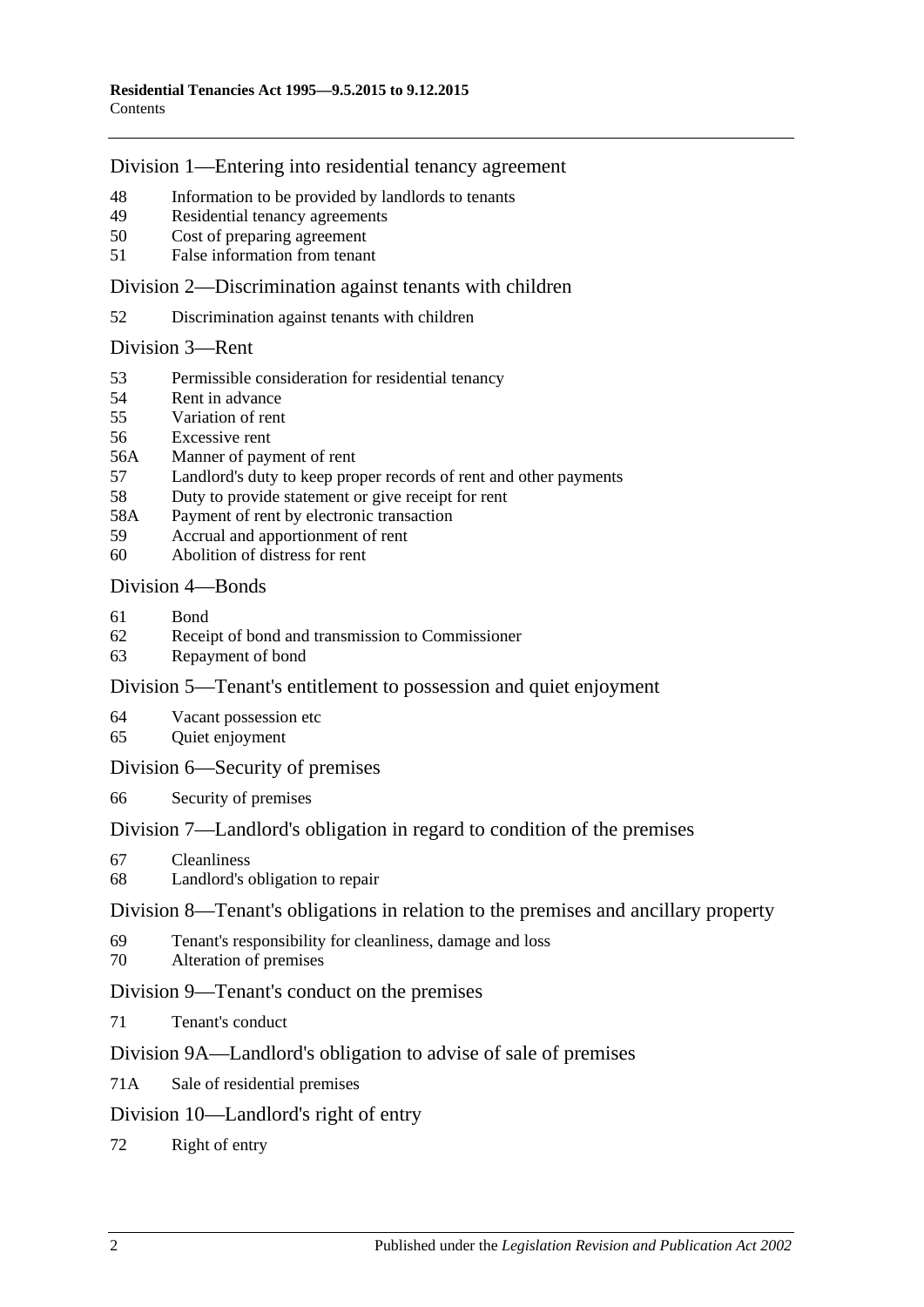[Division 11—Statutory charges](#page-30-0)

73 [Statutory charges](#page-30-1)

[Division 12—Assignment](#page-31-0)

74 [Assignment of tenant's rights under residential tenancy agreement](#page-31-1)

[Division 13—Tenant's vicarious liability](#page-32-0)

75 [Vicarious liability](#page-32-1)

### [Division 14—Harsh or unconscionable terms](#page-32-2)

76 [Harsh or unconscionable terms](#page-32-3)

### [Division 15—Miscellaneous](#page-33-0)

- 77 [Accelerated rent and liquidated damages](#page-33-1)
- 78 [Duty of mitigation](#page-33-2)
- 78A [Compensation for expenses](#page-33-3)

## [Part 5—Termination of residential tenancy agreements](#page-34-0)

### [Division 1—Termination generally](#page-34-1)

- 79 [Termination of residential tenancy](#page-34-2)
- 79A [Agreement for fixed term continues if not terminated](#page-34-3)

### [Division 2—Termination by the landlord](#page-34-4)

- 80 [Notice of termination by landlord on ground of breach of agreement](#page-34-5)
- 81 [Termination because possession is required by landlord for certain purposes](#page-36-0)
- 82 [Termination of residential tenancy by community housing providers with members who](#page-36-1)  [are tenants](#page-36-1)
- 83 [Termination by landlord without specifying a ground of termination](#page-37-0)
- 83A [Notice to be given at end of fixed term](#page-37-1)
- 83B [Termination where agreement frustrated](#page-37-2)
- 84 [Limitation of right to terminate](#page-38-0)

### [Division 3—Termination by tenant](#page-38-1)

- 85 [Notice of termination by tenant on ground of breach of the agreement](#page-38-2)
- 85A [Termination by tenant if residential premises for sale](#page-39-0)
- 86 [Termination by tenant without specifying a ground of termination](#page-39-1)
- 86A [Notice to be given at end of fixed term](#page-39-2)
- 86B [Termination where agreement frustrated](#page-39-3)

[Division 4—Termination by the Tribunal](#page-39-4)

- 87 [Termination on application by landlord](#page-39-5)
- 88 [Termination on application by tenant](#page-40-0)
- 89 [Termination based on hardship](#page-40-1)
- 90 [Tribunal may terminate tenancy if tenant's conduct unacceptable](#page-40-2)

## [Division 5—Notices of termination](#page-42-0)

- 91 [Form of notice of termination](#page-42-1)
- 92 [Termination of periodic tenancy](#page-42-2)<br>92A Notice of termination void if no
- [Notice of termination void if no action taken](#page-42-3)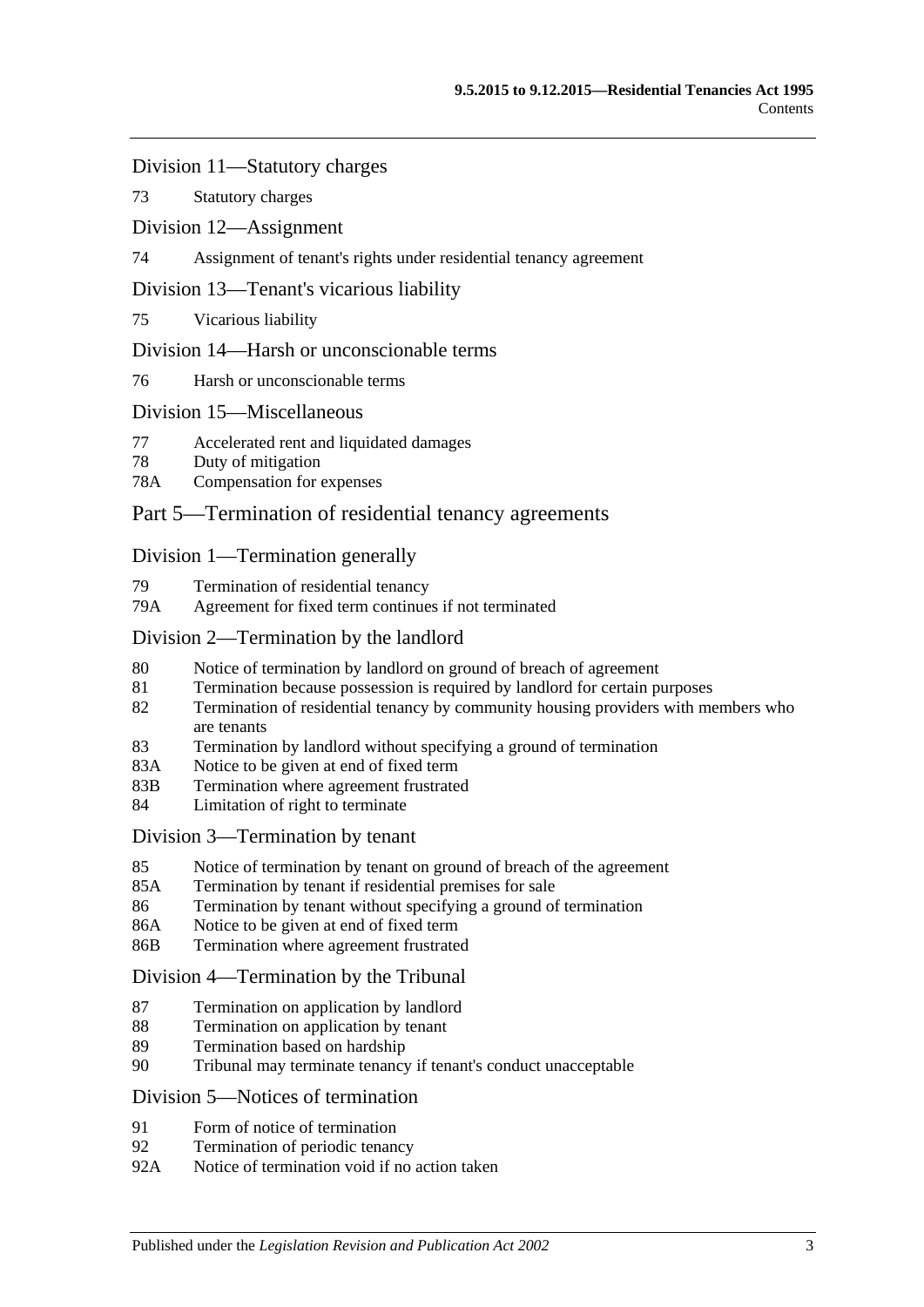### [Division 6—Repossession of premises](#page-43-0)

- 93 [Order for possession](#page-43-1)<br>94 Abandoned premises
- [Abandoned premises](#page-43-2)
- 95 [Repossession of premises](#page-44-0)
- 96 [Forfeiture of head tenancy not to result automatically in destruction of right to possession](#page-44-1)  [under residential tenancy agreement](#page-44-1)

#### [Division 7—Abandoned property](#page-45-0)

- 97 [Abandoned property](#page-45-1)
- 97A [Offence to deal with abandoned property in unauthorised way](#page-45-2)
- 97B [Action to deal with abandoned property other than personal documents](#page-45-3)
- 97C [Action to deal with abandoned personal documents](#page-46-0)

#### [Division 8—Enforcement of orders for possession](#page-46-1)

99 [Enforcement of orders for possession](#page-46-2)

#### [Part 5A—Residential tenancy databases](#page-47-0)

- 99A [Definitions](#page-47-1)
- 99B [Application](#page-48-0)
- 99C [Extra-territorial operation of Part](#page-48-1)
- 99D [Notice of usual use of database](#page-49-0)
- 99E [Notice of listing if database used](#page-49-1)
- 99F [Listing can be made only for particular breaches by particular persons](#page-50-0)
- 99G [Further restriction on listing](#page-50-1)<br>99H Ensuring quality of listing—
- [Ensuring quality of listing—landlord's or agent's obligation](#page-51-0)
- 99I [Ensuring quality of listing—database operator's obligation](#page-52-0)
- 99J [Providing copy of personal information listed](#page-52-1)
- 99K [Keeping personal information listed](#page-52-2)
- 99L [Powers of Tribunal](#page-53-0)
- 99M [Notifying relevant non-parties of Tribunal order about listing](#page-53-1)

### [Part 6—Residential Tenancies Fund](#page-53-2)

- 100 [Residential Tenancies Fund](#page-53-3)
- 101 [Application of income](#page-54-0)
- 102 [Accounts and audit](#page-54-1)

### [Part 7—Rooming houses](#page-55-0)

#### Division [1—Interpretation](#page-55-1)

103 [Interpretation](#page-55-2)

### Division [2—Rooming house agreements](#page-55-3)

- 104 [Standard terms of rooming house agreements](#page-55-4)
- 105 [Copies of written agreements](#page-55-5)

#### Division [3—House rules](#page-55-6)

- 105A [House rules](#page-55-7)
- 105B [Amendment of house rules](#page-56-0)
- 105C [Application to Tribunal if house rules are considered unreasonable](#page-56-1)
- 105D [Availability of house rules](#page-56-2)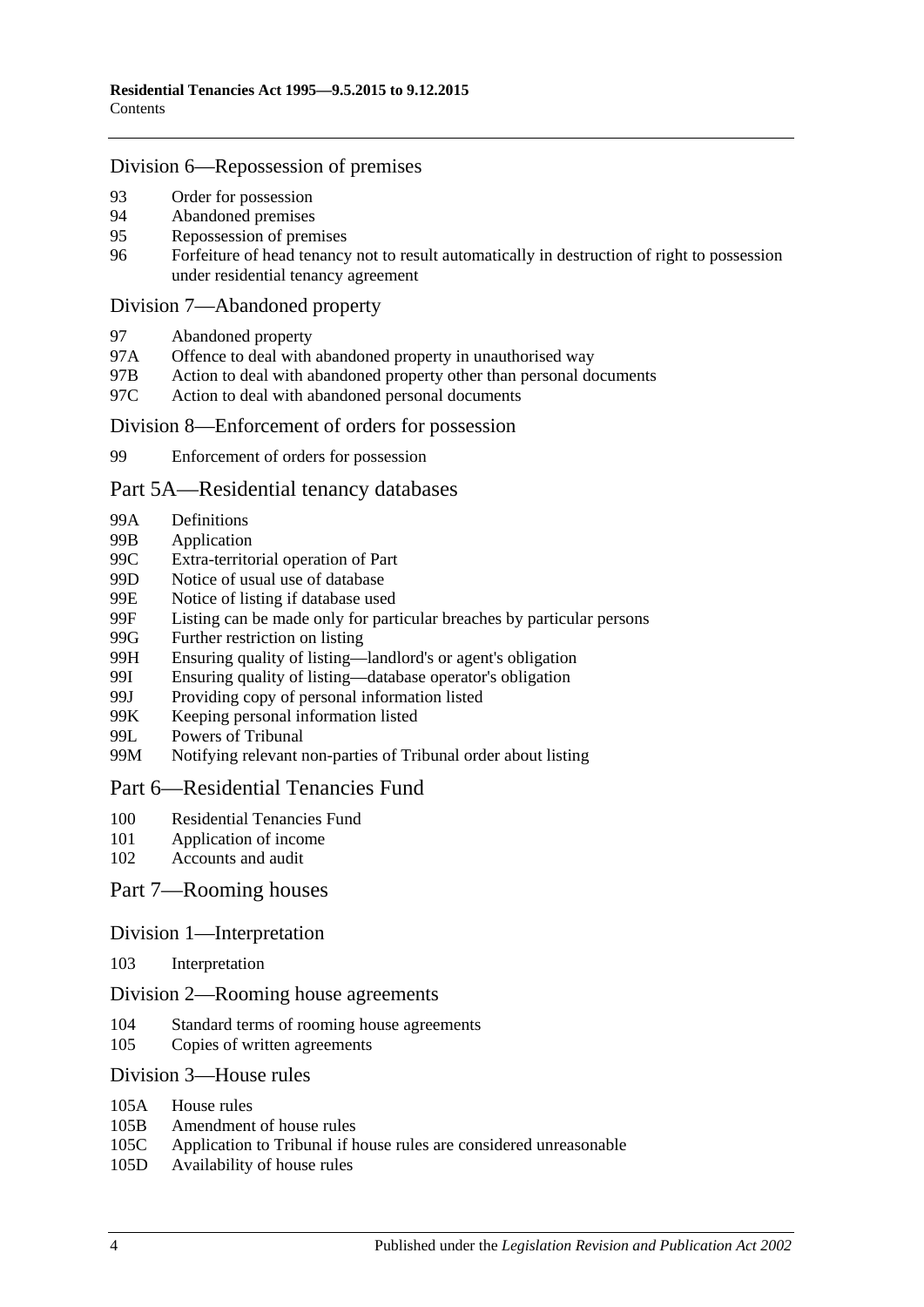### Division [4—Mutual rights and obligations of proprietors and residents](#page-57-0)

Subdivision [1—Rent and other charges](#page-57-1)

- 105E [Permissible consideration and statutory charges](#page-57-2)
- 105F [Rent in advance](#page-57-3)
- 105G [Duty to provide statement or give receipt for payments](#page-58-0)
- 105H [Payment of rent by electronic transaction](#page-58-1)
- 105I [Rent increases](#page-58-2)
- 105J [Rent decreases](#page-59-0)

#### [Subdivision](#page-60-0) 2—Bonds

- [105K](#page-60-1) Bond
- 105L [Receipt of bond and transmission to Commissioner](#page-60-2)<br>105M Repayment of bond
- [Repayment of bond](#page-60-3)

Subdivision [3—Other obligations of proprietor](#page-62-0)

- 105N [Use and enjoyment of room and facilities](#page-62-1)
- 105O [Security of premises and personal property](#page-63-0)
- 105P [Obligation to repair and keep room and premises clean](#page-63-1)
- 105Q [Sale of rooming house](#page-64-0)

Subdivision [4—Other obligations of resident](#page-64-1)

105R [General obligations of resident](#page-64-2)

Subdivision [5—Miscellaneous](#page-65-0)

105S [Accelerated rent and liquidated damages](#page-65-1)

105T [Goods not to be taken in lieu of amounts owing to proprietor](#page-65-2)

Division [5—Termination of rooming house agreement](#page-65-3)

- 105U [Termination of rooming house agreement](#page-65-4)<br>105V Abandoned room
- [Abandoned room](#page-66-0)
- 105W [Abandoned property](#page-67-0)

#### [Part 8—Dispute resolution](#page-68-0)

[Division 1—Conciliation](#page-68-1)

### Subdivision [1—Definitions for this Division](#page-68-2)

106 [Definitions](#page-68-3)

Subdivision [2—Conciliation of dispute by Commissioner](#page-68-4)

107 [Conciliation of dispute by Commissioner](#page-68-5)

#### Subdivision [4—Duties and procedure](#page-68-6)

- 108A [Functions of Commissioner in conciliation of dispute](#page-68-7)
- 108B [Procedure](#page-69-0)<br>108C Restriction
- [Restriction on evidence](#page-69-1)

### [Division 2—Intervention](#page-69-2)

109 [Power to intervene](#page-69-3)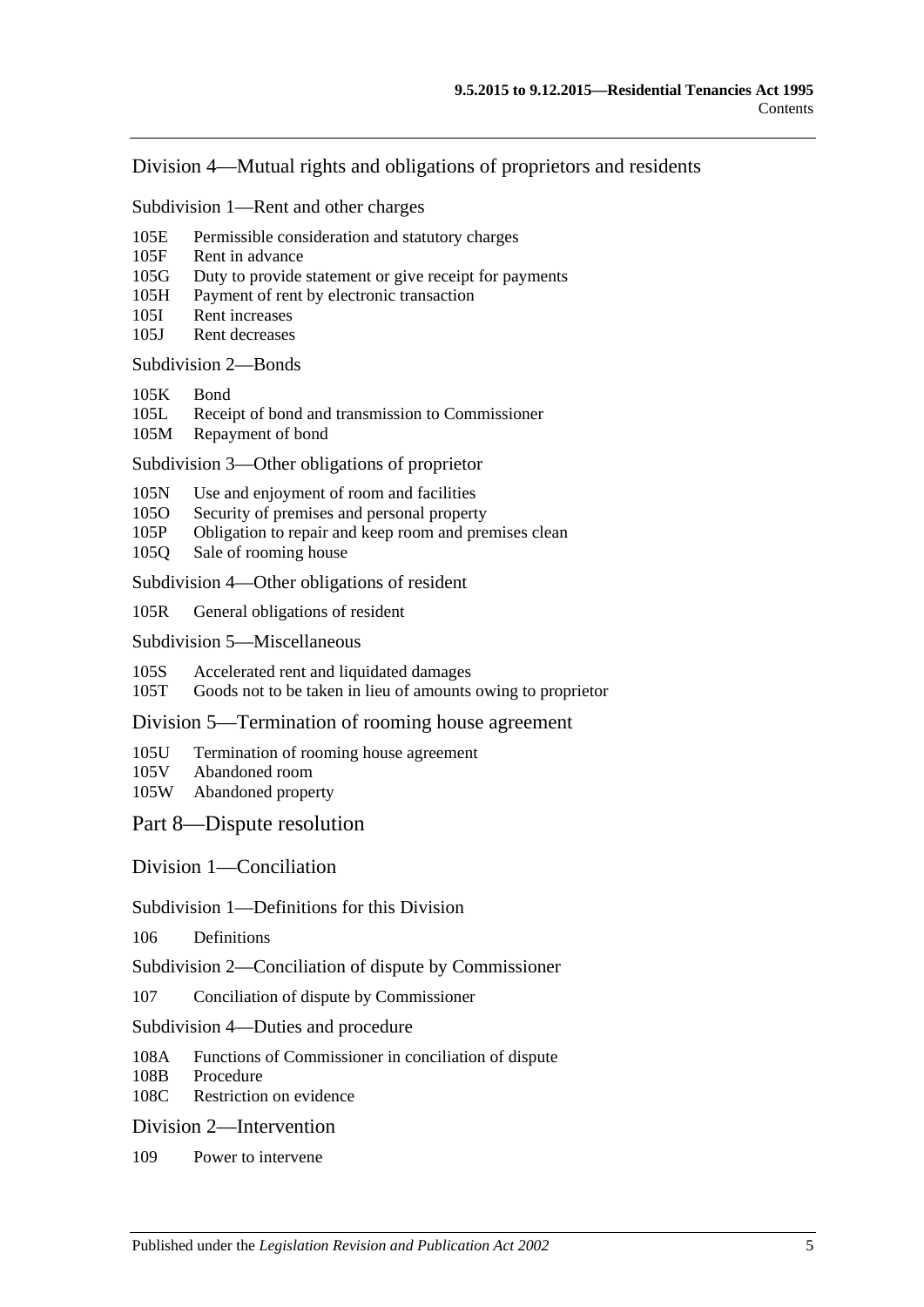### [Division 3—Powers of the Tribunal](#page-69-4)

- 110 [Powers of Tribunal](#page-69-5)
- 111 [Conditional and alternative orders](#page-70-0)
- 112 [Restraining orders](#page-70-1)

### [Division 4—Representation](#page-71-0)

- 113 [Representation](#page-71-1)
- 114 [Remuneration of representative](#page-72-0)

### [Part 9—Miscellaneous](#page-72-1)

- 115 [Contract to avoid Act](#page-72-2)
- 117 [Notice by landlord not waived by acceptance of rent](#page-72-3)
- 117A [Liability to prosecution not to derogate from civil liability](#page-72-4)
- 118 [Exemptions](#page-72-5)
- 119 [Tribunal may exempt agreement or premises from provision of Act](#page-73-0)
- 120 [Service](#page-73-1)
- 121 [Regulations](#page-73-2)

## Schedule 1—Transitional provisions—*[Residential Tenancies \(Miscellaneous\)](#page-74-0)  [Amendment Act](#page-74-0) 2013*

- 1 [Interpretation](#page-74-1)
- 2 [Operation of amendments](#page-74-2)
- 3 [Registrar and deputy registrars](#page-74-3)
- 4 [Jurisdiction of Tribunal](#page-74-4)
- 5 [Interest payable on repayment of bond](#page-75-0)
- 6 [Abandoned property](#page-75-1)<br>7 Application to existin
- [Application to existing house rules](#page-75-2)
- 8 [Other provisions](#page-75-3)

[Legislative history](#page-76-0)

## <span id="page-5-0"></span>**The Parliament of South Australia enacts as follows:**

## **Part 1—Preliminary**

### <span id="page-5-1"></span>**1—Short title**

This Act may be cited as the *Residential Tenancies Act 1995*.

## <span id="page-5-2"></span>**3—Interpretation**

(1) In this Act, unless the contrary intention appears—

*ancillary property* means property (not forming part of premises subject to a residential tenancy agreement) that is provided by the landlord, either under the residential tenancy agreement or independently of the agreement, for use by the tenant;

*bailiff* means a bailiff appointed under the *[South Australian Civil and Administrative](http://www.legislation.sa.gov.au/index.aspx?action=legref&type=act&legtitle=South%20Australian%20Civil%20and%20Administrative%20Tribunal%20Act%202013)  [Tribunal Act](http://www.legislation.sa.gov.au/index.aspx?action=legref&type=act&legtitle=South%20Australian%20Civil%20and%20Administrative%20Tribunal%20Act%202013) 2013*;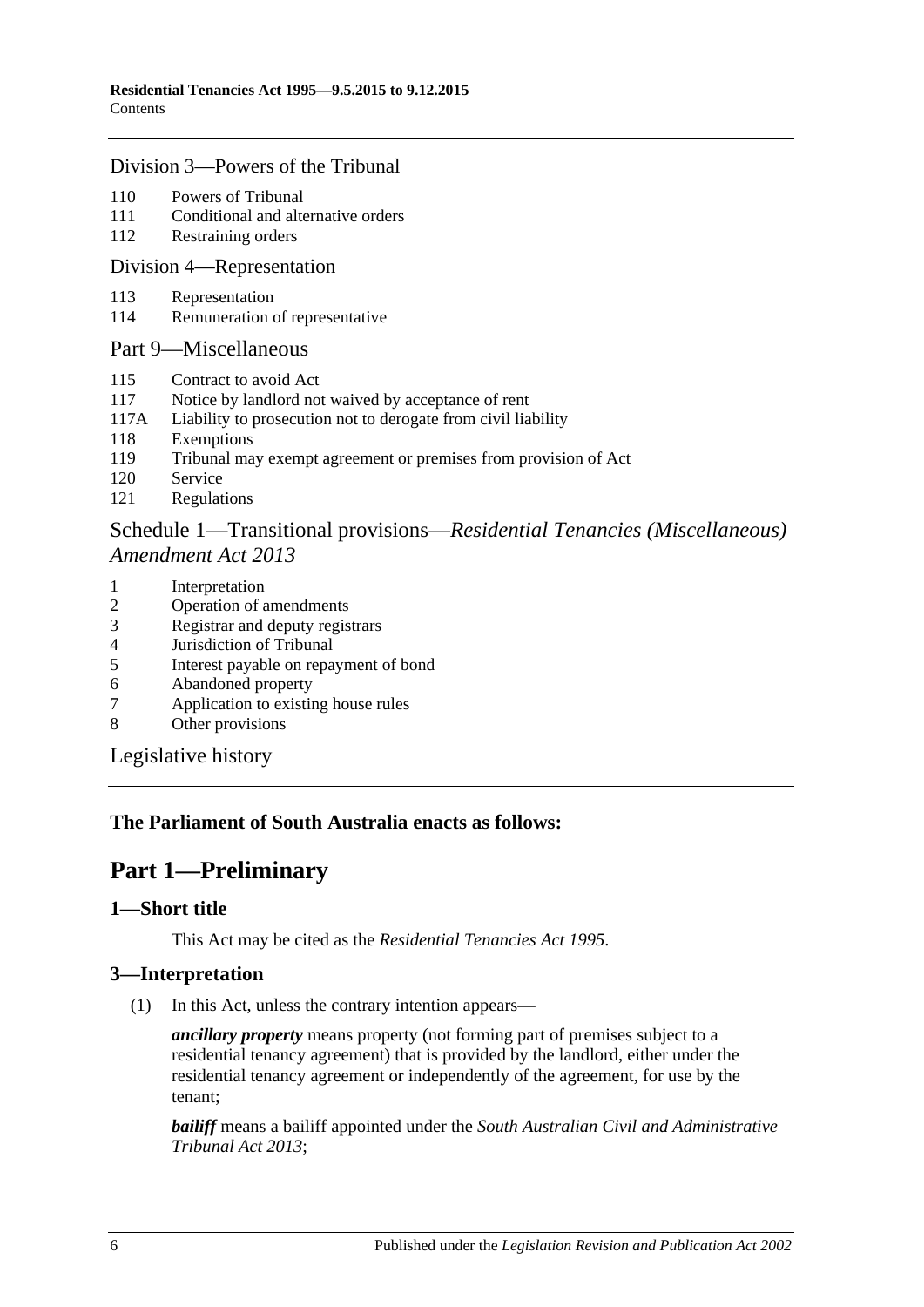*bond* means an amount a tenant is required to pay under a residential tenancy agreement, or an agreement collateral to a residential tenancy agreement, as security for the performance of obligations under a residential tenancy agreement;

*collateral agreement*, in relation to a residential tenancy agreement for residential premises in a no premium retirement village, includes a domestic services agreement that a tenant of the premises is required to enter into as a condition of the residential tenancy agreement or otherwise as a condition of admission as a resident of the village;

*Commissioner* means the Commissioner for Consumer Affairs;

*decision*, of the Tribunal, has the same meaning as in the *[South Australian Civil and](http://www.legislation.sa.gov.au/index.aspx?action=legref&type=act&legtitle=South%20Australian%20Civil%20and%20Administrative%20Tribunal%20Act%202013)  [Administrative Tribunal Act](http://www.legislation.sa.gov.au/index.aspx?action=legref&type=act&legtitle=South%20Australian%20Civil%20and%20Administrative%20Tribunal%20Act%202013) 2013*;

*Deputy President* means a Deputy President of the Tribunal appointed under the *[South](http://www.legislation.sa.gov.au/index.aspx?action=legref&type=act&legtitle=South%20Australian%20Civil%20and%20Administrative%20Tribunal%20Act%202013)  [Australian Civil and Administrative Tribunal Act](http://www.legislation.sa.gov.au/index.aspx?action=legref&type=act&legtitle=South%20Australian%20Civil%20and%20Administrative%20Tribunal%20Act%202013) 2013*;

*Deputy Registrar* means a Deputy Registrar of the Tribunal appointed under the *[South](http://www.legislation.sa.gov.au/index.aspx?action=legref&type=act&legtitle=South%20Australian%20Civil%20and%20Administrative%20Tribunal%20Act%202013)  [Australian Civil and Administrative Tribunal Act](http://www.legislation.sa.gov.au/index.aspx?action=legref&type=act&legtitle=South%20Australian%20Civil%20and%20Administrative%20Tribunal%20Act%202013) 2013*;

*domestic facility requiring instructions* means an appliance or device provided by a landlord for the use of a tenant for which it would be reasonable to expect the tenant to require instructions:

*domestic services agreement* means an agreement with a tenant of residential premises in a no premium retirement village for the provision of domestic services (such as meals, cleaning, gardening and laundry of linen);

*Fund* means the Residential Tenancies Fund;

*housing improvement notice* means a notice of intention to declare premises substandard, a notice declaring premises to be substandard, or a notice fixing the maximum rent payable for premises, under Part 7 of the *[Housing Improvement](http://www.legislation.sa.gov.au/index.aspx?action=legref&type=act&legtitle=Housing%20Improvement%20Act%201940)  Act [1940](http://www.legislation.sa.gov.au/index.aspx?action=legref&type=act&legtitle=Housing%20Improvement%20Act%201940)*;

*landlord* means—

- (a) the person who grants the right of occupancy under a residential tenancy agreement; or
- (b) a successor in title to the tenanted premises whose title is subject to the tenant's interest,

and includes a prospective landlord and a former landlord;

*lawyer* means a person entitled to practise the profession of the law under the *[Legal](http://www.legislation.sa.gov.au/index.aspx?action=legref&type=act&legtitle=Legal%20Practitioners%20Act%201981)  [Practitioners Act](http://www.legislation.sa.gov.au/index.aspx?action=legref&type=act&legtitle=Legal%20Practitioners%20Act%201981) 1981*;

*no premium retirement village* means a complex of residential premises or a number of separate complexes of residential premises that would be a retirement village within the meaning of the *[Retirement Villages Act](http://www.legislation.sa.gov.au/index.aspx?action=legref&type=act&legtitle=Retirement%20Villages%20Act%201987) 1987* except that no resident or prospective resident of the village pays a premium (within the meaning of that Act) in consideration for, or in contemplation of, admission as a resident of the village;

*personal documents* means official documents, photographs, correspondence or other documents that it would be reasonable to expect a person might wish to keep;

*premises* includes a part of premises;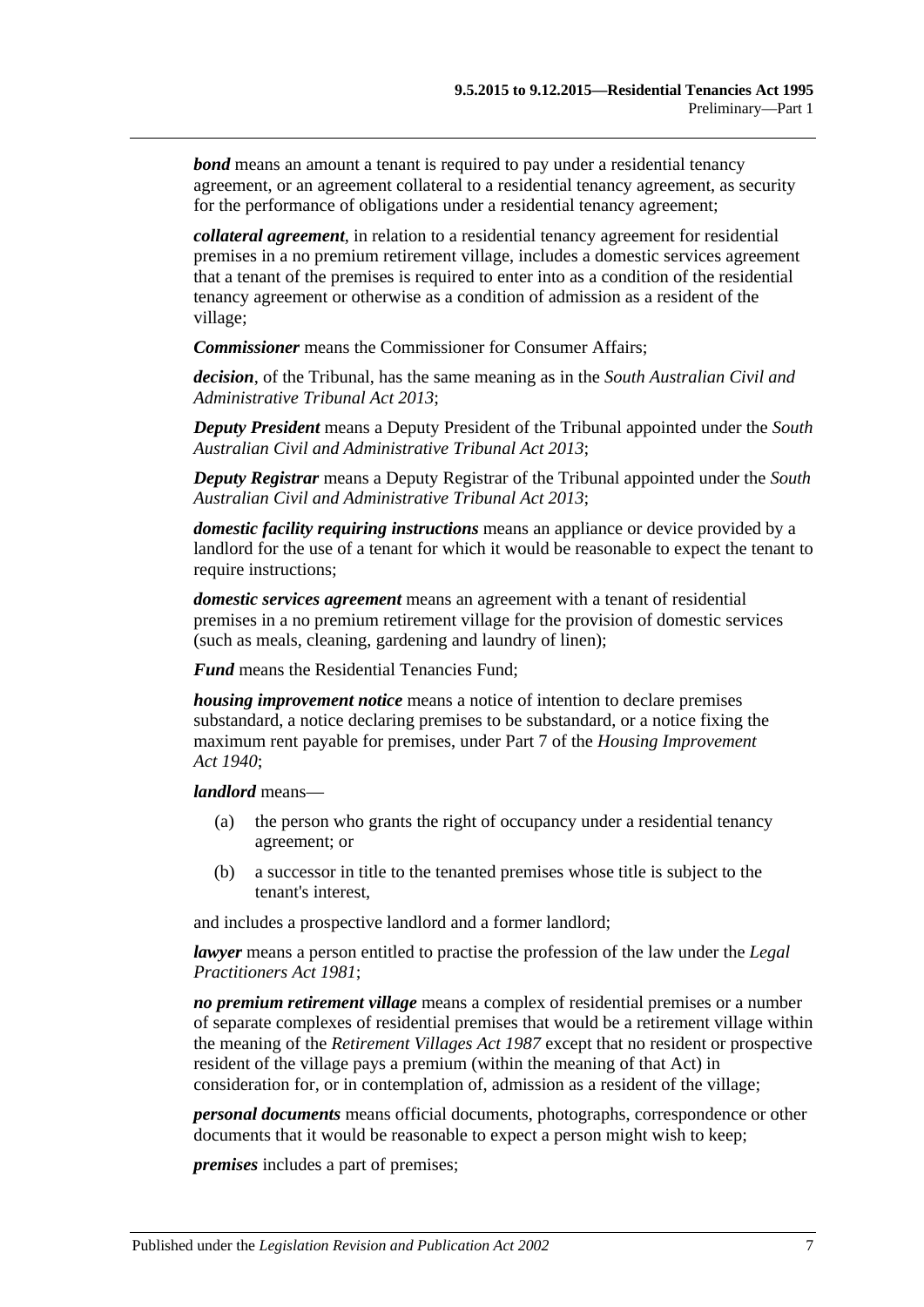*President* means the President of the Tribunal appointed under the *[South Australian](http://www.legislation.sa.gov.au/index.aspx?action=legref&type=act&legtitle=South%20Australian%20Civil%20and%20Administrative%20Tribunal%20Act%202013)  [Civil and Administrative Tribunal Act](http://www.legislation.sa.gov.au/index.aspx?action=legref&type=act&legtitle=South%20Australian%20Civil%20and%20Administrative%20Tribunal%20Act%202013) 2013*;

*registered community housing provider* means a community housing provider registered under the *Community Housing Providers National Law*;

*Registrar* means the Registrar of the Tribunal appointed under the *[South Australian](http://www.legislation.sa.gov.au/index.aspx?action=legref&type=act&legtitle=South%20Australian%20Civil%20and%20Administrative%20Tribunal%20Act%202013)  [Civil and Administrative Tribunal Act](http://www.legislation.sa.gov.au/index.aspx?action=legref&type=act&legtitle=South%20Australian%20Civil%20and%20Administrative%20Tribunal%20Act%202013) 2013*;

<span id="page-7-0"></span>*rent* consists of—

- (a) the amount payable under a residential tenancy agreement for the right to occupy premises for a period of the tenancy; and
- (b) if the residential tenancy agreement is for residential premises in a no premium retirement village and there is a domestic services agreement collateral to the residential tenancy agreement—the amount payable under the domestic services agreement for the period of the tenancy referred to in [paragraph](#page-7-0) (a);

*residential premises* means premises for occupation as a place of residence;

*residential tenancy agreement* means an agreement (other than a rooming house agreement) under which a person grants another person, for valuable consideration, a right (which may, but need not, be an exclusive right<sup>1</sup>) to occupy premises for the purpose of residence;

*rooming house* means residential premises in which—

- (a) rooms are available, on a commercial basis, for residential occupation; and
- (b) accommodation is available for at least three persons on a commercial basis;

*rooming house agreement* means an agreement under which accommodation is provided (with or without meals, or other facilities or services) in a rooming house;

*rooming house proprietor* means a person who carries on a business involving the provision of accommodation under rooming house agreements;

*rooming house resident* means a person who boards or lodges in a rooming house;

*statutory charges* means—

- (a) rates or charges imposed under the *[Local Government Act](http://www.legislation.sa.gov.au/index.aspx?action=legref&type=act&legtitle=Local%20Government%20Act%201999) 1999*; and
- (b) rates or charges imposed under the *[Water Industry Act](http://www.legislation.sa.gov.au/index.aspx?action=legref&type=act&legtitle=Water%20Industry%20Act%202012) 2012*; and
- (c) land tax under the *[Land Tax Act](http://www.legislation.sa.gov.au/index.aspx?action=legref&type=act&legtitle=Land%20Tax%20Act%201936) 1936*; and
- (d) levies under the *[Emergency Services Funding Act](http://www.legislation.sa.gov.au/index.aspx?action=legref&type=act&legtitle=Emergency%20Services%20Funding%20Act%201998) 1998*; and
- (e) levies under the *[Natural Resources Management Act](http://www.legislation.sa.gov.au/index.aspx?action=legref&type=act&legtitle=Natural%20Resources%20Management%20Act%202004) 2004*; and
- (f) any charges of a kind imposed under an Act and declared by regulation to be statutory charges;

#### *tenancy dispute* means—

(a) a claim under a residential tenancy agreement, a rooming house agreement, or an agreement collateral to a residential tenancy agreement or a rooming house agreement; or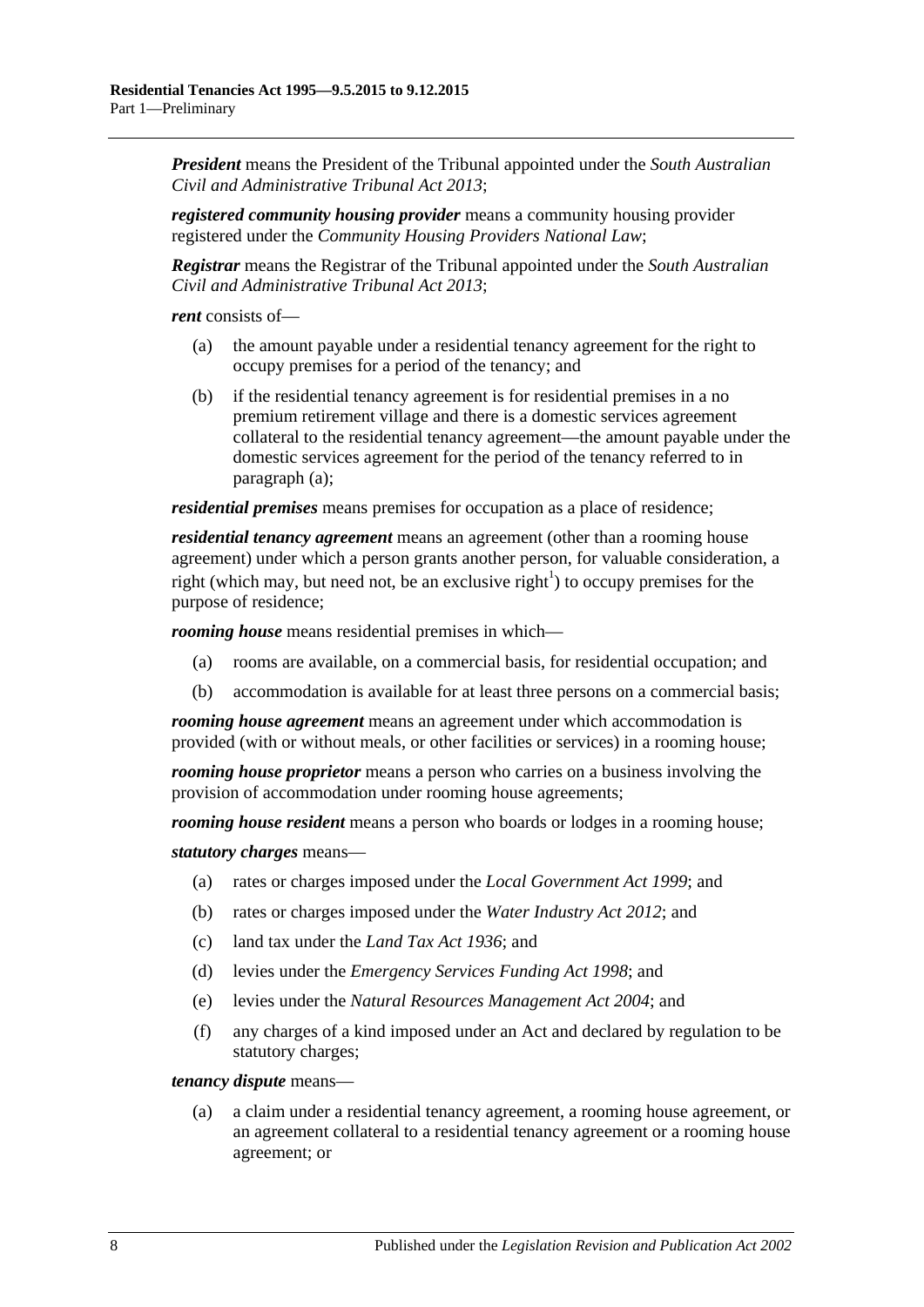- (b) a dispute between parties or former parties to a residential tenancy agreement, a rooming house agreement, or an agreement collateral to a residential tenancy agreement or a rooming house agreement, about matters arising under the agreement or this Act; or
- (c) any matter that may be the subject of an application under this Act to the Tribunal;

*tenant* means the person who is granted a right of occupancy under a residential tenancy agreement or a person to whom the right passes by assignment or operation of law and includes a prospective tenant or a former tenant;

*Tribunal* means the South Australian Civil and Administrative Tribunal established under the *[South Australian Civil and Administrative Tribunal Act](http://www.legislation.sa.gov.au/index.aspx?action=legref&type=act&legtitle=South%20Australian%20Civil%20and%20Administrative%20Tribunal%20Act%202013) 2013*.

- (2) If this Act provides for something to be done within a specified period from a particular day, the period will be taken not to include the particular day.
- (3) If this Act provides that action may be taken after the expiration of a specified period of days, the period will be taken to be a period of clear days.
- (4) For the purposes of this Act, a residential tenancy agreement includes an agreement granting a corporation the right to occupy premises that are occupied, or that are intended to be occupied, as a place of residence by a natural person.

**Note—**

1 However, it should be noted that the Act confers certain protections against intrusion on the premises by the landlord. Hence, even if the agreement does not, in its terms, confer an exclusive right to occupation, the Act will (at least in some respects) assimilate the right of occupation to the exclusive right conferred by a lease.

## <span id="page-8-0"></span>**4—Presumption of periodicity in case of short fixed terms**

- (1) If a residential tenancy agreement is entered into for a short fixed term, the agreement is taken to be an agreement for a periodic tenancy with a period equivalent to the length of the fixed term unless the landlord establishes that—
	- (a) the tenant genuinely wanted a tenancy ending at the end of the short fixed term and the term was fixed at the tenant's request; or
	- (b) before the residential tenancy agreement was entered into—
		- (i) the landlord gave the tenant a notice containing a warning in the form required by regulation; and
		- (ii) the tenant signed a statement in the form required by regulation acknowledging that the tenant did not expect to continue in possession of the premises after the end of the term stated in the agreement.
- (2) A *short fixed term* is a term of 90 days or less.

## <span id="page-8-1"></span>**5—Application of Act**

- (1) This Act does not apply to—
	- (a) an agreement giving a right of occupancy in—
		- (i) a hotel or motel; or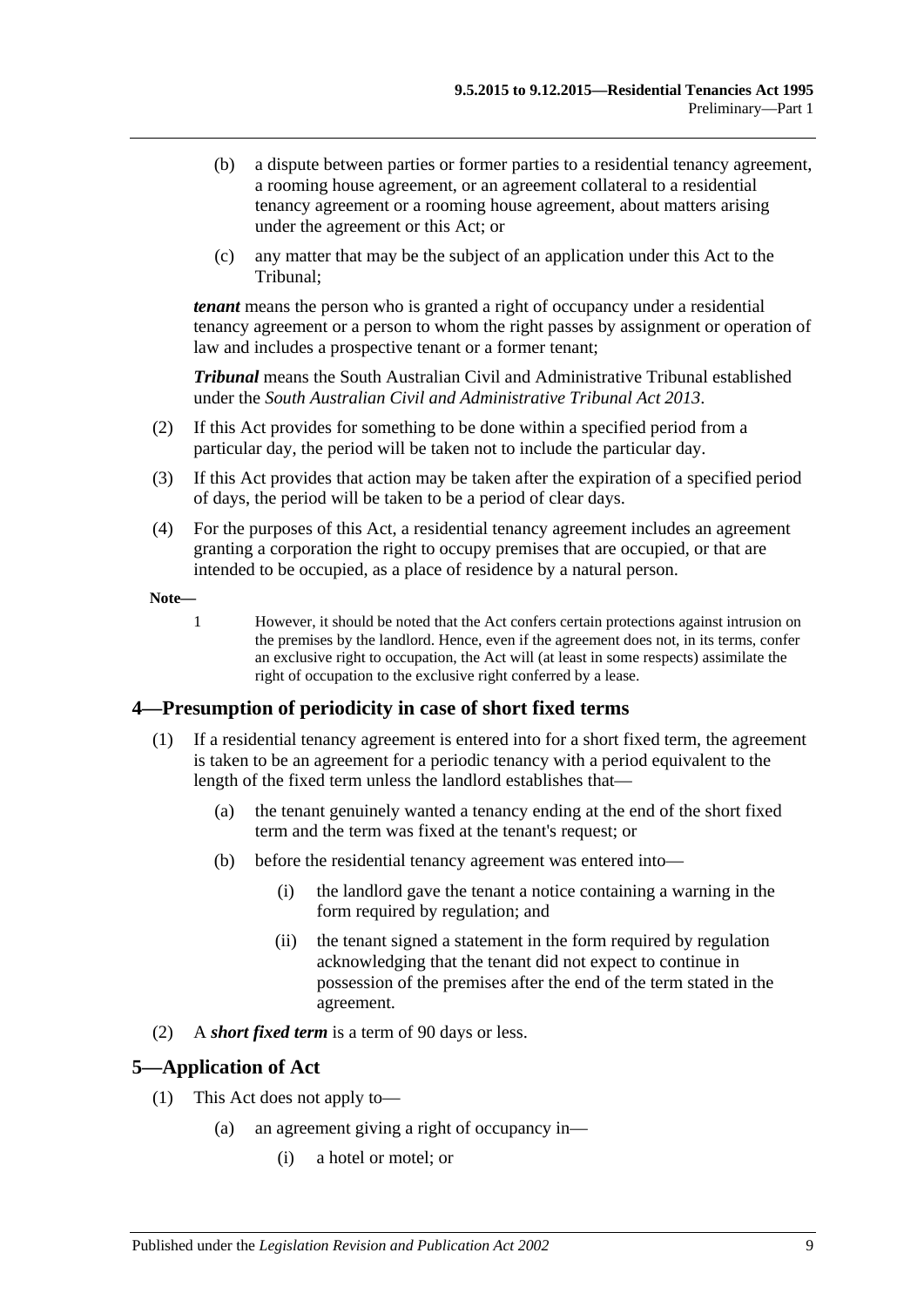(ii) an educational institution, college, hospital or nursing home; or

**Example—**

An agreement under which a right of occupancy is given to a student in accommodation provided within an educational institution or college would not be an agreement to which this Act applies (but this Act would apply, subject to this Act, to an agreement under which a right of occupancy is given to a student in accommodation that is not within an educational institution or college).

- (iii) club premises; or
- (iv) a home for aged or disabled persons administered by an eligible organisation under the *Aged or Disabled Persons Care Act 1954* of the Commonwealth; or
- (v) a retirement village within the meaning of the *[Retirement Villages](http://www.legislation.sa.gov.au/index.aspx?action=legref&type=act&legtitle=Retirement%20Villages%20Act%201987)  Act [1987](http://www.legislation.sa.gov.au/index.aspx?action=legref&type=act&legtitle=Retirement%20Villages%20Act%201987)*; or
- (vi) a supported residential facility within the meaning of the *[Supported](http://www.legislation.sa.gov.au/index.aspx?action=legref&type=act&legtitle=Supported%20Residential%20Facilities%20Act%201992)  [Residential Facilities Act](http://www.legislation.sa.gov.au/index.aspx?action=legref&type=act&legtitle=Supported%20Residential%20Facilities%20Act%201992) 1992*; or
- (vii) prescribed premises, or premises of a prescribed class; or
- (ab) an agreement to which the *[Residential Parks Act](http://www.legislation.sa.gov.au/index.aspx?action=legref&type=act&legtitle=Residential%20Parks%20Act%202007) 2007* applies; or
- (b) an agreement (other than a rooming house agreement) under which a person boards or lodges with another; or
- <span id="page-9-1"></span>(c) an agreement genuinely entered into for the purpose of conferring on a person a right to occupy premises for a holiday; or
- (d) an agreement conferring a right to occupy premises for the purpose of residence but under which no rent is payable; or

#### **Example—**

An agreement under which families exchange houses for an agreed period would not be a residential tenancy agreement if no rent were payable under the agreement.

- <span id="page-9-0"></span>(e) an agreement for the sale of land that confers a right to occupy premises for a period of 28 days or less on a party to the agreement; or
- (f) a mortgage; or
- (g) an agreement arising under a scheme in which—
	- (i) a complex of adjacent premises is owned by a company; and
	- (ii) the premises are let by the company to persons who jointly have a controlling interest in the company; or
- (h) a prescribed agreement or an agreement of a prescribed class.
- (1a) The regulations may exclude prescribed classes of agreements that relate to land owned (wholly or in part) by the South Australian Housing Trust, or by a subsidiary of the South Australian Housing Trust, from the operation of [subsection](#page-9-0) (1)(e).
- (1b) For the purposes of this Act, an agreement conferring a right to occupy premises for a fixed term of 60 days or longer is to be taken, in the absence of proof to the contrary, not to be an agreement referred to in [subsection](#page-9-1) (1)(c).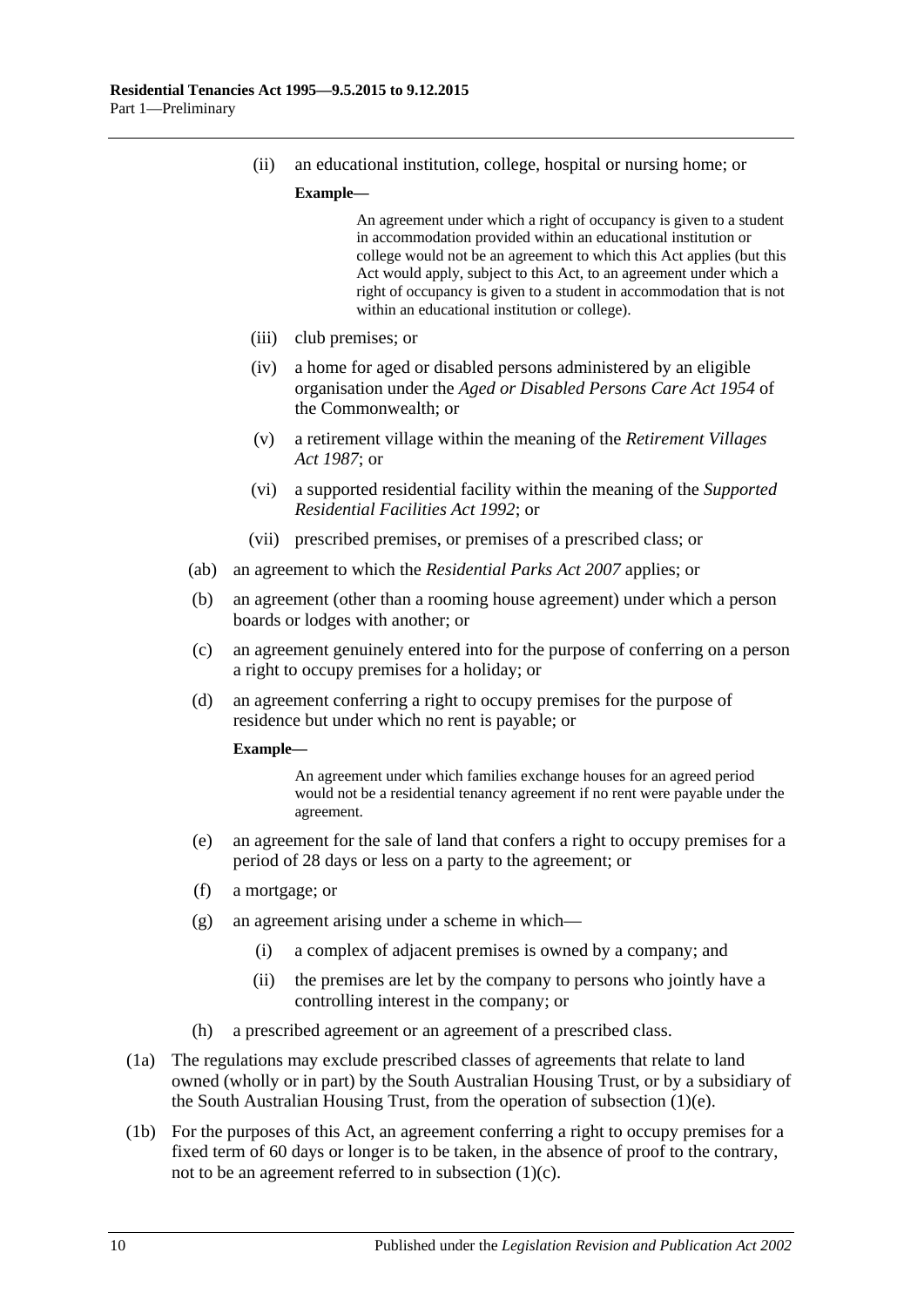- (1c) For the purposes of this Act, a residential tenancy agreement for residential premises in a no premium retirement village is to be taken not to be an agreement under which a person boards or lodges with another.
- (2) The following provisions of this Act (and only those provisions) apply to residential tenancy agreements under which the South Australian Housing Trust or a subsidiary of the South Australian Housing Trust is the landlord, to residential tenancies arising under those agreements and to related disputes—
	- (a) [Part 3](#page-11-1) (*South Australian Civil and Administrative Tribunal*);
	- (ab) [Section](#page-24-2) 65 (*Quiet enjoyment*);
	- (b) [Section](#page-25-1) 66 (*Security of premises*);
	- (c) [Section](#page-28-1) 71 (*Tenant's conduct*);
	- (ca) [section](#page-39-5) 87 (*Termination on application by landlord*);
	- (d) [Section](#page-40-2) 90 (*Tribunal may terminate tenancy where tenant's conduct unacceptable*);
	- (e) [Section](#page-43-1) 93 (*Order for possession*);
	- (f) [Section](#page-46-2) 99 (*Enforcement orders for possession*);
	- (g) [Division 3](#page-69-4) of [Part 8](#page-68-0) (*Powers of the tribunal*);
	- (h) [Division 4](#page-71-0) of [Part 8](#page-68-0) (*Representation*).

## <span id="page-10-0"></span>**Part 2—Administration**

### <span id="page-10-1"></span>**6—Administration of this Act**

The Commissioner is responsible for the administration of this Act.

#### <span id="page-10-2"></span>**7—Ministerial control of administration**

The Commissioner is, in the administration of this Act, subject to control and direction by the Minister.

### <span id="page-10-3"></span>**8—The Commissioner's functions**

The Commissioner has the following functions:

- (a) investigating and researching matters affecting the interests of parties to residential tenancy agreements and rooming house agreements; and
- (b) publishing reports and information on subjects of interest to the parties to residential tenancy agreements and rooming house agreements; and
- (c) giving advice (to an appropriate extent) on the provisions of this Act and other subjects of interest to the parties to residential tenancy agreements and rooming house agreements; and
- (d) investigating suspected infringements of this Act and taking appropriate action to enforce the Act; and
- (e) making reports to the Minister on questions referred to the Commissioner by the Minister and other questions of importance affecting the administration of this Act; and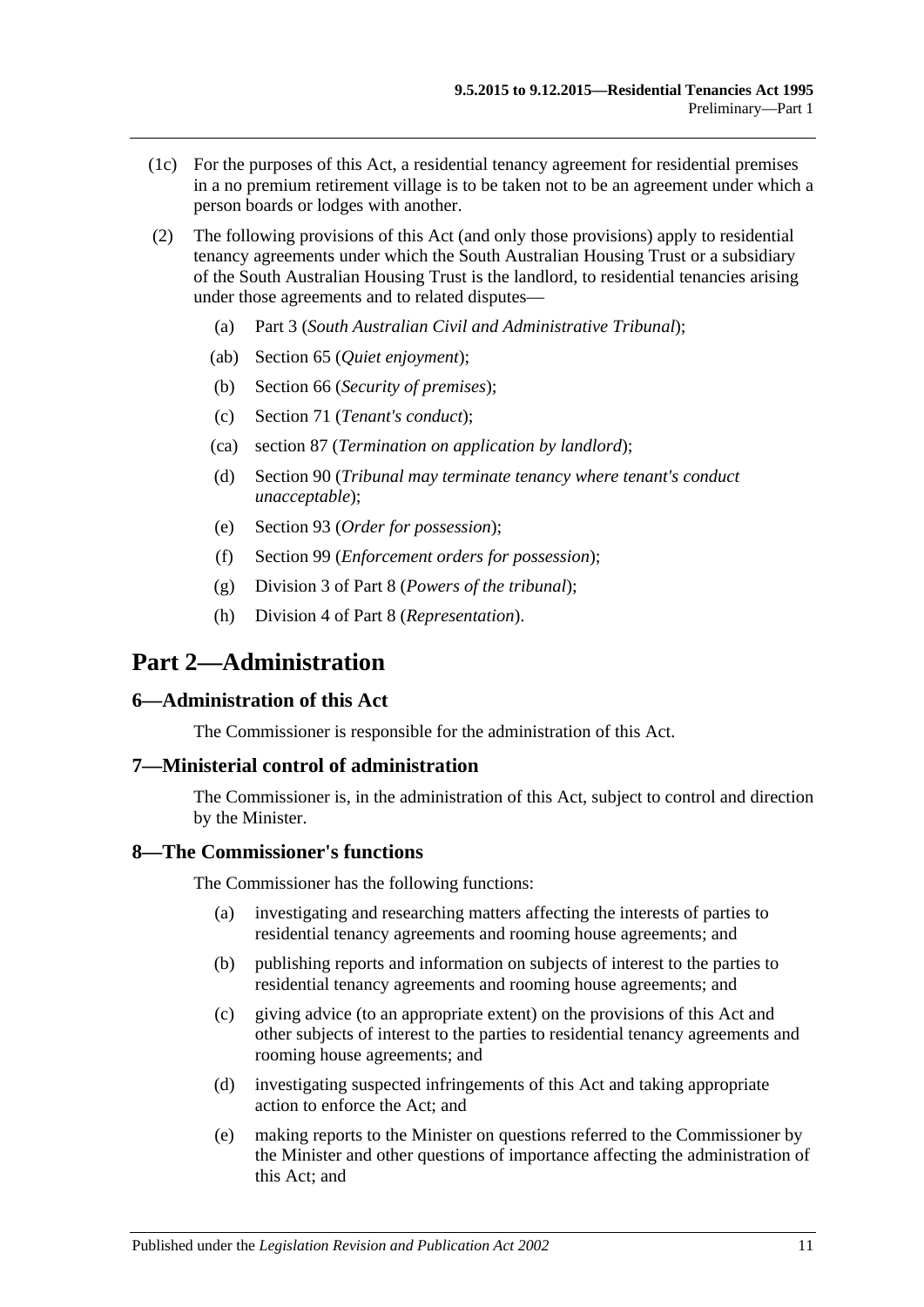(f) administering the Fund.

### <span id="page-11-0"></span>**10—Annual report**

- (1) The Commissioner must, on or before 31 October in each year, prepare and forward to the Minister a report on the administration of this Act for the year ending on the preceding 30 June.
- (2) The report must include a report on the administration of the Fund.
- (3) The Minister must, within six sitting days after receiving a report under this section, have copies of the report laid before both Houses of Parliament.

## <span id="page-11-2"></span><span id="page-11-1"></span>**Part 3—South Australian Civil and Administrative Tribunal**

## **Division 3—The Tribunal's jurisdiction**

### <span id="page-11-3"></span>**24—Jurisdiction of Tribunal**

- (1) The Tribunal has—
	- (a) exclusive jurisdiction to hear and determine a tenancy dispute;
	- (b) subject to the regulations—jurisdiction to hear and determine claims or disputes arising from tenancies granted for residential purposes by the South Australian Housing Trust or a subsidiary of the South Australian Housing Trust, or arising under agreements collateral to such tenancies (including such agreements that may involve a third party).
- (2) However, the Tribunal does not have jurisdiction to hear and determine a monetary claim if the amount claimed exceeds \$40 000 unless the parties to the proceedings consent in writing to the claim being heard and determined by the Tribunal (and if consent is given, it is irrevocable).
- <span id="page-11-5"></span>(3) If a monetary claim is above the Tribunal's jurisdictional limit, the claim and any other claims related to the same tenancy may be brought in a court competent to hear and determine a claim founded on contract for the amount of the claim.
- (4) A court in which proceedings are brought under [subsection](#page-11-5) (3) may exercise the powers of the Tribunal under this Act and, to such extent as may be necessary and appropriate, the powers of the Tribunal under the *[South Australian Civil and](http://www.legislation.sa.gov.au/index.aspx?action=legref&type=act&legtitle=South%20Australian%20Civil%20and%20Administrative%20Tribunal%20Act%202013)  [Administrative Tribunal Act](http://www.legislation.sa.gov.au/index.aspx?action=legref&type=act&legtitle=South%20Australian%20Civil%20and%20Administrative%20Tribunal%20Act%202013) 2013*.
- (5) If the plaintiff in proceedings brought in a court under this section recovers less than \$40 000, the plaintiff is not entitled to costs unless the court is satisfied that there were reasonable grounds for the plaintiff to believe that the plaintiff was entitled to \$40 000 or more.

### <span id="page-11-6"></span><span id="page-11-4"></span>**25—Application to Tribunal**

Despite any requirement under the *[South Australian Civil and Administrative Tribunal](http://www.legislation.sa.gov.au/index.aspx?action=legref&type=act&legtitle=South%20Australian%20Civil%20and%20Administrative%20Tribunal%20Act%202013)  Act [2013](http://www.legislation.sa.gov.au/index.aspx?action=legref&type=act&legtitle=South%20Australian%20Civil%20and%20Administrative%20Tribunal%20Act%202013)*, a requirement to give notice of an application under this Act—

- (a) may, if relevant, be directed to an occupier or subtenant of premises; and
- (b) if [paragraph](#page-11-6) (a) applies, need not address the occupier or subtenant by name.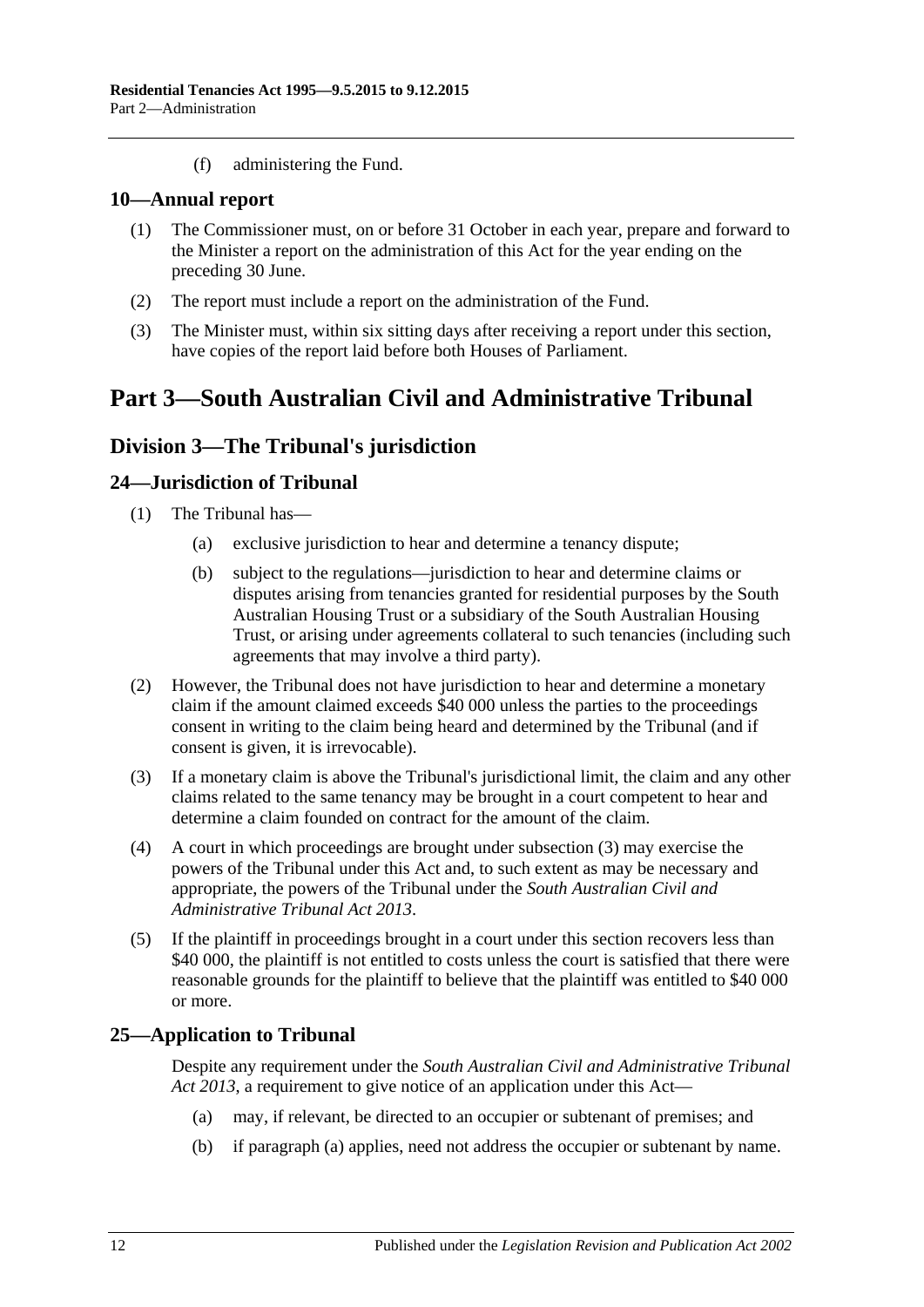### <span id="page-12-0"></span>**25A—Registrar may make orders in certain cases**

The Registrar or a Deputy Registrar of the Tribunal may make an order in relation to a tenancy dispute with the written consent of the parties to the dispute (and such an order operates as an order of the Tribunal).

## <span id="page-12-1"></span>**Division 5—Procedural powers of Tribunal**

### <span id="page-12-2"></span>**32—Intervention of designated housing agency**

- (3) The Tribunal may, on the application of a designated housing agency, allow the designated housing agency to intervene in proceedings before the Tribunal when a registered community housing provider is a party to the proceedings.
- (4) If a designated housing agency is allowed to intervene in proceedings, it may intervene in the manner and to the extent directed by the Tribunal, and on other conditions determined by the Tribunal.
- (5) In this section—

#### *designated housing agency* means—

- (a) the Minister responsible for the administration of the *[Community Housing](http://www.legislation.sa.gov.au/index.aspx?action=legref&type=act&legtitle=Community%20Housing%20Providers%20(National%20Law)%20(South%20Australia)%20Act%202013)  [Providers \(National Law\) \(South Australia\) Act](http://www.legislation.sa.gov.au/index.aspx?action=legref&type=act&legtitle=Community%20Housing%20Providers%20(National%20Law)%20(South%20Australia)%20Act%202013) 2013*; or
- (b) the South Australian Housing Trust.

### <span id="page-12-3"></span>**33—Amendment of proceedings**

The Tribunal may amend proceedings if satisfied that the amendment will contribute to the expeditious and just resolution of the questions in issue between the parties.

## <span id="page-12-4"></span>**Division 7—Orders**

### <span id="page-12-7"></span><span id="page-12-5"></span>**35—Special powers to make orders**

- (1) The Tribunal may make an order in the nature of an injunction (including an interim injunction) or an order for specific performance.
- (2) However, a member of the Tribunal who is not legally qualified cannot make an order under [subsection](#page-12-7) (1) without the approval of the President or a Deputy President of the Tribunal.
- (6) The Tribunal may, in the exercise of its jurisdiction, make ancillary or incidental orders.

### <span id="page-12-6"></span>**37—Application to vary or set aside order**

- (1) A party to proceedings before the Tribunal may apply to the Tribunal for an order varying or setting aside an order made in the proceedings.
- (2) An application to vary or set aside an order must be made within 1 month of the making of the order (unless the Tribunal allows an extension of time).
- (3) If the reasons of the Tribunal are not given in writing at the time of making an order and the applicant for an order varying or setting aside the order then requests the Tribunal to state its reasons in writing, the time for making the application runs from the time when the applicant receives the written statement of the reasons.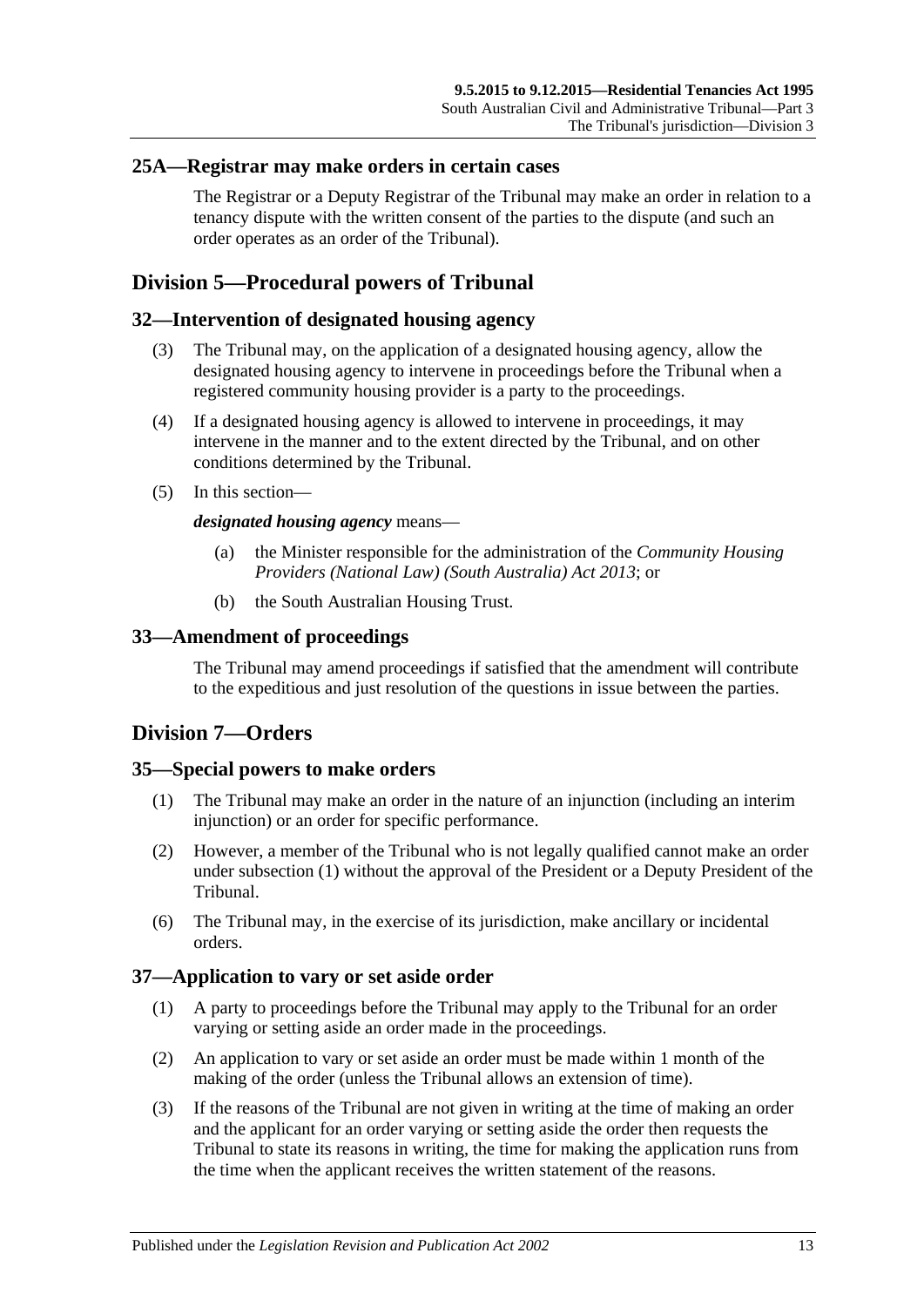- (4) This section does not limit any provision of the *[South Australian Civil and](http://www.legislation.sa.gov.au/index.aspx?action=legref&type=act&legtitle=South%20Australian%20Civil%20and%20Administrative%20Tribunal%20Act%202013)  [Administrative Tribunal Act](http://www.legislation.sa.gov.au/index.aspx?action=legref&type=act&legtitle=South%20Australian%20Civil%20and%20Administrative%20Tribunal%20Act%202013) 2013*.
- (5) Proceedings under this section do not constitute a review of a decision for the purposes of sections 34 or 70 of the *[South Australian Civil and Administrative](http://www.legislation.sa.gov.au/index.aspx?action=legref&type=act&legtitle=South%20Australian%20Civil%20and%20Administrative%20Tribunal%20Act%202013)  [Tribunal Act](http://www.legislation.sa.gov.au/index.aspx?action=legref&type=act&legtitle=South%20Australian%20Civil%20and%20Administrative%20Tribunal%20Act%202013) 2013*.

## <span id="page-13-0"></span>**Division 8—Obligation to give reasons for decisions**

## <span id="page-13-1"></span>**39—Reasons for decisions**

The Tribunal must, if requested by a person affected by a decision of the Tribunal, where written reasons have not been given, state in writing the reasons for the Tribunal's decision.

## <span id="page-13-2"></span>**39A—Time for application for review or instituting appeal**

Furthermore, if the reasons for a decision of the Tribunal have not been given in writing and—

- (a) an applicant for review of the decision of the Tribunal under section 70 of the *[South Australian Civil and Administrative Tribunal Act](http://www.legislation.sa.gov.au/index.aspx?action=legref&type=act&legtitle=South%20Australian%20Civil%20and%20Administrative%20Tribunal%20Act%202013) 2013*; or
- (b) a person appealing against a decision of the Tribunal under section 71 of the *[South Australian Civil and Administrative Tribunal Act](http://www.legislation.sa.gov.au/index.aspx?action=legref&type=act&legtitle=South%20Australian%20Civil%20and%20Administrative%20Tribunal%20Act%202013) 2013*,

requests the Tribunal within 1 month of the making of the decision to state the reasons in writing, the time for making the application for review or instituting the appeal (as the case may be) runs from the time when the person receives the written statement of reasons.

## <span id="page-13-3"></span>**Part 4—Mutual rights and obligations of landlord and tenant**

## <span id="page-13-4"></span>**Division A1—Before entering into residential tenancy agreement**

## <span id="page-13-5"></span>**47A—Prospective tenant to be notified of sale of premises**

A landlord must ensure that a prospective tenant is advised, before entering into a residential tenancy agreement, if the landlord has advertised, or intends to advertise, the residential premises for sale and of any existing sales agency agreement for the sale of the residential premises.

## <span id="page-13-6"></span>**Division 1—Entering into residential tenancy agreement**

## <span id="page-13-7"></span>**48—Information to be provided by landlords to tenants**

- (1) A landlord must ensure that a tenant is given, before or at the time the landlord and tenant enter into a residential tenancy agreement, a written notice setting out—
	- (a) if an agent is acting for the landlord—the agent's name, telephone number and address for service of documents; and
	- (b) the landlord's full name and address for service of documents (which must not be the agent's address for service); and
	- (c) if no agent is acting for the landlord—the landlord's telephone number; and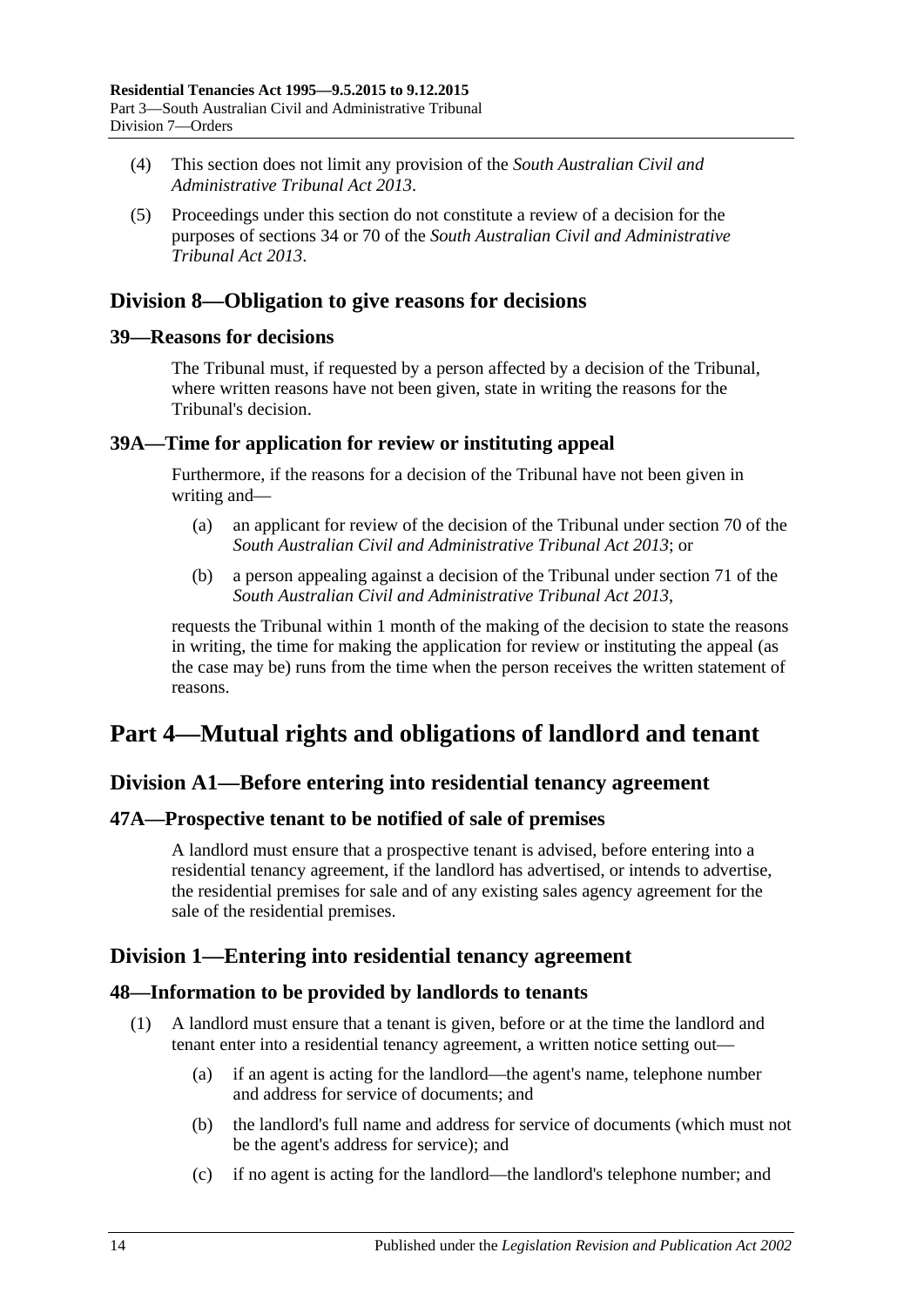- (d) the full name and address of any person with superior title to the landlord; and
- (e) if the landlord is a company—the address of the registered office of the company; and
- (f) any other information required by the Commissioner.

Maximum penalty: \$1 250.

Expiation fee: \$210.

<span id="page-14-2"></span>(2) A landlord must take reasonable steps to ensure that a tenant is given, before or at the time the tenant commences occupation of the premises under a residential tenancy agreement, manufacturers' manuals, or written or oral instructions, about the operation of any domestic facilities requiring instructions.

**Note—**

Domestic facilities requiring instructions should also be listed in the tenancy agreement—see [section](#page-27-3) 69(3a).

- (3) If a person succeeds another as the landlord, the new landlord must, within 14 days, ensure that the tenant is given a written notice setting out—
	- (a) if an agent is acting for the new landlord—the agent's name, telephone number and address for service of documents; and
	- (b) the new landlord's full name and address for service of documents (which must not be the agent's address for service); and
	- (c) if no agent is acting for the new landlord—the new landlord's telephone number; and
	- (d) if the new landlord is a company—the address of the registered office of the company; and
	- (e) any other information required by the Commissioner.

Maximum penalty: \$1 250.

Expiation fee: \$210.

(4) If a name, address or telephone number of which the landlord is required to notify the tenant under this section changes, the landlord must, within 14 days of becoming aware of the change, notify the tenant in writing of the change.

Maximum penalty: \$1 250.

Expiation fee: \$210.

### <span id="page-14-1"></span><span id="page-14-0"></span>**49—Residential tenancy agreements**

- (1) A written residential tenancy agreement entered into after the commencement of this section must—
	- (a) state clearly in a prominent position at the beginning of the agreement that—
		- (i) the agreement is a residential tenancy agreement; and
		- (ii) the parties to the agreement should consider obtaining legal advice about their rights and obligations under the agreement; and
	- (b) set out—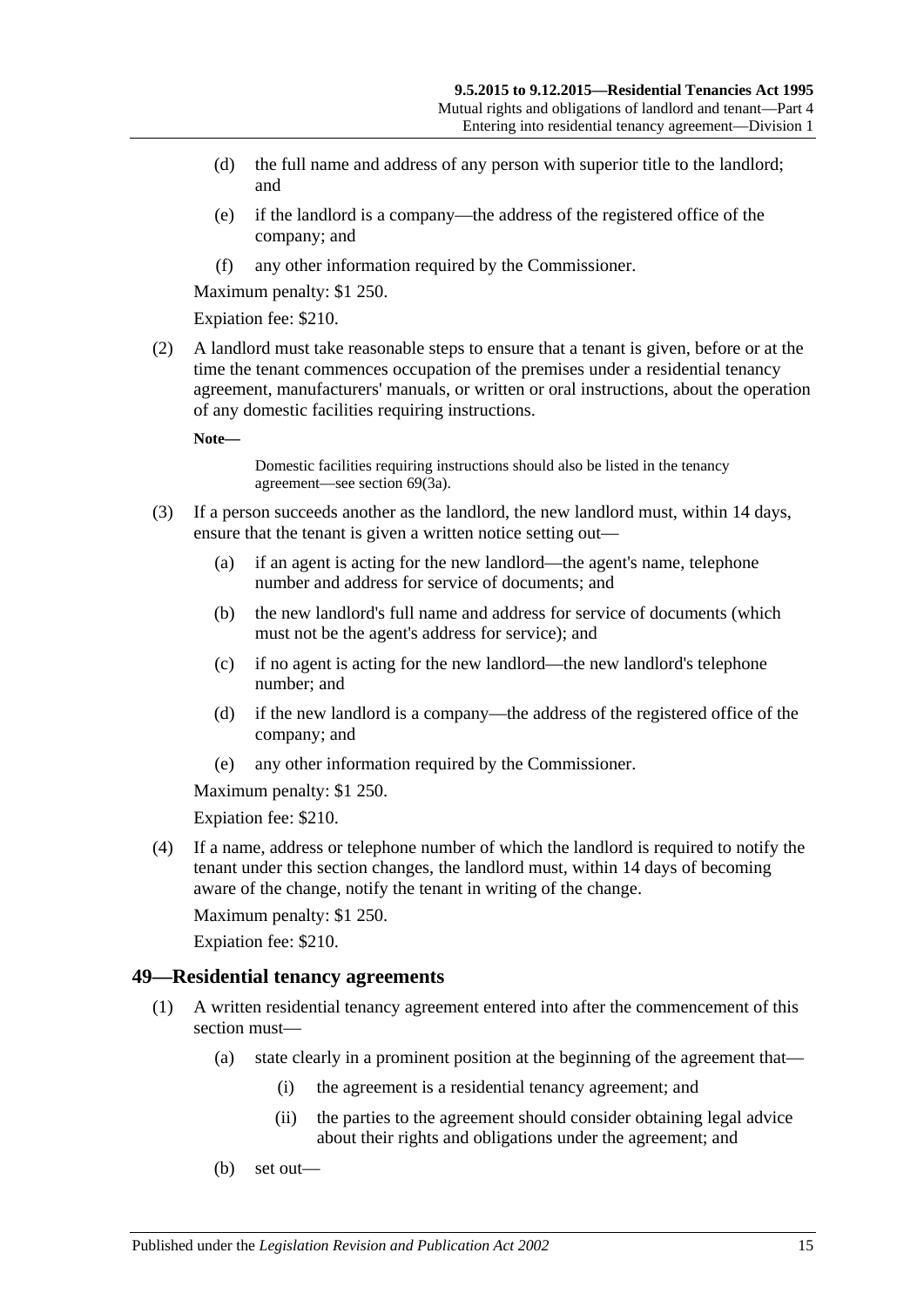- (i) if an agent is acting for the landlord—the agent's name, address and telephone number, and, if the agent is registered as an agent under the *[Land Agents Act](http://www.legislation.sa.gov.au/index.aspx?action=legref&type=act&legtitle=Land%20Agents%20Act%201994) 1994*, his or her registration number under that Act; and
- (ii) the landlord's full name and address for service of documents (which must not be the agent's address for service); and
- (iii) if no agent is acting for the landlord—the landlord's telephone number; and
- (iv) the tenant's name; and
- (v) the address of the residential premises; and
- (vi) the terms of the agreement, including—
	- (A) the amount of rent payable; and
	- (B) the interval between rental payment times; and
	- (C) the method by which rent is to be paid; and
	- (D) the amount of the bond; and
	- (E) any agreement reached as to responsibility for rates and charges for water supply; and
	- (F) responsibility for insurance of the premises and the contents of the premises; and
	- (G) any other terms of the agreement (including, for example, terms in relation to pets or responsibility for repairs); and
- (c) be dated and signed by the parties to the agreement; and
- (d) comply with any other requirements prescribed by the regulations.
- <span id="page-15-0"></span>(2) A provision of a residential tenancy agreement that does not comply with [subsection](#page-14-1) (1) that requires the tenant to pay a bond is unenforceable.
- (3) A landlord must not enter into a residential tenancy agreement unless the landlord or an agent acting for the landlord has first given the tenant a written guide that explains the tenant's rights and obligations under such an agreement and is in the form approved by the Commissioner for the purposes of this section.
	- Maximum penalty: \$2 500.

Expiation fee: \$210.

- (4) The matters specified or agreed in a written residential tenancy agreement entered into after the commencement of this section may not be varied unless the variation is in writing and dated and signed by the landlord and tenant.
- (5) A landlord under a written residential tenancy agreement must keep a copy of the agreement, and any variation of the agreement, whether in paper or electronic form, for at least 2 years following termination of the agreement.

Maximum penalty: \$2 500.

Expiation fee: \$210.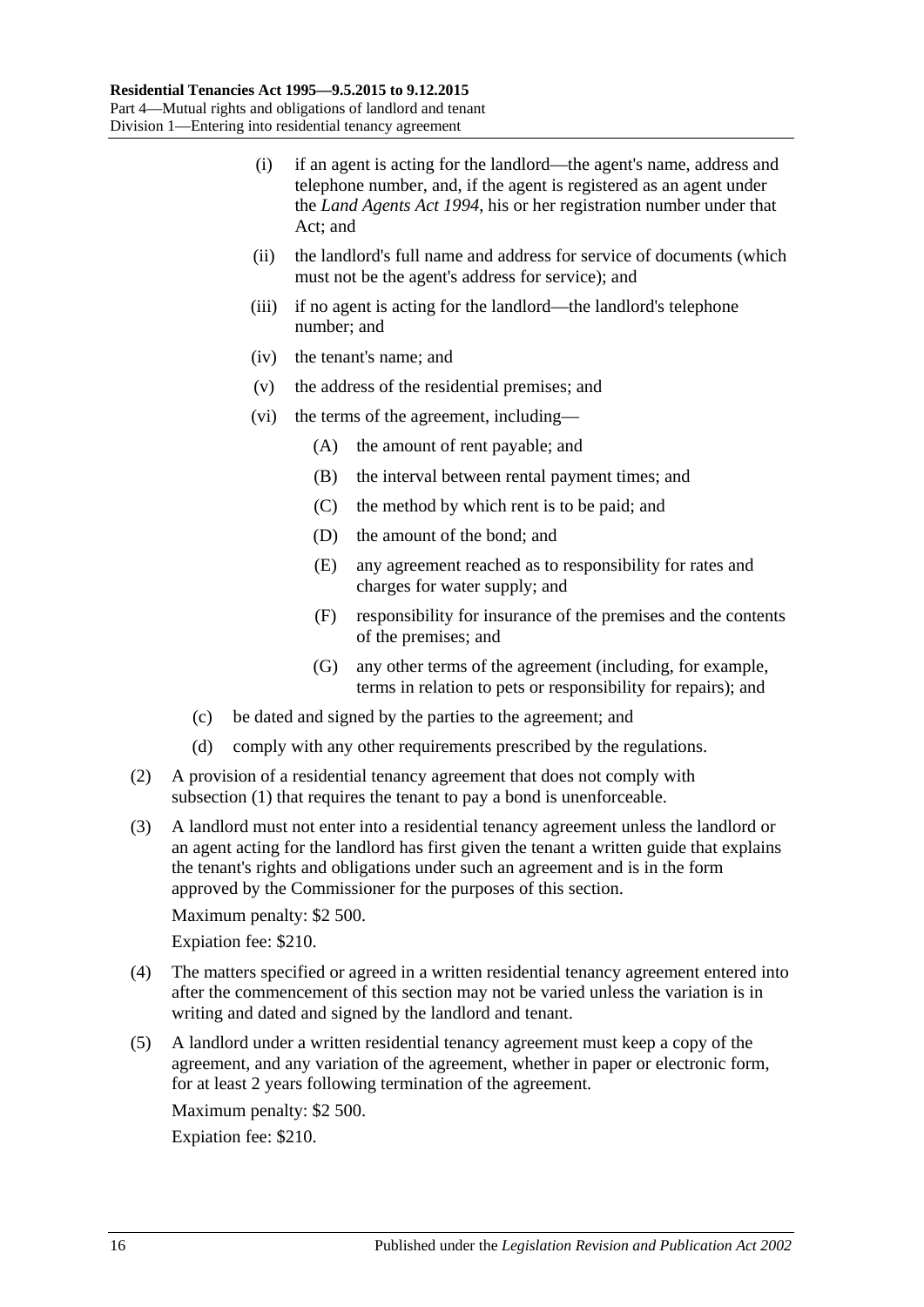- (6) If a landlord (or an agent acting for a landlord) invites or requires a tenant or prospective tenant to sign a written residential tenancy agreement, the landlord must ensure that—
	- (a) the tenant receives a copy of the residential tenancy agreement when the tenant signs it; and
	- (b) if the agreement has not then been signed by the landlord, a copy of the agreement, as executed by all parties, is delivered to the tenant within 21 days after the tenant gives the agreement back to the landlord or the landlord's agent to complete its execution.

Maximum penalty: \$5 000.

Expiation fee: \$315.

(7) Subject to [subsection](#page-15-0) (2), a failure to comply with this section does not make the residential tenancy agreement illegal, invalid or unenforceable.

### <span id="page-16-0"></span>**50—Cost of preparing agreement**

The cost of preparing a written residential tenancy agreement must be borne by the landlord.

#### **Note—**

Residential tenancy agreements are exempt from stamp duty.

### <span id="page-16-1"></span>**51—False information from tenant**

A tenant must not give a landlord false information about the tenant's identity or place of occupation.

Maximum penalty: \$1 250.

## <span id="page-16-2"></span>**Division 2—Discrimination against tenants with children**

## <span id="page-16-3"></span>**52—Discrimination against tenants with children**

(1) A person must not refuse to grant a tenancy to another on the ground that it is intended that a child should live on the premises.

Maximum penalty: \$2 500.

- (2) A person must not—
	- (a) instruct a person not to grant; or
	- (b) state an intention (by advertisement or in any other way) not to grant,

a tenancy on the ground that it is intended that a child should live on the premises. Maximum penalty: \$2 500.

(3) However, this section does not apply if the landlord, or an agent appointed by the landlord to manage the premises, resides in the premises to which the tenancy relates.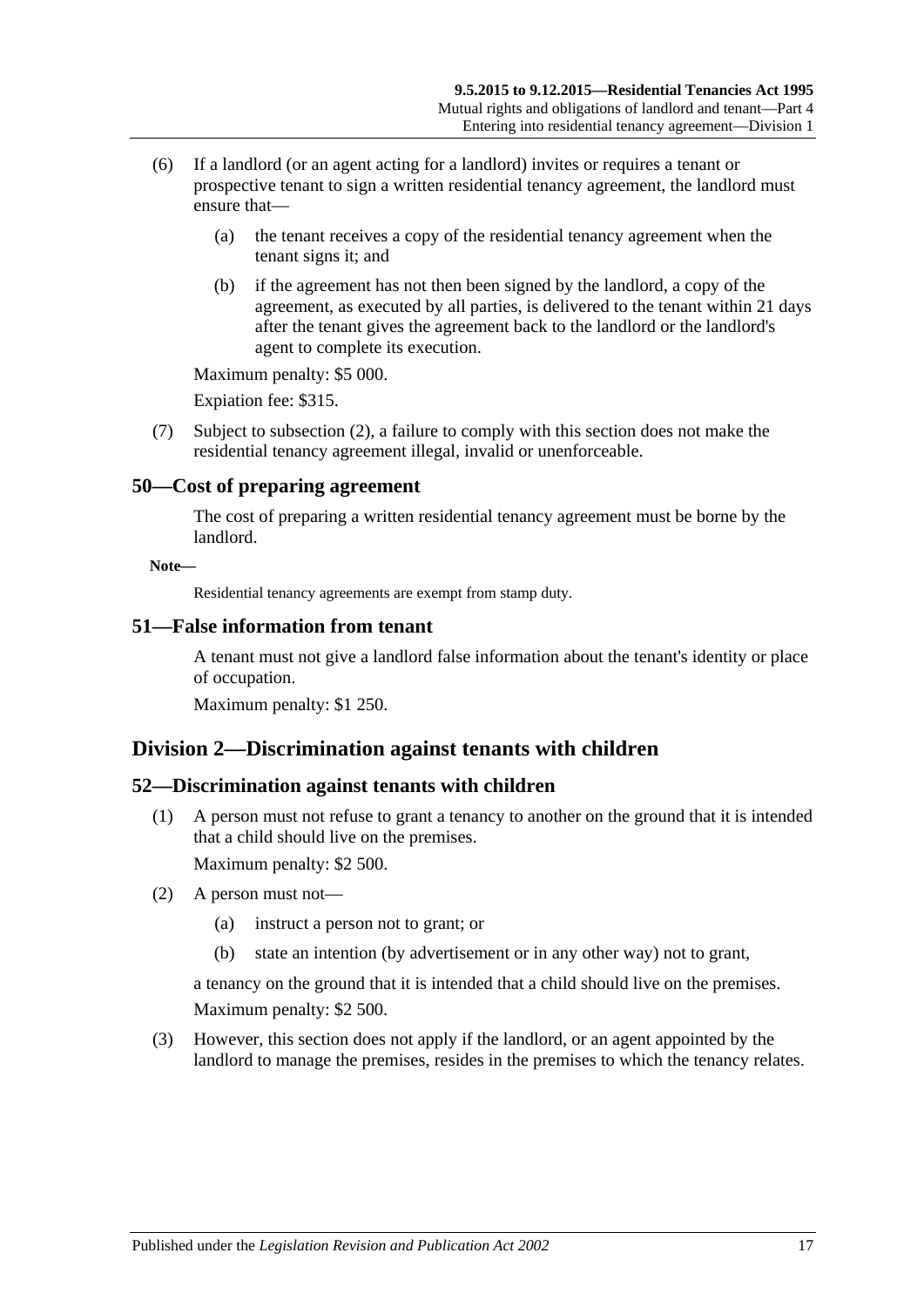## <span id="page-17-0"></span>**Division 3—Rent**

## <span id="page-17-1"></span>**53—Permissible consideration for residential tenancy**

(1) A person must not require or receive from a tenant or prospective tenant a payment, other than rent or a bond (or both), for a residential tenancy or the renewal or extension of a residential tenancy.

Maximum penalty: \$2 500.

- (2) However—
	- (a) the landlord may lawfully require or receive consideration for an option to enter into a residential tenancy agreement but, in that case, the following condition applies:
		- (i) if the prospective tenant enters into the residential tenancy agreement, the landlord must apply the consideration towards rent payable under the agreement;
		- (ii) if the prospective tenant does not exercise the option to enter into the residential tenancy agreement, the landlord may retain the consideration; and
	- (b) the landlord may require the tenant to reimburse the landlord for rates and charges for water supply that are to be borne by the tenant under the residential tenancy agreement or a collateral agreement; and
	- (c) the landlord may lawfully require or receive a payment of a class the landlord is authorised to require or receive by another provision of this Act or under the regulations.

## <span id="page-17-2"></span>**54—Rent in advance**

(1) A person must not require<sup>1</sup> the payment of more than two weeks' rent under a residential tenancy agreement before the end of the first two weeks of the tenancy.

Maximum penalty: \$2 500.

Expiation fee: \$210.

(2) If rent has been paid under a residential tenancy agreement, a person must not require a further payment of rent until the end of the last period for which rent has been paid. Maximum penalty: \$2 500.

Expiation fee: \$210.

(3) A person must not require another to give a post-dated cheque or other post-dated negotiable instrument in payment of rent under a residential tenancy agreement.

Maximum penalty: \$2 500.

Expiation fee: \$210.

**Note—**

1 The prohibition is against *requiring* payment of rent for more than two weeks in advance. Hence, if a tenant voluntarily elects to pay rent for more than two weeks in advance, the landlord (or the landlord's agent) may lawfully accept the payment.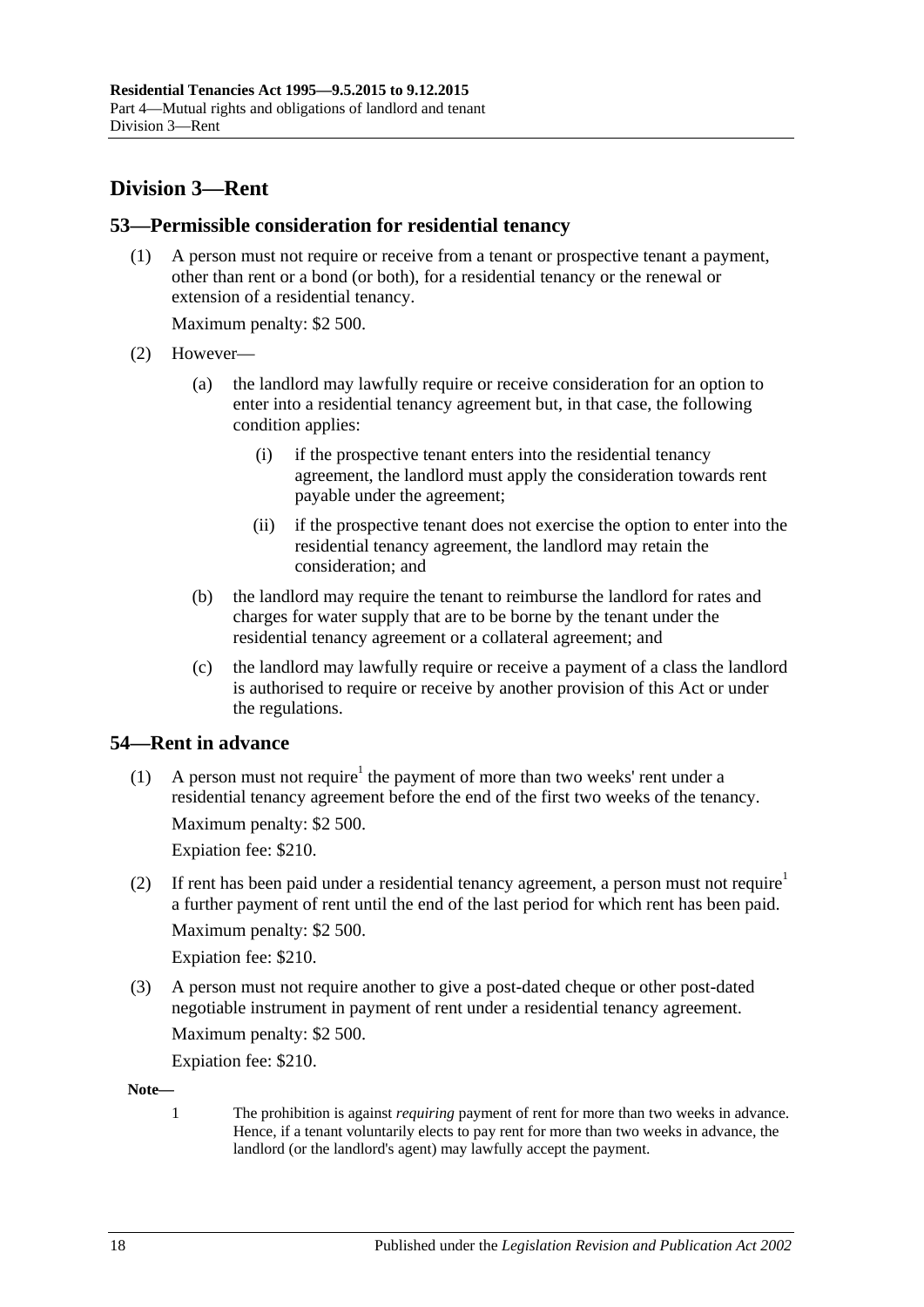## <span id="page-18-1"></span><span id="page-18-0"></span>**55—Variation of rent**

- (1) The landlord may increase the rent payable under a residential tenancy agreement by giving written notice to the tenant specifying the date as from which the increase takes effect.
- (2) However—
	- (a) the right to increase the rent may be excluded or limited by the terms of the residential tenancy agreement; and
	- (b) if the tenancy is for a fixed term, the residential tenancy agreement is taken to exclude an increase in rent during the term unless it specifically allows for an increase in rent; and
	- (c) the date fixed for an increase of rent must be at least 12 months after the date of the agreement or, if there has been a previous increase of rent under this section, the last increase and at least 60 days after the notice is given but—
		- (i) if the maximum rent for the premises has been fixed by a housing improvement notice, and the notice is revoked, the landlord may, by notice given under this section within 60 days after revocation of the housing improvement notice, increase the rent for the premises from a date falling at least 14 days after the notice is given; and
		- (ii) if the landlord is a registered community housing provider, and the residential tenancy agreement provides for variation of rent in accordance with the tenant's income, the landlord may increase the rent on the ground of a variation in the tenant's income from a date falling at least 14 days after the notice of the increased rent is given; and
		- (iii) if the landlord is a registered community housing provider under a residential tenancy agreement that allows the landlord to change the basis of calculating the rent payable under the agreement, and the landlord gives the tenant written notice that there is to be a change in the basis of calculating rent as from a specified date (which must be at least 60 days after the notice is given and at least 12 months from the date of the agreement, or if there has been a previous change in the basis of rent calculation, at least 12 months from the date of the last such change), the rent may be increased to accord with the new basis of rent calculation as from the specified date without further notice under this section.
- <span id="page-18-2"></span>(2a) Despite [subsections](#page-18-1) (1) and [\(2\),](#page-19-1) the rent payable under a residential tenancy agreement may be increased at any time by mutual agreement between the landlord and the tenant.
- (3) The rent payable under a residential tenancy agreement may be reduced by mutual agreement between the landlord and the tenant.
- (4) A reduction of rent may be made on a temporary basis so that the rent reverts to the level that would have been otherwise applicable at the end of a specified period.
- (5) If the rent payable under a residential tenancy agreement is increased or reduced under this section, the terms of the agreement are varied accordingly.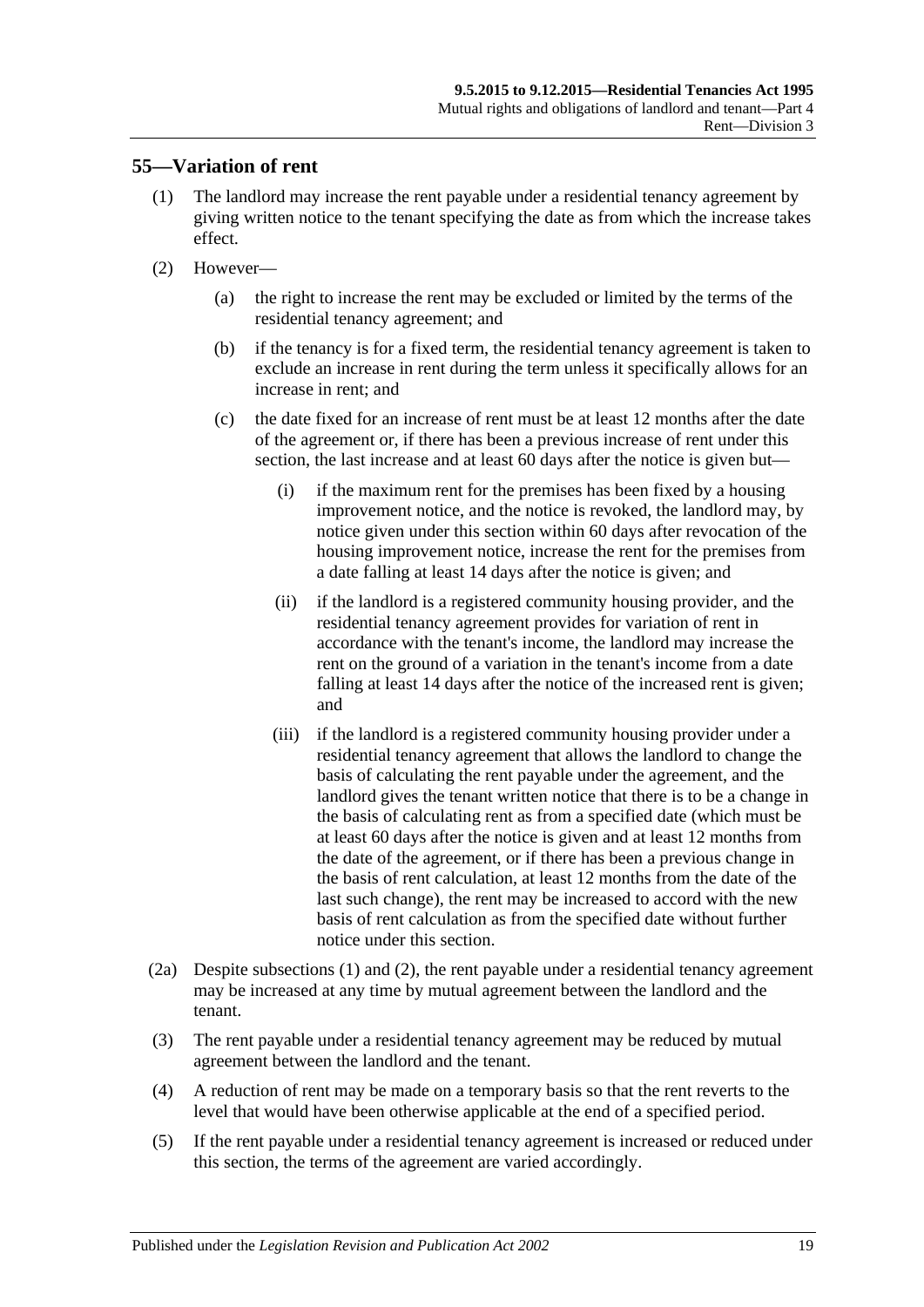- (6) This section does not affect the operation of a provision of a residential tenancy agreement under which the rent payable under the agreement changes automatically at stated intervals on a basis set out in the agreement.
- (7) For the purposes of this section, a series of residential tenancy agreements between the same parties and relating to the same premises is treated as a single residential tenancy agreement unless at least 12 months have elapsed since rent for the premises was fixed or last increased.

## <span id="page-19-0"></span>**56—Excessive rent**

- (1) The Tribunal may, on application by a tenant, declare that the rent payable under a residential tenancy agreement is excessive.
- <span id="page-19-1"></span>(2) In deciding whether the rent payable under a residential tenancy agreement is excessive, the Tribunal must have regard to—
	- (a) the general level of rents for comparable premises in the same or similar localities; and
	- (b) the estimated capital value of the premises at the date of the application; and
	- (c) the outgoings for which the landlord is liable under the agreement; and
	- (d) the estimated cost of services provided by the landlord and the tenant under the agreement; and
	- (e) the nature and value of furniture, equipment and other personal property provided by the landlord for the tenant's use; and
	- (f) the state of repair and general condition of the premises; and
	- (fa) the estimated cost of goods and services provided under any domestic services agreement collateral to the residential tenancy agreement; and
	- (fb) if the rent was purportedly increased under [section](#page-18-2) 55(2a)—whether the tenant was put under undue pressure to agree to the increase; and
	- (g) other relevant matters.
- (3) If the Tribunal finds, on an application under this section, that the rent payable under a residential tenancy agreement is excessive, the Tribunal may, by order—
	- (a) fix the rent payable for the premises and vary the agreement by reducing the rent payable under the agreement accordingly; and
	- (b) fix a date (which cannot be before the date of the application) from which the variation takes effect; and
	- (c) fix a period (which cannot exceed one year) for which the order is to remain in force.
- (4) The Tribunal may, on application by the landlord, vary or revoke an order under this section if satisfied that it is just to do so.
- (5) If, while an order remains in force under this section, a landlord asks for or receives rent for the premises to which the order relates exceeding the amount fixed by the order, the landlord is guilty of an offence.

Maximum penalty: \$2 500.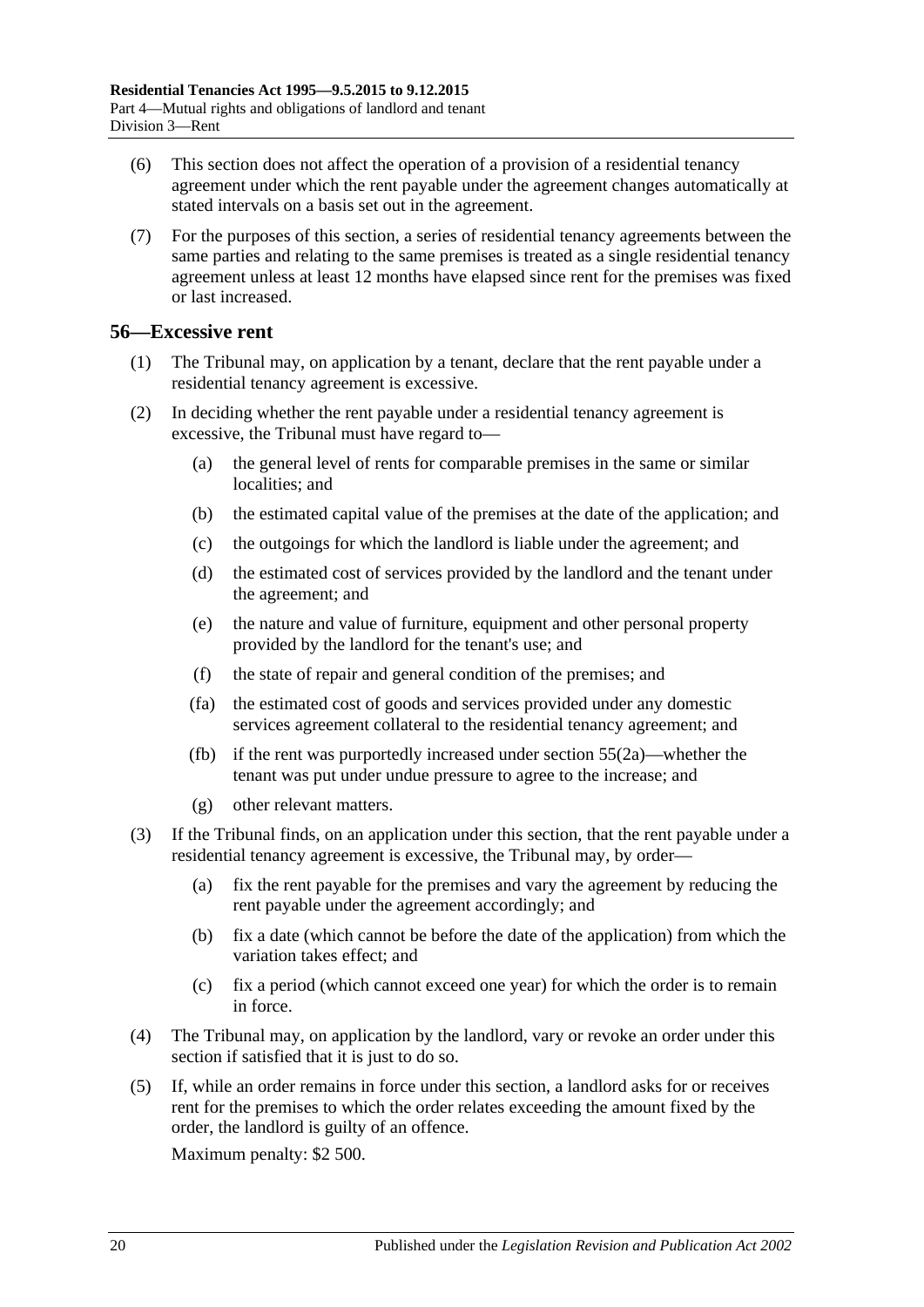## <span id="page-20-0"></span>**56A—Manner of payment of rent**

A landlord under a residential tenancy agreement must permit a tenant to pay rent under the agreement by at least 1 means that does not involve the payment of cash by the tenant or the collection of rent from the tenant by a third party who charges a fee, payable by the tenant, for the collection service.

Maximum penalty: \$5 000.

Expiation fee: \$315.

### <span id="page-20-3"></span><span id="page-20-1"></span>**57—Landlord's duty to keep proper records of rent and other payments**

- (1) A landlord under a residential tenancy agreement must ensure that the following information is recorded in respect of payments received under the agreement:
	- (a) the date on which the payment was received;
	- (b) the name of the person making the payment;
	- (c) the amount paid;
	- (d) the address of the premises to which the payment relates;
	- (e) if the payment is for rent—the period of the tenancy to which the payment relates;
	- (f) if the payment is a bond—a statement of that fact;
	- (g) if the payment is not for rent or a bond—a description of the purpose of the payment, including, if applicable, the period of time to which the payment relates.

Maximum penalty: \$1 250.

Expiation fee: \$210.

- (2) A person must not—
	- (a) make a false entry in a record of a payment received under a residential tenancy agreement; or
	- (b) falsify the record in any other way.

Maximum penalty: \$2 500.

### <span id="page-20-2"></span>**58—Duty to provide statement or give receipt for rent**

(1) A landlord under a residential tenancy agreement must, at the written request of the tenant, give the tenant a statement of the information recorded by the landlord under [section](#page-20-3) 57(1) in respect of the rent received during the period specified in the request (and such statement must be given to the tenant within 7 days of the making of the request).

Maximum penalty: \$2 500.

Expiation fee: \$210.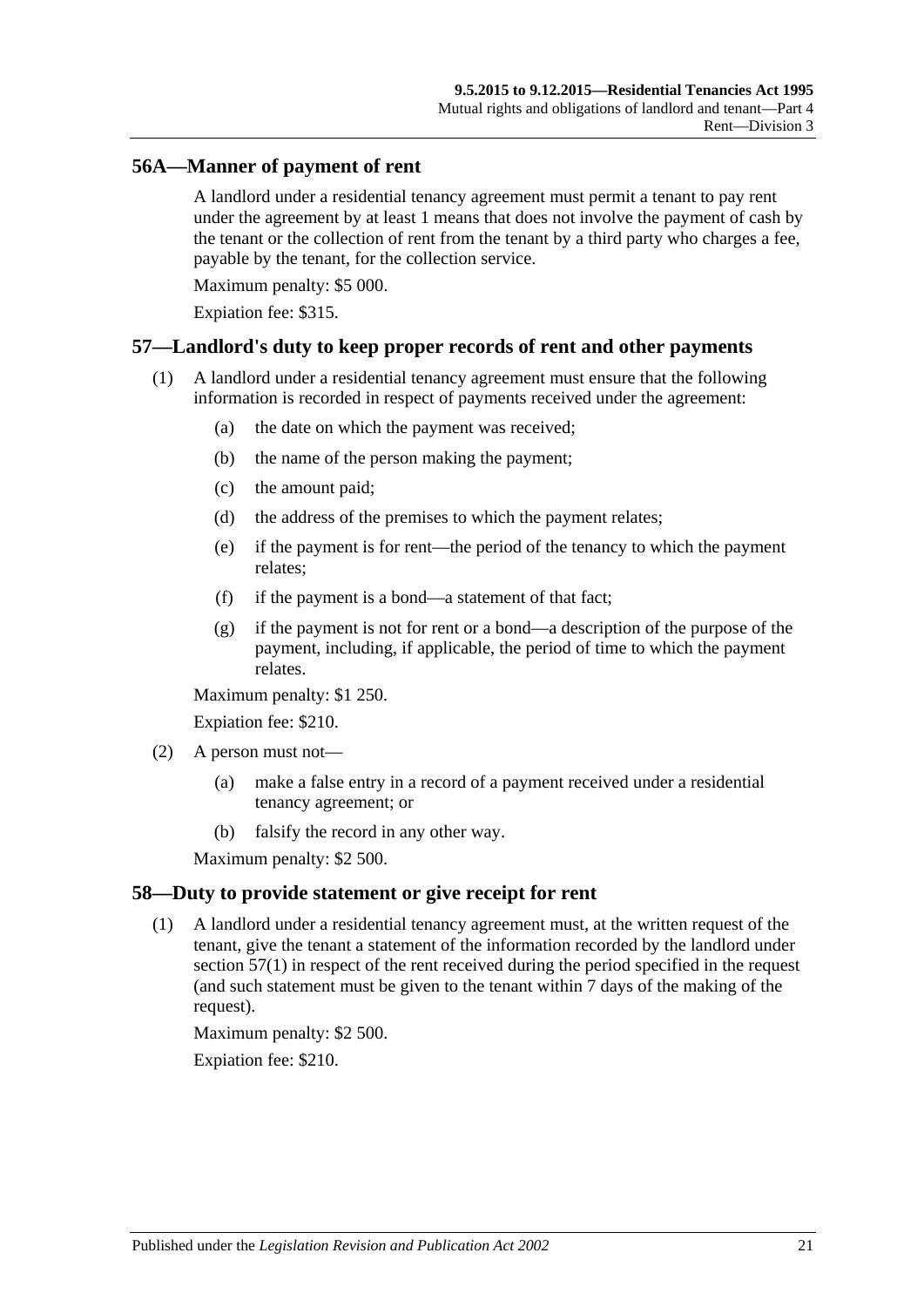(2) If a tenant pays rent other than into an ADI account, the person who receives the rent must, within 48 hours after receiving the rent, give the tenant a receipt setting out the information required to be recorded by the landlord under [section](#page-20-3) 57(1) in respect of the rent received.

Maximum penalty: \$2 500.

Expiation fee: \$210.

### <span id="page-21-0"></span>**58A—Payment of rent by electronic transaction**

If a tenant pays rent into an ADI account kept by the landlord or the landlord's agent, the payment will be taken to have been made when it is credited to the ADI account.

### <span id="page-21-1"></span>**59—Accrual and apportionment of rent**

- (1) The rent payable under a residential tenancy agreement accrues from day to day.
- (2) If rent is paid in advance, and the tenancy ends before the end of the period for which rent has been paid, the landlord must refund the appropriate proportion of the amount paid to the tenant or apply it towards other liabilities of the tenant to the landlord.

### <span id="page-21-2"></span>**60—Abolition of distress for rent**

A landlord is not entitled to distrain goods of a tenant for non-payment of the rent payable under a residential tenancy agreement.

## <span id="page-21-3"></span>**Division 4—Bonds**

### <span id="page-21-4"></span>**61—Bond**

- (1) A person must not—
	- (a) require more than one bond for the same residential tenancy agreement; or
	- (b) require the payment of a bond exceeding the relevant limit.

Maximum penalty: \$5 000.

- <span id="page-21-5"></span>(2) If at least two years have elapsed since a bond was given or last increased, the landlord may by written notice to the tenant require the tenant to increase the bond by a specified additional amount, within a specified period (which must be at least 60 days from the date of the notice), but not so that the total amount of the bond exceeds the relevant limit.
- (2a) A requirement under [subsection](#page-21-5) (2) has effect as if it were a term of the residential tenancy agreement.
- (3) The *relevant limit* is—
	- (a) if the rent payable under the agreement does not exceed an amount (which must be at least \$250 per week) prescribed by regulation for the purposes of this paragraph—four weeks rent under the agreement;
	- (b) if the rent payable under the agreement exceeds an amount prescribed by regulation for the purposes of this paragraph—six weeks rent under the agreement.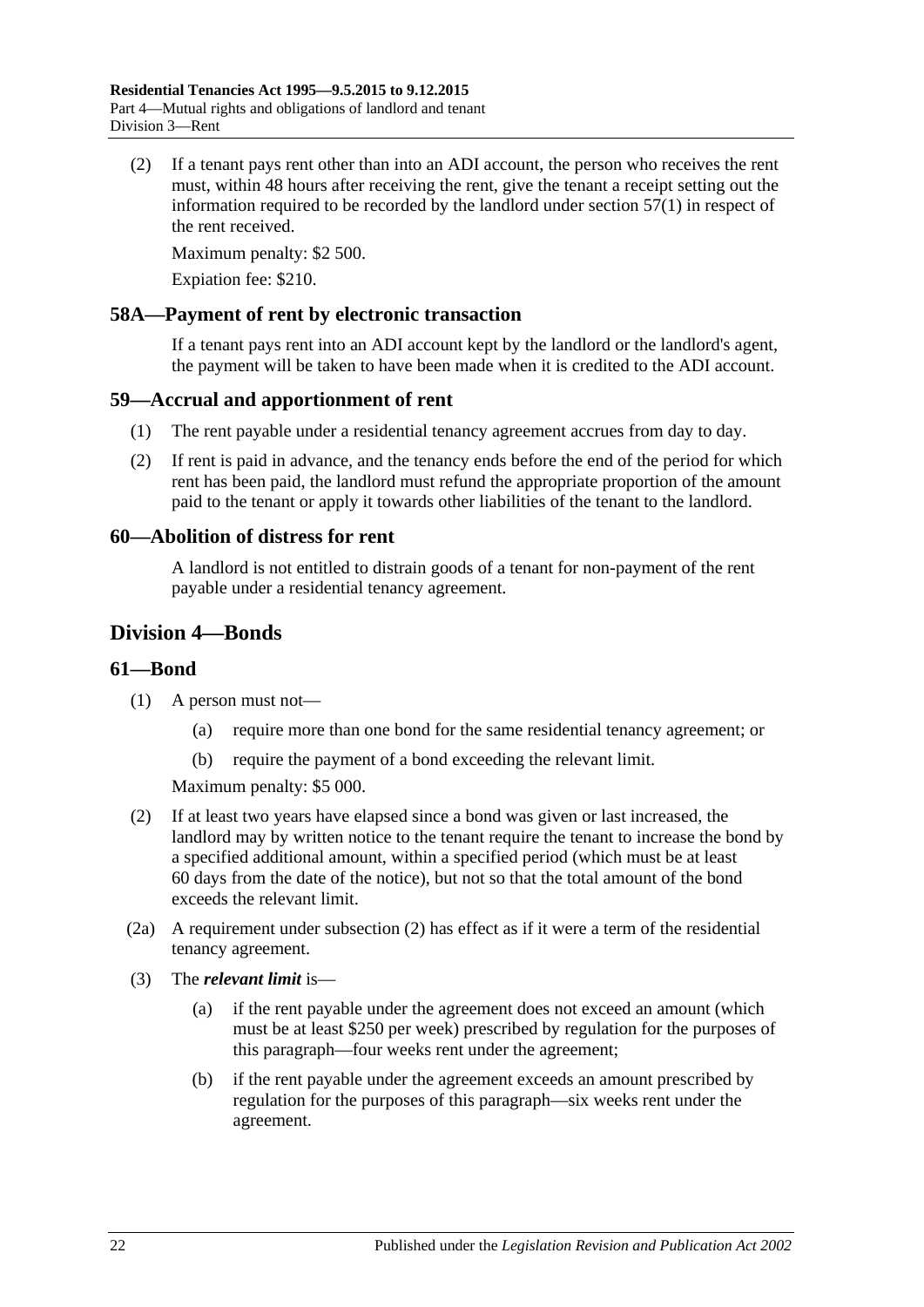- (4) The relevant limit is, in the first instance, calculated by reference to the rent—or if the rent varies, the lowest rent—payable during the first six months of the tenancy (expressed as a weekly rent) and if there is to be an increase in the amount of the bond, the relevant limit is calculated by reference to the rent (expressed as a weekly rent) payable when the notice of increase is given.
- (5) For the purposes of determining the relevant limit, any amount payable under a domestic services agreement collateral to the residential tenancy agreement is not to be regarded as rent.

## <span id="page-22-0"></span>**62—Receipt of bond and transmission to Commissioner**

(1) A person must, within 48 hours after receiving an amount paid by way of a bond, give the person who paid a receipt stating the date payment was received, the name of the person from whom the payment was received, the amount paid, and the address of the premises to which the payment relates.

Maximum penalty: \$2 500.

Expiation fee: \$210.

(2) A person who receives an amount by way of a bond must pay the amount of the bond to the Commissioner within the period allowed by regulation.

Maximum penalty: \$5 000.

Expiation fee: \$315.

### <span id="page-22-1"></span>**63—Repayment of bond**

- (1) An application may be made to the Commissioner for—
	- (a) payment of the whole amount of the bond either to the landlord or the tenant; or
	- (b) payment of a specified amount of the bond to the landlord and the balance to the tenant.
- (2) The application—
	- (a) must be in a form approved by the Commissioner; and
	- (b) may be made jointly by the landlord and the tenant or by either the landlord or the tenant.
- (3) If the application is undisputed, the Commissioner must pay out the amount of the bond as specified in the application.
- <span id="page-22-2"></span>(4) If an application is liable to be disputed, the Commissioner must give the respondent written notice of the application (in a form the Commissioner considers appropriate) and inform the respondent that, if the respondent wants to dispute the application, a written notice of dispute must be lodged with the Commissioner within ten days after the date the notice is given to the respondent.
- <span id="page-22-3"></span>(5) If the respondent does not give the Commissioner written notice of dispute within 10 days after the day on which the Commissioner's notice under [subsection](#page-22-2) (4) is given to the respondent, the Commissioner may pay out the amount of the bond as proposed in the application.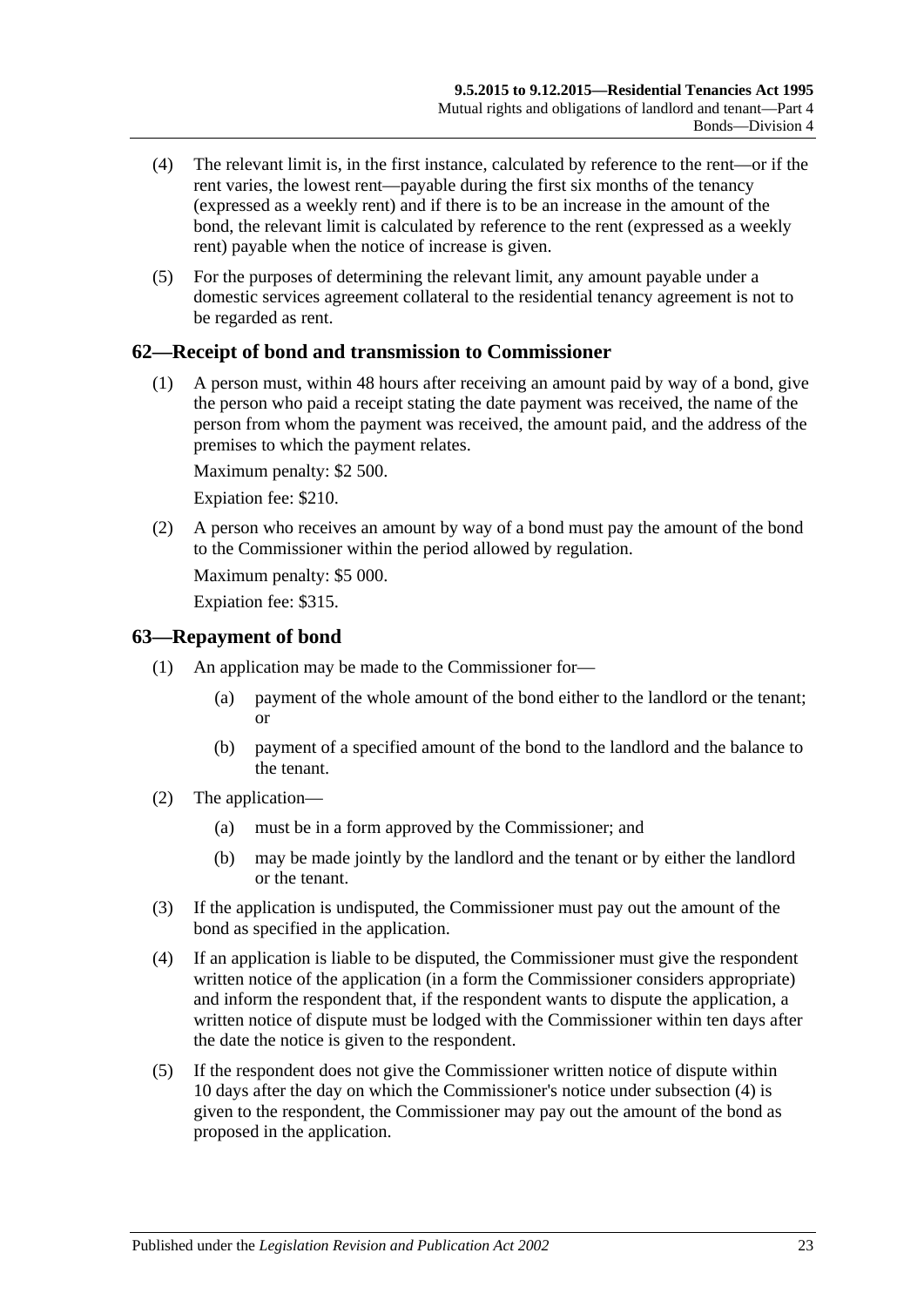- (5a) However, if the application is made by the landlord alone more than 12 months after the termination of the residential tenancy agreement—
	- (a) the Commissioner must refer the application to the Tribunal for determination; and
	- (b) the Tribunal may authorise payment of the amount of the bond as proposed in the application if the Tribunal is satisfied, on the basis of information provided by the landlord, that the landlord is entitled to the payment.
- (6) If the Commissioner receives a written notice of dispute before the amount of the bond is paid out under [subsection](#page-22-3) (5), the Commissioner must refer the dispute to the Tribunal for determination.
- <span id="page-23-0"></span>(7) Despite a preceding subsection, if—
	- (a) the bond has been provided or paid on behalf of the tenant by a third party prescribed by the regulations, or in circumstances prescribed by the regulations; and
	- (b) the Commissioner is given notice of the third party's interest in accordance with the regulations,

then—

- (c) the third party is entitled to make application to the Commissioner for the payment of the whole, or a specified part, of the bond; and
- $(d)$ 
	- (i) if the application is made with the consent of the landlord—the Commissioner must pay out the amount of the bond as specified in the application;
	- (ii) in any other case—the Commissioner must give the landlord and, if the tenant is still in possession of the premises, the tenant, written notice of the application (in a form the Commissioner considers appropriate) and—
		- (A) if the Commissioner does not receive a written notice of dispute from the party or parties to whom the notice of the application was given within ten days after the date on which the original notice is given—the Commissioner may pay out the amount of the bond as proposed in the application;
		- (B) in any other case—the Commissioner must refer the matter to the Tribunal for determination.
- (8) If a payment is made under [subsection](#page-23-0) (7) and the tenant is still in possession of the premises, the landlord may require the tenant to provide a new bond in accordance with [section](#page-21-4) 61.
- <span id="page-23-1"></span> $(9)$  If—
	- (a) a bond is provided on behalf of the tenant by a third party prescribed by the regulations in circumstances prescribed by the regulations; and
	- (b) the landlord makes application to the Commissioner for the payment of the whole, or a specified part, of the amount payable under the bond,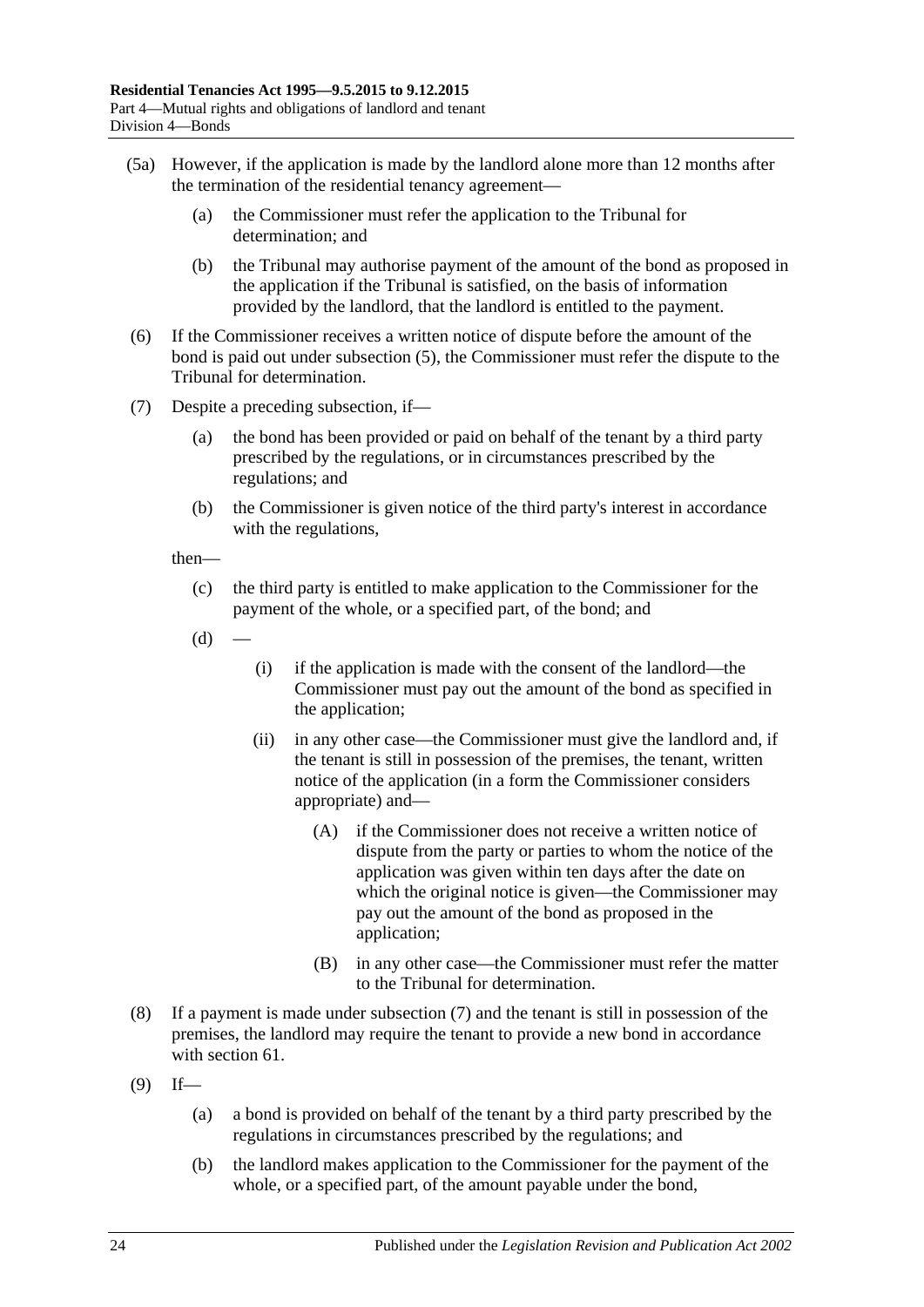then—

- (c) if the application is made with the consent of the third party—the Commissioner must pay out the amount as specified in the application;
- (d) in any other case—the Commissioner must give the third party and, if the tenant is still in possession of the premises, the tenant, written notice of the application (in a form the Commissioner considers appropriate) and—
	- (i) if the Commissioner does not receive a written notice of dispute from the party or parties to whom the notice of the application was given within ten days after the date on which the original notice is given—the Commissioner may pay out the amount as proposed in the application;
	- (ii) in any other case—the Commissioner must refer the matter to the Tribunal for determination.
- (10) If a payment is made under [subsection](#page-23-1) (9), the third party must reimburse the Fund to the extent of the payment.
- (11) A payment under this section will be made from the Fund.
- (13) For the purposes of this section—
	- (a) an application is undisputed if it is a joint application by the landlord and the tenant; or an application by the landlord that the whole of the amount of the bond be paid to the tenant; or an application by the tenant that the whole of the amount of the bond be paid to the landlord;
	- (b) an application that does not fall into any of those categories is liable to be disputed;
	- (c) if the application was made by the landlord, the tenant is the respondent; if the application was made by the tenant, the landlord is the respondent.

## <span id="page-24-0"></span>**Division 5—Tenant's entitlement to possession and quiet enjoyment**

### <span id="page-24-1"></span>**64—Vacant possession etc**

- (1) It is a term of a residential tenancy agreement that the tenant is entitled to vacant possession of the premises (except for a part of the premises in respect of which a right to exclusive possession is not given by the agreement) from the day the tenancy begins.
- (2) It is a term of a residential tenancy agreement that there is no legal impediment of which the landlord has, or ought to have knowledge, to the tenant's occupation of the premises for the period of the tenancy as a place of residence.

### <span id="page-24-2"></span>**65—Quiet enjoyment**

- (1) It is a term of a residential tenancy agreement that—
	- (a) the tenant is entitled to quiet enjoyment of the premises without interruption by the landlord or a person claiming under the landlord or with superior title to the landlord's title; and
	- (b) the landlord will not cause or permit an interference with the reasonable peace, comfort or privacy of the tenant in the tenant's use of the premises; and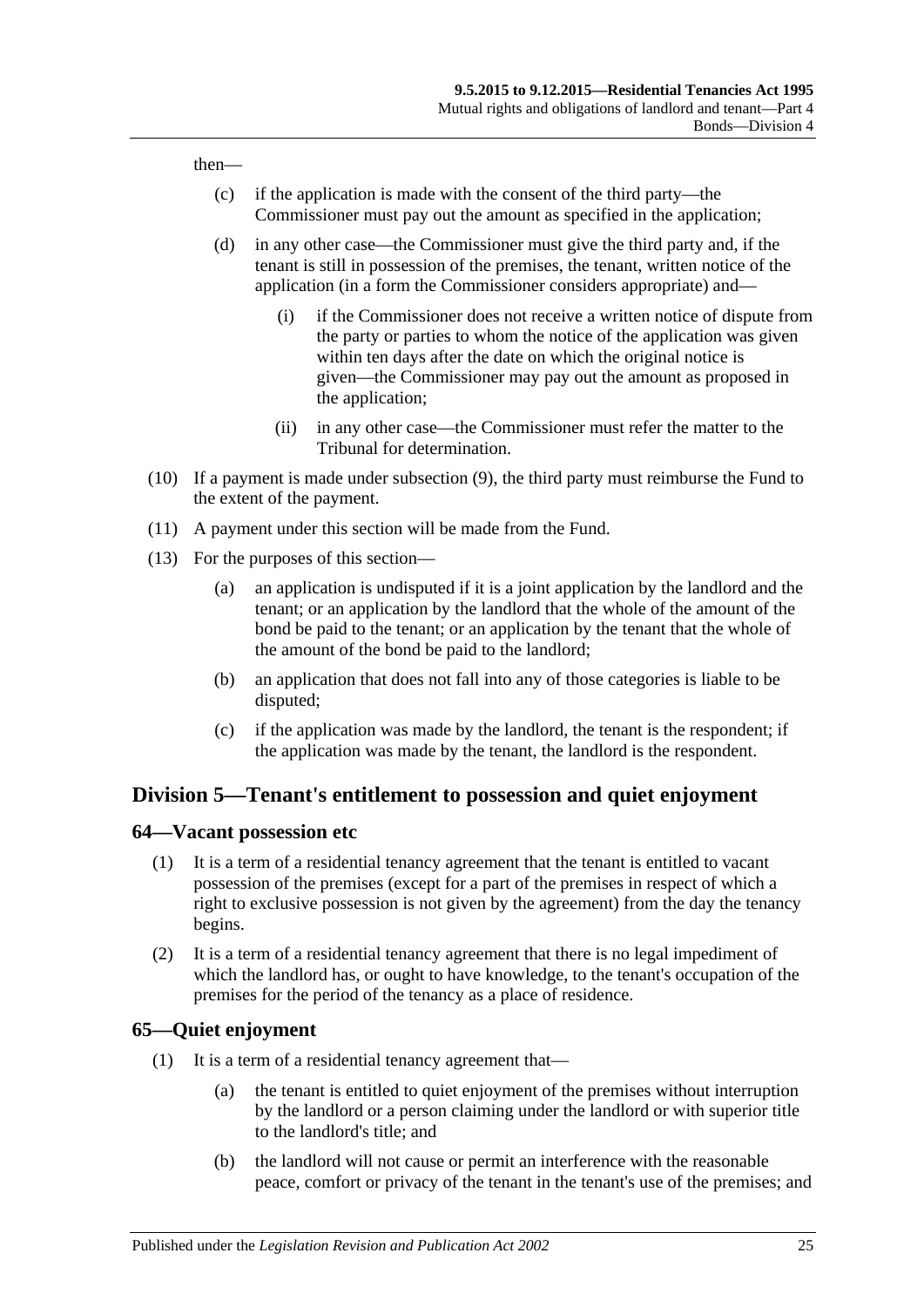- (c) the landlord will take reasonable steps to prevent other tenants of the landlord in occupation of adjacent premises from causing or permitting interference with the reasonable peace, comfort or privacy of the tenant in the tenant's use of the premises.
- (2) If the landlord causes or permits interference with the reasonable peace, comfort or privacy of the tenant in the tenant's use of the premises in circumstances that amount to harassment of the tenant, the landlord is guilty of an offence.

Maximum penalty: \$5 000.

## <span id="page-25-0"></span>**Division 6—Security of premises**

## <span id="page-25-1"></span>**66—Security of premises**

- <span id="page-25-5"></span>(1) It is a term of a residential tenancy agreement that
	- the landlord will take reasonable steps to provide and maintain the locks and other devices that are necessary to ensure the premises are reasonably secure; and
	- (b) neither the landlord nor the tenant will alter or remove a lock or security device or add a lock or security device without the consent of the other; and
	- (c) neither the landlord nor the tenant will unreasonably withhold his or her consent to the alteration, removal or addition of a lock or security device by, and at the expense of, the other.
- (2) A landlord or tenant who, without reasonable excuse, contravenes the term of the agreement arising under [subsection](#page-25-5) (1)(b) is guilty of an offence.

Maximum penalty: \$5 000.

(3) If the landlord's agent, without reasonable excuse, alters or removes a lock or security device, or adds a lock or security device, without the tenant's consent, the agent is guilty of an offence.

Maximum penalty: \$5 000.

## <span id="page-25-2"></span>**Division 7—Landlord's obligation in regard to condition of the premises**

## <span id="page-25-3"></span>**67—Cleanliness**

It is a term of a residential tenancy agreement that the landlord will ensure that the premises, and ancillary property, are in a reasonable state of cleanliness when the tenant goes into occupation of the premises.

## <span id="page-25-6"></span><span id="page-25-4"></span>**68—Landlord's obligation to repair**

- (1) It is a term of a residential tenancy agreement that the landlord—
	- (a) will ensure that the premises, and ancillary property, are in a reasonable state of repair at the beginning of the tenancy and will keep them in a reasonable state of repair having regard to their age, character and prospective life; and
	- (b) will comply with statutory requirements affecting the premises.
- (1a) The obligation to repair applies even though the tenant had notice of the state of disrepair before entering into occupation.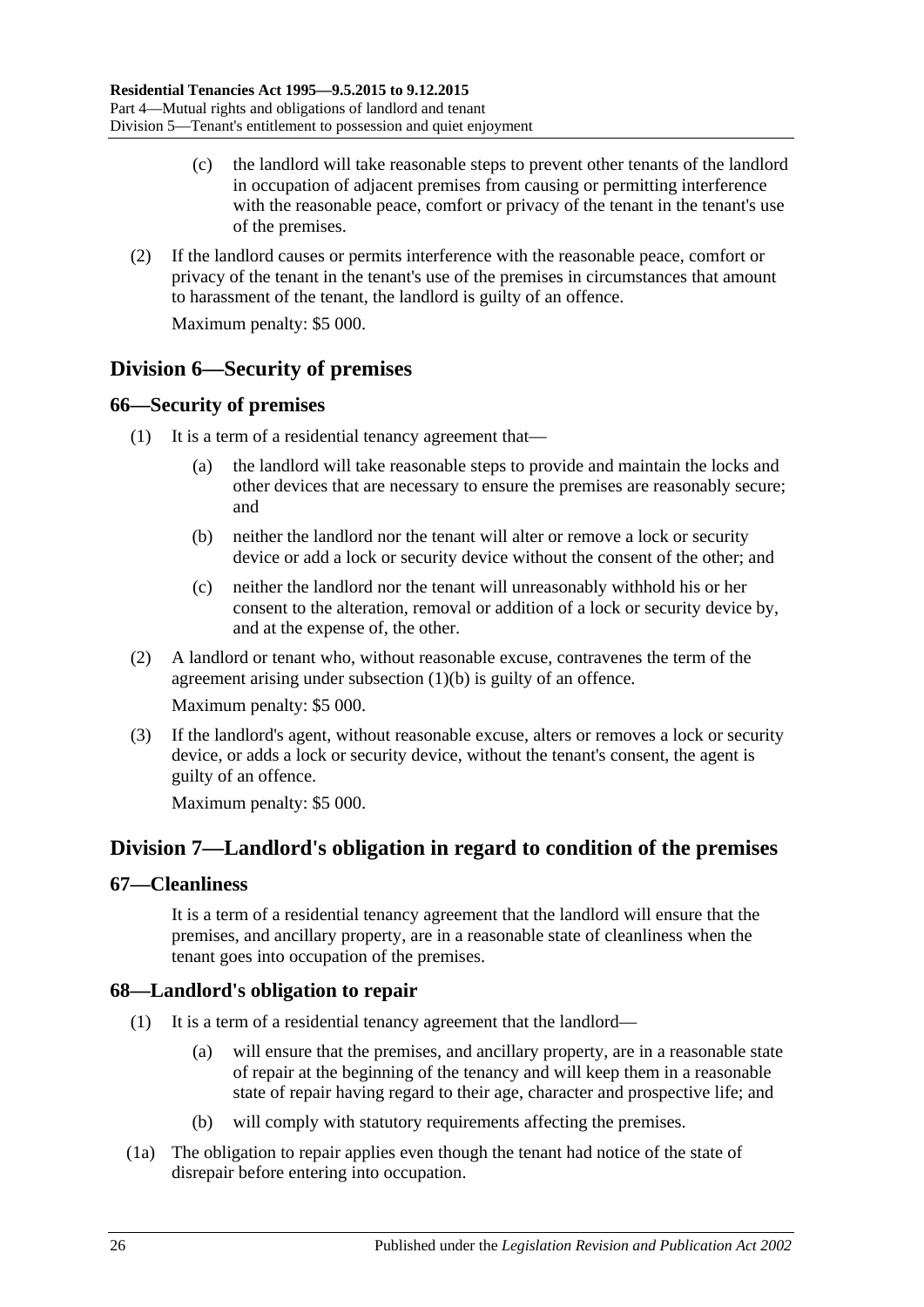- (2) However—
	- (a) the landlord will not be regarded as being in breach of the obligation to repair unless—
		- (i) the landlord has notice of the defect requiring repair; and
		- (ii) the landlord fails to act with reasonable diligence to have the defect repaired; and
	- (b) if the landlord is a registered community housing provider, the regulations may limit the extent of the obligation imposed by [subsection](#page-25-6) (1); and
	- (c) if the premises are subject to a housing improvement notice fixing the maximum rent for the premises, the landlord's obligation under [subsection](#page-25-6) (1) to repair the premises does not apply.
- $(3)$  If—
	- (a) premises or ancillary property are in a state of disrepair that does not arise from a contravention of the residential tenancy agreement by the tenant; and
	- (b) the state of disrepair is, unless remedied, likely to result in personal injury or damage to property or undue inconvenience; and
	- (c) the landlord—
		- (i) has been notified of the state of disrepair by the tenant but has failed to take reasonable action to remedy the state of disrepair; or
		- (ii) has not been notified of the state of disrepair despite the tenant's reasonable attempts to do so,

then the tenant is entitled—

- (d) to reasonable compensation from the landlord in respect of any damage to property resulting from the state of disrepair after the tenant has notified, or made a reasonable attempt to notify, the landlord of the state of disrepair (however, the tenant must take reasonable steps to mitigate any loss and is not entitled to compensation for damage that could have been avoided by those steps); and
- (e) to recover from the landlord reasonable costs incurred by the tenant in having the state of disrepair remedied, but only if the repairs are carried out by a person who is licensed to carry out the necessary work and the person provides the landlord with a report on the work carried out and the apparent cause of the state of disrepair.
- (4) However, the tenant is not entitled to recover the cost of repairing the premises or to compensation under this section if the premises are subject to a housing improvement notice fixing the maximum rent payable for premises.
- (5) The Tribunal may, on application by the tenant, order the landlord to pay to the tenant compensation to which the tenant is entitled under this section.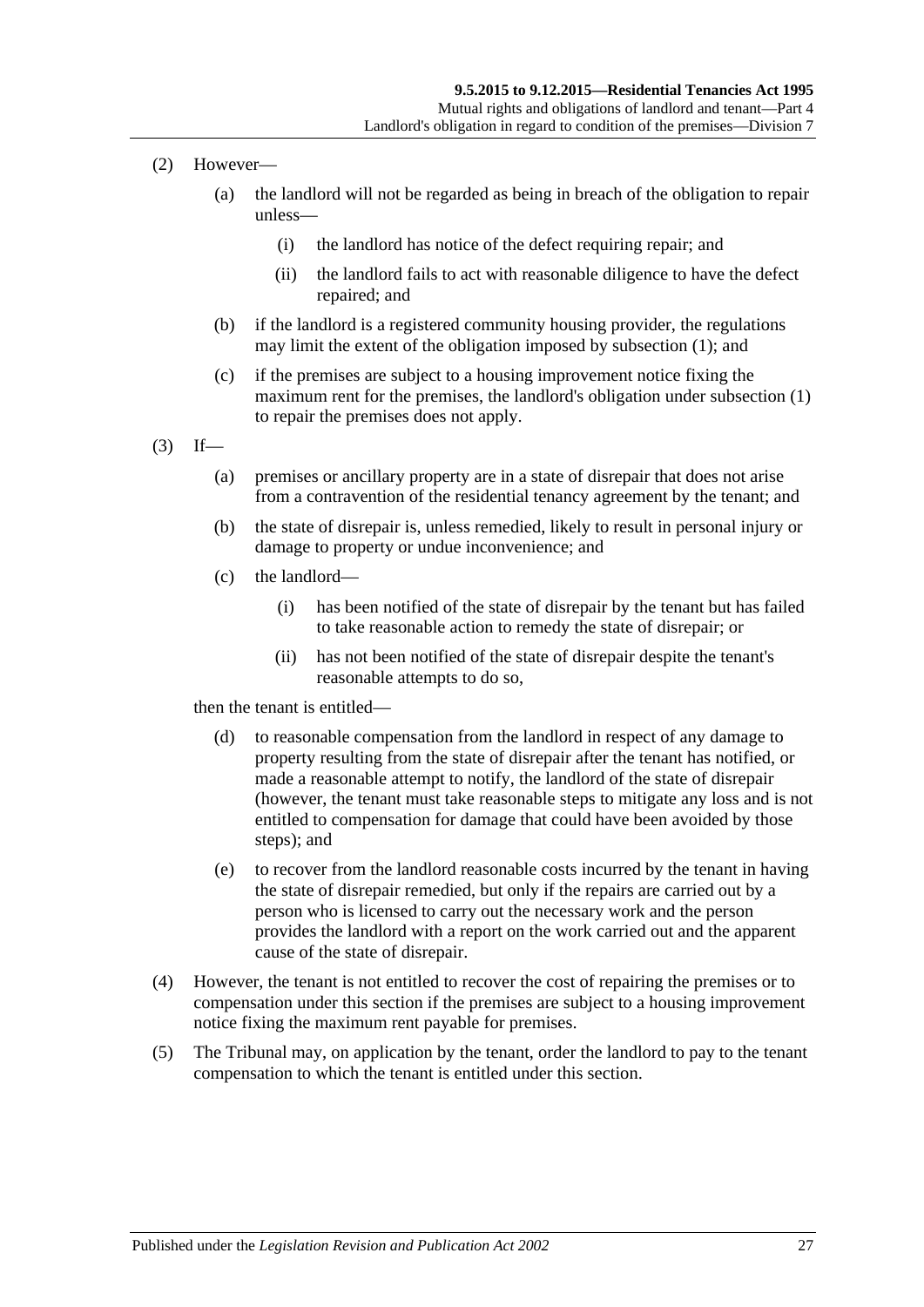## <span id="page-27-0"></span>**Division 8—Tenant's obligations in relation to the premises and ancillary property**

### <span id="page-27-1"></span>**69—Tenant's responsibility for cleanliness, damage and loss**

- (1) It is a term of a residential tenancy agreement that the tenant—
	- (a) must keep the premises and ancillary property in a reasonable state of cleanliness; and
	- (ab) must replace, or compensate the landlord for the reasonable cost of replacing, any ancillary property lost or destroyed while in the care of the tenant; and
	- (b) must notify the landlord of damage to the premises or ancillary property; and
	- (c) must not intentionally or negligently cause or permit damage to the premises or ancillary property.
- (2) A tenant who intentionally causes serious damage to the premises or ancillary property is guilty of an offence.

Maximum penalty: \$2 500.

- (3) It is a term of a residential tenancy agreement that, at the end of the tenancy, the tenant must give the premises and ancillary property back to the landlord in reasonable condition and in a reasonable state of cleanliness.
- <span id="page-27-3"></span>(3a) If a tenant unintentionally causes damage to the premises or ancillary property as a result of the use of a domestic facility requiring instruction, the landlord is not entitled to compensation for the damage unless—
	- (a) the domestic facility is listed in the residential tenancy agreement as a domestic facility requiring instruction; and
	- (b) the landlord complied with [section](#page-14-2) 48(2) in relation to the domestic facility.
- (4) In deciding whether premises or other property is in reasonable condition, its condition when the tenant took possession of it, and the probable effect of reasonable wear and tear since that time, must be taken into account.

## <span id="page-27-2"></span>**70—Alteration of premises**

- (1) It is a term of a residential tenancy agreement that a tenant must not, without the landlord's written consent, make an alteration or addition to the premises.
- (1a) It is a term of a residential tenancy agreement that a landlord will not unreasonably withhold his or her consent to an alteration or addition to the premises that is necessary to ensure the provision of infrastructure or a service of a prescribed kind.
- (2) A tenant may remove a fixture affixed to the premises by the tenant unless its removal would cause damage to the premises.
- (3) If a tenant causes damage to the premises by making an alteration or addition to the premises or by removing a fixture, the tenant must notify the landlord and, at the option of the landlord, repair the damage or compensate the landlord for the reasonable cost of repairing the damage.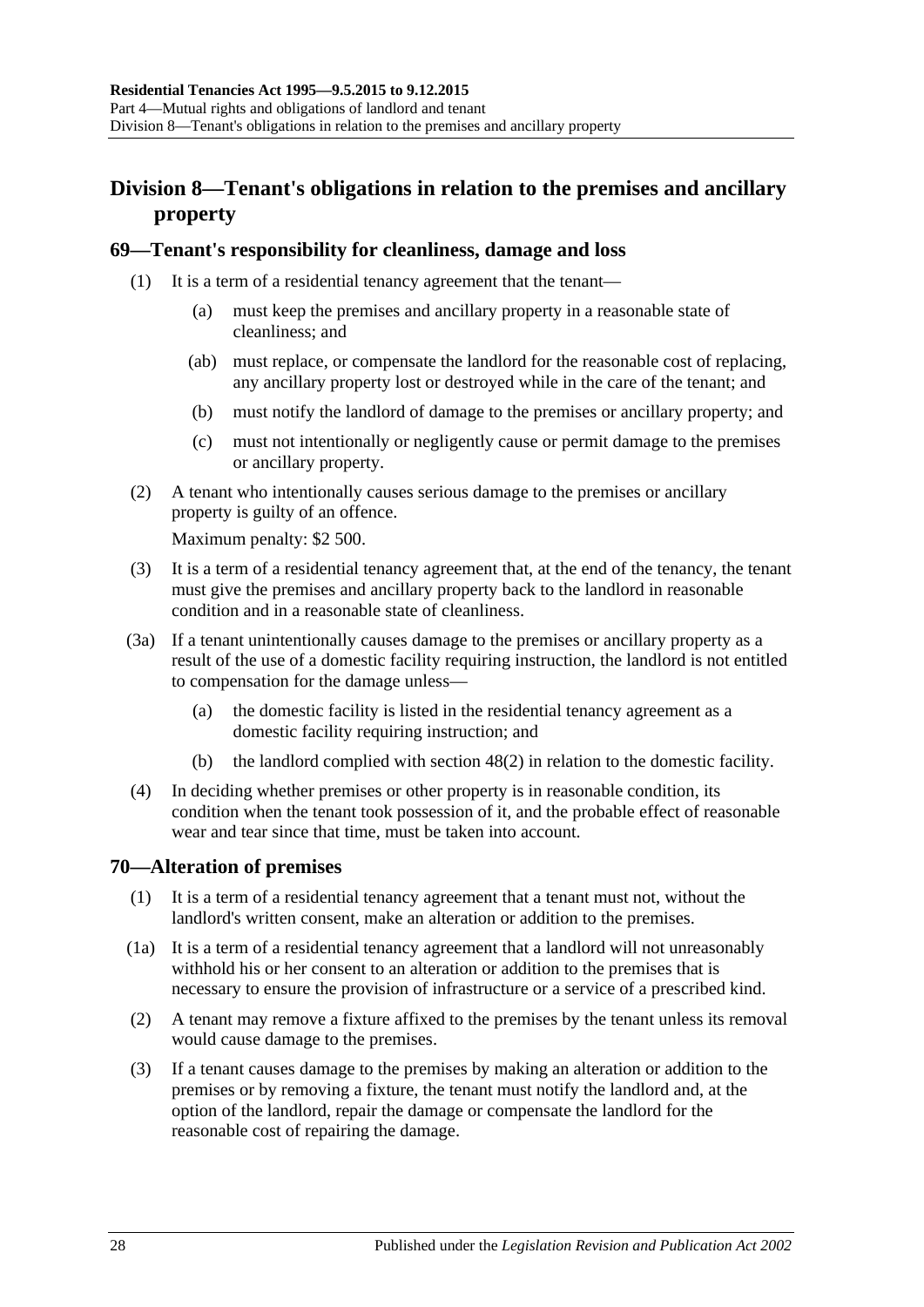## <span id="page-28-0"></span>**Division 9—Tenant's conduct on the premises**

### <span id="page-28-1"></span>**71—Tenant's conduct**

It is a term of a residential tenancy agreement that—

- (a) the tenant must not use the premises, or cause or permit the premises to be used, for an illegal purpose; and
- (b) the tenant must not cause or permit a nuisance; and
- (c) the tenant must not cause or permit an interference with the reasonable peace, comfort or privacy of another person who resides in the immediate vicinity of the premises.

## <span id="page-28-2"></span>**Division 9A—Landlord's obligation to advise of sale of premises**

## <span id="page-28-3"></span>**71A—Sale of residential premises**

- (1) It is a term of a residential tenancy agreement that—
	- (a) the landlord will give the tenant written notice of the landlord's intention to sell the residential premises not later than 14 days after the landlord enters into a sales agency agreement for the sale of the premises or determines to make the premises available for inspection by prospective purchasers; and
	- (b) the residential premises will not be advertised for sale or made available for inspection by prospective purchasers before the day falling 14 days after the tenant is given notice of the landlord's intention to sell the premises.
- (2) It is a term of a residential tenancy agreement that, if a contract is entered into for the sale of the residential premises, the landlord must, not less than 14 days before the day of settlement under the contract or, if the day of settlement is less than 14 days after the day on which the contract is entered into, as soon as possible after the contract is entered into, give the tenant written notice of the name of the purchaser under the contract and the date from which rent is to be paid to him or her.

## <span id="page-28-4"></span>**Division 10—Landlord's right of entry**

## <span id="page-28-5"></span>**72—Right of entry**

- <span id="page-28-6"></span>(1) It is a term of a residential tenancy agreement that the landlord (or an agent of the landlord) may enter the premises—
	- (a) in an emergency; or
	- (b) to collect rent (if a reasonable alternative method of payment of rent not involving attendance at the premises has been offered to, but not accepted by, the tenant)—
		- (i) not more than once each week; and
		- (ii) only at a time previously arranged with the tenant (which may only be outside normal hours if the arrangement has been made no more than 7 days before the day of entry); or
	- (c) to inspect the premises—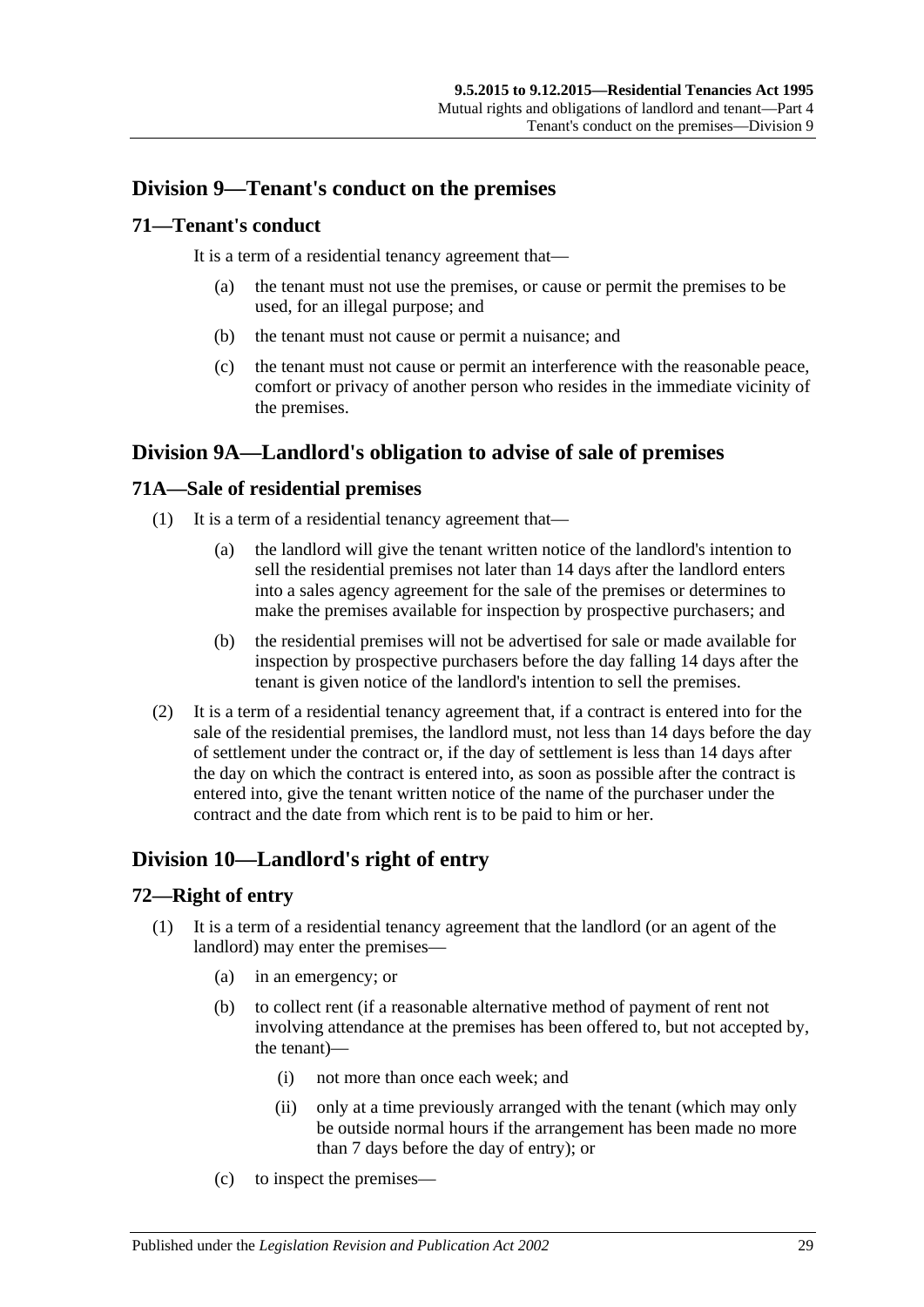- (i) not more than once each 4 weeks; and
- (ii) only in accordance with a written notice given to the tenant no less than 7 and no more than 14 days before the day of entry—
	- (A) stating the purpose of the proposed entry and the date of the proposed entry; and
	- (B) specifying a period of up to 2 hours (which must be within normal hours) within which the proposed entry will occur,

(however, if the premises are in a remote location or it is necessary for the landlord or agent to be accompanied by a person for the purposes of the inspection, the notice need not specify a 2 hour period within which the proposed entry is to occur, but the entry must occur within normal hours);

- (d) to carry out garden maintenance, but only—
	- (i) at a time previously arranged with the tenant no more than 7 days before the day of entry; or
	- (ii) in accordance with a written notice given to the tenant no less than 7 and no more than 14 days before the day of entry stating the purpose of the proposed entry and the date and time (which must be within normal hours) of the proposed entry; or
- (e) to carry out necessary maintenance (other than garden maintenance) or repairs (other than in an emergency), but only at a time within normal hours of which the tenant has been given at least 48 hours notice; or
- (f) to show the premises to prospective tenants during the period of 28 days preceding the termination of the tenancy agreement, but only on a reasonable number of occasions and only at a time within normal hours of which the tenant has been given reasonable notice; or
- $(g)$  to show the premises to prospective purchasers, on not more than 2 occasions in any 7 day period (unless the tenant has agreed otherwise), but only—
	- (i) at a time previously arranged with the agreement of the tenant (who must not unreasonably refuse to agree to times when the premises are to be available for inspection by prospective purchasers); or
	- (ii) if agreement cannot be reached with the tenant—at a time within normal hours of which the tenant has been given reasonable notice; or
- <span id="page-29-0"></span>(h) if the landlord has given the tenant notice of a breach of the residential tenancy agreement under [section](#page-34-5) 80—to determine whether the breach has been remedied, but only in accordance with a written notice in the prescribed form given to the tenant no less than 7 and no more than 14 days before the day of entry stating the purpose of the proposed entry and the date and time (which must be within normal hours) of the proposed entry; or
- (i) for some other genuine purpose, but only—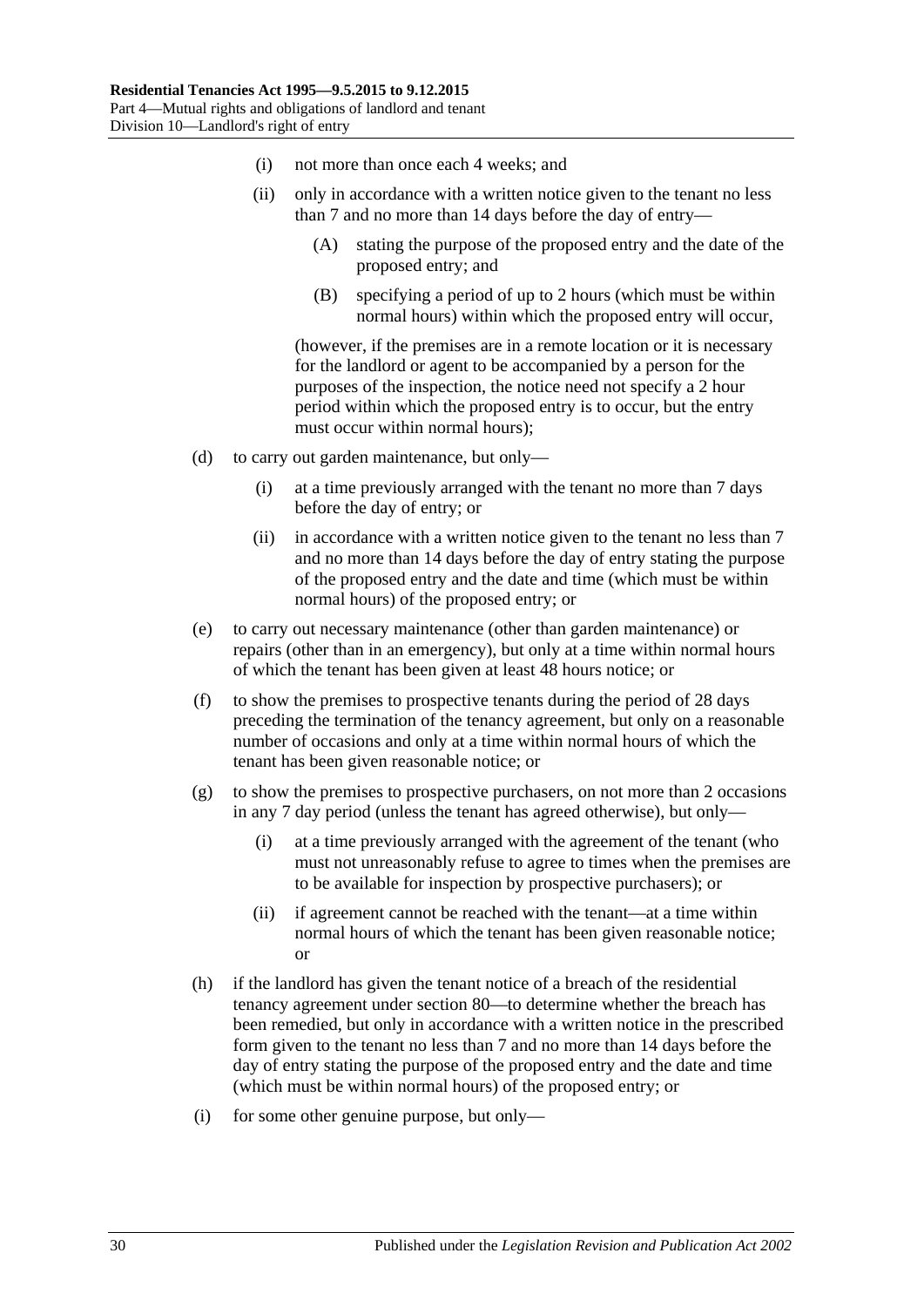- (i) in accordance with a written notice given to the tenant no less than 7 and no more than 14 days before the day of entry and stating the purpose of the proposed entry and the date and time (which must be within normal hours) of the proposed entry; or
- (ii) with the consent of the tenant; or
- (j) if the landlord believes on reasonable grounds that the tenant has abandoned the premises.
- <span id="page-30-3"></span><span id="page-30-2"></span>(2) It is a term of a residential tenancy agreement that if the tenant has indicated to the landlord that he or she wishes to be present during the period when the landlord or landlord's agent is at the premises, the landlord (or an agent of the landlord) may not enter the premises unless a reasonable effort has been made to arrange for the visit to occur at a time when it is convenient for the tenant to be present (having regard to the work and other commitments of both the tenant and the persons entering the premises).
- (3) [Subsection](#page-30-2) (2) does not apply to entry under [subsection](#page-28-6)  $(1)(a)$ ,  $(h)$  or  $(i)$ .
- (4) It is a term of a residential tenancy agreement that neither the landlord nor an agent of the landlord may enter the premises otherwise than in accordance with the preceding subsections.
- (5) This section does not apply to a part of the premises that the tenant uses in common with the landlord or another tenant of the landlord.
- (6) In this section—

*normal hours* means the hours between 8am and 8pm on any day other than a Sunday or public holiday.

## <span id="page-30-0"></span>**Division 11—Statutory charges**

### <span id="page-30-1"></span>**73—Statutory charges**

- (1) It is a term of a residential tenancy agreement that the landlord must bear all statutory charges imposed in respect of the premises.
- <span id="page-30-6"></span><span id="page-30-5"></span>(2) However, the following provisions apply subject to [subsections](#page-30-4) (3) and [\(4\):](#page-31-2)
	- (a) rates and charges for water supply are to be borne as agreed between the landlord and tenant;
	- (b) in the absence of an agreement—
		- (i) if the supply of water to the premises is separately metered—rates and charges for water supply are to be borne by the tenant; and
		- (ii) in any other case—rates and charges for water supply are to be borne by the landlord.
- <span id="page-30-4"></span>(3) A tenant is not required to pay rates and charges for water supply if—
	- (a) the landlord fails to request payment from the tenant within 3 months of the issue of the bill for those rates and charges by the water supply authority; or
	- (b) the tenant has requested from the landlord a copy of the account for the rates and charges and the landlord has failed to provide the copy to the tenant within 30 days of the request and at no cost.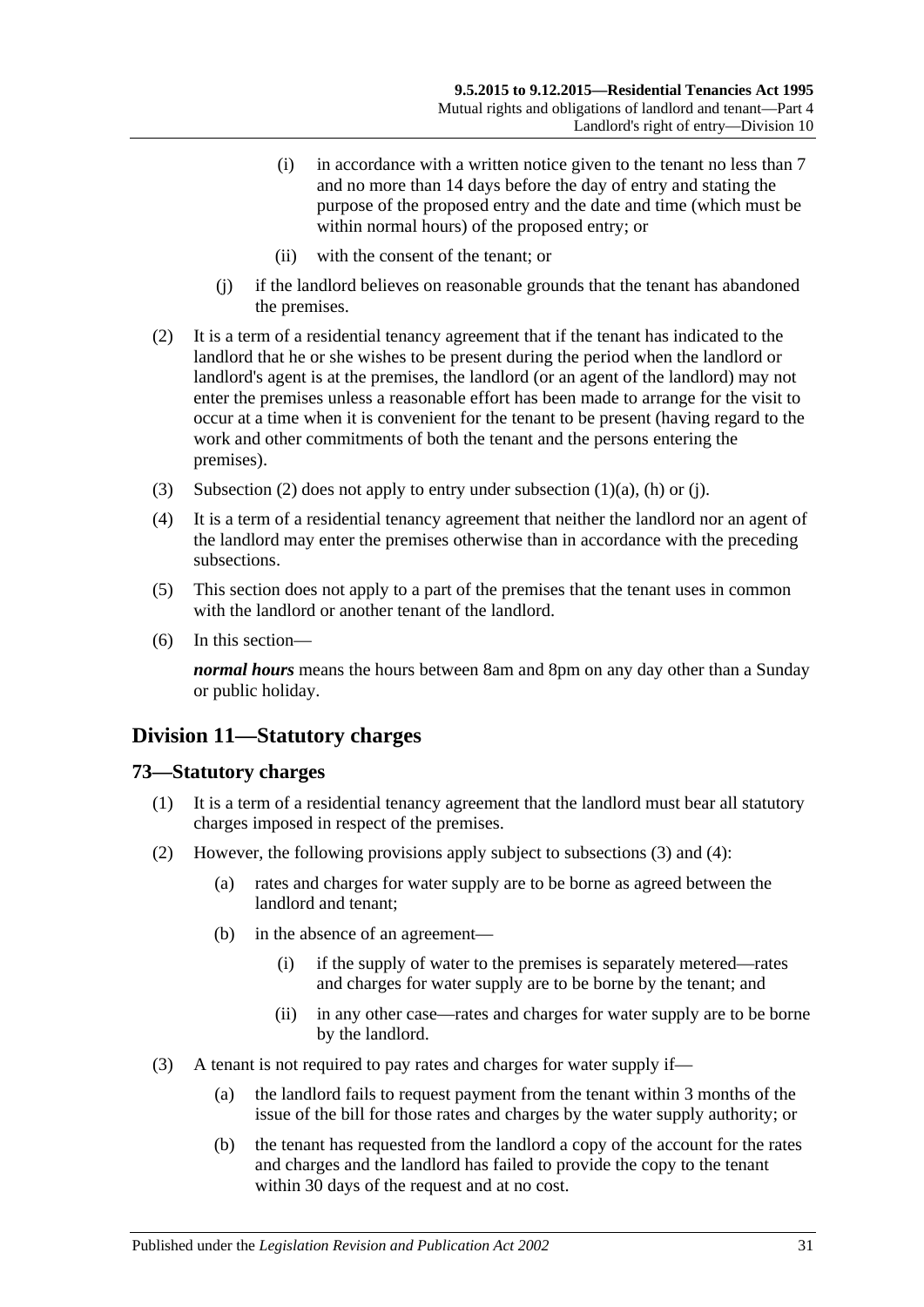- <span id="page-31-2"></span>(4) A landlord must ensure that an amount borne by a tenant under an agreement under [subsection](#page-30-5) (2)(a) or under [subsection](#page-30-6) (2)(b)(i) is reduced by—
	- (a) in the case of a tenant on land held as a single title consisting of a single place of residence—the water security rebate amount; or
	- (b) in the case of a tenant on land held as a single title consisting of more than 1 place of residence—the proportionate water security rebate amount,

(and if the reduction under this subsection results in a negative amount, 0 is to be substituted for that amount).

- (5) If, during the billing period in which a landlord obtained the benefit of the water security rebate amount, the premises to which the rebate relates were subject to more than 1 residential tenancy agreement, the landlord must ensure that a reduction under [subsection](#page-31-2) (4) is applied to the amount borne by a tenant under each tenancy agreement on a pro rata basis according to the number of days in the billing period in which each tenancy agreement respectively applied at the premises.
- (6) In this section—

*proportionate water security rebate amount*, in relation to a tenant on land held as a single title consisting of more than 1 place of residence, is the amount that results from dividing the water security rebate amount for that title by the number of places of residence at the land to which the title relates;

*water security rebate amount*, in relation to rates and charges for water supply to residential premises, means the amount specified in an account for those rates and charges (whether before or after the commencement of this definition) as representing the rebate for water security purposes.

## <span id="page-31-0"></span>**Division 12—Assignment**

### <span id="page-31-1"></span>**74—Assignment of tenant's rights under residential tenancy agreement**

- (1) A tenant under a residential tenancy agreement may, by written or oral agreement with another—
	- (a) assign the tenant's interest in the agreement to the other; or
	- (b) sub-let the premises to which the residential tenancy agreement relates to the other.
- (2) However, it is a term of a residential tenancy agreement that—
	- (a) the tenant must not assign the tenant's interest, or sub-let the premises, without the written consent of the landlord; but
	- (b) the landlord—
		- (i) must not unreasonably withhold consent (unless the landlord is a registered community housing provider, in which case the landlord has an absolute discretion to withhold consent to an assignment); and
		- (ii) must not make a charge for giving consent or considering an application for consent exceeding the landlord's reasonable expenses.
- (2a) The absence of consent does not invalidate an assignment or sublease unless the landlord is a registered community housing provider.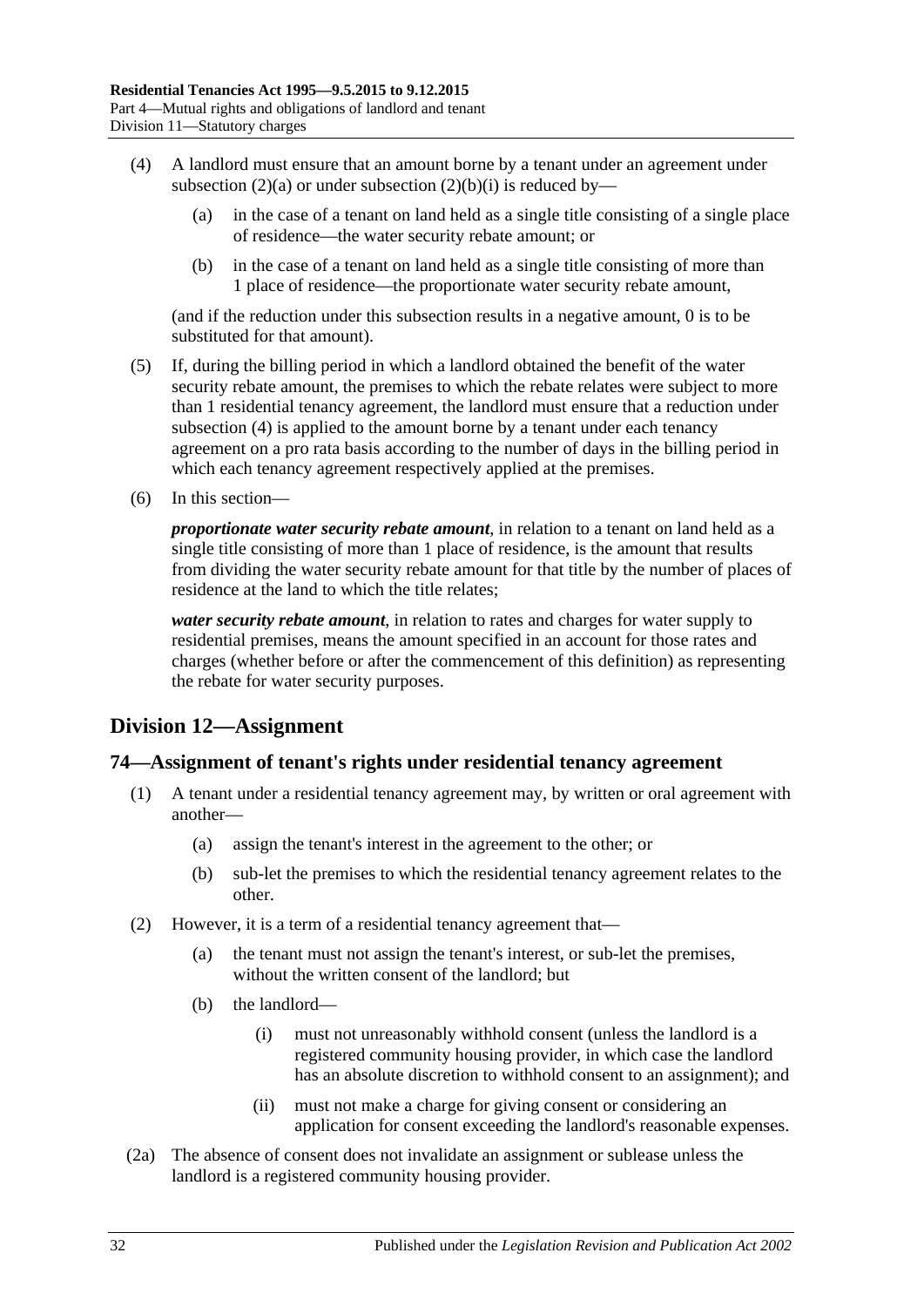- (2ab) However, if the landlord's consent to an assignment is not obtained—
	- (a) the tenant who assigns the interest remains liable to the landlord under the residential tenancy agreement (together with the new tenant, who is jointly and severally liable) unless the landlord has unreasonably withheld consent; but
	- (b) this continuing liability of the assignor does not apply, in the case of a periodic tenancy, to a liability accruing more than 21 days after the landlord became aware or ought reasonably to have become aware of the assignment (whichever is the earlier).
- (2b) If the landlord's consent to an assignment is not obtained and the landlord had, before the assignment, served a notice of termination on the assignor, the landlord may enforce the notice against the assignee.
- (2c) The landlord may terminate a residential tenancy agreement on the ground that the tenant has assigned the tenant's interest, or has granted a sub-tenancy, without the landlord's consent, but only if the landlord has not unreasonably withheld consent and serves the notice of termination within 21 days after the time the landlord became aware or ought reasonably to have become aware of the assignment or sub-tenancy (whichever is the earlier).
- (3) The effect of an assignment under this section is that the assignee is substituted for the assignor as tenant under the residential tenancy agreement (but the assignor remains responsible for liabilities that accrued before the date of the assignment)<sup>1</sup>.
- (4) An assignee is liable to indemnify the assignor for liabilities incurred by the assignor to the landlord because of a breach of the residential tenancy agreement by the assignee.
- (5) If the tenant assigns the tenant's interest, an amount paid by the tenant and held by way of a bond will (unless the parties agree to the contrary) continue to be held as a bond for the proper performance by the assignee of obligations under the residential tenancy agreement.

#### **Note—**

1 If the assignment is made without the landlord's consent, the tenant may also remain liable under the agreement for liabilities that accrue later—see above.

## <span id="page-32-0"></span>**Division 13—Tenant's vicarious liability**

## <span id="page-32-1"></span>**75—Vicarious liability**

It is a term of a residential tenancy agreement that, if a person is on the premises at the invitation or with the consent of the tenant, the tenant is vicariously responsible for an act or omission by the person that would, if it had been an act or omission of the tenant, have constituted a breach of the agreement.

## <span id="page-32-2"></span>**Division 14—Harsh or unconscionable terms**

### <span id="page-32-4"></span><span id="page-32-3"></span>**76—Harsh or unconscionable terms**

(1) The Tribunal may, on application by a tenant, make an order rescinding or varying a term of a residential tenancy agreement if satisfied that the term is harsh or unconscionable.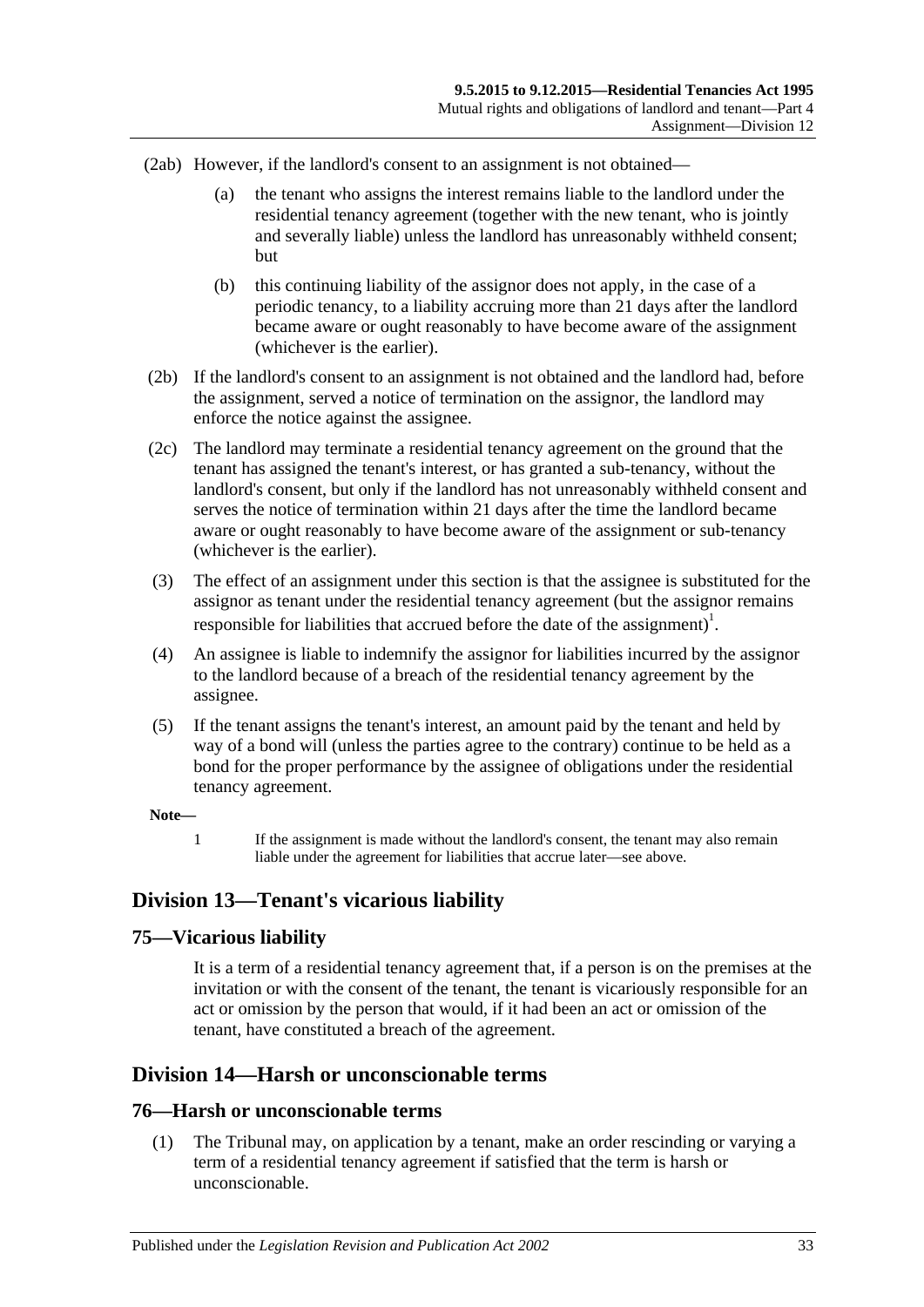(2) On making an order under [subsection](#page-32-4) (1), the Tribunal may make consequential changes to the residential tenancy agreement or another related document.

## <span id="page-33-0"></span>**Division 15—Miscellaneous**

## <span id="page-33-1"></span>**77—Accelerated rent and liquidated damages**

- (1) If a residential tenancy agreement provides that, upon breach by the tenant of a term about rent or other term of the agreement, the tenant is liable to pay—
	- (a) all or any part of the rent remaining payable under the agreement; or
	- (b) rent of an increased amount; or
	- (c) an amount by way of penalty; or
	- (d) an amount by way of liquidated damages,

the provision is void.

- (2) If a residential tenancy agreement provides that, on early or punctual payment of rent, the rent will or may be decreased or the tenant will or may be granted or paid a rebate, refund or other benefit, the tenant is entitled to the reduction, rebate, refund or other benefit in any event.
- (3) If a residential tenancy agreement contains a provision to which this section applies, the landlord is guilty of an offence.

Maximum penalty: \$5 000.

Expiation fee: \$315.

## <span id="page-33-2"></span>**78—Duty of mitigation**

The rules of the law of contract about mitigation of loss or damage on breach of a contract apply to a breach of a residential tenancy agreement.

## <span id="page-33-3"></span>**78A—Compensation for expenses**

(1) If, as a direct consequence of a tenant being at fault, a landlord reasonably incurs costs or expenses in connection with the residential tenancy agreement, the landlord is entitled to compensation for the costs or expenses.

**Note—**

Examples of faults that may give rise to compensation for costs or expenses under this section:

- the dishonouring of a cheque provided by the tenant;
- the failure of a transaction for the transfer of funds from the tenant to the landlord;
- the loss by the tenant of a record or document.
- (2) The Tribunal may, on application by the landlord, order the tenant to pay to the landlord compensation to which the landlord is entitled under this section.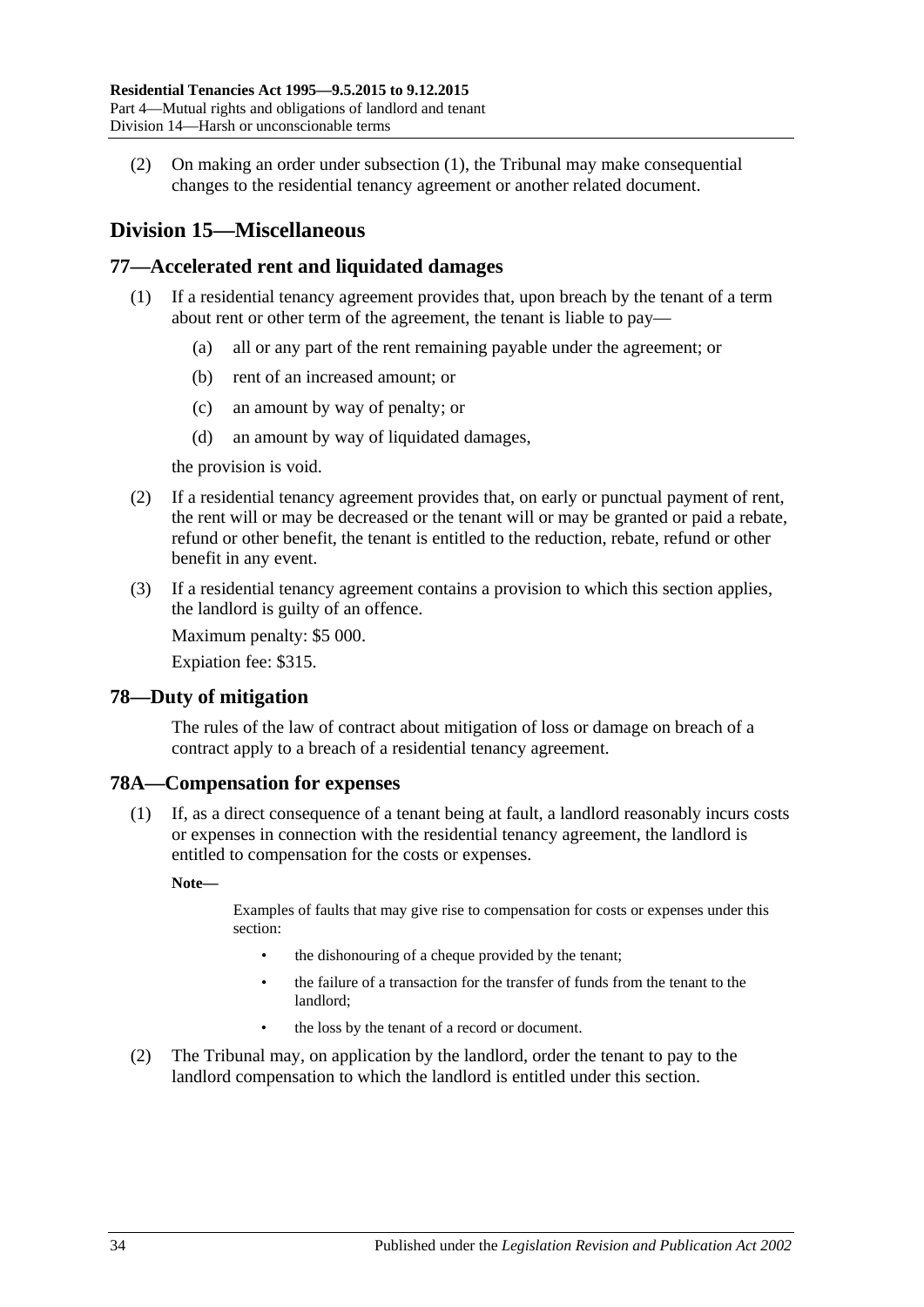## <span id="page-34-0"></span>**Part 5—Termination of residential tenancy agreements**

## <span id="page-34-1"></span>**Division 1—Termination generally**

## <span id="page-34-2"></span>**79—Termination of residential tenancy**

A residential tenancy terminates if—

- (b) the landlord or the tenant terminates the tenancy by notice of termination given to the other (as required under this Act); or
- (c) the Tribunal terminates the tenancy; or
- (d) a person having title superior to the landlord's title becomes entitled to possession of the premises under the order of the Tribunal or a court<sup>1</sup>; or
- (e) a mortgagee takes possession of the premises under a mortgage; or
- (f) the tenant abandons the premises; or
- (g) the tenant dies without leaving dependants in occupation of the premises; or
- (h) the tenant gives up possession of the premises with the landlord's consent; or
- (i) the interest of the tenant merges with another estate or interest in the land; or
- (j) disclaimer of the tenancy occurs.

**Note—**

1 See [section](#page-44-1) 96.

## <span id="page-34-3"></span>**79A—Agreement for fixed term continues if not terminated**

- (1) If a residential tenancy agreement for a fixed term has not terminated before the end of the fixed term or at the end of the fixed term by notice of termination under [section](#page-37-1) 83A or [86A,](#page-39-2) the agreement continues—
	- (a) as a residential tenancy agreement for a periodic tenancy with a tenancy period equivalent to the interval between rental payment times under the agreement; and
	- (b) with terms of agreement that in other respects are the same as those applying under the agreement immediately before the end of the fixed term.
- (2) This section does not apply in relation to a residential tenancy agreement to which [section](#page-8-0) 4 applies.

## <span id="page-34-4"></span>**Division 2—Termination by the landlord**

## <span id="page-34-5"></span>**80—Notice of termination by landlord on ground of breach of agreement**

- (1) If the tenant breaches a residential tenancy agreement, the landlord may give the tenant a written notice in the form required by regulation—
	- (a) specifying the breach; and
	- (b) informing the tenant that if the breach is not remedied within a specified period (which must be a period of at least seven days) from the date the notice is given then—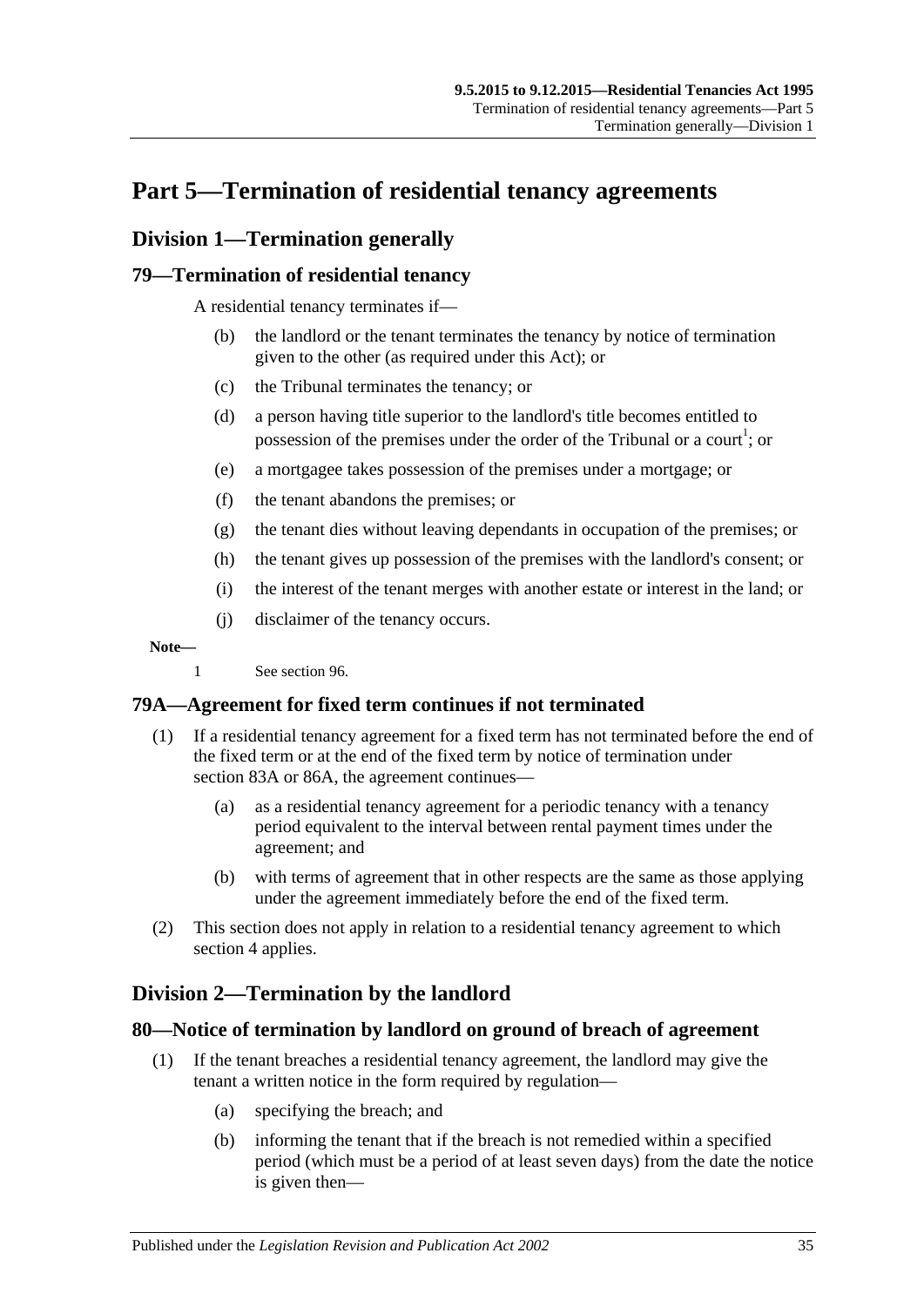- (i) the tenancy is terminated by force of the notice; and
- (ii) the tenant must give up possession of the premises on or before a day specified in the notice (which, subject to [subsection](#page-35-0)  $(2)(c)$ , must be at least seven days after the end of the period allowed for the tenant to remedy the breach).
- <span id="page-35-0"></span>(2) If notice is given under this section on the ground of a failure to pay rent—
	- (a) the notice is ineffectual unless the rent (or any part of the rent) has remained unpaid in breach of the agreement for not less than 14 days before the notice was given; and
	- (b) the notice is not rendered ineffectual by failure by the landlord to make a prior formal demand for payment of the rent; and
	- (c) the day specified in the notice for the tenant to give up possession of the premises if the rent is not paid in accordance with the terms of the notice can be any day after the day on which the tenancy is terminated under the notice<sup>1</sup>; and
	- (d) if the tenant gives up possession of the premises—
		- (i) the landlord is entitled to compensation for any loss (including loss of rent) caused by the termination of the tenancy (but the landlord must take reasonable steps to mitigate any loss and is not entitled to compensation for loss that could have been avoided by those steps); and
		- (ii) the Tribunal may, on application by the landlord, order the tenant to pay to the landlord compensation to which the landlord is entitled under this paragraph.
- (3) If notice is given under this section in respect of a residential tenancy agreement that creates a tenancy for a fixed term, the notice is not ineffectual because the day specified as the day on which the tenant is to give up possession of the premises is earlier than the last day of that term.
- (4) The tenant may at any time after receiving a notice under this section and before giving vacant possession to the landlord, apply to the Tribunal for an order—
	- (a) declaring that the tenant is not in breach of the residential tenancy agreement, or has remedied the breach of the agreement, and that the tenancy is not liable to be terminated under this section; or
	- (b) reinstating the tenancy.
- (5) If the Tribunal is satisfied that a tenancy has been validly terminated under this section, but that it is just and equitable to reinstate the tenancy (or would be just and equitable to reinstate the tenancy if the conditions of the order were complied with), the Tribunal may make an order reinstating the tenancy.
- (6) An order reinstating the tenancy under this section may be made on conditions that the Tribunal considers appropriate.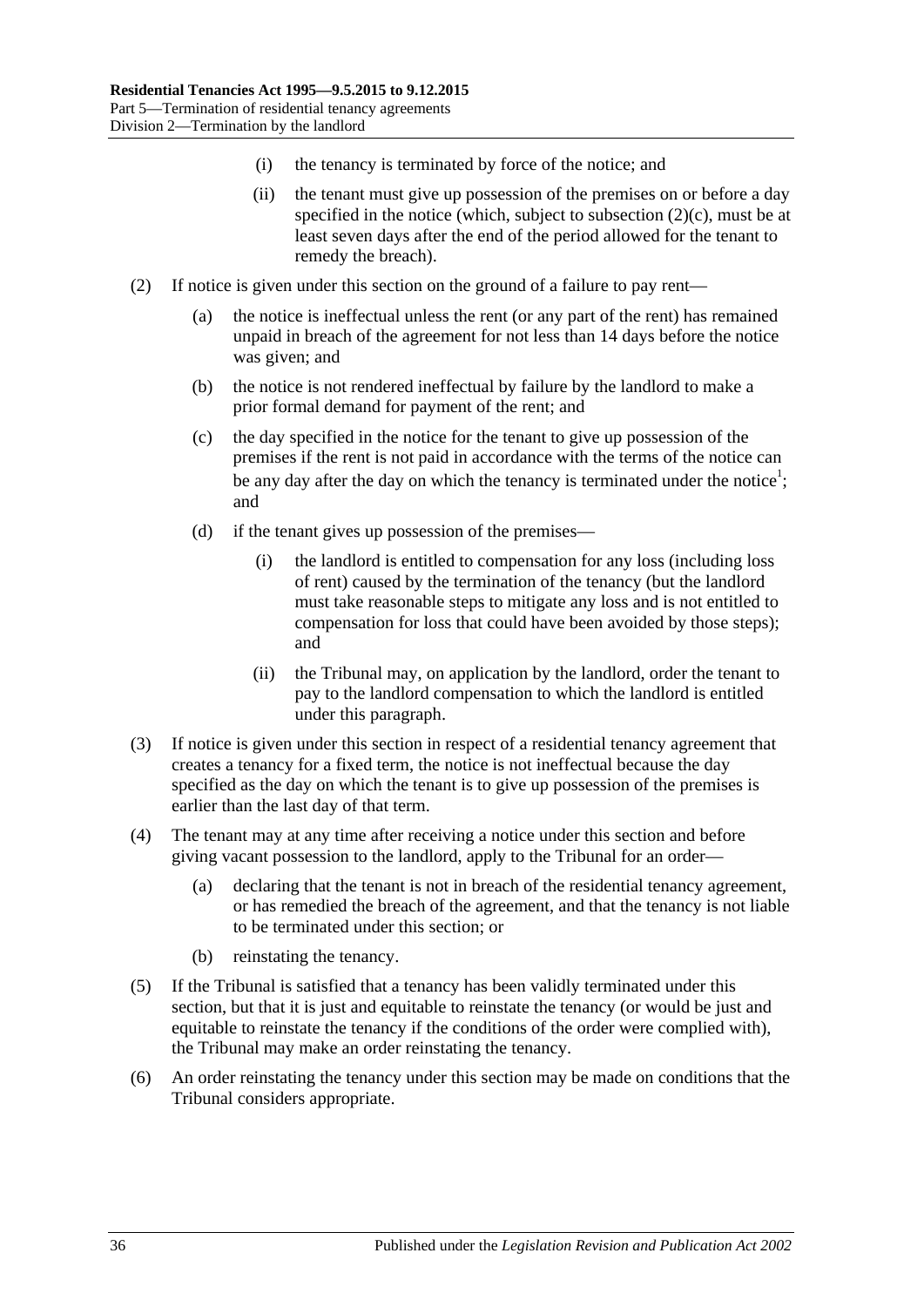(7) On an application for an order reinstating the tenancy, the Tribunal may make alternative orders providing for reinstatement of the tenancy if specified conditions are complied with but, if not, ordering the tenant to give up possession of the premises to the landlord.

**Note—**

1 Ie the requirement to give the tenant at least seven days to give up possession of the premises if the tenant remains in default does not apply.

# **81—Termination because possession is required by landlord for certain purposes**

- (1) A landlord may, by notice of termination given to the tenant, terminate a periodic residential tenancy on the ground that—
	- (a) the landlord requires possession of the premises for demolition; or
	- (b) the landlord requires possession of the premises for repairs or renovations that cannot be carried out conveniently while the tenant remains in possession of the premises; or
	- (c) the landlord requires possession of the premises for—
		- (i) the landlord's own occupation; or
		- (ii) occupation by the landlord's spouse, child or parent; or
		- (iii) occupation by the spouse of the landlord's child or parent; or
	- (d) the landlord has entered into a contract for the sale of the premises under which the landlord is required to give vacant possession of the premises; or
	- (e) the landlord requires possession of the premises for a purpose prescribed by regulation.
- (2) The period of notice given under this section must be at least 60 days or a period equivalent to a single period of the tenancy (whichever is the longer).
- (3) A person must not falsely state the ground of termination in a notice of termination given, or purportedly given, under this section.

Maximum penalty: \$2 500.

(4) A landlord who recovers possession of premises under this section must not, without the consent of the Tribunal, grant a fresh tenancy over the premises within six months after recovering possession.

Maximum penalty: \$2 500.

# **82—Termination of residential tenancy by community housing providers with members who are tenants**

- $(1)$  If—
	- (a) a registered community housing provider is a landlord under a residential tenancy agreement; and
	- (b) it is a requirement that the occupant of the premises be a member of the registered community housing provider,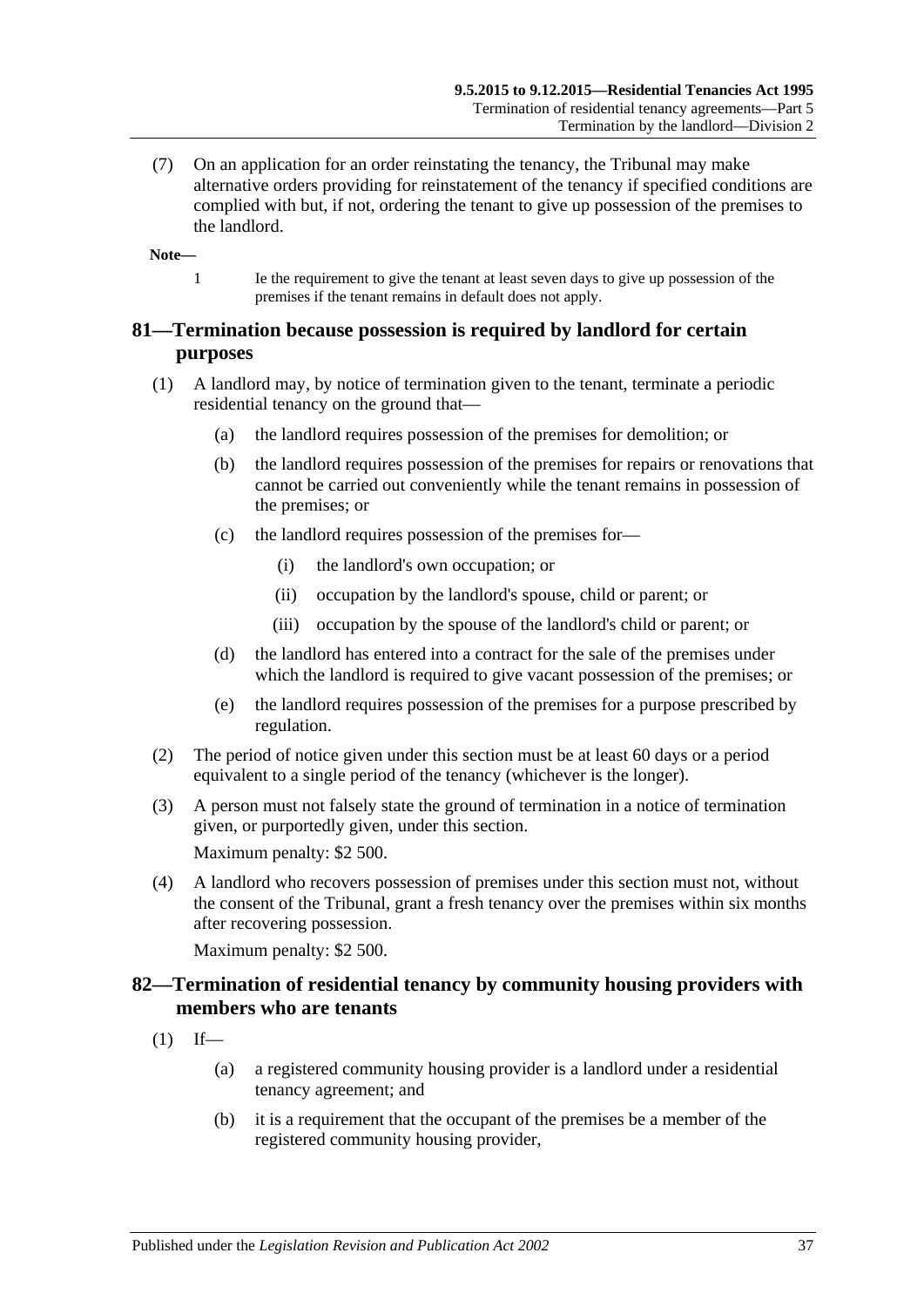the registered community housing provider may, by notice of termination given to the tenant, terminate the residential tenancy on the ground that—

- (c) the tenant has ceased to be a member of the registered community housing provider; or
- (d) the tenant no longer satisfies conditions specified in the agreement as essential to the continuation of the tenancy.
- (2) The period of notice under this section must be at least 28 days.

# **83—Termination by landlord without specifying a ground of termination**

- (1) A landlord may, by notice of termination given to the tenant, terminate the tenancy without specifying a ground of termination.
- (2) However—
	- (a) a tenancy cannot be terminated under this section if—
		- (i) it is for a fixed term; or
		- (ii) the premises are subject to a housing improvement notice; or
		- (iii) an order is in force under [section](#page-19-0) 56 (Excessive rent) in respect of the premises or proceedings for such an order have been commenced; and
	- (b) a registered community housing provider cannot terminate a tenancy with a member of the registered community housing provider under this section where it is a requirement that the occupant of the premises be a member of the registered community housing provider.
- (3) The period of notice under this section must be at least 90 days.

# **83A—Notice to be given at end of fixed term**

- (1) A landlord may, by notice of termination given to the tenant, terminate a residential tenancy agreement for a fixed term at the end of the fixed term without specifying a ground of termination.
- (2) The period of notice under this section must be at least 28 days.

#### **83B—Termination where agreement frustrated**

- <span id="page-37-0"></span>(1) A landlord may, by notice of termination given to the tenant, terminate a residential tenancy agreement on the ground that, otherwise than as a result of a breach of the agreement, the premises or a substantial portion of the premises—
	- (a) have been destroyed or rendered uninhabitable; or
	- (b) have ceased to be lawfully usable for residential purposes; or
	- (c) have been acquired by compulsory process.
- <span id="page-37-2"></span><span id="page-37-1"></span>(2) A notice given under [subsection](#page-37-0)  $(1)(a)$  or [\(b\)](#page-37-1) may terminate the agreement immediately.
- (3) A notice given under [subsection](#page-37-2) (1)(c) must provide for a period of notice of at least 60 days.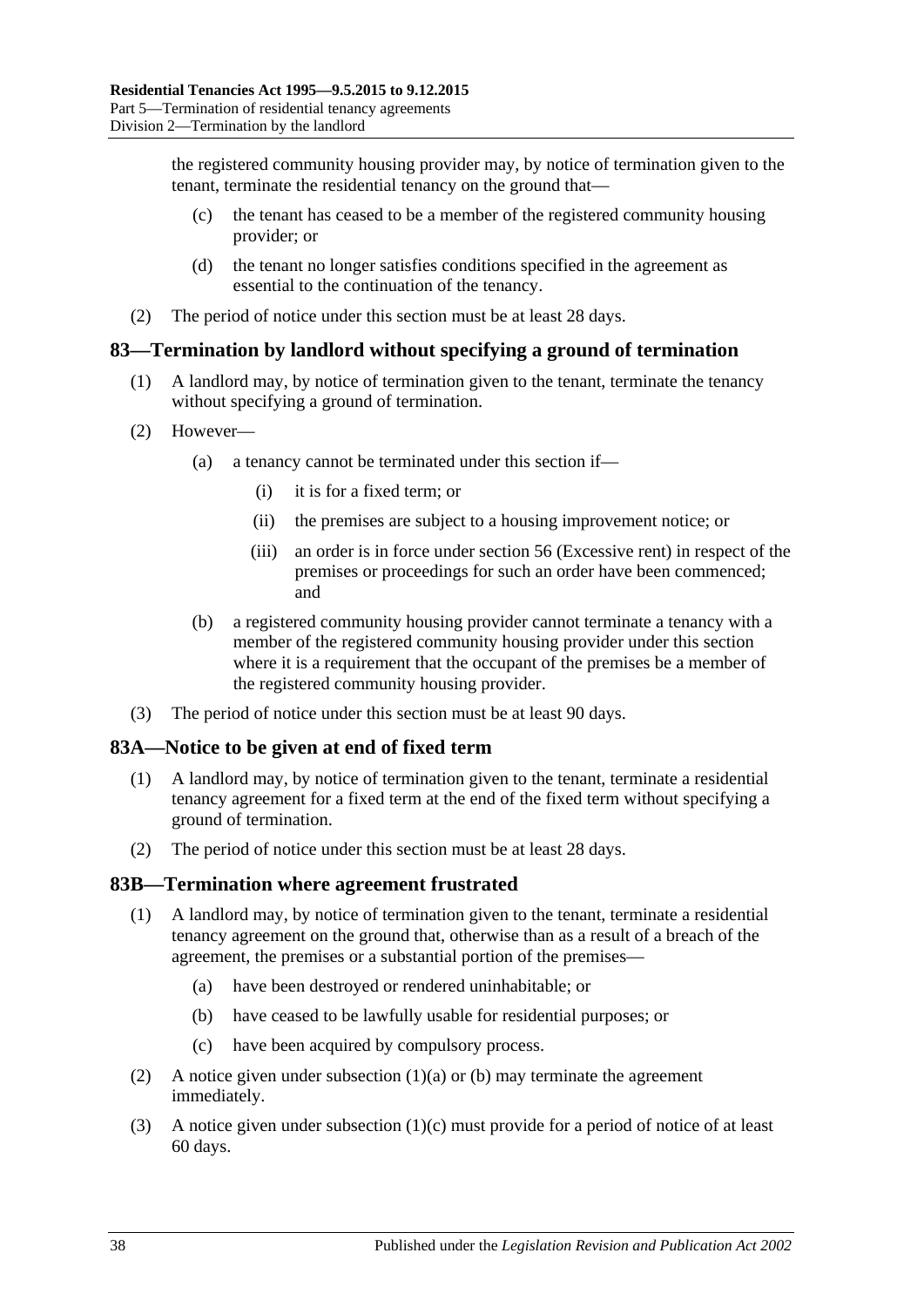# **84—Limitation of right to terminate**

- $(1)$  If—
	- (a) premises to which a residential tenancy agreement applies are subject to a housing improvement notice; or
	- (b) an order is in force under [section](#page-19-0) 56 (Excessive rent) in respect of the premises or proceedings for such an order have been commenced,

the landlord may only terminate the tenancy by notice of termination under this Part if—

- (c) the notice of termination is given on 1 or more grounds prescribed by regulation for the purposes of this subsection; and
- (d) the Tribunal authorises the notice of termination.
- (2) The Tribunal may authorise a notice of termination under this section if satisfied of the genuineness of the proposed ground on which the notice is to be given.
- (3) This section does not apply to a notice of termination given by the landlord—
	- (a) to terminate a residential tenancy agreement for a fixed term at the end of the fixed term; or
	- (b) for a failure to pay rent.

# **Division 3—Termination by tenant**

#### <span id="page-38-0"></span>**85—Notice of termination by tenant on ground of breach of the agreement**

- (1) If the landlord breaches a residential tenancy agreement, the tenant may give the landlord a written notice, in the form required by regulation—
	- (a) specifying the breach; and
	- (b) informing the landlord that if the breach is not remedied within a specified period (which must be a period of at least seven days) from the date the notice is given the tenancy is terminated by force of the notice from a date that is also specified in the notice (which must be at least seven days after the end of the period allowed for the landlord to remedy the breach).
- (2) The landlord may, before the time fixed in the tenant's notice for termination of the tenancy or the tenant gives up possession of the premises (whichever is the later), apply to the Tribunal for an order—
	- (a) declaring that the landlord is not in breach of the residential tenancy agreement, or has remedied the breach of the agreement, and that the tenancy is not liable to be terminated under this section; or
	- (b) reinstating the tenancy.
- (3) If the Tribunal is satisfied that a tenancy has been validly terminated under this section, but that it is just and equitable to reinstate the tenancy (or would be just and equitable to reinstate the tenancy if the conditions of the order were complied with), the Tribunal may make an order reinstating the tenancy.
- (3a) An order reinstating the tenancy under this section may be made on conditions that the Tribunal considers appropriate.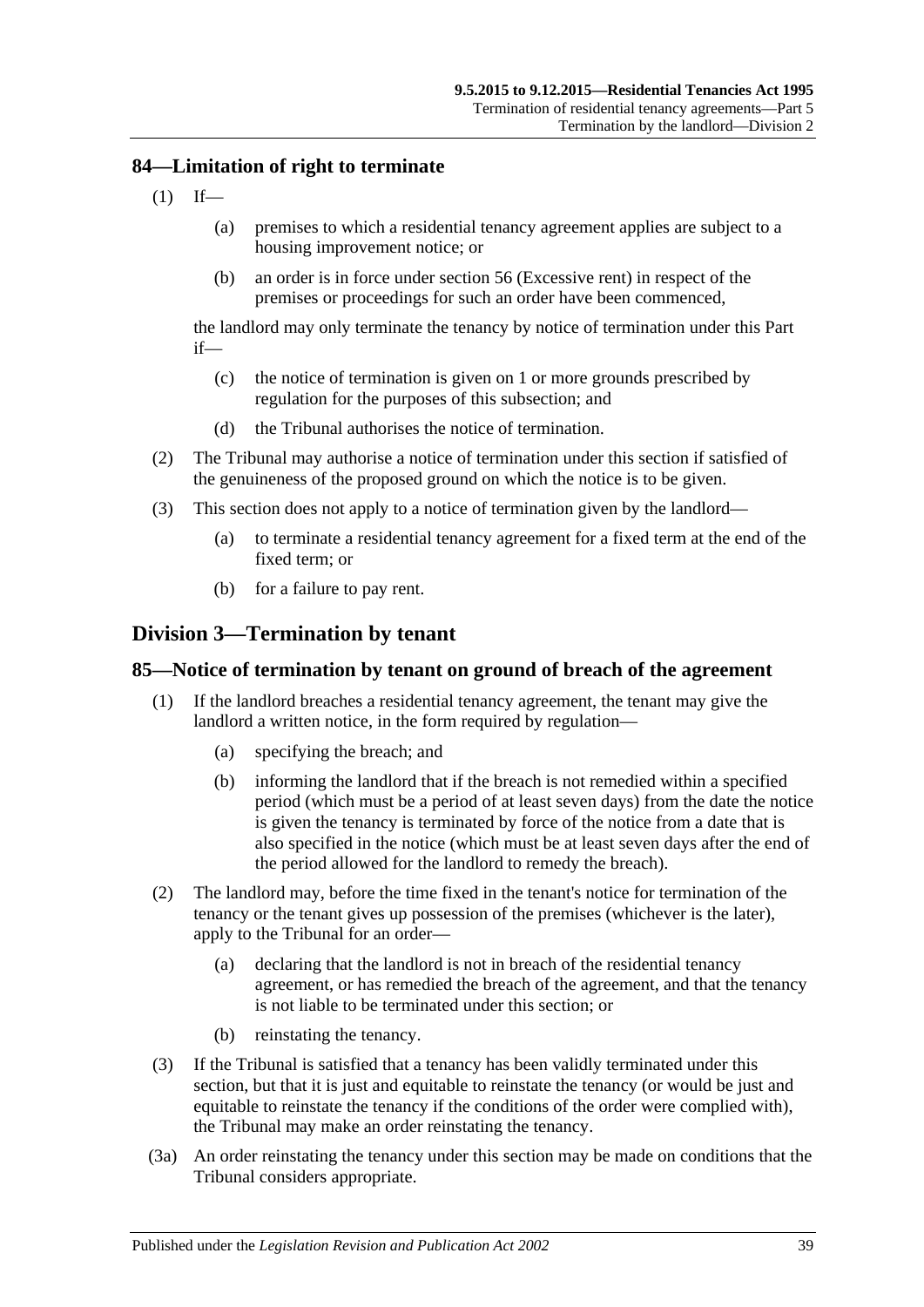# **85A—Termination by tenant if residential premises for sale**

The tenant under a residential tenancy agreement may, by notice of termination given to the landlord, terminate the tenancy if—

- (a) within 2 months after the start of the agreement, the landlord enters into a contract for the sale of the residential premises; and
- (b) the landlord did not, before the residential tenancy agreement was entered into, advise the tenant as required under [section](#page-13-0) 47A.

# **86—Termination by tenant without specifying a ground of termination**

- (1) The tenant under a residential tenancy agreement for a periodic tenancy may, by notice of termination given to the landlord, terminate the tenancy without specifying a ground of termination.
- (2) The minimum period of notice under this section is 21 days or a period equivalent to a single period of the tenancy (whichever is longer).

#### **86A—Notice to be given at end of fixed term**

- (1) The tenant under a residential tenancy agreement for a fixed term may, by notice of termination given to the landlord, terminate the tenancy at the end of the fixed term without specifying a ground of termination.
- (2) The period of notice under this section must be at least 28 days.

#### <span id="page-39-0"></span>**86B—Termination where agreement frustrated**

- (1) A tenant may, by notice of termination given to the landlord, terminate a residential tenancy agreement on the ground that, otherwise than as a result of a breach of the agreement, the premises or a substantial portion of the premises—
	- (a) have been destroyed or rendered uninhabitable; or
	- (b) have ceased to be lawfully usable for residential purposes; or
	- (c) have been acquired by compulsory process.
- (2) A notice given under [subsection](#page-39-0) (1) may terminate the agreement immediately.

# **Division 4—Termination by the Tribunal**

# **87—Termination on application by landlord**

- (1) The Tribunal may, on application by a landlord, terminate a residential tenancy and make an order for possession of the premises if satisfied that—
	- (a) the tenant has committed a breach of the residential tenancy agreement; and
	- (b) the breach is sufficiently serious to justify termination of the tenancy<sup>1</sup>.
- <span id="page-39-1"></span>(1a) The Tribunal may, on application by a landlord, terminate a residential tenancy and make an order for possession of the premises if satisfied that—
	- (a) the tenant has failed to pay rent in breach of the residential tenancy agreement; and
	- (b) on at least 2 occasions in the 12 month period preceding the breach—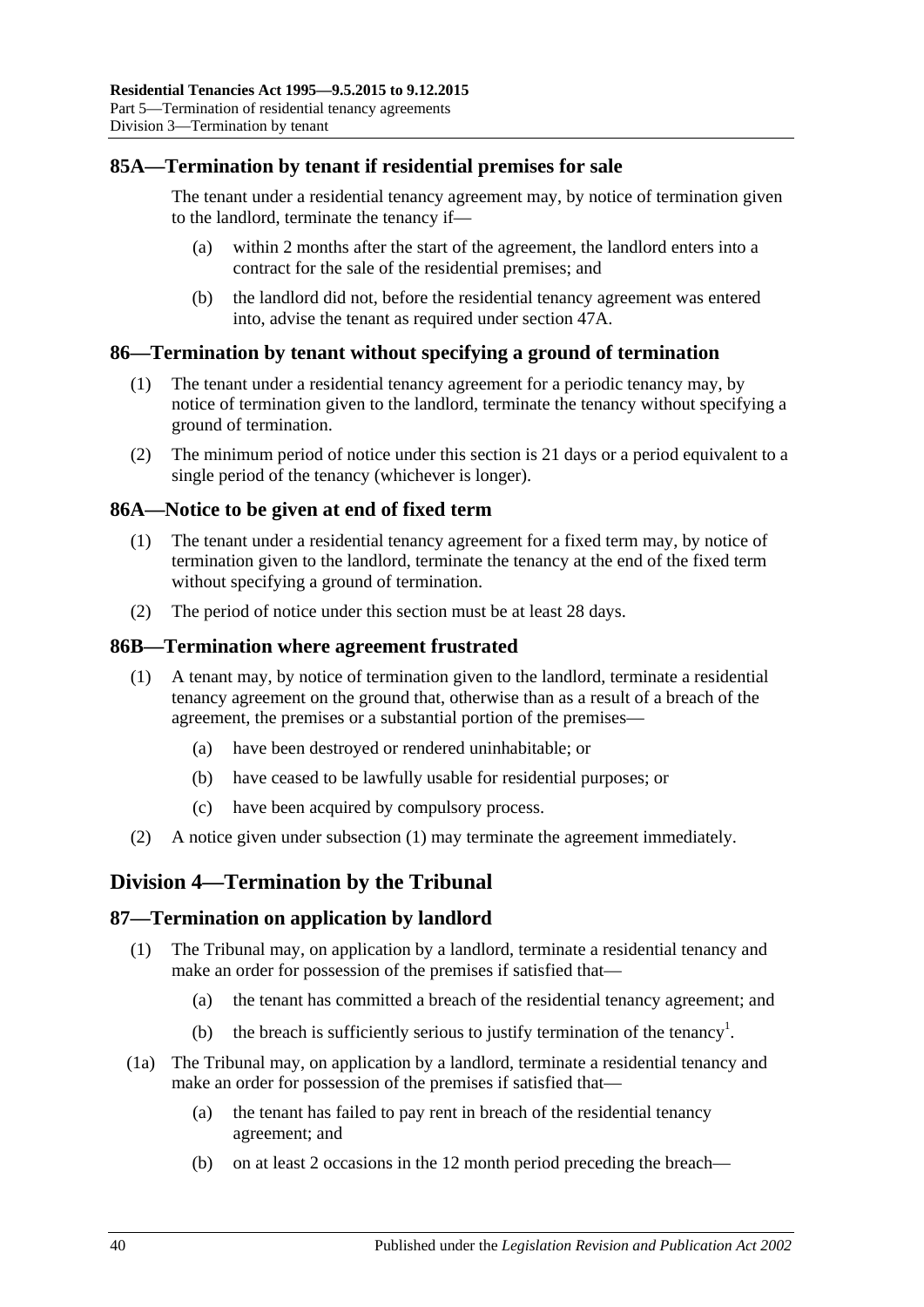- (i) the tenant was given a notice under [section](#page-34-0) 80 of a breach of the agreement on the ground of a failure to pay rent; and
- (ii) the notice was not ineffectual within the meaning of [section](#page-35-0) 80(2).
- (1b) On an application under [subsection](#page-39-1) (1a), the Tribunal may make alternative orders providing for the tenant to comply with specified conditions in relation to the payment of rent under the agreement.
- (2) The Tribunal may, on application by a landlord, terminate a residential tenancy and make an order for immediate possession of the premises if the tenant or a person permitted on the premises with the consent of the tenant has, intentionally or recklessly, caused or permitted, or is likely to cause or permit—
	- (a) serious damage to the premises; or
	- (b) personal injury to—
		- (i) the landlord or the landlord's agent; or
		- (ii) a person in the vicinity of the premises.

**Note—**

1 A tenancy may be terminated by a notice under [section](#page-34-0) 80 if the tenant fails to remedy a breach after being required to do so by the landlord. This alternative procedure may be appropriate if (for example) the breach is not capable of remedy.

#### **88—Termination on application by tenant**

The Tribunal may, on application by a tenant, terminate a residential tenancy and make an order for possession of the premises if satisfied that—

- (a) the landlord has committed a breach of the residential tenancy agreement; and
- (b) the breach is sufficiently serious to justify termination of the tenancy<sup>1</sup>.

**Note—**

1 A tenancy may be terminated by a notice under [section](#page-38-0) 85 if the landlord fails to remedy a breach after being required to do so by the tenant. This alternative procedure may be appropriate if (for example) the breach is not capable of remedy.

# **89—Termination based on hardship**

- (1) If the continuation of a residential tenancy would result in undue hardship to the landlord or the tenant, the Tribunal may, on application by the landlord or the tenant, terminate the agreement from a date specified in the Tribunal's order and make an order for possession of the premises as from that day.
- (2) The Tribunal may also make an order compensating a landlord or tenant for loss and inconvenience resulting, or likely to result, from the early termination of the tenancy.

# **90—Tribunal may terminate tenancy if tenant's conduct unacceptable**

- (1) The Tribunal may, on application by an interested person, terminate a residential tenancy and make an order for possession of the premises if it is satisfied that the tenant has—
	- (a) used the premises, or caused or permitted the premises to be used, for an illegal purpose; or
	- (b) caused or permitted a nuisance; or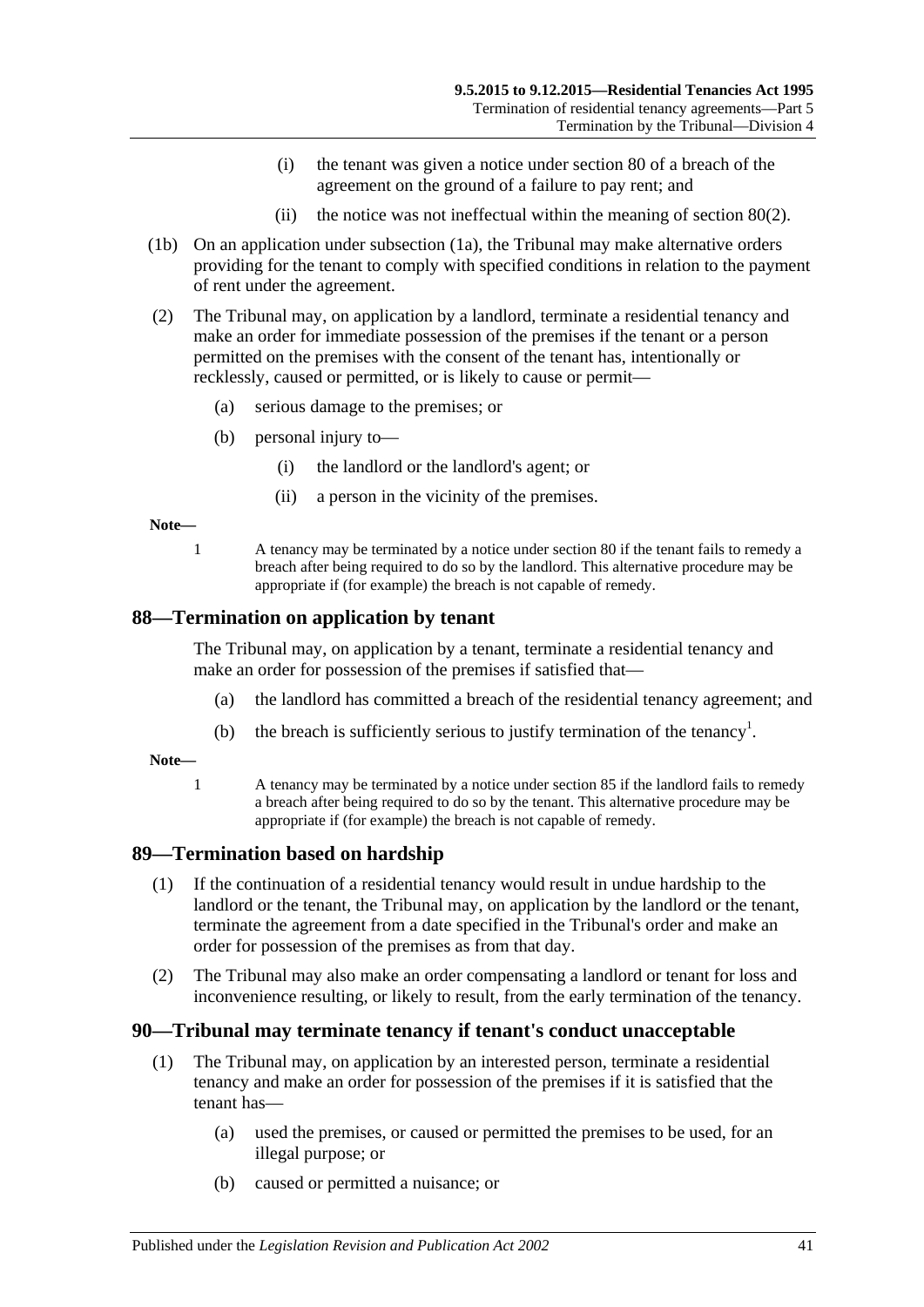- (c) caused or permitted an interference with the reasonable peace, comfort or privacy of another person who resides in the immediate vicinity of the premises.
- (2) If the Tribunal terminates a tenancy and makes an order for possession under this section—
	- (a) the Tribunal must specify the day as from which the order will operate, being not more than 28 days after the day on which the orders are made; and
	- (b) the Tribunal may order the landlord—
		- (i) to take such action as is specified in the order for the purpose of taking possession of the premises; and
		- (ii) not to permit the tenant to occupy the premises (whether as a tenant or otherwise) for a specified period or until further order (and any agreement entered into in contravention of such an order is void).
- (2a) However—
	- (a) the Tribunal must not make an order under this section unless the landlord has been given a reasonable opportunity to be heard in relation to the matter; and
	- (b) if the landlord objects to the making of an order under this section, the Tribunal must not make an order unless the Tribunal is satisfied that exceptional circumstances exist justifying the making of the order in any event.
- (3) In this section—

#### *interested person* means—

- (a) the landlord; or
- (b) a person who has been adversely affected by the conduct of the tenant on which the application is based; or
- (c) a strata corporation or community corporation representing the interests of persons who have been adversely affected by the conduct of the tenant on which the application is based; or
- (d) a police officer; or
- (e) an authorised officer within the meaning of the *[Fair Trading Act](http://www.legislation.sa.gov.au/index.aspx?action=legref&type=act&legtitle=Fair%20Trading%20Act%201987) 1987*.
- <span id="page-41-0"></span>(4) If an application relating to a tenant is, or is to be, made under this section by an authorised officer within the meaning of the *[Fair Trading Act](http://www.legislation.sa.gov.au/index.aspx?action=legref&type=act&legtitle=Fair%20Trading%20Act%201987) 1987*, the authorised officer may refer the application to the Commissioner of Police.
- (5) As soon as reasonably practicable following referral of an application under [subsection](#page-41-0) (4), the Commissioner of Police must make available to the authorised officer information to which the Commissioner of Police has access relevant to the application (unless the Commissioner of Police considers there is good reason for withholding the information).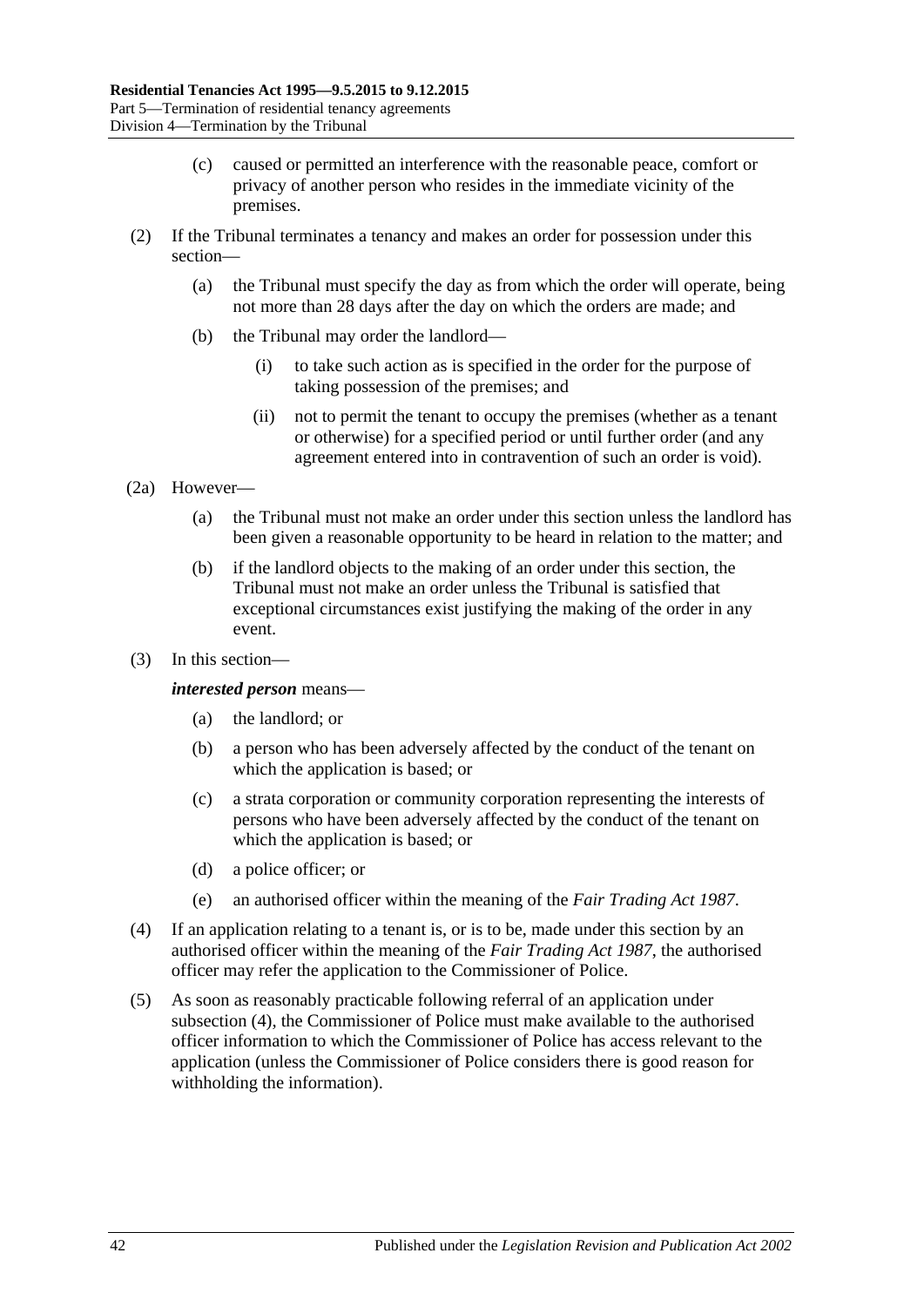# **Division 5—Notices of termination**

#### **91—Form of notice of termination**

- (1) A notice of termination given by a landlord to a tenant must—
	- (a) be in writing and in the form prescribed by regulation<sup>1</sup>; and
	- (b) be signed by the landlord or the landlord's agent; and
	- (c) state the address of the premises subject to the tenancy; and
	- (d) state the day on which the tenant is required to give up vacant possession of the premises to the landlord; and
	- (e) if the tenancy is to be terminated on a particular ground—specify and give reasonable particulars of the ground of termination; and
	- (f) include any further information required by regulation.
- (2) A notice of termination given by a tenant to a landlord must—
	- (a) be in writing and in the form required by regulation<sup>1</sup>; and
	- (b) be signed by the tenant or an agent of the tenant; and
	- (c) state the address of the premises subject to the tenancy; and
	- (d) state the day on which the tenant is to give up vacant possession of the premises to the landlord; and
	- (e) if the tenancy is to be terminated on a particular ground—specify and give reasonable particulars of the ground of termination; and
	- (f) include any further information required by regulation.

#### **Note—**

1 The *[Acts Interpretation Act](http://www.legislation.sa.gov.au/index.aspx?action=legref&type=act&legtitle=Acts%20Interpretation%20Act%201915) 1915* allows some divergence from the prescribed form providing that the form actually used is to the same effect.

#### **92—Termination of periodic tenancy**

A notice terminating a periodic tenancy under this Act is not ineffectual because—

- (a) the period of notice is less than would, apart from this Act, have been required at law; or
- (b) the day on which the tenancy is to end is not the last day of a period of the tenancy.

#### <span id="page-42-0"></span>**92A—Notice of termination void if no action taken**

 $If$ <sub> $\overline{\phantom{a}}$ </sub>

- (a) a notice of termination is given to a landlord or tenant; and
- (b) the tenant has not given up vacant possession of the residential premises to the landlord within 1 month after the day on which he or she is to do so in accordance with the notice; and
- (c) the landlord has not, within that period, applied to the Tribunal for an order for possession of the premises,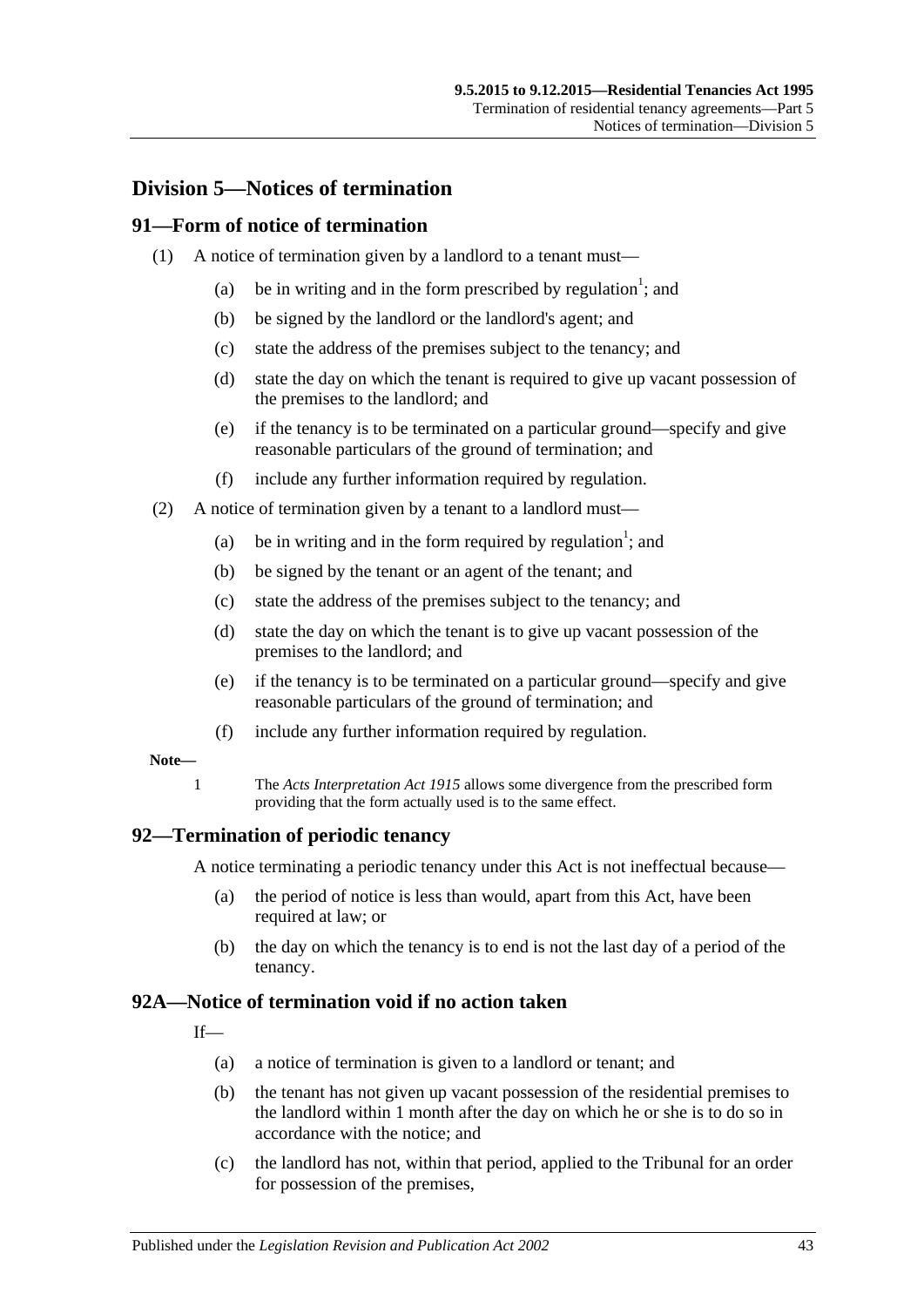the notice of termination is ineffectual and the residential tenancy will be taken not to have been terminated.

# **Division 6—Repossession of premises**

# **93—Order for possession**

(1) If a residential tenancy is terminated by notice of termination under this Act or, in the case of a tenancy under which the South Australian Housing Trust is landlord, under the residential tenancy agreement, the landlord may apply to the Tribunal for an order for possession of the premises.

**Note—**

The landlord may not make the application if the notice of termination is ineffectual unde[r section](#page-42-0) 92A.

- (2) If the Tribunal is satisfied that the tenancy has been terminated, the Tribunal may make an order for possession of the premises.
- (3) The order for possession will take effect on a date specified by the Tribunal in the order, being a date not more than seven days after the date of the order unless the operation of the order for possession is suspended<sup>1</sup>.
- <span id="page-43-1"></span>(4) However, if the Tribunal, although satisfied that the landlord is entitled to an order for possession of the premises, is satisfied by the tenant that the grant of an order for immediate possession of the premises would cause severe hardship to the tenant, the Tribunal may—
	- (a) suspend the operation of the order for possession for up to 90 days; and
	- (b) extend the operation of the residential tenancy agreement until the landlord obtains vacant possession of the premises from the tenant.
- (4a) In extending the operation of the residential tenancy agreement, the Tribunal may make modifications to the agreement that it considers appropriate (but the modifications cannot reduce the tenant's financial obligations under the agreement).
- <span id="page-43-0"></span>(5) If the tenant fails to comply with an order for possession, the landlord is entitled to compensation for any loss caused by that failure.
- (6) The Tribunal may, on application by the landlord, order the tenant to pay to the landlord compensation to which the landlord is entitled under [subsection](#page-43-0) (5).

**Note—**

1 See [subsection](#page-43-1) (4).

# **94—Abandoned premises**

- (1) The Tribunal may, on application by a landlord—
	- (a) declare that a tenant abandoned premises on a day stated in the declaration; and
	- (b) make an order for immediate possession of the premises.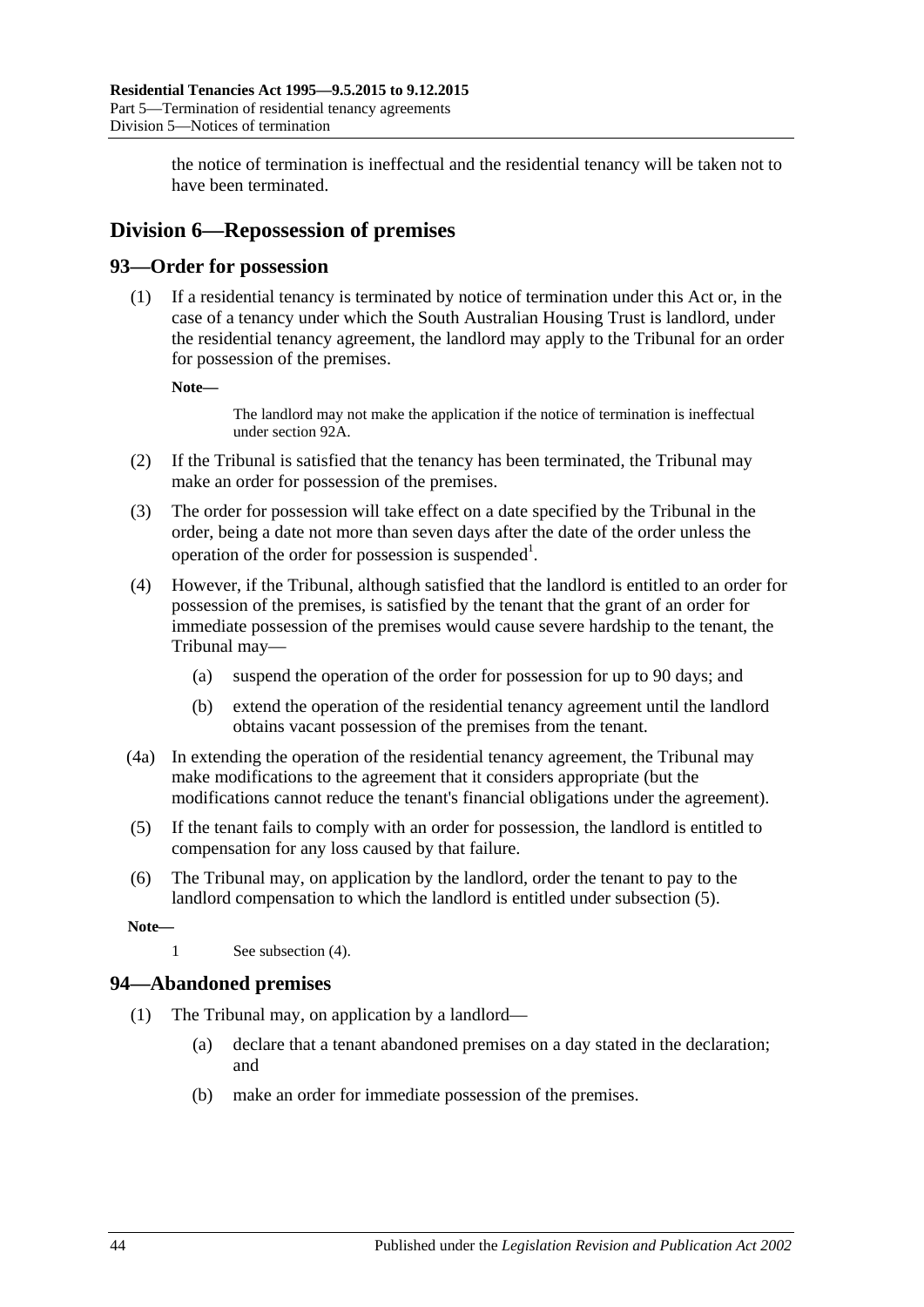- (1a) In determining whether a tenant has abandoned premises, the Tribunal may have regard to—
	- (a) any failure by the tenant to pay rent or to carry out obligations under the residential tenancy agreement; and
	- (b) any evidence suggesting that the tenant no longer occupies the premises as a place of residence; and
	- (c) any other matter the Tribunal thinks fit.
- (2) A tenant is taken to have abandoned the premises on the day stated in a declaration under this section.
- (3) If a tenant has abandoned premises, the landlord is entitled to compensation for any loss (including loss of rent) caused by the abandonment.
- (4) However, the landlord must take reasonable steps to mitigate any loss and is not entitled to compensation for loss that could have been avoided by those steps.
- (5) The Tribunal may, on application by the landlord, order the tenant to pay to the landlord compensation to which the landlord is entitled under this section.

#### **95—Repossession of premises**

A person must not enter premises for the purpose of taking possession of the premises before, or after, the end of a residential tenancy unless—

- (a) the tenant abandons, or voluntarily gives up possession of, the premises; or
- (b) the person is authorised to take possession of the premises under the order of a court or the Tribunal.

Maximum penalty: \$5 000.

# **96—Forfeiture of head tenancy not to result automatically in destruction of right to possession under residential tenancy agreement**

- <span id="page-44-0"></span>(1) A person cannot take possession of residential premises subject to a residential tenancy agreement so as to defeat the tenant's right to possession under the residential tenancy agreement unless an order for possession of the premises is made by a court or the Tribunal.
- <span id="page-44-1"></span>(1a) An order under [subsection](#page-44-0) (1) must be served on the tenant and takes effect—
	- (a) in the case of an order made in favour of a mortgagee—30 days after the day on which it is served or at such later time as is specified by the court or the Tribunal; and
	- (b) in any other case—at such time as is specified by the court or the Tribunal.
- <span id="page-44-2"></span>(1b) If an order of a kind referred to in [subsection](#page-44-1)  $(1a)(a)$  is made, the tenant—
	- (a) is not required to pay any rent, fee or other charge in respect of his or her occupation of the residential premises in the period following service of the order; and
	- (b) is entitled to compensation for any rent paid in respect of that period.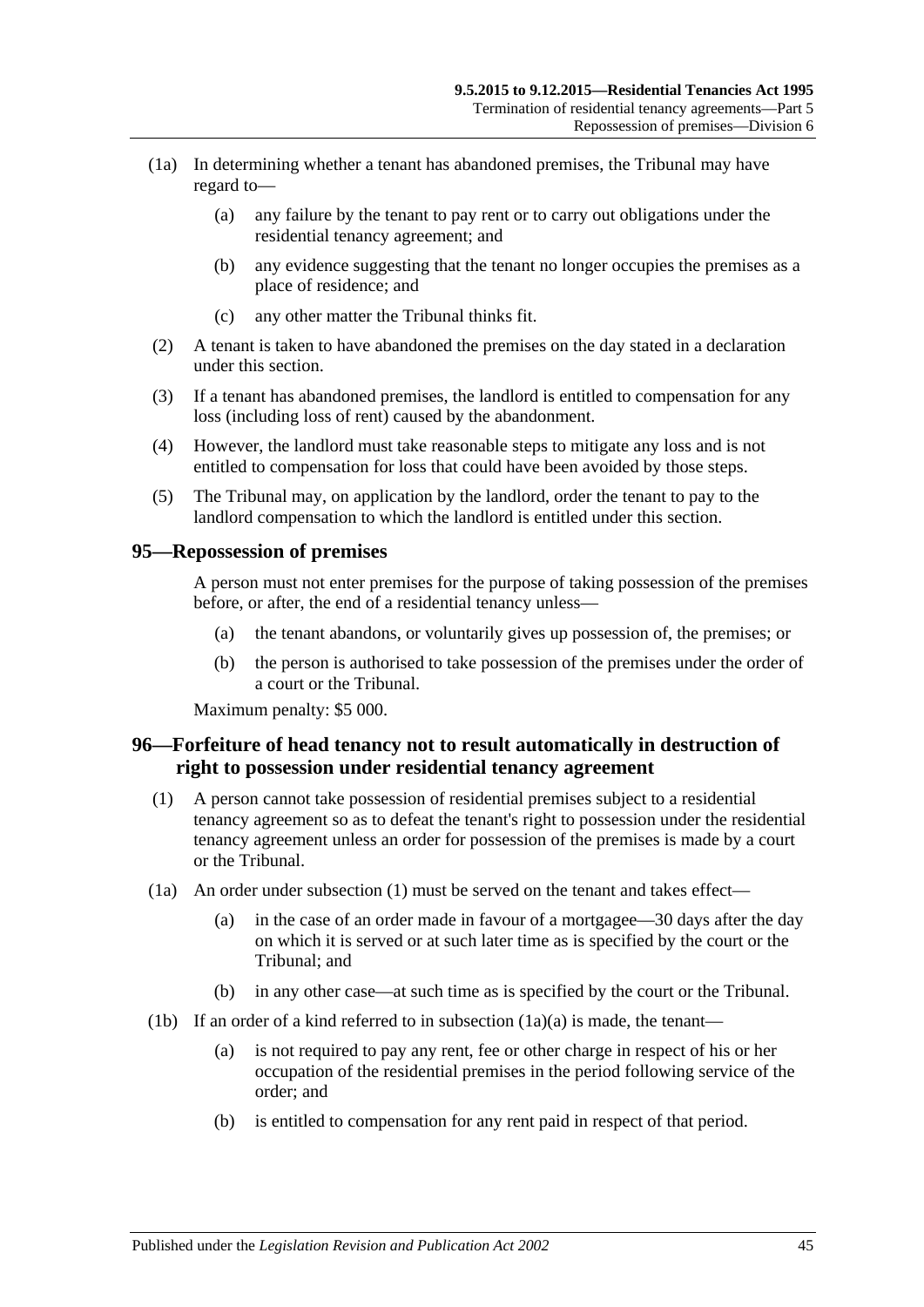- (1c) The Tribunal may, on application by the tenant, order a person to whom rent has been paid to pay to the tenant compensation to which the tenant is entitled under [subsection](#page-44-2) (1b).
- <span id="page-45-0"></span>(2) If a person is entitled to possession of residential premises as against a person who granted a residential tenancy, a court before which proceedings for possession of the premises are brought, or the Tribunal, may, on application by an interested person, vest the residential tenancy agreement in the person who would, but for the agreement, be entitled to possession of the premises so that the tenant holds the premises directly from that person as landlord.
- (3) An order may be made under [subsection](#page-45-0) (2) on terms and conditions the court or Tribunal considers just.

# **Division 7—Abandoned property**

# **97—Abandoned property**

- (1) This Division applies to property (*abandoned property*) that is left on residential premises by a tenant after termination of a residential tenancy agreement.
- (2) Nothing in this Division affects any obligation a landlord may have in relation to property left on the premises under another Act or law.

# **97A—Offence to deal with abandoned property in unauthorised way**

A landlord must not deal with abandoned property otherwise than in accordance with this Division.

Maximum penalty: \$2 500.

# **97B—Action to deal with abandoned property other than personal documents**

- (1) This section applies to abandoned property other than personal documents.
- <span id="page-45-1"></span>(2) The landlord may, at any time after recovering possession of the premises, remove from the premises and destroy or dispose of abandoned property consisting of perishable goods.
- <span id="page-45-2"></span>(3) The landlord may, when at least 2 days have passed after recovering possession of the premises, remove from the premises and destroy or dispose of abandoned property, other than perishable goods, if the value of the property is less than a fair estimate of the cost of removal, storage and sale of the property.
- (4) If there is abandoned property (other than personal documents) on the premises that may not be dealt with under [subsection](#page-45-1) (2) or [\(3\)](#page-45-2) (*valuable abandoned property*), the landlord must—
	- (a) as soon as practicable, make reasonable attempts to notify the tenant that such property has been found on the premises; and
	- (b) take reasonable steps to keep the property safe until at least 28 days after possession of the premises is recovered.
- <span id="page-45-3"></span>(5) A person who is entitled to possession of valuable abandoned property may reclaim the property by paying to the landlord the reasonable costs incurred by the landlord in dealing with the property in accordance with this Division and any other reasonable costs incurred by the landlord as a result of the property being left on the premises.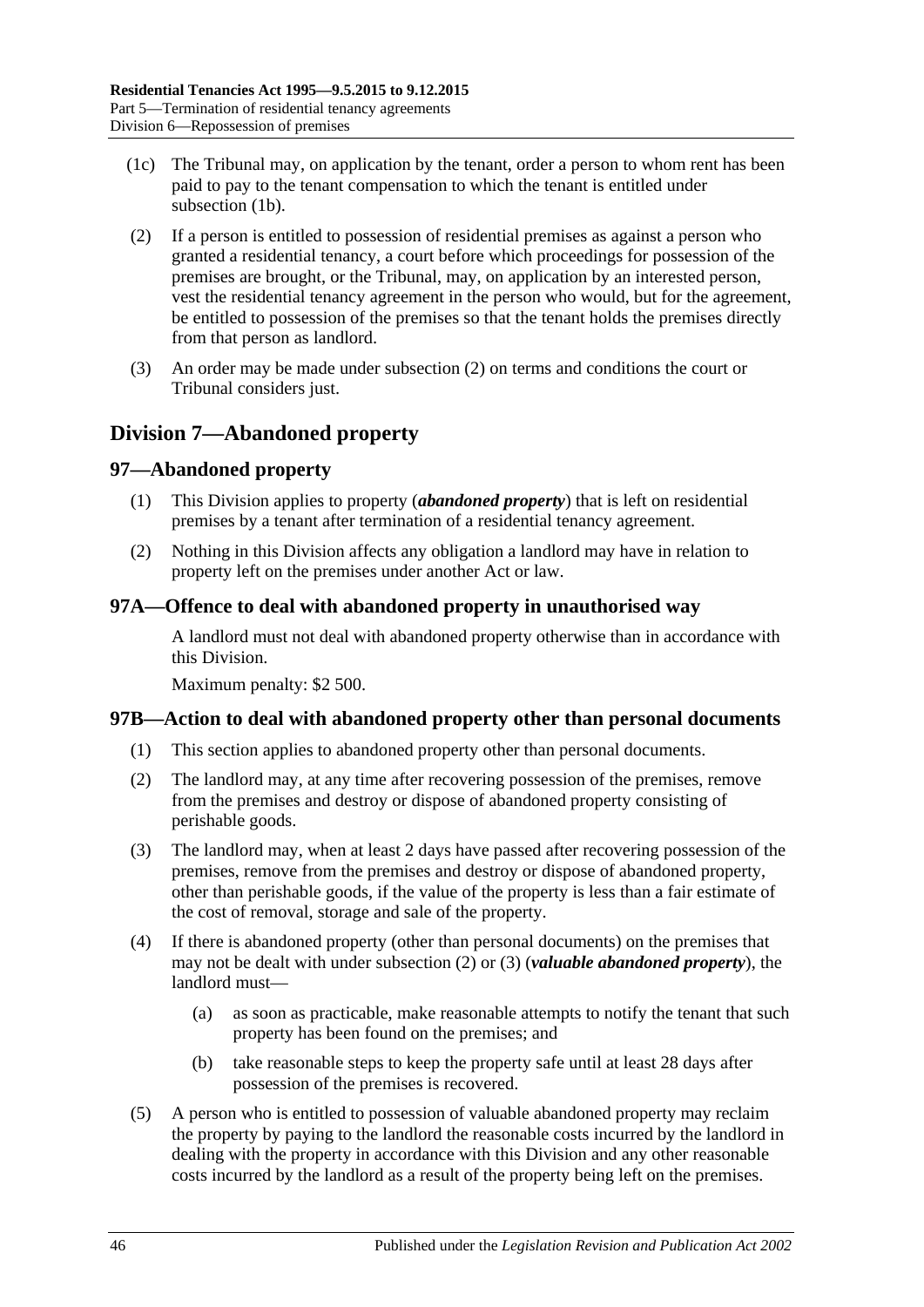- (6) If valuable abandoned property is not reclaimed within the period of 28 days referred to in [subsection](#page-45-3) (4)(b), the landlord may, subject to the regulations, sell or otherwise lawfully dispose of the property (as if the landlord were the owner of the property).
- (7) If valuable abandoned property is sold in accordance with this section, the landlord—
	- (a) may retain out of the proceeds of sale—
		- (i) the reasonable costs incurred by the landlord in dealing with the property in accordance with this Division and any other reasonable costs incurred by the landlord as a result of the property being left on the premises; and
		- (ii) any amounts owed to the landlord under the residential tenancy agreement; and
	- (b) must pay the balance (if any) to the owner of the property, or if the identity and address of the owner are not known to, or reasonably ascertainable by, the landlord, to the Commissioner for the credit of the Fund.
- (8) If a dispute arises between a landlord and tenant about the exercise of powers conferred by this section, the Tribunal may, on application by either party to the dispute, make orders resolving the matters in dispute.

# **97C—Action to deal with abandoned personal documents**

- (1) This section applies to abandoned property consisting of personal documents.
- (2) The landlord must—
	- (a) as soon as practicable, make reasonable attempts to notify the tenant that the documents have been found on the premises; and
	- (b) take reasonable steps to keep the documents safe until at least 28 days after possession of the premises is recovered.
- <span id="page-46-1"></span><span id="page-46-0"></span>(3) If the personal documents are not reclaimed by the tenant within the 28 day period referred to in [subsection](#page-46-0) (2)(b), the landlord may destroy or dispose of the documents.
- (4) [Subsection](#page-46-1) (3) applies subject to any Act relating to the preservation of records.

# **Division 8—Enforcement of orders for possession**

#### **99—Enforcement of orders for possession**

- (1) If an order for possession of premises is made by the Tribunal and the person in whose favour the order was made advises the Tribunal, within 14 days of the day on which the order takes effect or such longer period as the Tribunal may allow, that the order has not been complied with—
	- (a) the order is enforceable by a bailiff (and, subject to [subsection](#page-47-0) (3), only by a bailiff); and
	- (b) the bailiff must enforce the order as soon as is practicable after the Tribunal is advised that it has not been complied with.
- (2) A bailiff enforcing an order for possession of premises may enter the premises, ask questions and take all steps as are reasonably necessary for the purpose of enforcing the order.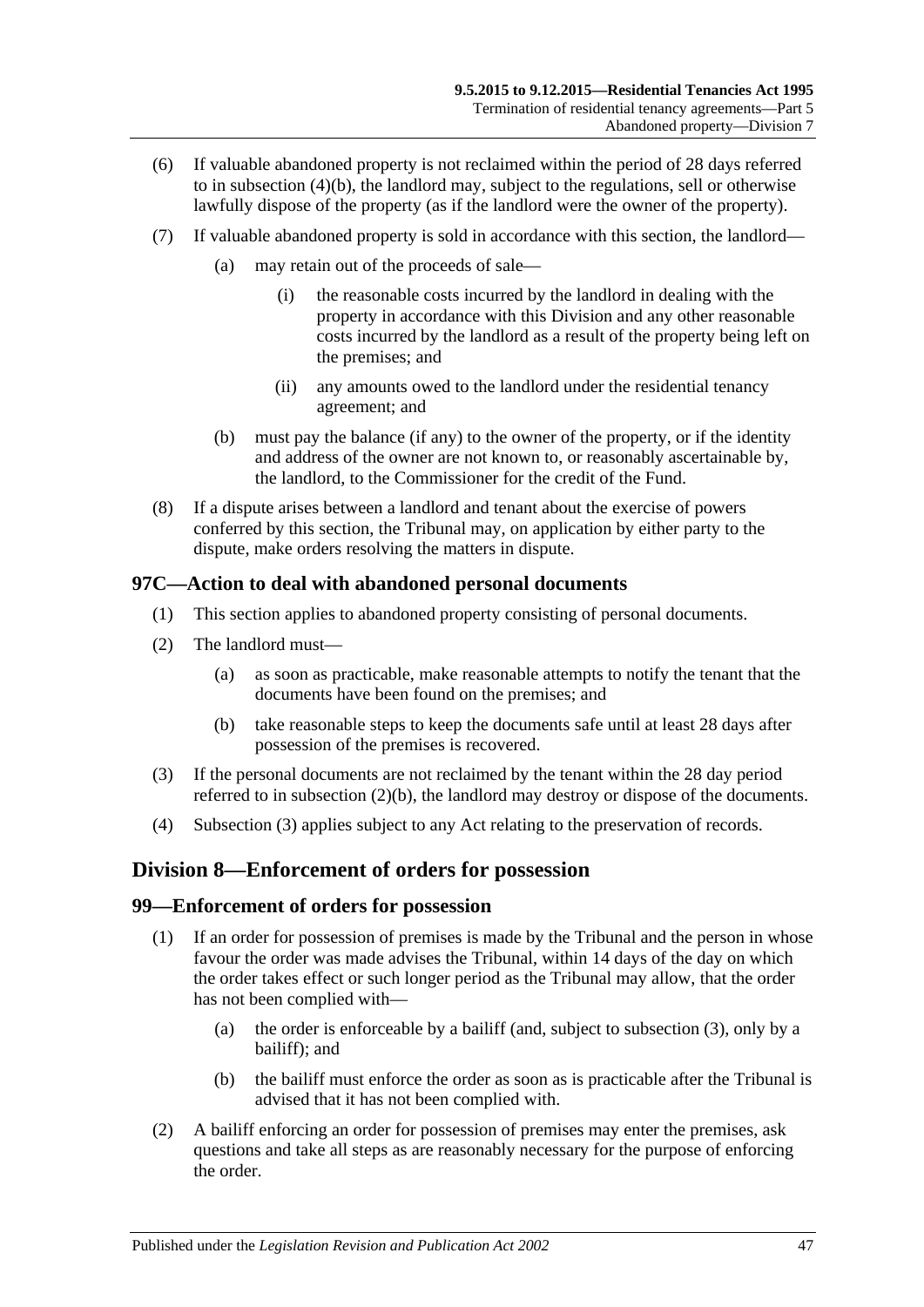- <span id="page-47-0"></span>(3) A police officer must, if requested by a bailiff, assist the bailiff in enforcing an order for possession.
- (4) In the exercise of the powers conferred by this section a bailiff may use the force that is reasonable and necessary in the circumstances.
- (5) A person must not hinder or obstruct a bailiff in the exercise of the powers conferred by this section.

Maximum penalty: \$2 500.

(6) A person questioned pursuant to this section must not refuse or fail to answer the question to the best of his or her knowledge, information and belief.

Maximum penalty: \$2 500.

(7) However, a person is not obliged to answer a question under this section if to do so might tend to incriminate the person or to make the person liable to a penalty, or would require the disclosure of information that is privileged under the principles of legal professional privilege.

# **Part 5A—Residential tenancy databases**

# **99A—Definitions**

In this Division—

*agent* of a landlord means a person employed, or otherwise authorised, by the landlord to act as the landlord's agent;

*database* means a system, device or other thing used for storing information, whether electronically or in some other form;

*database operator* means an entity that operates a residential tenancy database;

*inaccurate*, in relation to personal information in a residential tenancy database, includes information that is inaccurate because—

- (a) the information indicates that the person owes a landlord an amount that is more than the bond for a residential tenancy agreement; and
- (b) the amount owed was paid to the landlord more than 3 months after the amount became due;

**Note—**

If the amount is paid to the landlord within 3 months after the amount became due, the information would be out of date. See definition of *out of date*, [paragraph](#page-48-0) (a).

*list* personal information in a residential tenancy database means—

- (a) enter the personal information into the database; or
- (b) give the personal information to a database operator or someone else for entry into the database,

and includes amend personal information about a person in the database to include additional personal information about the person;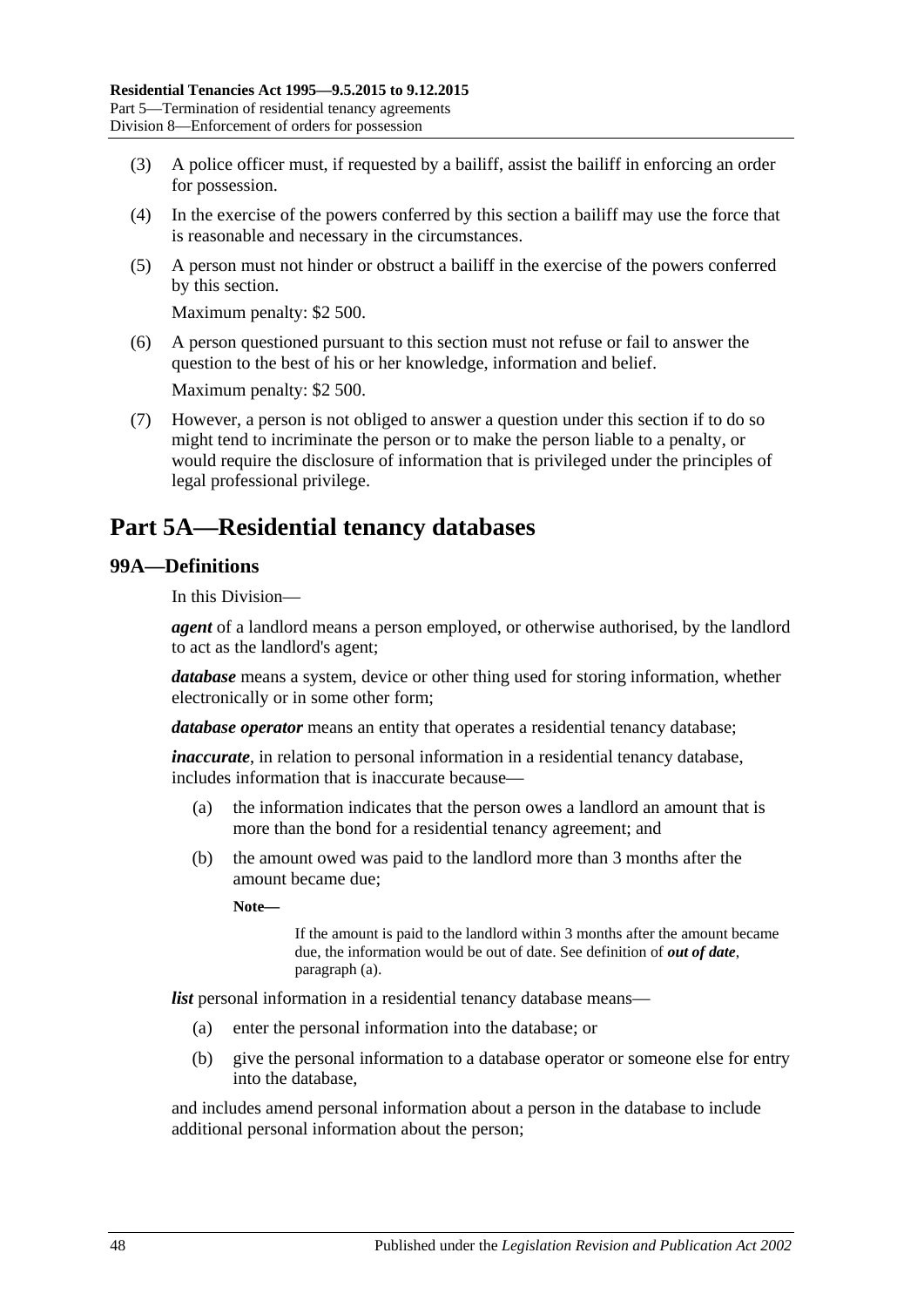<span id="page-48-0"></span>*out of date*, in relation to personal information in a residential tenancy database, means the information is no longer accurate because—

- (a) for a listing made on the basis the person owes a landlord an amount that is more than the bond for a residential tenancy agreement—the amount owed was paid to the landlord within 3 months after the amount became due; or
- (b) for a listing made on the basis the Tribunal has made an order terminating the residential tenancy agreement—the order has been set aside, varied or quashed on review or appeal;

*personal information* means information (including an individual's name) or an opinion, whether true or not, about an individual whose identity is apparent, or can reasonably be ascertained, from the information or opinion;

*residential tenancy database* means a database—

- (a) containing personal information—
	- (i) relating to, or arising from, the occupation of residential premises under a residential tenancy agreement; or
	- (ii) entered into the database for reasons relating to, or arising from, the occupation of residential premises under a residential tenancy agreement; and
- (b) with an intended purpose of use by landlords or agents of landlords for checking a person's tenancy history for deciding whether a residential tenancy agreement should be entered into with the person.
	- **Note—**

For statutory provisions relating to reports provided otherwise than through the use of a residential tenancy database see Part 4 of the *[Fair Trading Act](http://www.legislation.sa.gov.au/index.aspx?action=legref&type=act&legtitle=Fair%20Trading%20Act%201987) 1987*.

#### **99B—Application**

This Division does not apply to a residential tenancy database kept by an entity (including a department of the government of a State or Territory) for use only by that entity or its officers, employees or agents.

# **99C—Extra-territorial operation of Part**

- (1) This section applies if—
	- (a) a person does an act, or makes an omission, outside the State in relation to personal information—
		- (i) about a person who resides in the State; or
		- (ii) relating to, or arising from, the occupation of residential premises in the State; or
		- (iii) entered into a residential tenancy database for reasons relating to, or arising from, the occupation of residential premises in the State; and
	- (b) the act or omission would constitute an offence against a provision of this Part if it were done or made by the person within the State.
- <span id="page-48-1"></span>(2) The person commits an offence of the same kind as that mentioned in [subsection](#page-48-1) (1)(b) and may be charged with and convicted of the offence.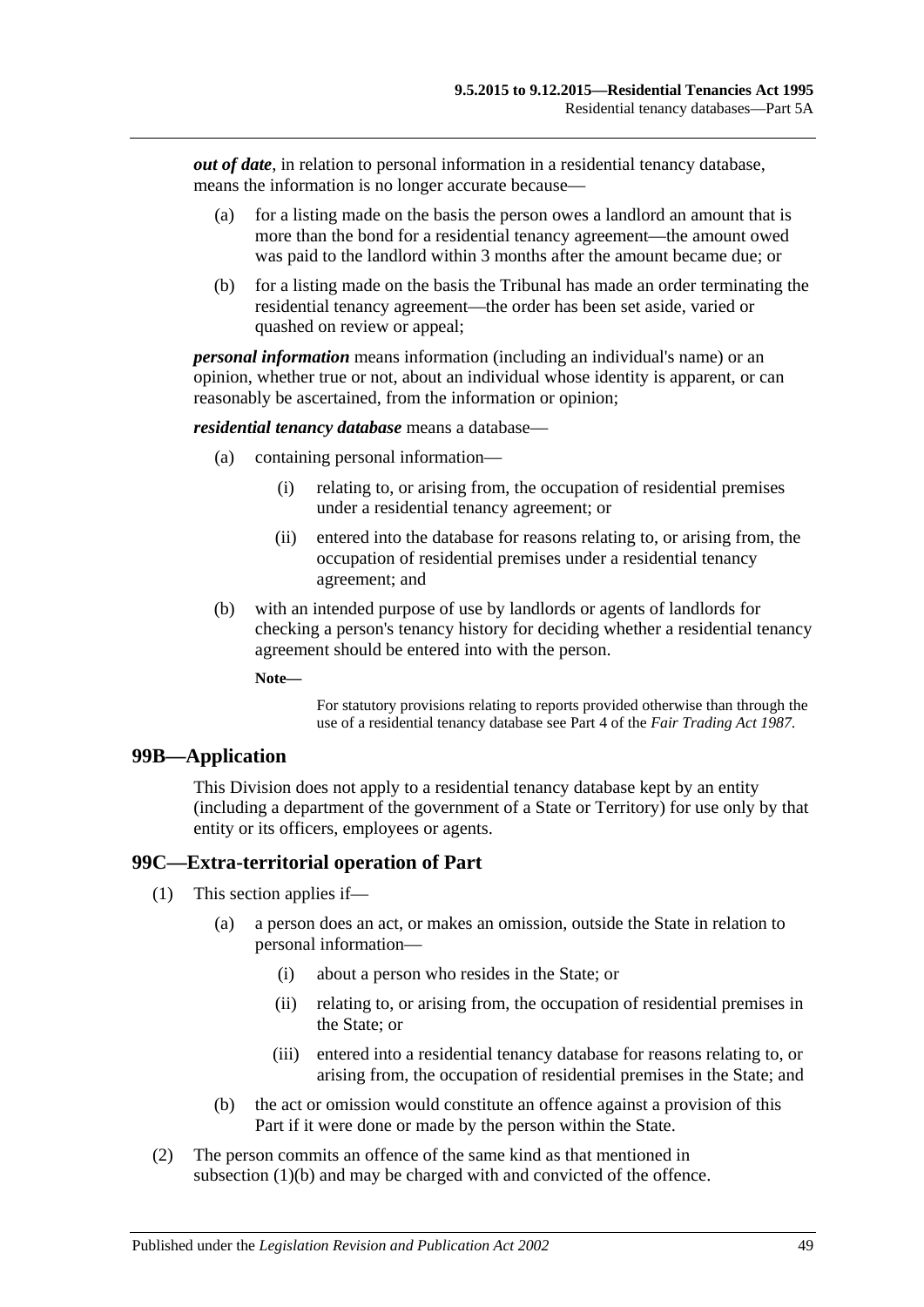# **99D—Notice of usual use of database**

- (1) This section applies if—
	- (a) a person (the *applicant*) applies to a landlord, whether or not through the landlord's agent, to enter into a residential tenancy agreement; and
	- (b) the landlord or, if the application is made through the landlord's agent, the landlord or agent usually uses 1 or more residential tenancy databases for deciding whether a residential tenancy agreement should be entered into with a person.
- <span id="page-49-1"></span><span id="page-49-0"></span>(2) The landlord or agent must, when the application is made, give the applicant written notice stating the following:
	- (a) the name of each residential tenancy database the landlord or agent usually uses, or may use, for deciding whether a residential tenancy agreement should be entered into with a person;
	- (b) that the reason the landlord or agent uses a residential tenancy database mentioned in [paragraph](#page-49-0) (a) is for checking an applicant's tenancy history;
	- (c) for each residential tenancy database mentioned in [paragraph](#page-49-0) (a), how persons may contact the database operator who operates the database and obtain information from the operator.

Maximum penalty: \$5 000.

Expiation fee: \$315.

- (3) [Subsection](#page-49-1) (2) applies in relation to a residential tenancy database whether or not the landlord or agent intends to use the database for deciding whether a residential tenancy agreement should be entered into with the applicant.
- (4) However, the landlord or agent is not required to give the written notice mentioned in [subsection](#page-49-1) (2) if a written notice stating the matters mentioned in the subsection was given to the applicant not more than 7 days before the application was made.

#### **Example—**

The landlord or agent gave a written notice stating the matters mentioned in [subsection](#page-49-1) (2) to the applicant when the applicant obtained the application form and that happened less than 7 days before the applicant made the application.

# **99E—Notice of listing if database used**

(1) This section applies if—

- (a) a person (the *applicant*) applies to a landlord, whether or not through the landlord's agent, to enter into a residential tenancy agreement; and
- (b) the landlord or, if the application is made through the landlord's agent, the landlord or agent uses a residential tenancy database for checking whether personal information about the applicant is in the database; and
- (c) personal information about the applicant is in the database.
- (2) The landlord or agent must, as soon as possible but within 7 days after using the database, give the applicant a written notice stating—
	- (a) the name of the database; and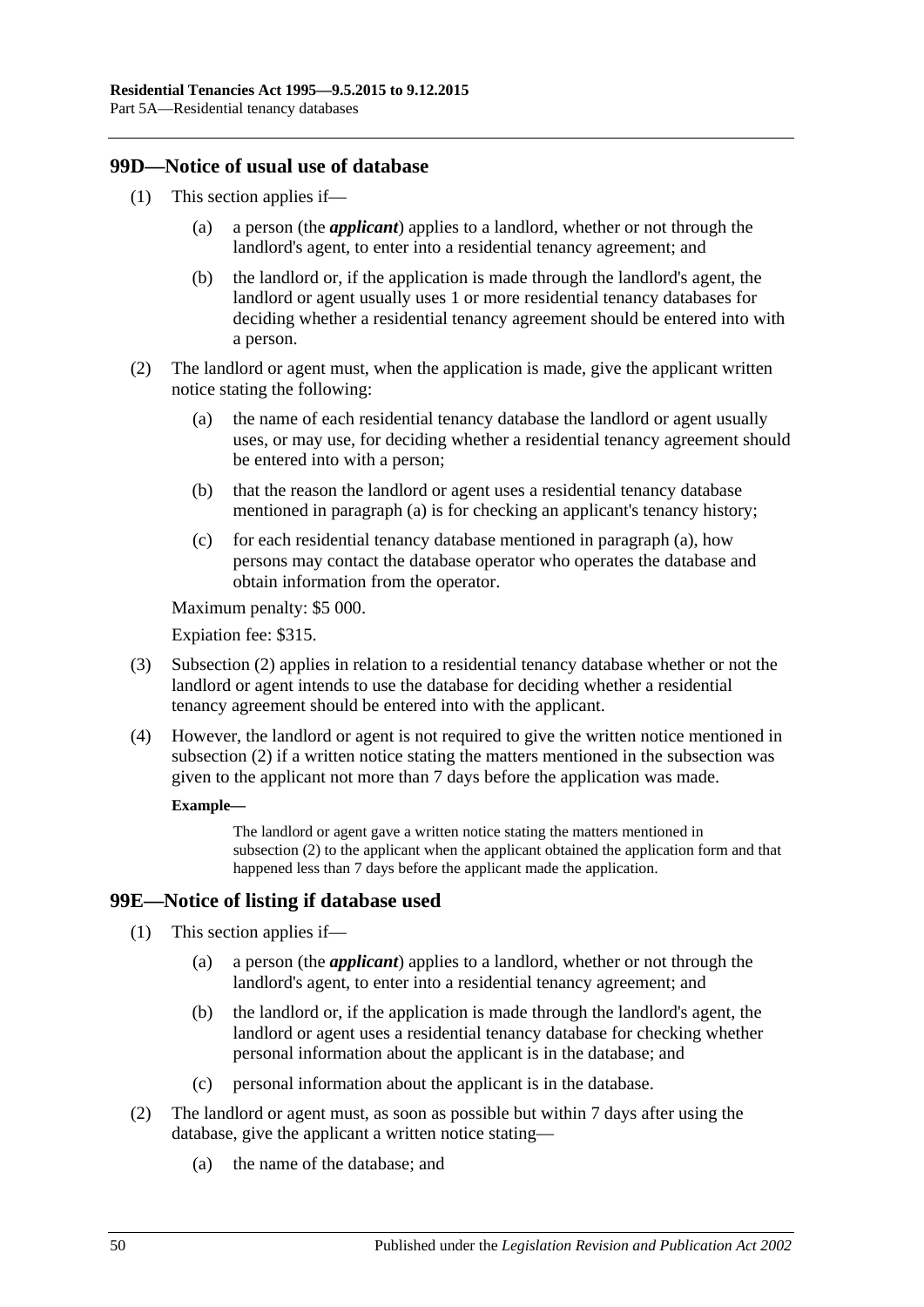- (b) that personal information about the applicant is in the database; and
- <span id="page-50-0"></span>(c) the name of each person who listed the personal information in the database; and
- (d) how and in what circumstances the applicant can have the personal information removed or amended under this Division.

Maximum penalty: \$5 000.

Expiation fee: \$315.

(3) However, [subsection](#page-50-0) (2)(c) requires the written notice to state the name of a person only if the person is identified in the residential tenancy database as the person who listed the personal information in the database.

#### **99F—Listing can be made only for particular breaches by particular persons**

- (1) A landlord, landlord's agent or database operator must not list personal information about a person in a residential tenancy database unless—
	- (a) the person was named as a tenant in a residential tenancy agreement that has ended; and
	- (b) the person has breached the agreement; and
	- (c) because of the breach, either—
		- (i) the person owes the landlord an amount that is more than the bond for the agreement; or
		- (ii) the Tribunal has made an order terminating the residential tenancy agreement; and
	- (d) the personal information—
		- (i) relates only to the breach; and
		- (ii) is accurate, complete and unambiguous.

Maximum penalty: \$5 000.

<span id="page-50-1"></span>(2) Without limiting [subsection](#page-50-1)  $(1)(d)(ii)$ , the personal information must indicate the nature of the breach.

**Examples of how personal information can indicate nature of breach—**

- including the words "rent arrears" in personal information about a person who has breached a residential tenancy agreement by failing to pay rent;
- including the words "damage to premises" in the personal information about a person who has breached a residential tenancy agreement by damaging premises.

#### <span id="page-50-2"></span>**99G—Further restriction on listing**

- (1) A landlord, landlord's agent or database operator must not list personal information about a person in a residential tenancy database unless the landlord, agent or operator—
	- (a) has, without charging a fee—
		- (i) given the person a copy of the personal information; or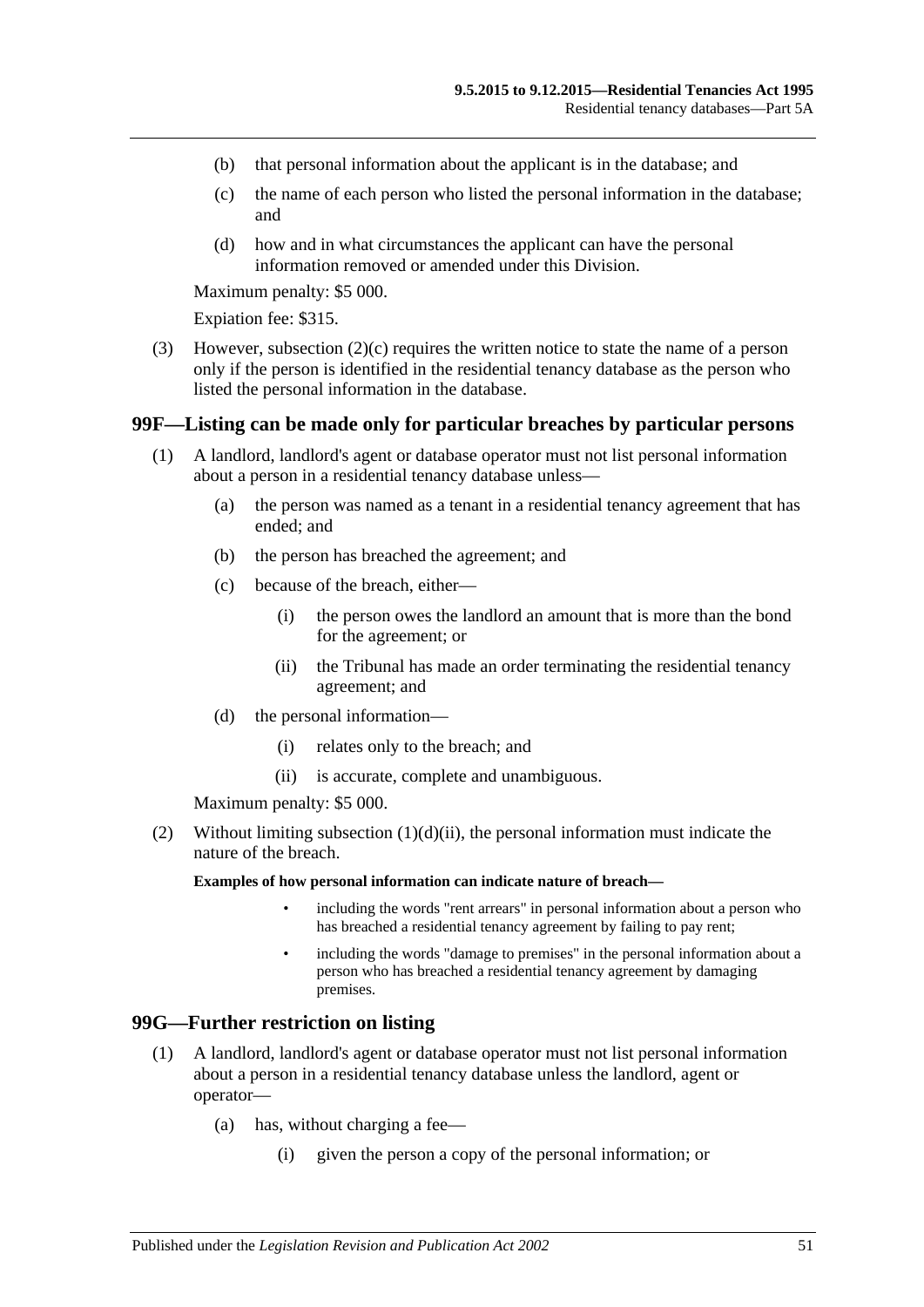- (ii) taken other reasonable steps to disclose the personal information to the person; and
- <span id="page-51-0"></span>(b) has given the person at least 14 days to review the personal information and make submissions—
	- (i) objecting to its entry into the database; or
	- (ii) about its accuracy, completeness and clarity; and
- (c) has considered any submissions made.

Maximum penalty: \$5 000.

- <span id="page-51-1"></span>(2) [Subsection](#page-50-2) (1) does not apply if the landlord, landlord's agent or database operator cannot locate the person after making reasonable enquiries.
- (3) [Subsection](#page-51-0) (1)(b) and [\(c\)](#page-51-1) do not apply—
	- (a) to information that, at the time of the listing, is contained in publicly available court or Tribunal records; or
	- (b) to a listing involving only an amendment of personal information about a person under [section](#page-51-2) 99H.

#### <span id="page-51-2"></span>**99H—Ensuring quality of listing—landlord's or agent's obligation**

- (1) This section applies if a landlord or landlord's agent who lists personal information in a residential tenancy database becomes aware that the information is inaccurate, incomplete, ambiguous or out of date.
- <span id="page-51-3"></span>(2) The landlord or agent must, within 7 days, give written notice of the following to the database operator who keeps the database:
	- (a) if the information is inaccurate, incomplete, or ambiguous—
		- (i) that the information is inaccurate, incomplete or ambiguous; and
		- (ii) how the information must be amended so that it is no longer inaccurate, incomplete or ambiguous;

#### **Example—**

A landlord lists, in a residential tenancy database, personal information about a tenant who owes the landlord an amount that is more than the bond for a residential tenancy agreement. The tenant pays the amount owed to the landlord more than 3 months after the amount became due. The landlord must, within 7 days after the landlord becomes aware of the payment, give the database operator who keeps the database written notice of—

- (a) the personal information being inaccurate; and
- (b) the details of the payment to be included in the personal information so that it is no longer inaccurate.
- (b) if the information is out of date—that the information is out of date and must be removed.

Maximum penalty: \$5 000.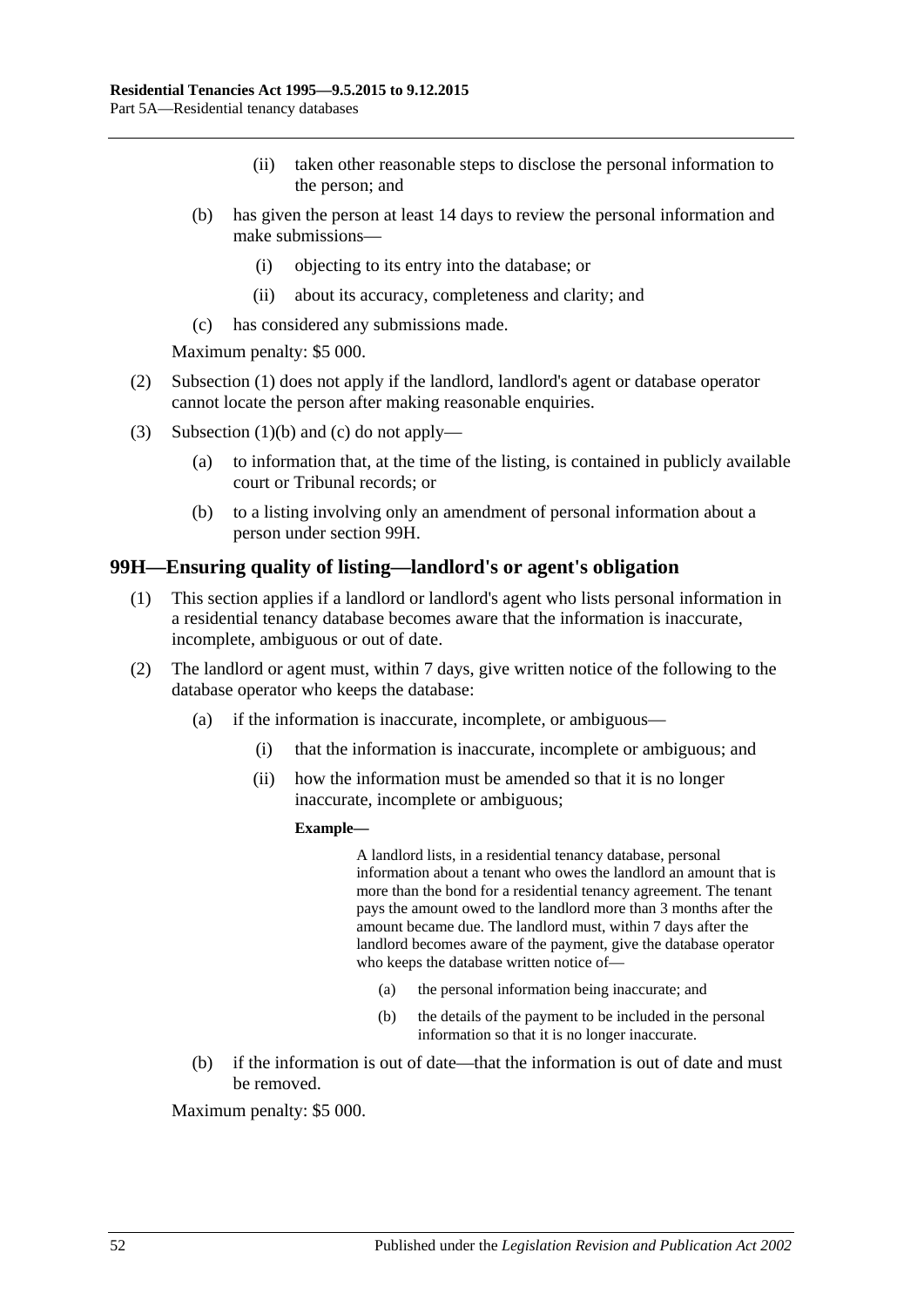(3) The landlord or agent must keep a copy of the written notice for 1 year after it was given under [subsection](#page-51-3) (2).

Maximum penalty: \$5 000.

#### **99I—Ensuring quality of listing—database operator's obligation**

- (1) This section applies if a landlord or landlord's agent who has listed personal information in a tenancy database gives the database operator who operates the database a written notice stating that the personal information must be—
	- (a) amended in a stated way to make it accurate, complete and unambiguous; or
	- (b) removed.
- (2) The database operator must amend the personal information in the stated way, or remove the personal information, within 14 days after the operator is given the written notice.

Maximum penalty: \$5 000.

#### <span id="page-52-0"></span>**99J—Providing copy of personal information listed**

(1) A landlord or landlord's agent who lists personal information about a person in a residential tenancy database must, if asked in writing by the person, give the person a copy of the information within 14 days after the request is made.

Maximum penalty: \$5 000.

<span id="page-52-1"></span>(2) A database operator must, if asked in writing by a person whose personal information is in the residential tenancy database kept by the operator, give the person a copy of the information within 14 days after the request is made.

Maximum penalty: \$5 000.

- (3) If a landlord or landlord's agent charges a fee for giving personal information under [subsection](#page-52-0) (1), or a database operator charges a fee for giving personal information under [subsection](#page-52-1) (2), the subsection applies only if the fee has been paid.
- (4) A fee charged by a landlord or landlord's agent for giving personal information under [subsection](#page-52-0) (1), or by a database operator for giving personal information under [subsection](#page-52-1) (2)—
	- (a) must not be excessive; and
	- (b) must not apply to lodging a request for the information.

#### <span id="page-52-4"></span>**99K—Keeping personal information listed**

- <span id="page-52-3"></span><span id="page-52-2"></span>(1) A database operator must not keep personal information about a particular person in the operator's residential tenancy database for longer than—
	- (a) 3 years; or
	- (b) if, under the national privacy principles, the operator of the database is required to remove the personal information before the end of the 3 year period mentioned in [paragraph](#page-52-2) (a)—the period ending when the information must be removed under the national privacy principles.

Maximum penalty: \$5 000.

Expiation fee: \$315.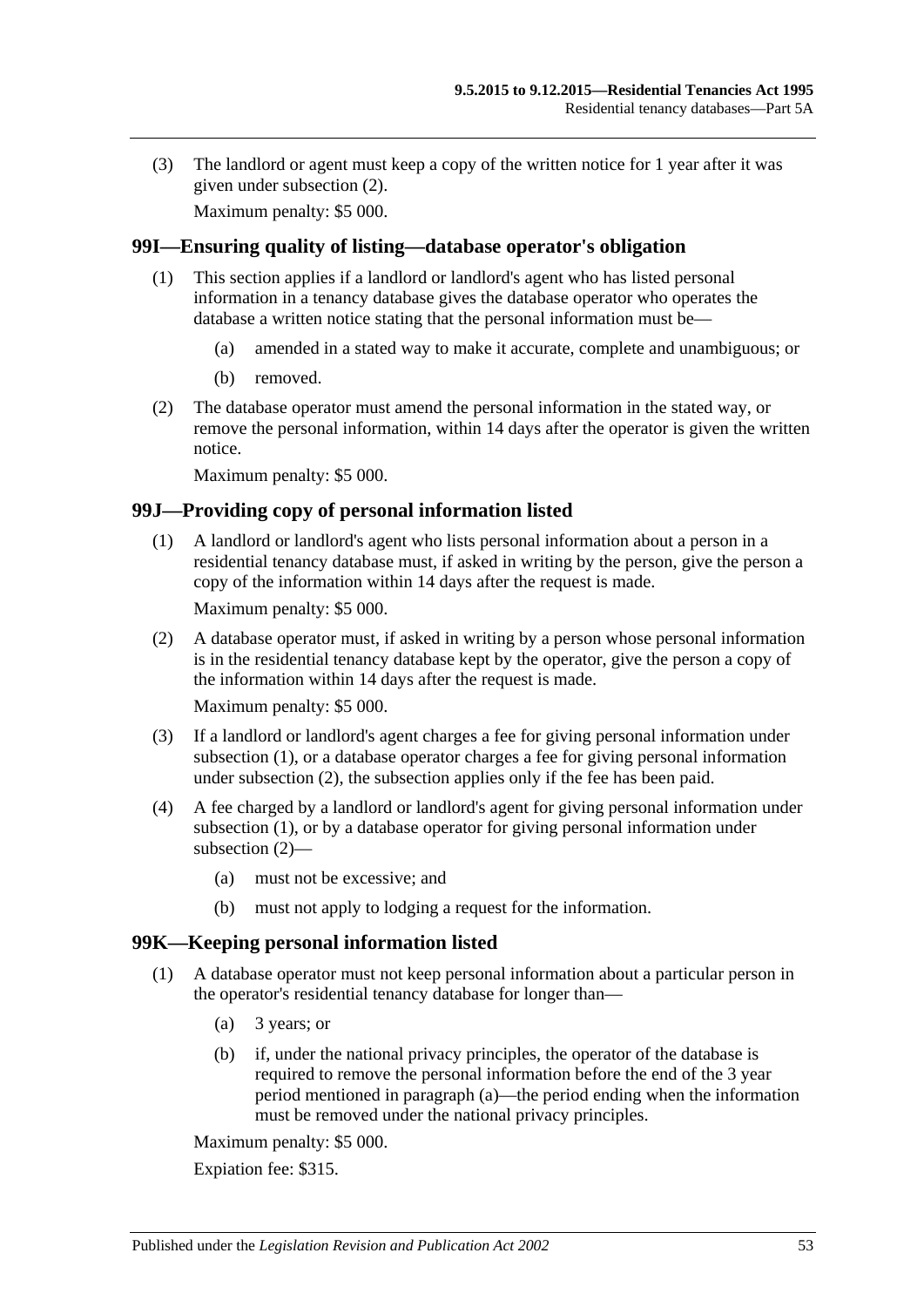- (2) However, a database operator may keep the person's name in the operator's residential tenancy database for longer than the period stated in [subsection](#page-52-2)  $(1)(a)$  or  $(b)$  if—
	- (a) other personal information about the person in the database is attached to the name; and
	- (b) the other personal information is not required to be removed under [subsection](#page-52-4) (1) or another law.
- (3) This section does not limit the operation of another provision of this Part or any other law that requires the removal of the personal information.
- (4) In this section—

*national privacy principles* means the principles stated in Schedule 3 of the *Privacy Act 1988* of the Commonwealth.

# <span id="page-53-0"></span>**99L—Powers of Tribunal**

- (1) The Tribunal may, on the application of the Commissioner or a person whose personal information is in a residential tenancy database, make such orders against a landlord, landlord's agent or database operator as may be necessary or expedient in the opinion of the Tribunal to ensure compliance with this Part or any provision of this Part.
- <span id="page-53-1"></span>(2) If a database operator commits an offence against this Part, the Tribunal may, on the application of the Commissioner, make an order requiring the database operator to comply with conditions specified in the order in relation to a residential tenancy database operated by the operator.
- (3) An order under [subsection](#page-53-0) (1) or [\(2\)](#page-53-1) is effective for such period as may be specified in the order or until further order of the Tribunal.

# **99M—Notifying relevant non-parties of Tribunal order about listing**

- (1) This section applies if—
	- (a) the Tribunal makes an order that a person must, in relation to a residential tenancy database—
		- (i) amend personal information in a stated way; or
		- (ii) remove all or particular personal information about a person; and
	- (b) the person against whom the order is made (the *relevant person*) is not a party to the proceedings before the Tribunal.
- (2) The Tribunal must ensure that a copy of the order is given to the relevant person.

# **Part 6—Residential Tenancies Fund**

# **100—Residential Tenancies Fund**

- (1) The fund entitled the *Residential Tenancies Fund* continues in existence.
- (2) The Fund is to be kept and administered by the Commissioner.
- (3) The Fund consists of the amounts received by the Commissioner by way of bonds, and other amounts paid into the Fund under this Act.
- (4) The Fund may be invested as approved by the Minister.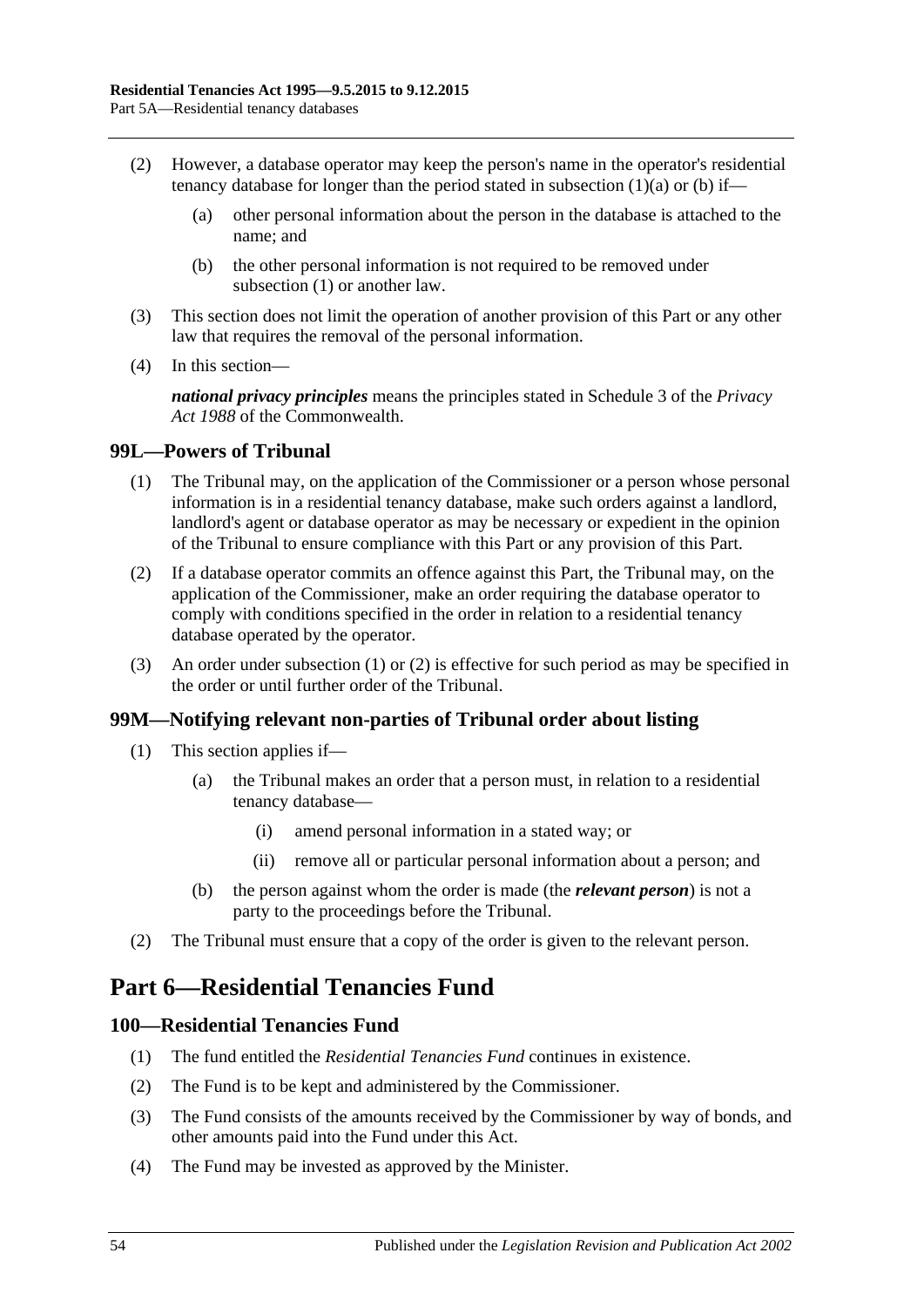- (5) The Commissioner will make repayments in respect of bonds from the Fund.
- (6) In this section—

*bond* includes a bond within the meaning of [Part 7.](#page-55-0)

#### **101—Application of income**

- (1) The income derived from investment of the Fund may be applied—
	- (a) towards the costs of—
		- (i) administering and enforcing this Act and the *[Residential Parks](http://www.legislation.sa.gov.au/index.aspx?action=legref&type=act&legtitle=Residential%20Parks%20Act%202007)  Act [2007](http://www.legislation.sa.gov.au/index.aspx?action=legref&type=act&legtitle=Residential%20Parks%20Act%202007)*; and
		- (ii) the operation of the Tribunal to the extent that the costs are attributable to proceedings under this Act, the *[Residential Parks](http://www.legislation.sa.gov.au/index.aspx?action=legref&type=act&legtitle=Residential%20Parks%20Act%202007)  Act [2007](http://www.legislation.sa.gov.au/index.aspx?action=legref&type=act&legtitle=Residential%20Parks%20Act%202007)* or the *[Retirement Villages Act](http://www.legislation.sa.gov.au/index.aspx?action=legref&type=act&legtitle=Retirement%20Villages%20Act%201987) 1987*; and
	- (b) for the education of landlords, tenants, rooming house proprietors, rooming house residents and park owners and residents of residential parks about their statutory and contractual rights and obligations, and for other educational purposes approved by the Commissioner; and
	- (c) towards the costs of projects directed at providing accommodation, or assistance related to accommodation, for the homeless or other disadvantaged sections of the community; and
	- (d) on research, approved by the Commissioner, into—
		- (i) the availability of rental accommodation within the community; and
		- (ii) areas of social need related to the availability (or non-availability) of rental accommodation or particular kinds of rental accommodation; and
		- (iii) other matters connected with, or arising under, this Act or the *[Residential Parks Act](http://www.legislation.sa.gov.au/index.aspx?action=legref&type=act&legtitle=Residential%20Parks%20Act%202007) 2007*; and
	- (e) for the benefit of landlords, tenants, rooming house proprietors, rooming house residents and park owners and residents of residential parks in other ways approved by the Commissioner; and
	- (f) for any other purposes connected with, or arising under, this Act or the *[Residential Parks Act](http://www.legislation.sa.gov.au/index.aspx?action=legref&type=act&legtitle=Residential%20Parks%20Act%202007) 2007* approved by the Commissioner.
- (2) In this section, *residential park*, *park owner* and *resident* of a residential park have the same respective meanings as in the *[Residential Parks Act](http://www.legislation.sa.gov.au/index.aspx?action=legref&type=act&legtitle=Residential%20Parks%20Act%202007) 2007*.

#### **102—Accounts and audit**

- (1) The Commissioner must keep proper accounts of the receipts and payments from the Fund.
- (2) The Auditor-General may at any time, and must at least once in each year, audit the accounts of the Fund.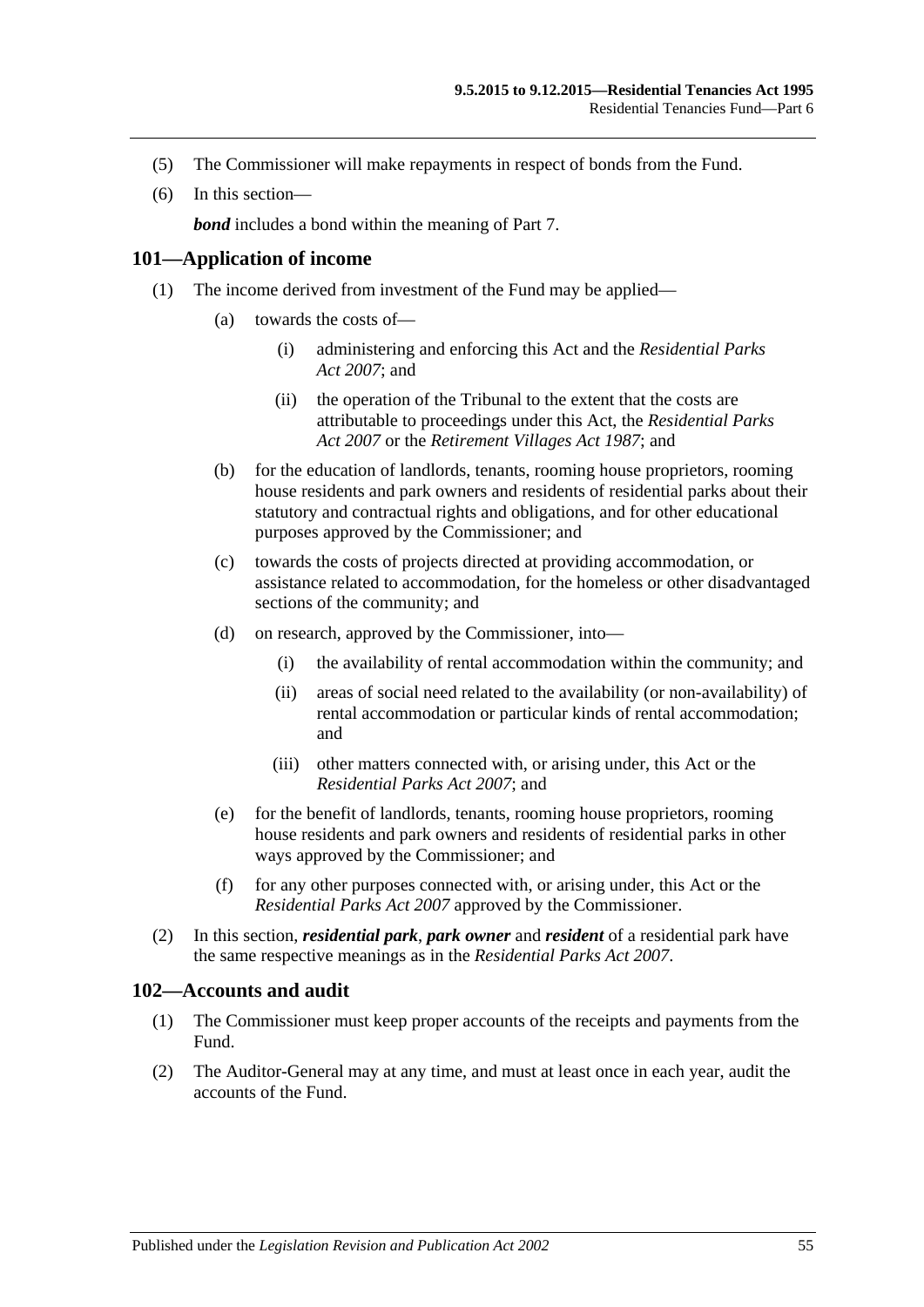# <span id="page-55-0"></span>**Part 7—Rooming houses**

# **Division 1—Interpretation**

# **103—Interpretation**

In this Part—

*bond* means an amount a resident is required to pay under a rooming house agreement, or an agreement collateral to a rooming house agreement, as security for the performance of obligations under a rooming house agreement;

*house rules*—see [section](#page-55-1) 105A;

*proprietor* means rooming house proprietor;

*rent* means an amount payable under a rooming house agreement for accommodation at the rooming house;

*resident* means a rooming house resident.

# **Division 2—Rooming house agreements**

# **104—Standard terms of rooming house agreements**

A rooming house agreement will be taken to include terms prescribed by regulation as standard terms for rooming house agreements.

# **105—Copies of written agreements**

- (1) If a proprietor invites or requires a resident to sign a written rooming house agreement, or a document recording its terms, the proprietor must ensure that—
	- (a) the resident receives a copy of the agreement or other document (for the resident to keep), when the resident signs it; and
	- (b) if the agreement or other document has not been signed by the proprietor, a copy of the agreement or other document, as executed by all parties, is delivered to the resident within 14 days after the resident gives the agreement or other document back to the proprietor to complete its execution.

Maximum penalty: \$2 500.

Expiation fee: \$210.

(2) A rooming house agreement is not rendered void or unenforceable by non-compliance with a requirement of this section.

# **Division 3—House rules**

# <span id="page-55-1"></span>**105A—House rules**

(1) A proprietor of a rooming house may make written rules about conduct or behaviour of the residents.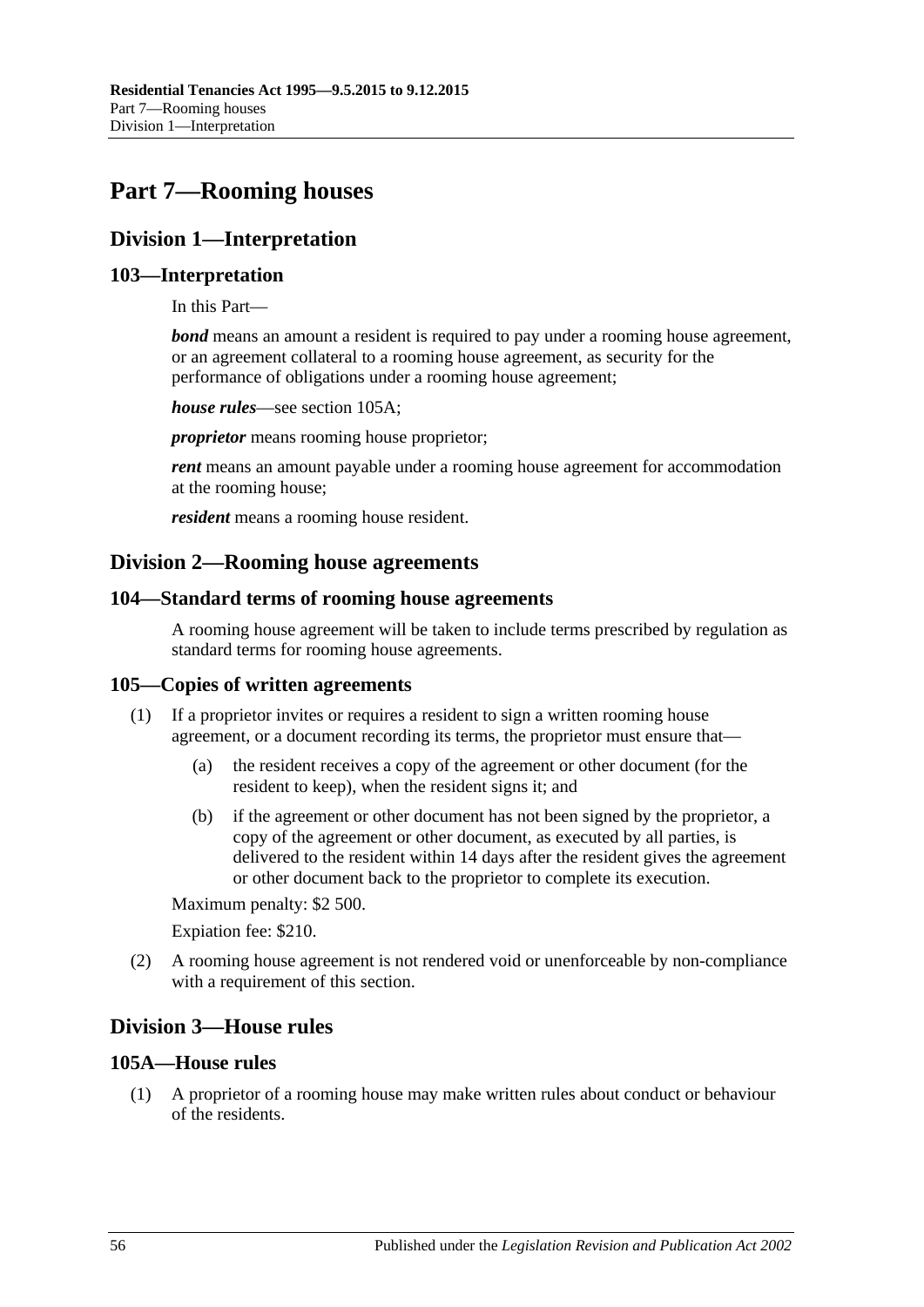- (2) A house rule will be void to the extent that—
	- (a) it is made for a purpose other than enhancing the health or safety of persons or the safety of property; or
	- (b) it is inconsistent with this Act or any other Act or law.
- (3) The house rules for a rooming house (as from time to time in force under this section) are to be taken to constitute terms of every rooming house agreement relating to the rooming house.
- (4) The *[Subordinate Legislation Act](http://www.legislation.sa.gov.au/index.aspx?action=legref&type=act&legtitle=Subordinate%20Legislation%20Act%201978) 1978* does not apply to house rules.

#### **105B—Amendment of house rules**

- (1) A proprietor may make written amendments to house rules for a rooming house.
- (2) An amendment does not have effect unless each resident of the rooming house has been given 7 days written notice of the amendment.
- (3) In this section—

*amendment* to house rules includes—

- (a) a variation of a house rule; or
- (b) the addition to the house rules of a new rule; or
- (c) the revocation of an existing house rule.

#### **105C—Application to Tribunal if house rules are considered unreasonable**

- (1) An application may be made to the Tribunal by a resident of a rooming house for a declaration that a house rule for the rooming house is unreasonable.
- (2) On an application under this section, the Tribunal may, by order—
	- (a) declare the rule or proposed rule to be reasonable; or
	- (b) declare the rule or proposed rule to be unreasonable and, if the Tribunal considers it appropriate, require the proprietor to amend the rule in a specified manner.
- (3) A house rule is void if the Tribunal makes an order that the rule or proposed rule is unreasonable.
- (4) If a proprietor does not amend a house rule as required by order of the Tribunal, the proprietor is guilty of an offence.

Maximum penalty: \$2 500.

#### **105D—Availability of house rules**

- (1) A rooming house proprietor must—
	- (a) ensure that the house rules (as in force from time to time) are displayed in a prominent place at the rooming house; and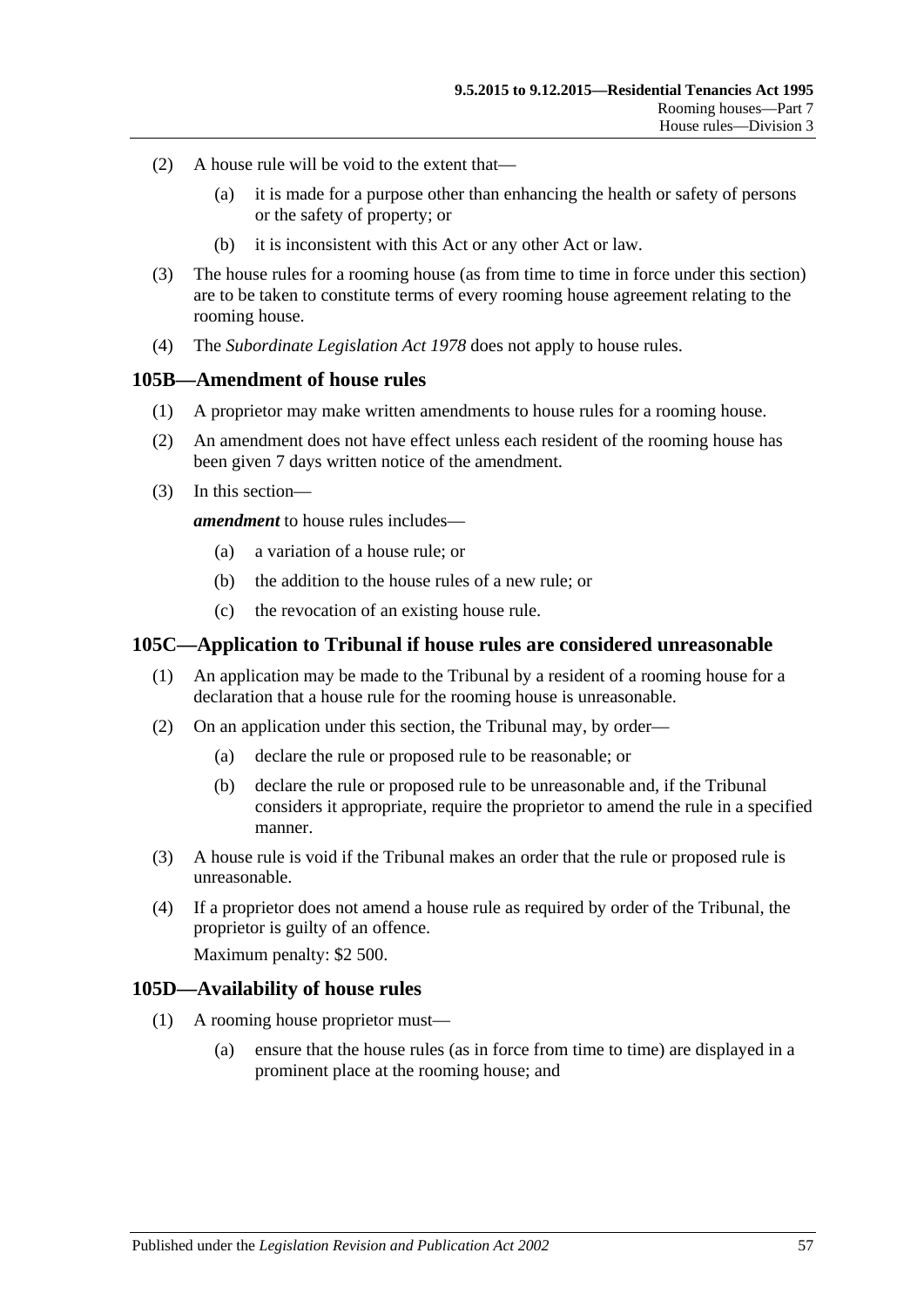(b) at the request of a resident or prospective resident of the rooming house, provide a copy of the house rules (as in force from time to time) to the resident or prospective resident.

Maximum penalty: \$2 500.

Expiation fee: \$210.

(2) However, if the rooming house proprietor has, within the previous 2 months, provided a copy of the house rules to a person, the proprietor need not provide a further copy but, in that case, must make a copy available for inspection by the person.

# **Division 4—Mutual rights and obligations of proprietors and residents**

# **Subdivision 1—Rent and other charges**

# **105E—Permissible consideration and statutory charges**

- (1) A proprietor must not require or receive from a resident or prospective resident a payment, other than rent or a bond (or both), under a rooming house agreement, or as a condition to entering into, renewing or extending a rooming house agreement. Maximum penalty: \$2 500.
- (2) It is a term of a rooming house agreement that the proprietor must bear all statutory charges imposed in respect of the accommodation.
- (3) However, the proprietor may require a resident to make a payment—
	- (a) for rates and charges for water supply; or
	- (b) for the provision of electricity, gas or telephone services at the premises; or
	- (c) for meals or other facilities or services (such as meals, cleaning and laundry of linen) provided by the proprietor,

if the proprietor has, before the facilities or services were made available or provided to the resident, informed the resident in writing of the basis on which charges for those facilities or services would be made.

(4) A proprietor must, before requiring a resident to make a payment for facilities or services, give the resident an itemised account setting out the resident's proportional use of the facilities or services.

Maximum penalty: \$1 250.

# **105F—Rent in advance**

(1) A person must not demand or require another person to pay more than 1 weeks rent under a rooming house agreement before the end of the first week of the period of accommodation under the agreement.

Maximum penalty: \$2 500.

Expiation fee: \$210.

(2) If rent has been paid under a rooming house agreement, a person must not require a further payment of rent until the end of the last period for which rent has been paid. Maximum penalty: \$2 500.

Expiation fee: \$210.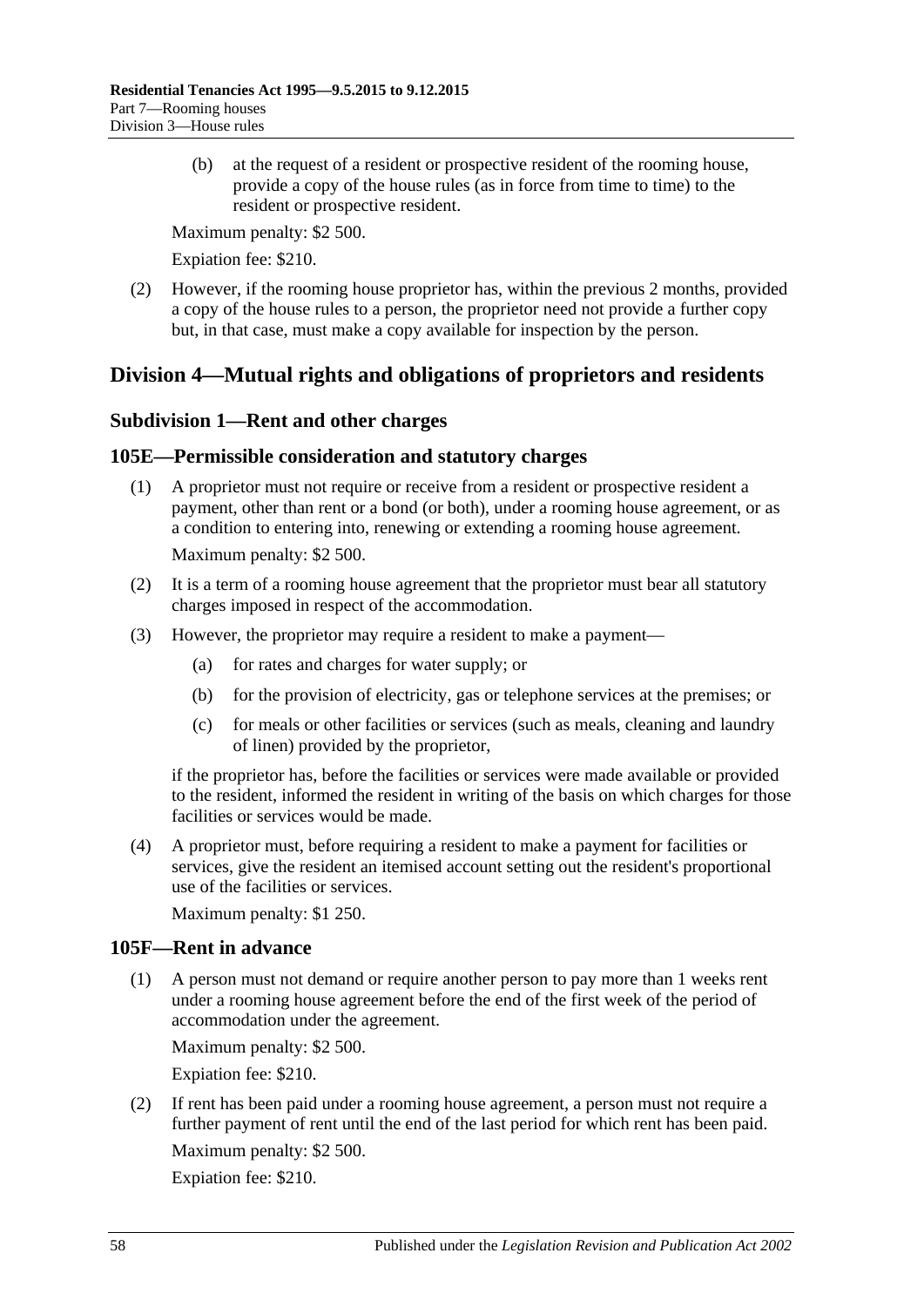(3) A person must not require another person to give a post-dated cheque or other post-dated negotiable instrument in payment of rent under a rooming house agreement.

Maximum penalty: \$2 500.

Expiation fee: \$210.

# **105G—Duty to provide statement or give receipt for payments**

(1) If a resident makes a payment under a rooming house agreement or an agreement collateral to a rooming house agreement, the proprietor must, at the reasonable request of the resident, give the resident a statement of the relevant information for each payment made during the period specified in the request (and such statement must be given to the resident within 7 days of the making of the request).

Maximum penalty: \$2 500.

Expiation fee: \$210.

(2) If a resident makes a payment under a rooming house agreement or an agreement collateral to a rooming house agreement other than into an ADI account, the person who receives the payment must, within 48 hours after receiving the payment, give the resident a receipt setting out the relevant information in respect of the payment.

Maximum penalty: \$2 500.

Expiation fee: \$210.

(3) In this section—

*relevant information* in respect of a payment means—

- (a) the date on which the payment was received; and
- (b) the name of the person making the payment; and
- (c) the amount paid; and
- (d) the address of the premises to which the payment relates; and
- (e) if the payment is for rent—the period of accommodation to which the payment relates; and
- (f) if the payment is a bond—a statement of that fact; and
- (g) if the payment is for facilities or services (other than accommodation)—a description of the facilities or services and the period to which the payment relates.

# **105H—Payment of rent by electronic transaction**

If a resident pays rent into an ADI account kept by the proprietor or the proprietor's agent, the payment will be taken to have been made when it is credited to the ADI account.

# **105I—Rent increases**

(1) A proprietor may increase the rent payable under a rooming house agreement by giving written notice to the resident specifying the date as from which the increase takes effect.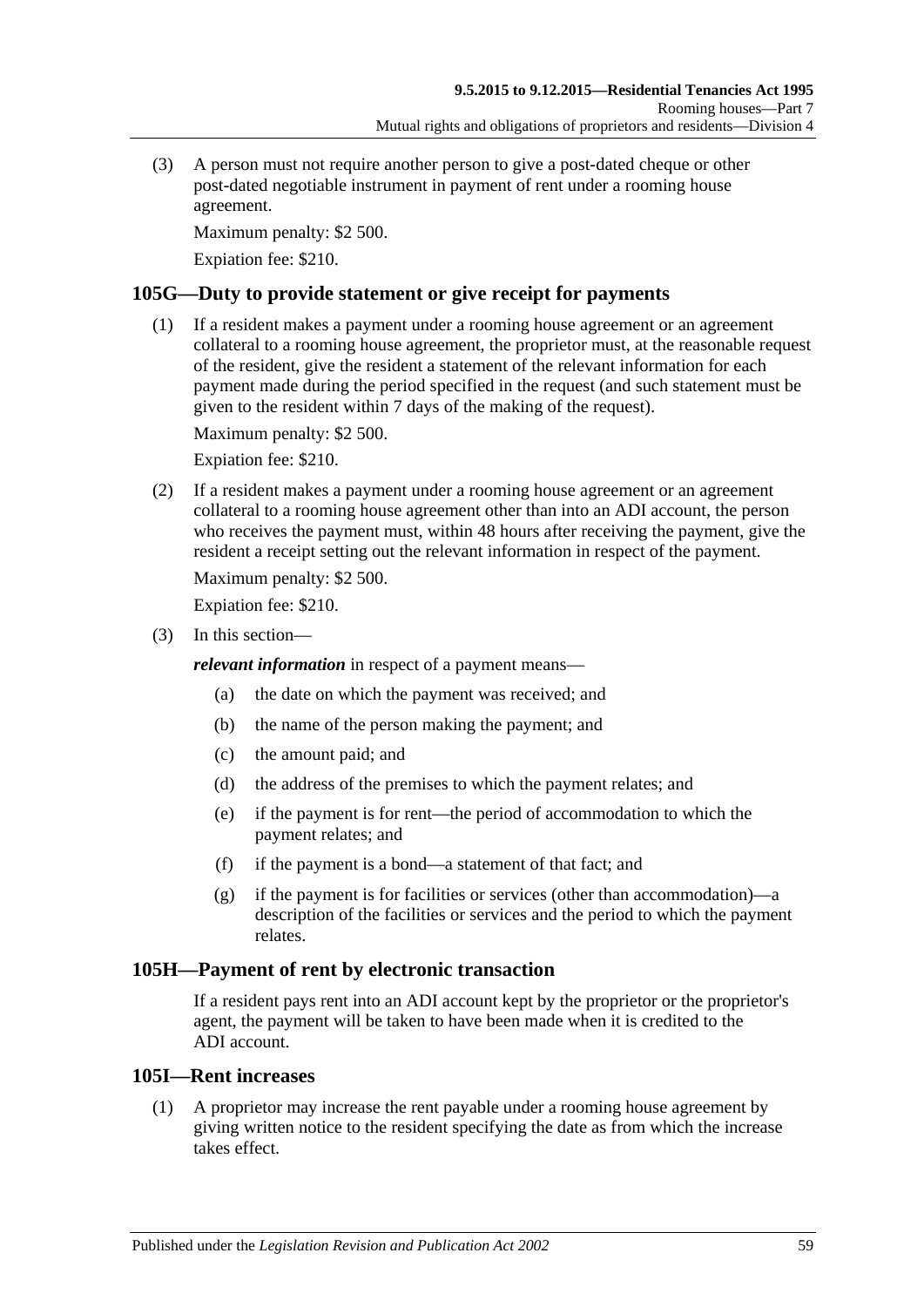- (2) However—
	- (a) the right to increase the rent may be excluded or limited by the terms of the rooming house agreement; and
	- (b) if accommodation at the rooming house is to be provided for a fixed term, the rooming house agreement is taken to exclude an increase in rent during the term unless it specifically allows for an increase in rent; and
	- (c) the date fixed for an increase of rent must be at least 6 months after the date of the agreement or, if there has been a previous increase of rent under this section, the last increase and, subject to [subsection](#page-59-0) (3), at least 4 weeks after the notice is given.
- <span id="page-59-0"></span>(3) If the maximum rent for accommodation at the rooming house has been fixed by a housing improvement notice, and the notice is revoked, the proprietor may, by notice given under this section within 4 weeks after revocation of the housing improvement notice, increase the rent for accommodation at the rooming house from a date falling at least 14 days after the notice is given.
- (4) If the rent payable under a rooming house agreement is increased under this section, the terms of the agreement are varied accordingly.
- (5) This section does not affect the operation of a provision of a rooming house agreement under which the rent payable under the agreement changes automatically on a basis set out in the agreement.
- (6) For the purposes of this section, a series of rooming house agreements between the same parties and relating to accommodation at the same rooming house is treated as a single rooming house agreement unless at least 6 months have elapsed since rent for accommodation at the rooming house was fixed or last increased.

#### **105J—Rent decreases**

- (1) The rent payable under a rooming house agreement may be reduced by mutual agreement between the proprietor and the resident.
- (2) The Tribunal may, on application by a resident, make an order for the reduction of rent payable under the rooming house agreement if satisfied that services or facilities ordinarily provided to the resident under the agreement will not be provided by the proprietor for a period of time.
- (3) A reduction of rent may be made on a temporary basis so that the rent reverts to the level that would have been otherwise applicable at the end of a specified period.
- (4) If the rent payable under a rooming house agreement is reduced under this section, the terms of the agreement are varied accordingly.
- (5) This section does not affect the operation of a provision of a rooming house agreement under which the rent payable under the agreement changes automatically on a basis set out in the agreement.
- (6) For the purposes of this section, a series of rooming house agreements between the same parties and relating to accommodation at the same rooming house is treated as a single rooming house agreement unless at least 6 months have elapsed since rent for accommodation at the rooming house was fixed or last increased.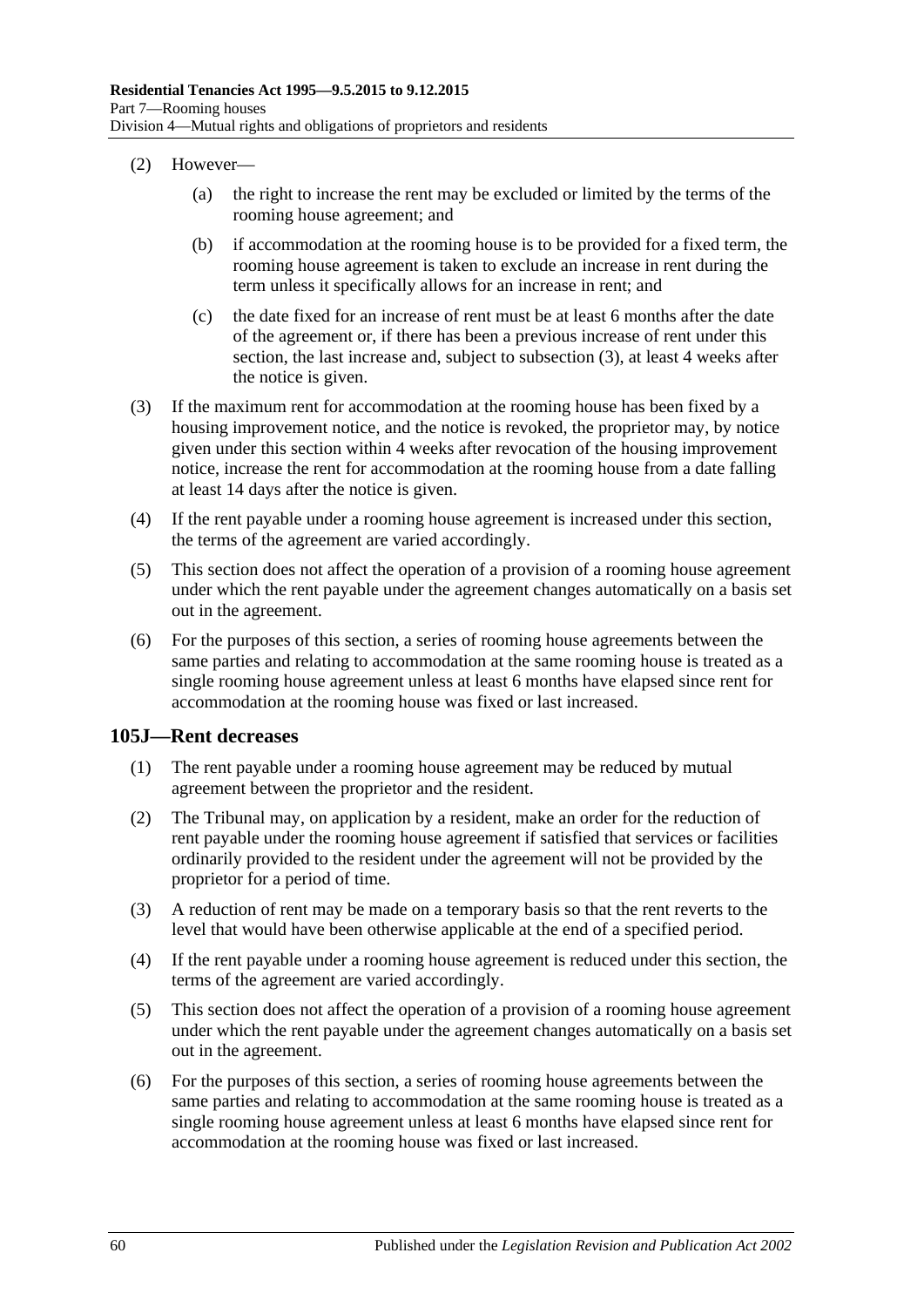# **Subdivision 2—Bonds**

#### <span id="page-60-2"></span>**105K—Bond**

A person must not—

- (a) require more than 1 bond for the same rooming house agreement; or
- (b) require the payment of a bond exceeding 2 weeks rent under a rooming house agreement.

Maximum penalty: \$2 500.

#### **105L—Receipt of bond and transmission to Commissioner**

(1) A person must, within 48 hours after receiving an amount paid by way of a bond, give the person who paid a receipt stating the date payment was received, the name of the person from whom the payment was received, the amount paid, and the address of the rooming house to which the payment relates.

Maximum penalty: \$2 500.

Expiation fee: \$210.

(2) A person who receives an amount by way of a bond must pay the amount of the bond to the Commissioner within the period allowed by regulation.

Maximum penalty: \$5 000.

Expiation fee: \$315.

#### **105M—Repayment of bond**

- (1) An application may be made to the Commissioner for—
	- (a) payment of the whole amount of the bond either to the proprietor or the resident; or
	- (b) payment of a specified amount of the bond to the proprietor and the balance to the resident.
- (2) The application—
	- (a) must be in a form approved by the Commissioner; and
	- (b) may be made jointly by the proprietor and the resident or by either the proprietor or the resident.
- (3) If the application is undisputed, the Commissioner must pay out the amount of the bond as specified in the application.
- <span id="page-60-0"></span>(4) If an application is liable to be disputed, the Commissioner must give the respondent written notice of the application (in a form the Commissioner considers appropriate) and inform the respondent that, if the respondent wants to dispute the application, a written notice of dispute must be lodged with the Commissioner within 10 days after the date the notice is given to the respondent.
- <span id="page-60-1"></span>(5) If the respondent does not give the Commissioner written notice of dispute within 10 days after the day on which the Commissioner's notice under [subsection](#page-60-0) (4) is given to the respondent, the Commissioner may pay out the amount of the bond as proposed in the application.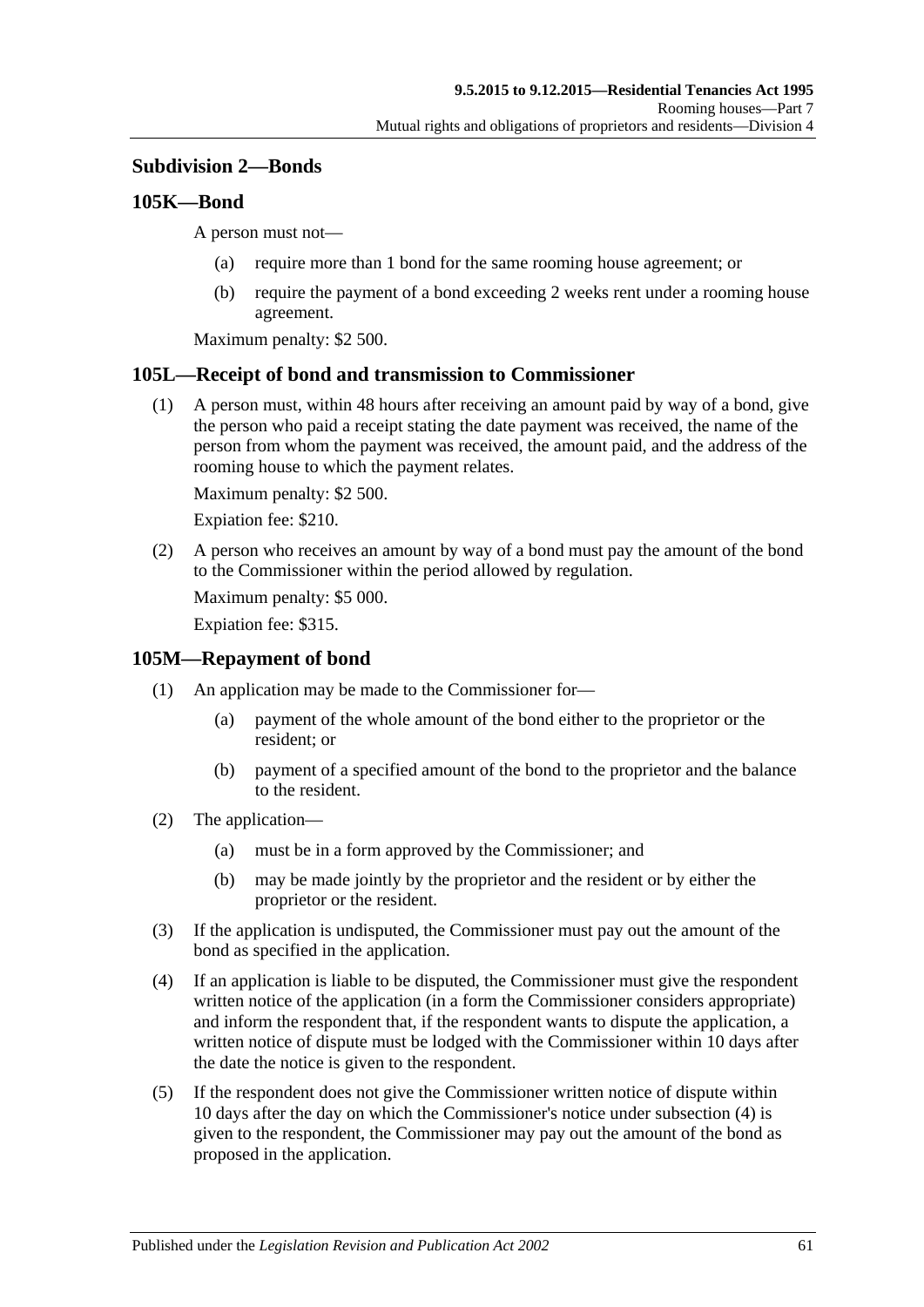- (6) However, if the application is made by the proprietor alone more than 12 months after the termination of the rooming house agreement—
	- (a) the Commissioner must refer the application to the Tribunal for determination; and
	- (b) the Tribunal may authorise payment of the amount of the bond as proposed in the application if the Tribunal is satisfied, on the basis of information provided by the proprietor, that the proprietor is entitled to the payment.
- (7) If the Commissioner receives a written notice of dispute before the amount of the bond is paid out under [subsection](#page-60-1) (5), the Commissioner must refer the dispute to the Tribunal for determination.
- <span id="page-61-0"></span>(8) Despite a preceding subsection, if—
	- (a) the bond has been provided or paid on behalf of the resident by a third party prescribed by the regulations, or in circumstances prescribed by the regulations; and
	- (b) the Commissioner is given notice of the third party's interest in accordance with the regulations,

then—

- (c) the third party is entitled to make application to the Commissioner for the payment of the whole, or a specified part, of the bond; and
- $(d)$ 
	- (i) if the application is made with the consent of the proprietor—the Commissioner must pay out the amount of the bond as specified in the application;
	- (ii) in any other case—the Commissioner must give the proprietor and, if the resident is still in possession of the premises, the resident, written notice of the application (in a form the Commissioner considers appropriate) and—
		- (A) if the Commissioner does not receive a written notice of dispute from the party or parties to whom the notice of the application was given within 10 days after the date on which the original notice is given—the Commissioner may pay out the amount of the bond as proposed in the application;
		- (B) in any other case—the Commissioner must refer the matter to the Tribunal for determination.
- (9) If a payment is made under [subsection](#page-61-0) (8) and the resident is still in possession of the premises, the proprietor may require the resident to provide a new bond in accordance with [section](#page-60-2) 105K.
- <span id="page-61-1"></span> $(10)$  If—
	- (a) a bond under a rooming house agreement is provided on behalf of the resident by a third party prescribed by the regulations in circumstances prescribed by the regulations; and
	- (b) the proprietor makes application to the Commissioner for the payment of the whole, or a specified part, of the amount payable under the bond,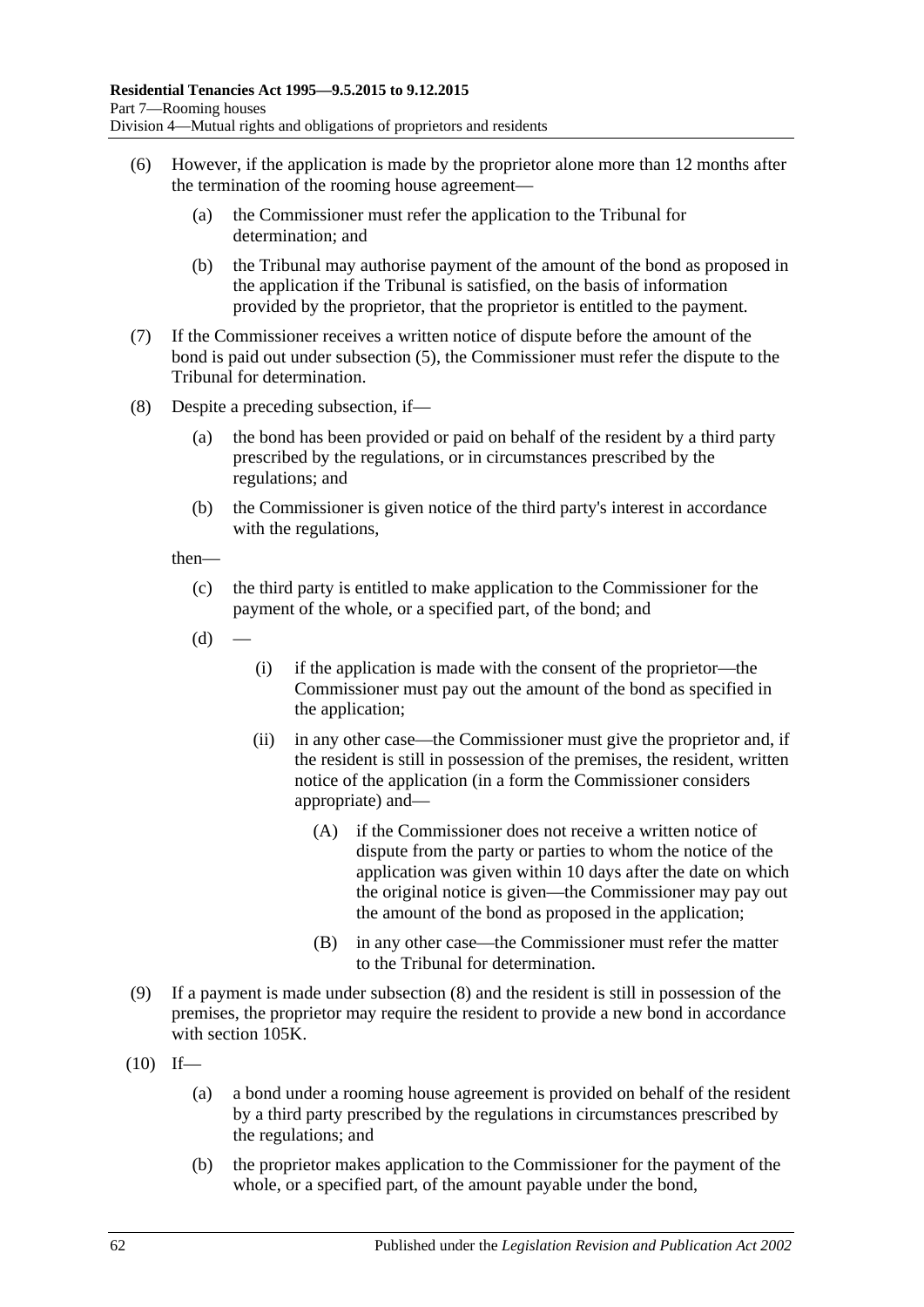then—

- (c) if the application is made with the consent of the third party—the Commissioner must pay out the amount as specified in the application;
- (d) in any other case—the Commissioner must give the third party and, if the resident is still in possession of the premises, the resident, written notice of the application (in a form the Commissioner considers appropriate) and—
	- (i) if the Commissioner does not receive a written notice of dispute from the party or parties to whom the notice of the application was given within 10 days after the date on which the original notice is given—the Commissioner may pay out the amount as proposed in the application;
	- (ii) in any other case—the Commissioner must refer the matter to the Tribunal for determination.
- (11) If a payment is made under [subsection](#page-61-1) (10), the third party must reimburse the Fund to the extent of the payment.
- (12) A payment under this section will be made from the Fund.
- (13) For the purposes of this section—
	- (a) an application is undisputed if it is—
		- (i) a joint application by the proprietor and the resident; or
		- (ii) an application by the proprietor that the whole of the amount of the bond be paid to the resident; or
		- (iii) an application by the resident that the whole of the amount of the bond be paid to the proprietor; and
	- (b) an application that does not fall into any of those categories is liable to be disputed; and
	- (c) if the application was made by the proprietor, the resident is the respondent; and
	- (d) if the application was made by the resident, the proprietor is the respondent.

#### **Subdivision 3—Other obligations of proprietor**

#### <span id="page-62-0"></span>**105N—Use and enjoyment of room and facilities**

- (1) It is a term of a rooming house agreement that the proprietor—
	- (a) will not unreasonably restrict, or interfere with—
		- (i) the quiet enjoyment of a room or facilities at the rooming house by the resident; or
		- (ii) the reasonable peace, comfort or privacy of the resident in the resident's use of a room or facilities at the rooming house; and
	- (b) will ensure that the resident has reasonable access (at all times) to the resident's room, and to the toilet and bathroom facilities; and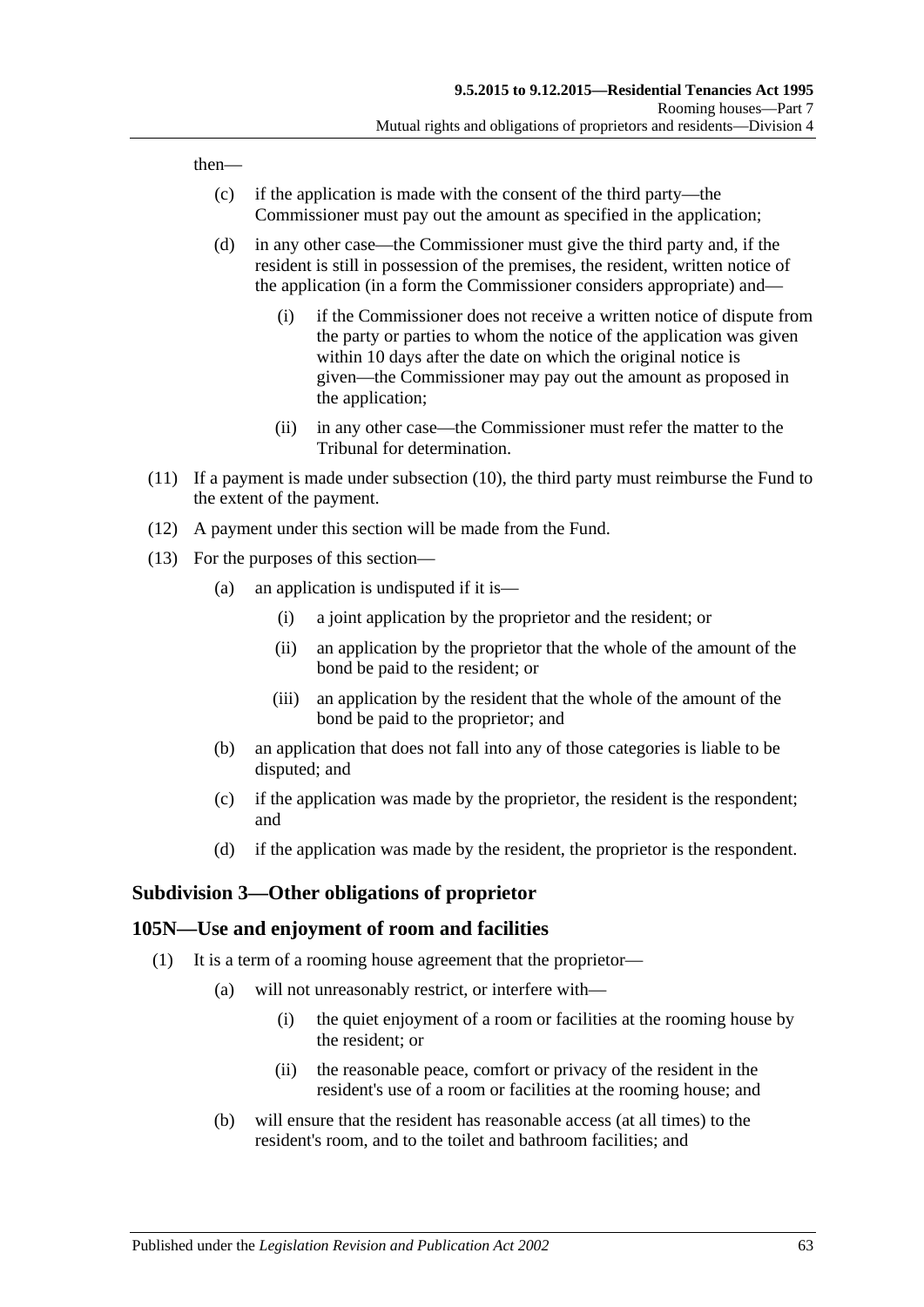- (c) will exercise his or her right of access to the resident's room in a reasonable manner and will not stay in the room longer than is necessary to achieve the purpose of entry without the resident's consent.
- (2) A proprietor who, without reasonable excuse, contravenes a term of an agreement arising under [subsection](#page-62-0) (1) is guilty of an offence.

Maximum penalty: \$2 500.

#### <span id="page-63-0"></span>**105O—Security of premises and personal property**

- (1) It is a term of a rooming house agreement that—
	- (a) the proprietor will take reasonable steps to provide and maintain the locks and other devices that are necessary to ensure each resident of the rooming house may make his or her room reasonably secure; and
	- (b) neither the proprietor nor the resident will alter or remove a lock or security device or add a lock or security device without the consent of the other; and
	- (c) neither the proprietor nor the resident will unreasonably withhold his or her consent to the alteration or removal of a lock or security device by the other; and
	- (d) the proprietor will take reasonable steps to ensure the security of personal property of each resident of the rooming house and, for that purpose, will provide each resident with a cupboard, or other similar facility, capable of being locked so as to enable the resident to keep personal property secure within his or her room.
- (2) A proprietor or resident who, without reasonable excuse, contravenes a term of an agreement arising under [subsection](#page-63-0) (1) is guilty of an offence. Maximum penalty: \$2 500.

# <span id="page-63-1"></span>**105P—Obligation to repair and keep room and premises clean**

- (1) It is a term of a rooming house agreement that the proprietor—
	- (a) must ensure that the resident's room and any facilities shared with other residents of the rooming house are in a reasonable state of repair when the resident enters into occupation of the room and must keep them in a reasonable state of repair having regard to their age, character and prospective life; and
	- (b) must ensure that any facilities shared with other residents of the rooming house are kept in a reasonable state of cleanliness; and
	- (c) must comply with statutory requirements affecting the rooming house; and
	- (d) must give the resident not less than 14 days notice of renovations to be carried on at the rooming house; and
	- (e) must, if required to carry out repairs to shared bathroom, toilet or laundry facilities, minimise inconvenience or disruption to the resident and, if necessary, provide temporary substitute facilities.
- (2) The obligation to repair applies even though the resident had notice of the state of disrepair before entering into occupation.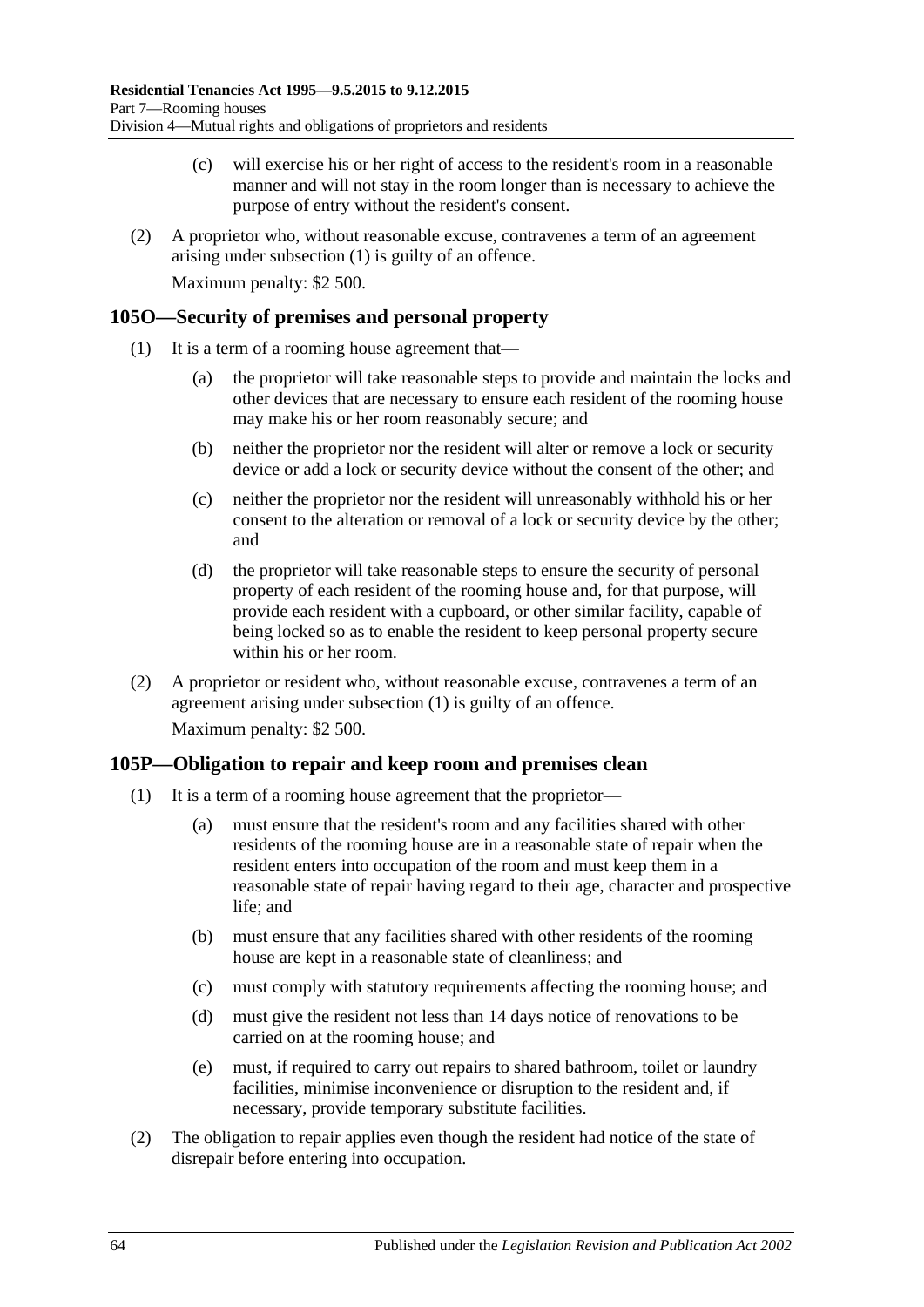- (3) However—
	- (a) the proprietor will not be regarded as being in breach of the obligation to repair unless—
		- (i) the proprietor has notice of the defect requiring repair; and
		- (ii) the proprietor fails to act with reasonable diligence to have the defect repaired; and
	- (b) if the rooming house is subject to a housing improvement notice fixing the maximum rent for the rooming house, the proprietor's obligation under [subsection](#page-63-1) (1) to repair the rooming house does not apply.

#### **105Q—Sale of rooming house**

- (1) It is a term of a rooming house agreement that—
	- (a) the proprietor will give the resident written notice of the proprietor's intention to sell the rooming house not later than 14 days after the proprietor enters into a sales agency agreement for the sale of the premises; and
	- (b) the rooming house will not be advertised for sale or made available for inspection by prospective purchasers before the day falling 14 days after the resident is notified of the proprietor's intention to sell the rooming house.
- (2) It is a term of a rooming house agreement that, if the rooming house is sold, the proprietor will give the resident written notice of the name of the purchaser and the date from which rent is to be paid to him or her.

# **Subdivision 4—Other obligations of resident**

# **105R—General obligations of resident**

- (1) It is a term of a rooming house agreement that the resident—
	- (a) must not use the rooming house, or cause or permit the rooming house to be used, for an illegal purpose; and
	- (b) must not keep an animal on the rooming house premises without the proprietor's consent; and
	- (c) must keep the resident's room in a condition that does not give rise to a fire or health hazard; and
	- (d) must notify the proprietor of damage to the rooming house or to property provided by the proprietor for use by the resident; and
	- (e) must allow the proprietor reasonable access to the resident's room.
- (2) A resident who intentionally causes serious damage to the rooming house is guilty of an offence.

Maximum penalty: \$2 500.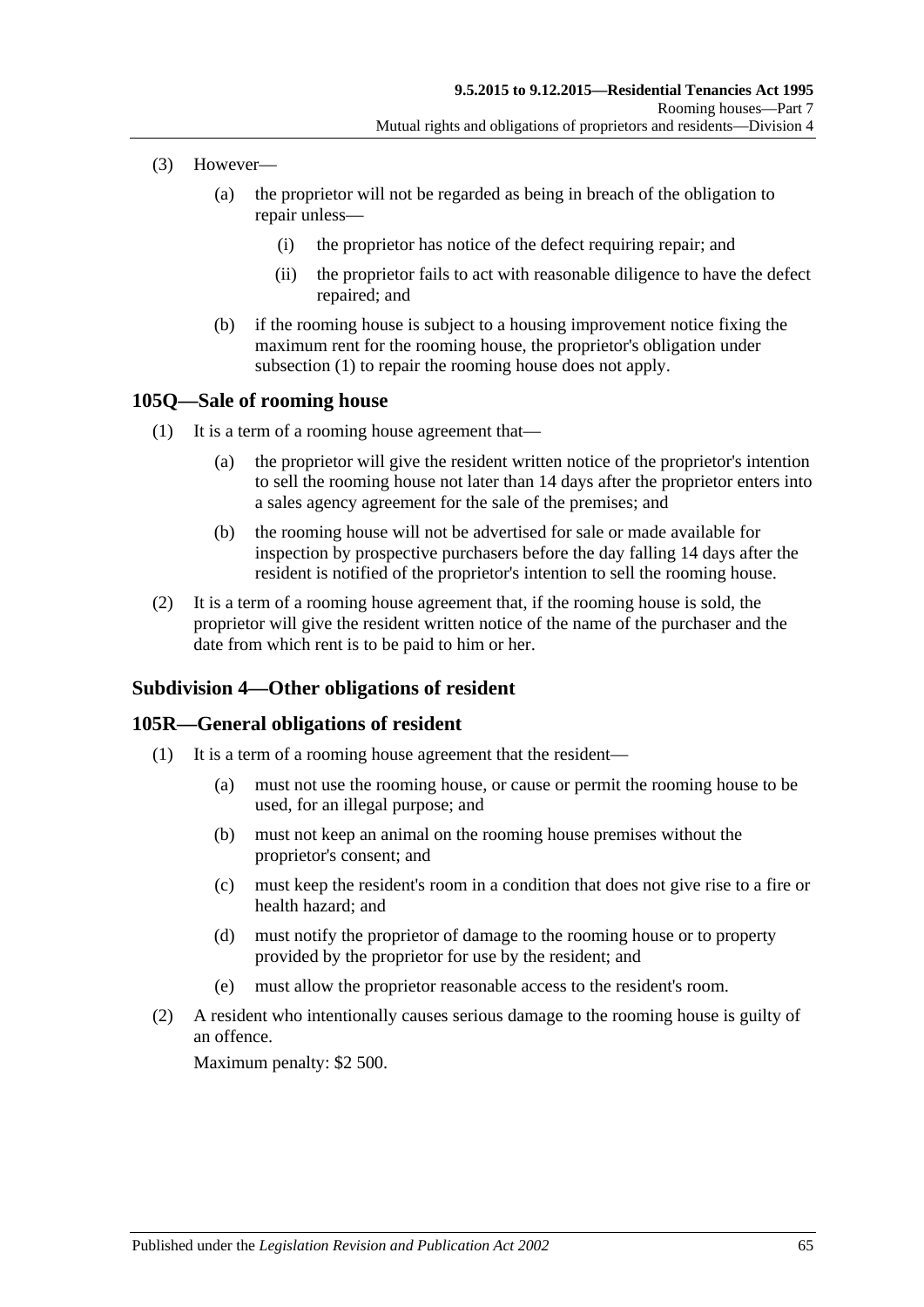# **Subdivision 5—Miscellaneous**

# **105S—Accelerated rent and liquidated damages**

- (1) If a rooming house agreement provides that, on breach by the resident of a term about rent or other term of the agreement, the resident is liable to pay—
	- (a) all or any part of the rent remaining payable under the agreement; or
	- (b) rent of an increased amount; or
	- (c) an amount by way of penalty; or
	- (d) an amount by way of liquidated damages,

the provision is void.

- (2) If a rooming house agreement provides that, on early or punctual payment of rent, the rent will or may be decreased or the resident will or may be granted or paid a rebate, refund or other benefit, the resident is entitled to the reduction, rebate, refund or other benefit in any event.
- (3) If a rooming house agreement contains a provision to which this section applies, the proprietor is guilty of an offence.

Maximum penalty: \$5 000.

Expiation fee: \$315.

# **105T—Goods not to be taken in lieu of amounts owing to proprietor**

A proprietor must not take or dispose of a resident's goods on account of any rent or other amount owing to the proprietor by the resident under the rooming house agreement.

Maximum penalty: \$5 000.

# **Division 5—Termination of rooming house agreement**

# **105U—Termination of rooming house agreement**

- (1) If a resident under a rooming house agreement has abandoned the resident's room, the rooming house agreement is terminated.
- (2) A resident will be taken to have abandoned the resident's room if—
	- (a) the Tribunal has made a declaration under [section](#page-66-0) 105V that the resident abandoned the room; or
	- $(b)$
- (i) the rent payable under the agreement has remained unpaid in breach of the agreement for not less than 7 days; and
- (ii) the proprietor—
	- (A) has made reasonable efforts to contact the resident without success; or
	- (B) has been advised by the resident that the room is abandoned.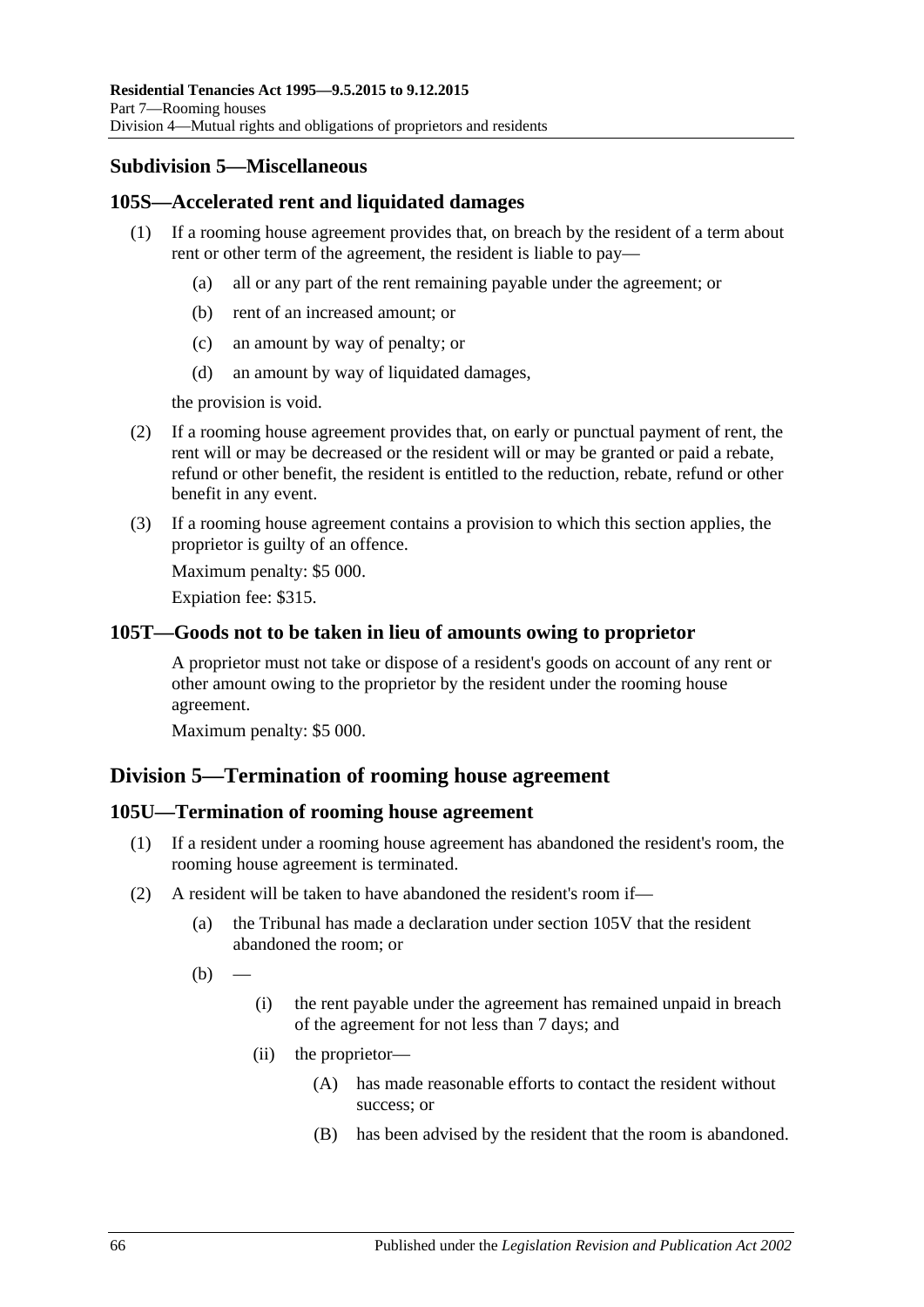- (3) If rent remains outstanding for at least 2 rental periods or 2 weeks (whichever is the lesser), the proprietor may give the resident a written notice informing the resident that if the amount owing is not paid within a specified period (which must be a period of at least 2 clear days) from the date the notice is given then—
	- (a) the rooming house agreement is terminated at the end of the specified period by force of the notice; and
	- (b) the resident must vacate the premises at the end of the specified period.
- (4) If a resident, or a person who has entered the rooming house at the resident's invitation, causes serious damage to the rooming house, creates a danger to a person or property in the rooming house, or seriously interrupts the privacy, peace, comfort or quiet enjoyment of another resident, the proprietor may give the resident a written notice informing the resident that—
	- (a) the rooming house agreement is terminated by force of the notice immediately or on a specified day; and
	- (b) the resident must vacate the premises immediately or on or before the specified day (as the case requires).
- (5) If a resident breaches a term of the rooming house agreement (otherwise than as referred to in a preceding subsection), the proprietor may give the resident a written notice informing the resident that—
	- (a) the rooming house agreement is terminated by force of the notice on a specified day (which must be at least 7 clear days after the day the notice is given); and
	- (b) the resident must vacate the premises on or before the specified day.
- (6) A proprietor may terminate a rooming house agreement providing for accommodation on a periodic basis without specifying a ground for termination by giving the resident at least 4 weeks written notice of termination.
- (7) A resident under a rooming house agreement providing for accommodation on a periodic basis may terminate the agreement without specifying a ground for termination by giving the proprietor at least 1 days notice of termination.
- (8) A notice under this section must be in the form approved by the Commissioner.

# <span id="page-66-0"></span>**105V—Abandoned room**

- (1) The Tribunal may, on application by a proprietor, declare that a resident abandoned the resident's room on a day stated in the declaration.
- (2) The resident is taken to have abandoned the room on the day stated in a declaration under this section.
- (3) If a resident under a rooming house agreement for the provision of accommodation for a period of 6 months or more has abandoned the resident's room, the proprietor is entitled to compensation for any loss (including loss of rent) caused by the abandonment.
- (4) However, the proprietor must take reasonable steps to mitigate any loss and is not entitled to compensation for loss that could have been avoided by those steps.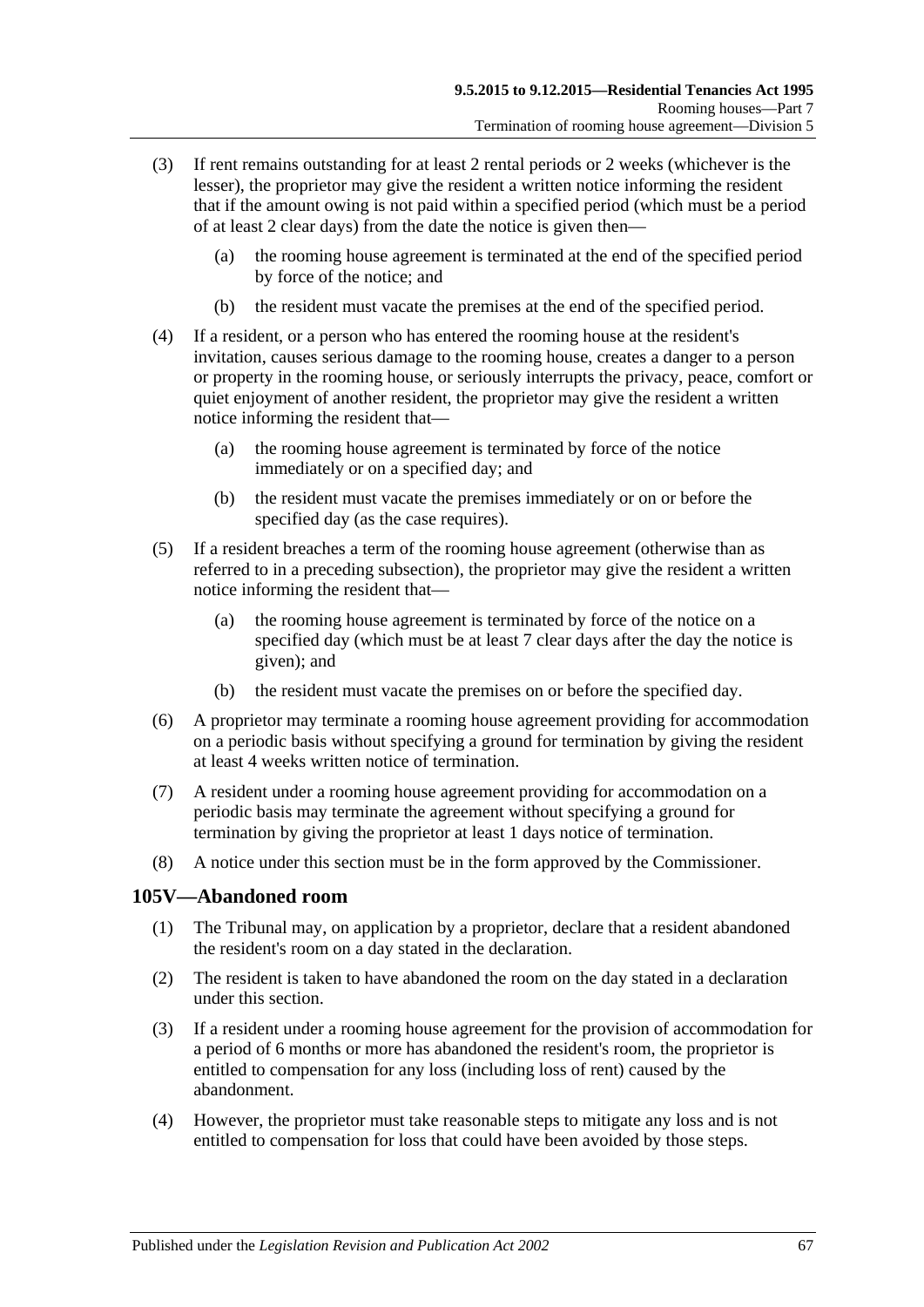(5) The Tribunal may, on application by the proprietor, order the resident to pay to the proprietor compensation to which the proprietor is entitled under this section.

# **105W—Abandoned property**

- (1) If property is left on the premises by a resident after the resident vacates the resident's room—
	- (a) the proprietor may, at any time after recovering possession of the room, remove from the premises and destroy or dispose of property consisting of perishable goods; and
	- (b) in the case of any other property (other than personal documents), the proprietor—
		- (i) must, as soon as practicable, make reasonable attempts to notify the resident that the property has been found on the premises; and
		- (ii) must take reasonable steps to keep the property safe for at least 14 days after possession of the room is recovered; and
		- (iii) may destroy or dispose of the property after taking steps to keep it safe for the period referred to in [subparagraph](#page-67-0) (ii).
- <span id="page-67-1"></span><span id="page-67-0"></span>(2) If personal documents are left on the premises by a resident after the resident vacates the resident's room, the proprietor—
	- (a) must, as soon as practicable, make reasonable attempts to notify the resident that the documents have been found on the premises; and
	- (b) must take reasonable steps to keep the documents safe for at least 14 days after possession of the room is recovered; and
	- (c) may destroy or dispose of the documents if they are not reclaimed by the resident within the 14 day period referred to in [paragraph](#page-67-1) (b).
- (3) For the purposes of this section, a person who is entitled to possession of the property may reclaim it by paying to the proprietor the reasonable costs incurred by the proprietor as a result of the property being left on the premises.
- (4) A proprietor may not deal with property left on premises by a resident after termination of a rooming house agreement otherwise than in accordance with this section.

Maximum penalty: \$2 500.

(5) Nothing in this section affects any obligation a proprietor may have in relation to property left on the premises under another Act or law.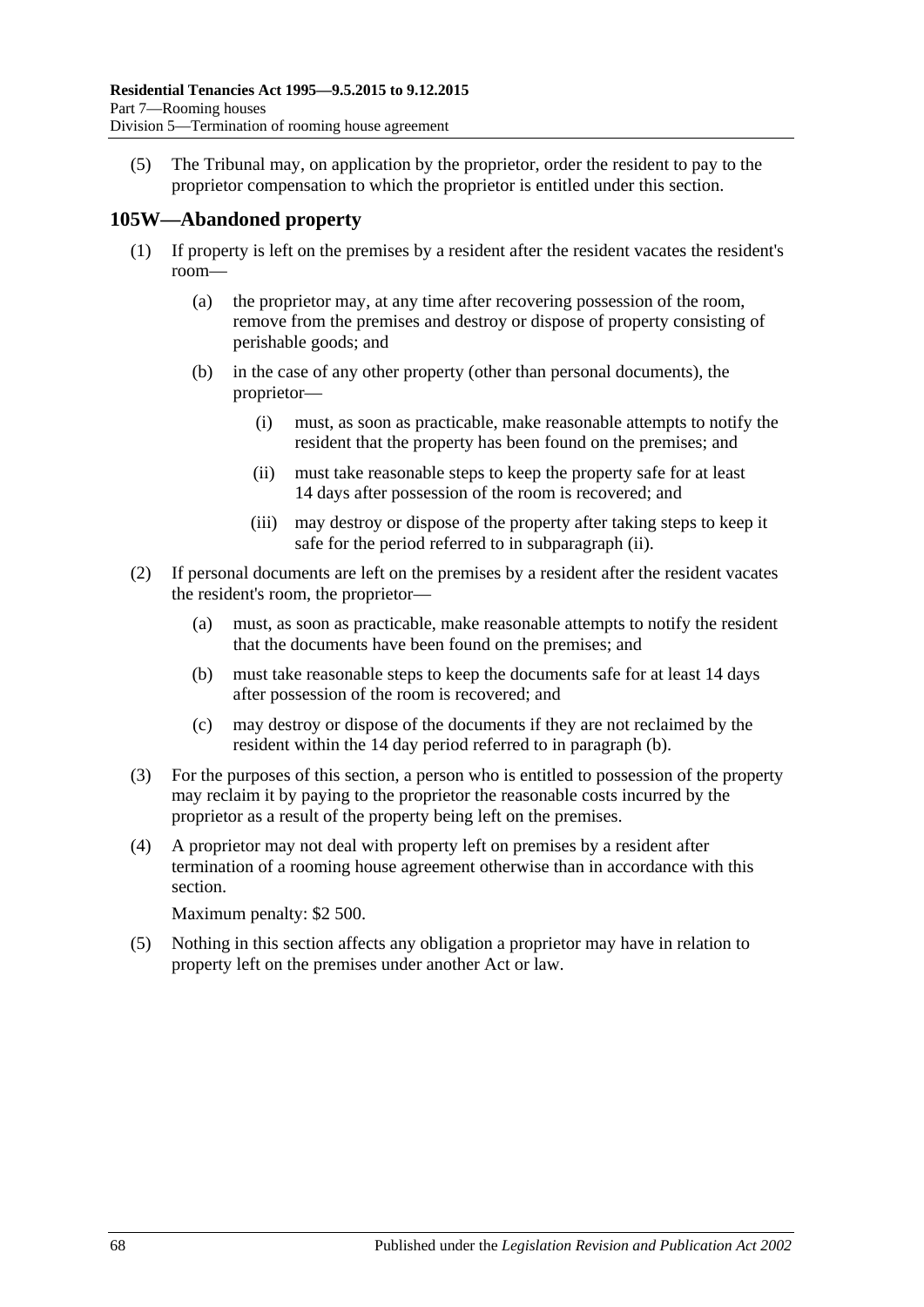# **Part 8—Dispute resolution**

# **Division 1—Conciliation**

#### **Subdivision 1—Definitions for this Division**

#### **106—Definitions**

In this Division—

*conciliation* of a dispute includes preliminary assistance in dispute resolution such as the giving of advice to ensure that—

- (a) the parties to the dispute are fully aware of their rights and obligations; and
- (b) there is full and open communication between the parties about the dispute;

*conciliation conference* means a conference called by the Commissioner under section [107\(4\).](#page-68-0)

#### **Subdivision 2—Conciliation of dispute by Commissioner**

#### <span id="page-68-1"></span>**107—Conciliation of dispute by Commissioner**

- (1) If a party to a tenancy dispute applies to the Commissioner for conciliation of the dispute, the Commissioner may conciliate the dispute.
- (2) A fee prescribed by regulation is payable on an application under [subsection](#page-68-1) (1).
- (3) The Registrar or a Deputy Registrar may refer an application made to the Tribunal to the Commissioner for conciliation.
- <span id="page-68-0"></span>(4) The Commissioner may call a conference of the parties to the dispute for the purpose of attempting to resolve the dispute by agreement.
- (5) The Commissioner must notify the parties of the time and place fixed for the conference.
- (6) If conciliation of a dispute is terminated because it appears to the Commissioner that it is unlikely that an agreed settlement can be reached within a reasonable time or for any other reason, the Commissioner must refer the matter to the Registrar or a Deputy Registrar for the listing of the matter before the Tribunal.

#### **Subdivision 4—Duties and procedure**

#### **108A—Functions of Commissioner in conciliation of dispute**

The Commissioner has the following functions in the conciliation of a tenancy dispute under this Division:

- (a) to seek to identify the issues in dispute and to narrow the range of the dispute;
- (b) to encourage the settlement of the dispute by facilitating, and helping to conduct, negotiations between the parties to the dispute;
- (c) to promote the open exchange of information relevant to the dispute by the parties;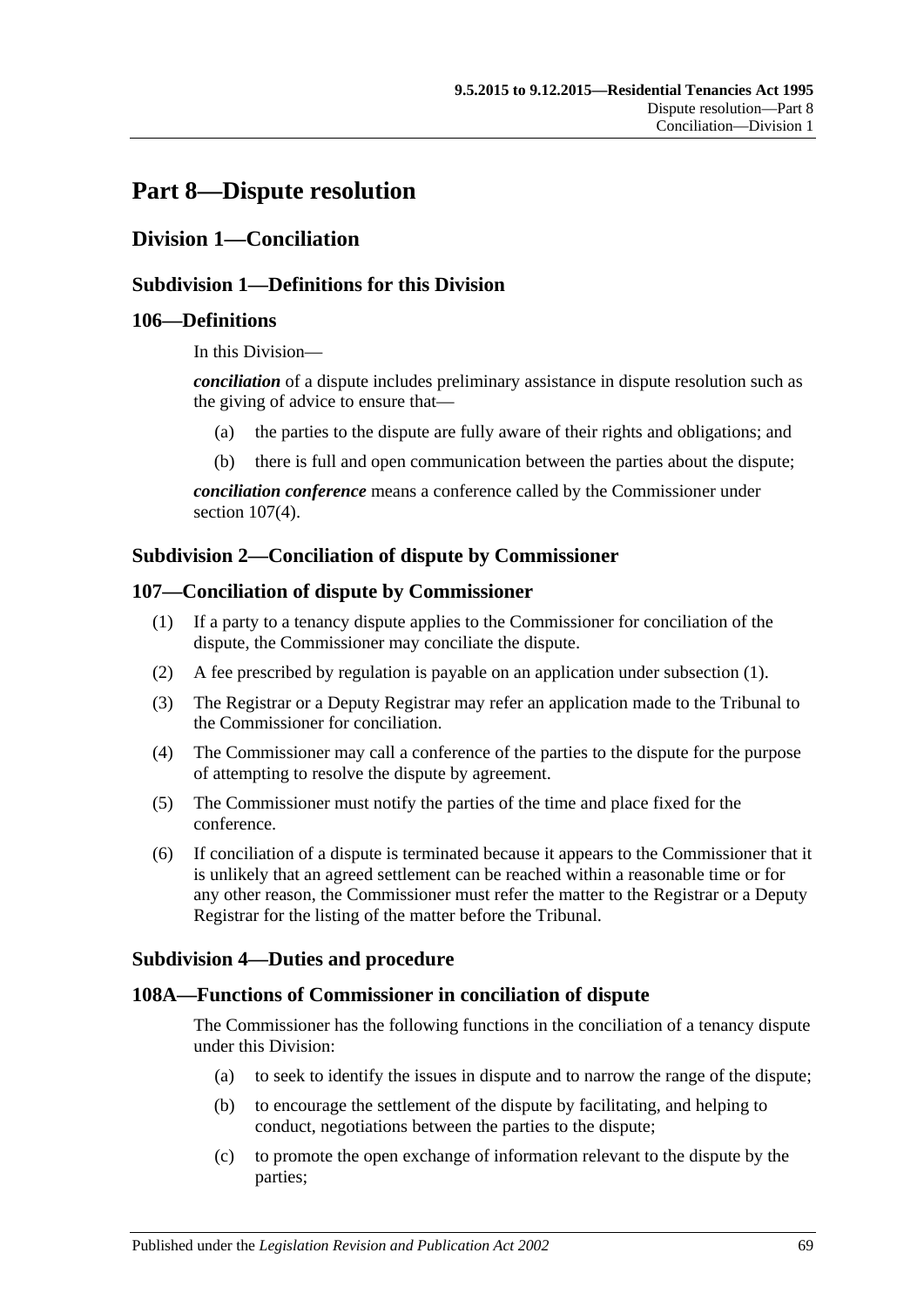- (d) to provide to the parties information about the operation of this Act relevant to a settlement of the dispute;
- (e) to help in the settlement of the dispute in any other appropriate way.

# **108B—Procedure**

- (1) A conciliation conference may, at the discretion of the Commissioner, be adjourned from time to time.
- (2) Unless the Commissioner decides otherwise, the conference will be held in private and the Commissioner may exclude from the conference any person apart from the parties and their representatives.
- (3) The Commissioner (if not legally qualified) may refer a question of law arising at the conference to a member of the Tribunal who is legally qualified for determination.
- (4) A party must, if required by the Commissioner, disclose to the other party details of the party's case and of the evidence available to the party in support of that case.
- (5) The Commissioner or a party may terminate a conciliation at any time.
- (6) A settlement to which a party or representative of a party agrees at a conciliation conference is binding on the party provided that it is not inconsistent with this Act.
- (7) The settlement must be put into writing and signed by or for the parties and a copy of the signed settlement must be provided to the Tribunal.
- (8) The Tribunal may make a determination or order to give effect to the settlement.
- (10) The Commissioner has the same protection and immunity as a member of the Tribunal under the *[South Australian Civil and Administrative Tribunal Act](http://www.legislation.sa.gov.au/index.aspx?action=legref&type=act&legtitle=South%20Australian%20Civil%20and%20Administrative%20Tribunal%20Act%202013) 2013*.

#### **108C—Restriction on evidence**

Evidence of anything said or done in the course of conciliation of a tenancy dispute under this Division is inadmissible in proceedings before the Tribunal except by consent of all parties to the proceedings.

# **Division 2—Intervention**

#### **109—Power to intervene**

- (1) The Commissioner may intervene in proceedings before the Tribunal or a court concerning a tenancy dispute.
- (2) If the Commissioner intervenes in proceedings the Commissioner becomes a party to the proceedings and has all the rights (including rights of appeal) of a party to the proceedings.

# **Division 3—Powers of the Tribunal**

#### **110—Powers of Tribunal**

- (1) The Tribunal may, on application by a party to a tenancy dispute—
	- (a) restrain an action in breach of this Act, a residential tenancy agreement, a rooming house agreement, or an agreement collateral to a residential tenancy agreement or a rooming house agreement; or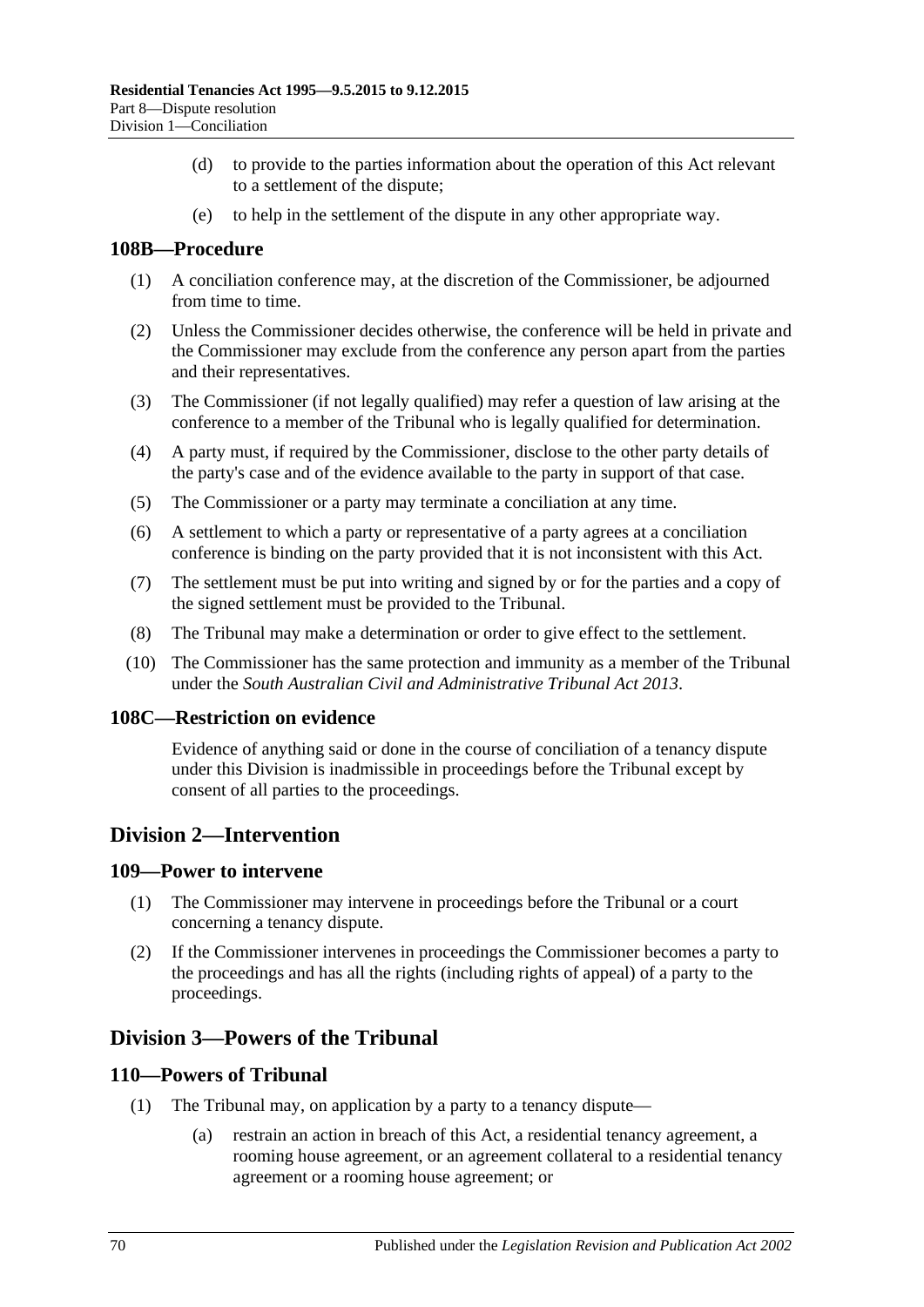- (b) require a person to comply with an obligation under this Act, a residential tenancy agreement, a rooming house agreement or an agreement collateral to a residential tenancy agreement or a rooming house agreement; or
- (c) order a person to make a payment (which may include compensation) under this Act, a residential tenancy agreement, a rooming house agreement or a collateral agreement or for breach of this Act, a residential tenancy agreement, a rooming house agreement, or a collateral agreement; or
- (d) relieve a party to a residential tenancy agreement, a rooming house agreement or a collateral agreement from the obligation to comply with a provision of the agreement; or
- (e) terminate a residential tenancy or rooming house agreement or declare that a residential tenancy or rooming house agreement has, or has not, been validly terminated; or
- (f) reinstate rights under a residential tenancy agreement or rooming house agreement that have been forfeited or have otherwise terminated; or
- (g) require payment of rent into the Fund until conditions stipulated by the Tribunal have been complied with; or
- (h) require that rent paid into the Fund be paid out and applied as directed by the Tribunal; or
- (i) require that a bond (including a bond under [Part 7\)](#page-55-0) paid into the Fund be paid out and applied as directed by the Tribunal; or
- (j) require a tenant or a rooming house resident to give up the possession of premises to the landlord or rooming house proprietor; or
- (k) make orders to give effect to rights and liabilities arising from the assignment of a residential tenancy agreement; or
- (l) exercise any other power conferred on the Tribunal under this Act; or
- (m) do anything else necessary or desirable to resolve a tenancy dispute.
- (2) The Tribunal does not have jurisdiction to award compensation for damages arising from personal injury.

# **111—Conditional and alternative orders**

- (1) The Tribunal may make orders on conditions the Tribunal considers appropriate.
- (2) The Tribunal may make orders in the alternative so that a particular order takes effect, or does not take effect, according to whether stipulated conditions are complied with.

#### **112—Restraining orders**

(1) If the Tribunal is satisfied, on application by a landlord, that there is a risk that the tenant or a person permitted on the premises by the tenant may cause serious damage to property or personal injury, the Tribunal may make an order (a *restraining order*) restraining the tenant and other persons on the premises from engaging in conduct of a kind described in the order.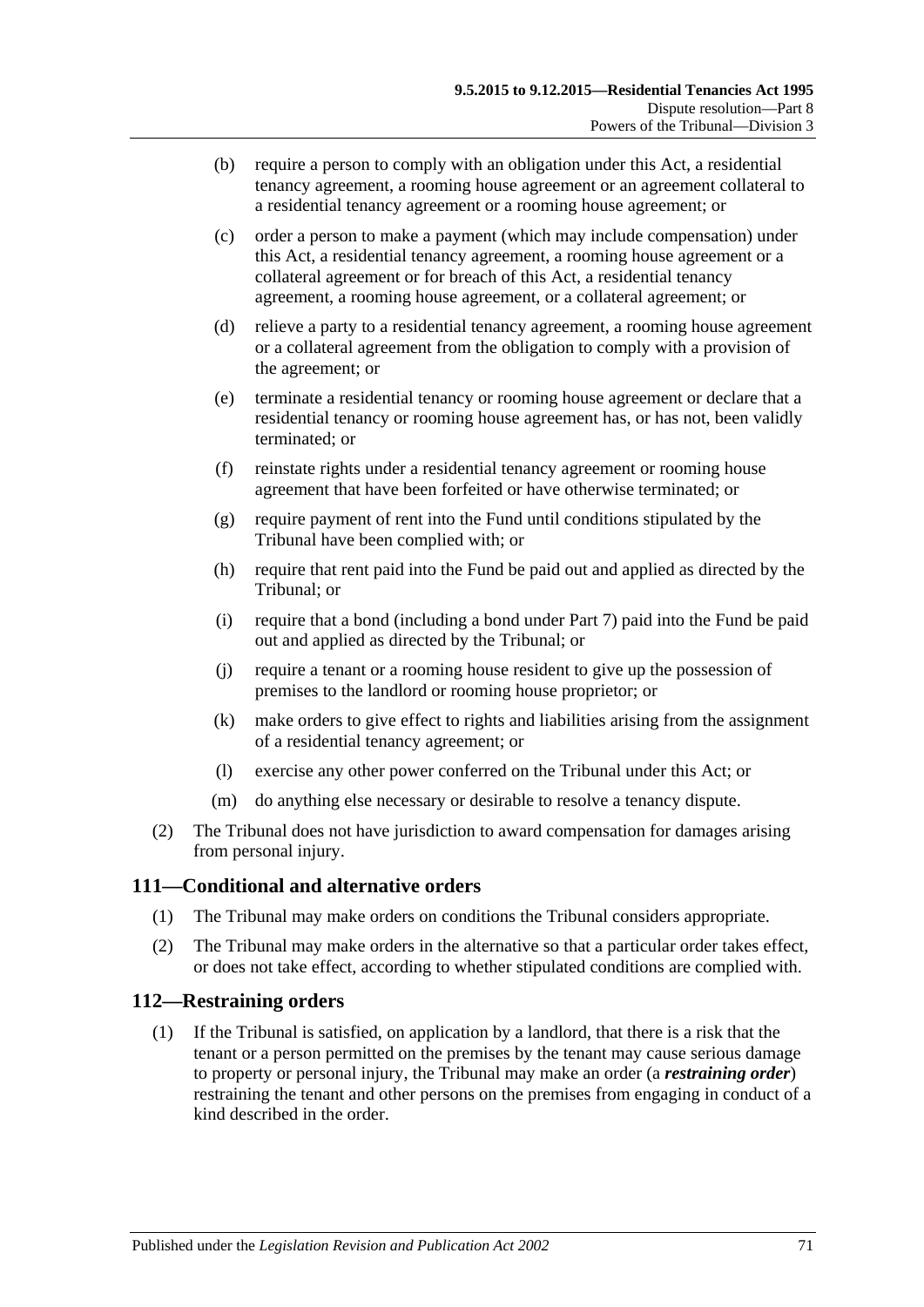- (2) An application for a restraining order may be made without notice to the persons against whom the order is sought but, if the order is made without giving them a reasonable opportunity to respond to the allegations against them, the Tribunal must allow them a reasonable opportunity to satisfy it that the order should not continue in operation.
- (3) A person must not contravene a restraining order. Maximum penalty: Imprisonment for 1 year.

# **Division 4—Representation**

# **113—Representation**

- (1) A party to a tenancy dispute may only be represented in proceedings before the Tribunal (including a conference or mediation under sections 50 and 51 respectively of the *[South Australian Civil and Administrative Tribunal Act](http://www.legislation.sa.gov.au/index.aspx?action=legref&type=act&legtitle=South%20Australian%20Civil%20and%20Administrative%20Tribunal%20Act%202013) 2013*), or at a conciliation conference under this Act, as allowed by this section.
- (2) A party to a tenancy dispute may be represented by a lawyer if—
	- (a) all parties to the proceedings agree to the representation and the Tribunal is satisfied that it will not unfairly disadvantage a party who does not have a professional representative; or
	- (b) the Tribunal is satisfied that the party is unable to present the party's case properly without assistance; or
	- (c) another party to the dispute is a lawyer, or is represented by a professional representative; or
	- (d) the Commissioner has intervened in, or is a party to, the proceedings.
- (3) A party to a tenancy dispute may be represented by a person who is not a lawyer if—
	- (a) the party is a body corporate and the representative is an officer or employee of the body corporate; or
	- (b) the party is a landlord or rooming house proprietor and the representative is an agent, or an officer or employee of an agent, appointed by the landlord or rooming house proprietor to manage the premises on the party's behalf; or
	- (c) all parties to the proceedings agree to the representation and the Tribunal is satisfied that it will not unfairly disadvantage an unrepresented party; or
	- (d) the Tribunal is satisfied that the party is unable to present the party's case properly without assistance.
- (4) In this section—

#### *professional representative* means—

- (a) a lawyer, a law clerk, or a person who holds or has held legal qualifications under the law of the State or another place; or
- (b) a land agent, or an officer or employee of a land agent.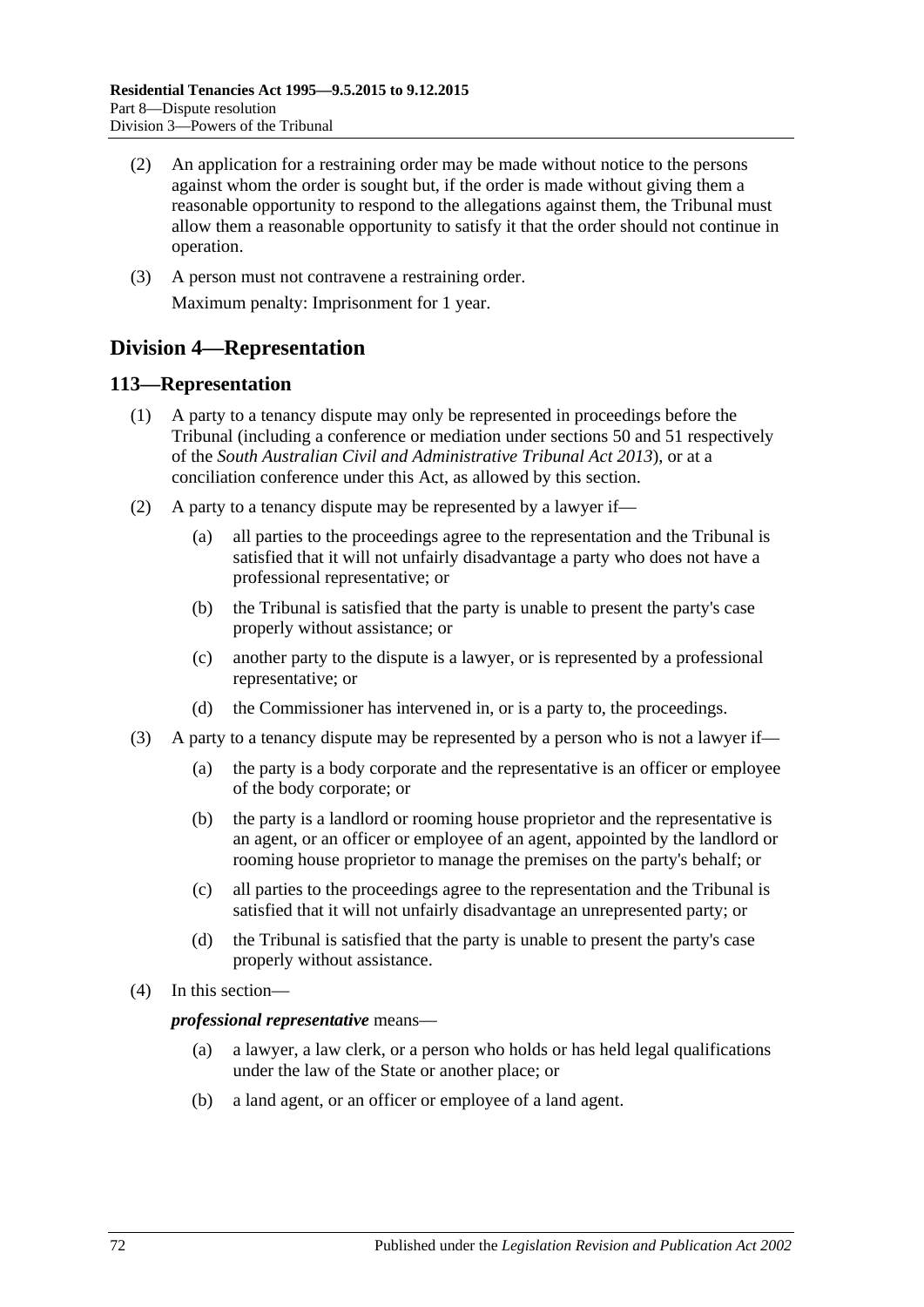### **114—Remuneration of representative**

A person must not ask for or receive a fee for representing a party to a tenancy dispute in proceedings before the Tribunal (including a conference or mediation under sections 50 and 51 respectively of the *[South Australian Civil and Administrative](http://www.legislation.sa.gov.au/index.aspx?action=legref&type=act&legtitle=South%20Australian%20Civil%20and%20Administrative%20Tribunal%20Act%202013)  [Tribunal Act](http://www.legislation.sa.gov.au/index.aspx?action=legref&type=act&legtitle=South%20Australian%20Civil%20and%20Administrative%20Tribunal%20Act%202013) 2013*), or at a conciliation conference under this Act, unless—

- (a) the representative is a lawyer or a law clerk employed by a lawyer; or
- (b) the representative is an officer or employee of a body corporate who represented the body corporate in the proceedings; or
- (c) the representative is an agent, or an officer or employee of an agent, who represented a landlord in the proceedings whose premises the agent had been appointed to manage on behalf of the landlord.

Maximum penalty: \$15 000.

# **Part 9—Miscellaneous**

### **115—Contract to avoid Act**

- (1) An agreement or arrangement that is inconsistent with this Act or purports to exclude, modify or restrict the operation of this Act, is (unless the inconsistency, exclusion, modification or restriction is expressly permitted under this Act) to that extent void.
- (2) A purported waiver of a right under this Act is void.
- (3) A person who enters into an agreement or arrangement to defeat, evade or prevent the operation of this Act (directly or indirectly) is guilty of an offence. Maximum penalty: \$10 000.

### **117—Notice by landlord not waived by acceptance of rent**

A demand for, any proceeding for the recovery of, or acceptance of, rent by a landlord after the landlord has notice of a breach of the agreement by the tenant or has given the tenant notice of termination under this Act does not operate as a waiver of that breach or that notice.

### **117A—Liability to prosecution not to derogate from civil liability**

The liability to be prosecuted for an offence is in addition to any civil liability for breach of a residential tenancy agreement or rooming house agreement or any other civil liability the person may incur.

### **118—Exemptions**

The Minister may, by order published in the Gazette—

- (a) exempt agreements, or premises, of a specified class from the provisions, or specified provisions, of this Act; or
- (b) modify specified provisions of this Act in their application to a specified class of agreements or a specified class of premises; or
- (c) vary or revoke an order previously made by the Minister under this section.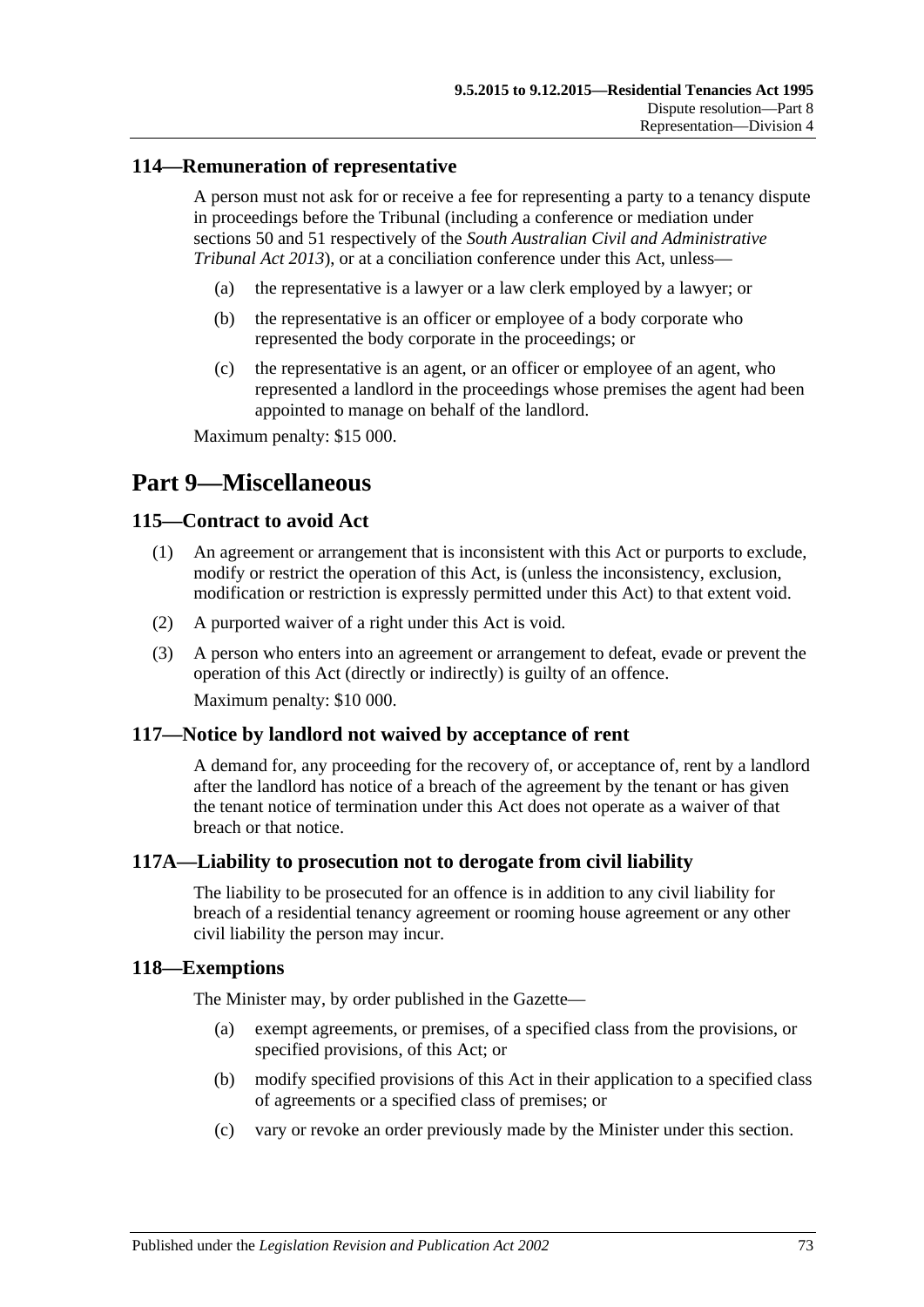### **119—Tribunal may exempt agreement or premises from provision of Act**

- (1) The Tribunal may, on application by an interested person, if the Tribunal considers it necessary or desirable in the circumstances, order that a provision of this Act will not apply in relation to an agreement or prospective agreement or to particular premises, or will apply in a modified manner (and the order will have effect accordingly).
- (2) An order may be made on conditions that the Tribunal considers appropriate.
- (3) A person must not contravene a condition to an order. Maximum penalty: \$2 500.

### **120—Service**

- (1) A notice or document required or authorised to be given to a person under this Act may be—
	- (a) given to the person, or an agent of the person, personally; or
	- (b) sent by post addressed to the person, or an agent of the person, at the last known place of residence, employment or business of the person or agent; or
	- (c) left in a letterbox or other place where it is likely to come to the attention of the person, or an agent of the person, at the last known place of residence, employment or business; or
	- (d) transmitted by fax or email to a fax number or email address provided by the person for the purposes of service under this Act (in which case the notice or document will be taken to have been given or served at the time of transmission); or
	- (e) given in some other manner permitted by the Tribunal.
- (3) If two or more persons are the landlords or tenants under a residential tenancy agreement, a notice or other document is duly given if given to any one of them.

### **121—Regulations**

- (1) The Governor may make regulations for the purposes of this Act.
- (2) The regulations may—
	- (a) be of general or limited application; and
	- (b) provide that a matter or thing is to be determined, dispensed with or regulated by the Minister.
- (3) A regulation may impose a penalty not exceeding \$5 000 for breach of the regulation.
- (4) The regulations may fix expiation fees, not exceeding \$315, for alleged offences against the regulations.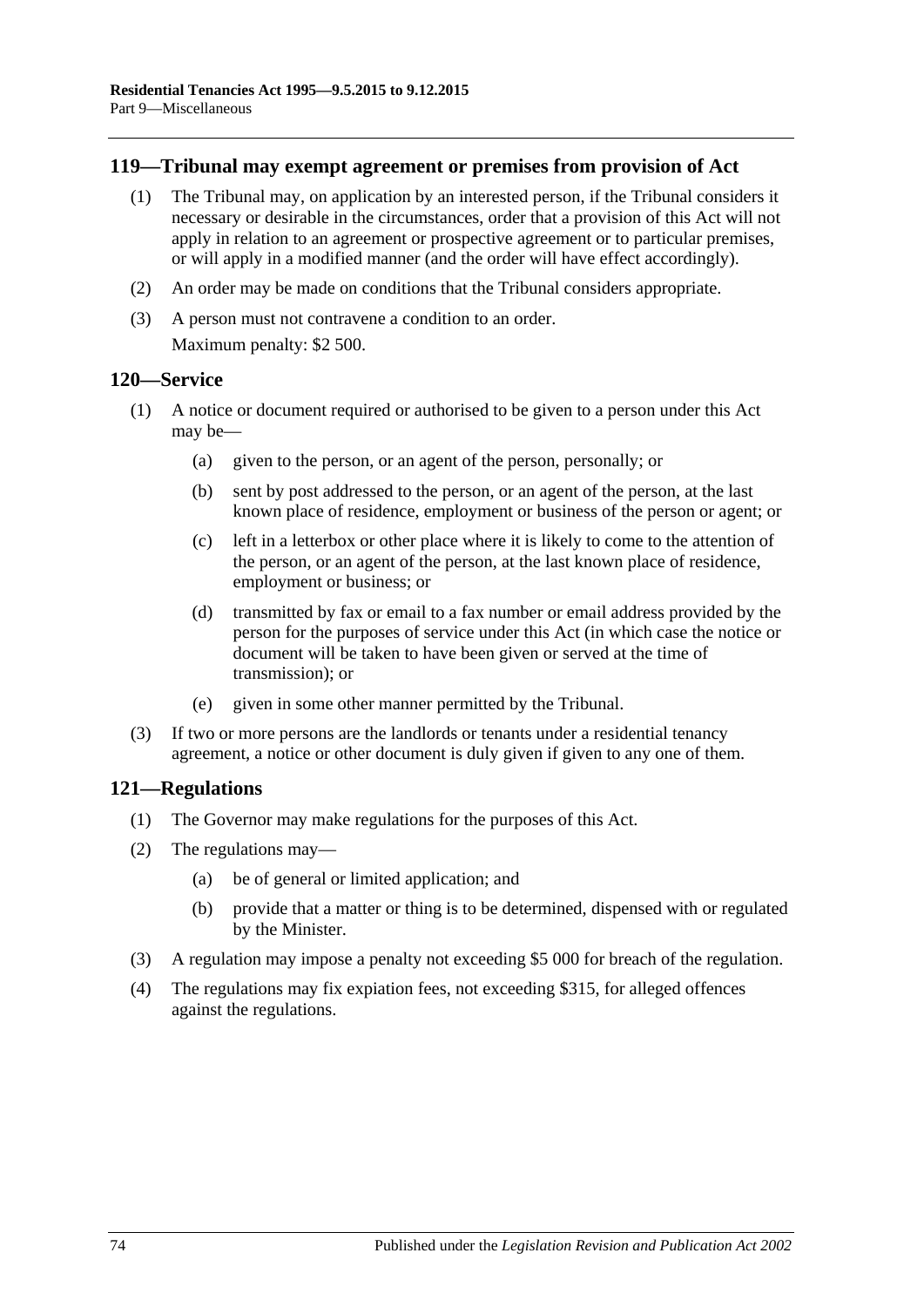# **Schedule 1—Transitional provisions—***Residential Tenancies (Miscellaneous) Amendment Act 2013*

## **1—Interpretation**

In this Schedule—

*amending Act* means the *[Residential Tenancies \(Miscellaneous\) Amendment](http://www.legislation.sa.gov.au/index.aspx?action=legref&type=act&legtitle=Residential%20Tenancies%20(Miscellaneous)%20Amendment%20Act%202013)  Act [2013](http://www.legislation.sa.gov.au/index.aspx?action=legref&type=act&legtitle=Residential%20Tenancies%20(Miscellaneous)%20Amendment%20Act%202013)*.

## **2—Operation of amendments**

- (1) Subject to the regulations, an amendment made by the amending Act applies to a residential tenancy agreement or rooming house agreement whether the agreement was entered into before or after the commencement of the amendment.
- (2) However—
	- (a) [subsection](#page-27-0) (3a) of [section](#page-27-1) 69 as inserted by the amending Act does not apply in relation to a residential tenancy agreement entered into before the commencement of that subsection; and
	- (b) [subsections](#page-30-0) (2) and [\(3\)](#page-30-1) of [section](#page-30-2) 73 as inserted by the amending Act do not apply in relation to a residential tenancy agreement entered into before the commencement of those subsections (and [section](#page-30-0) 73(2) and [\(3\)](#page-30-1) as in force immediately before the commencement of section 47 of the amending Act will continue to apply to residential tenancy agreements entered into before that commencement); and
	- (c) [section](#page-39-0) 85A as inserted by the amending Act does not apply in relation to a residential tenancy agreement entered into before the commencement of that section; and
	- (d) [section](#page-64-0) 105Q as inserted by the amending Act does not apply in relation to a rooming house agreement entered into before the commencement of that section.

## **3—Registrar and deputy registrars**

Section 15(2) as inserted by the amending Act does not apply in relation to a person appointed to be the registrar or a deputy registrar before the commencement of that section.

### **4—Jurisdiction of Tribunal**

The amendments made to [section](#page-11-0) 24(2) and [\(5\)](#page-11-1) by the amending Act—

- (a) do not apply in respect of proceedings commenced before the commencement of the amendments (and those proceedings may continue as if the amendments had not been made); and
- (b) apply in respect of proceedings commenced on or after the commencement of the amendments (including proceedings in respect of a claim arising before the commencement of the amendments).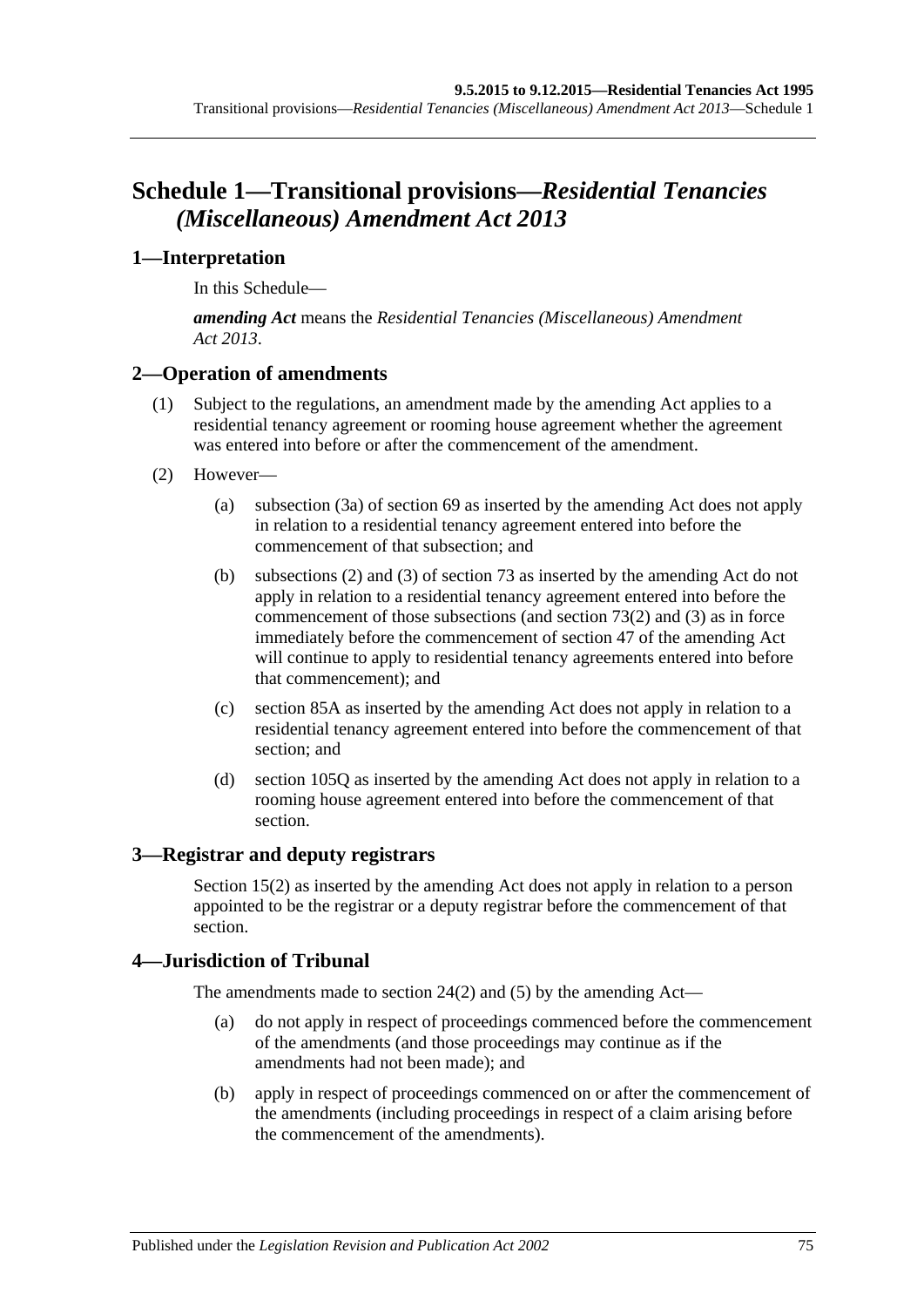Schedule 1—Transitional provisions—*Residential Tenancies (Miscellaneous) Amendment Act 2013*

### **5—Interest payable on repayment of bond**

[Section](#page-24-0) 63(11) and (12) as in force immediately before the commencement of this clause apply in relation to a bond paid to the Commissioner before that commencement as if the amendments made to that section by the amending Act had not been made.

### **6—Abandoned property**

- (1) The revised abandoned property provisions apply in respect of property left on premises whether the property was left on the premises before or after the commencement of those provisions.
- (2) In this clause—

*revised abandoned property provisions* means [Part 5 Division 7](#page-45-0) and [section](#page-67-0) 105W as inserted by the amending Act.

### **7—Application to existing house rules**

[Part 7 Division](#page-55-0) 3 as inserted by section 72 of the amending Act applies to house rules made by a rooming house proprietor and in operation immediately before the commencement of this clause.

### <span id="page-75-0"></span>**8—Other provisions**

- (1) The Governor may, by regulation, make additional provisions of a saving or transitional nature consequent on the enactment of the amending Act.
- <span id="page-75-1"></span>(2) A provision of a regulation made under [subclause](#page-75-0) (1) may, if the regulation so provides, take effect from the commencement of the amending Act or from a later day.
- (3) To the extent to which a provision takes effect under [subclause](#page-75-1) (2) from a day earlier than the day of the regulation's publication in the Gazette, the provision does not operate to the disadvantage of a person by—
	- (a) decreasing the person's rights; or
	- (b) imposing liabilities on the person.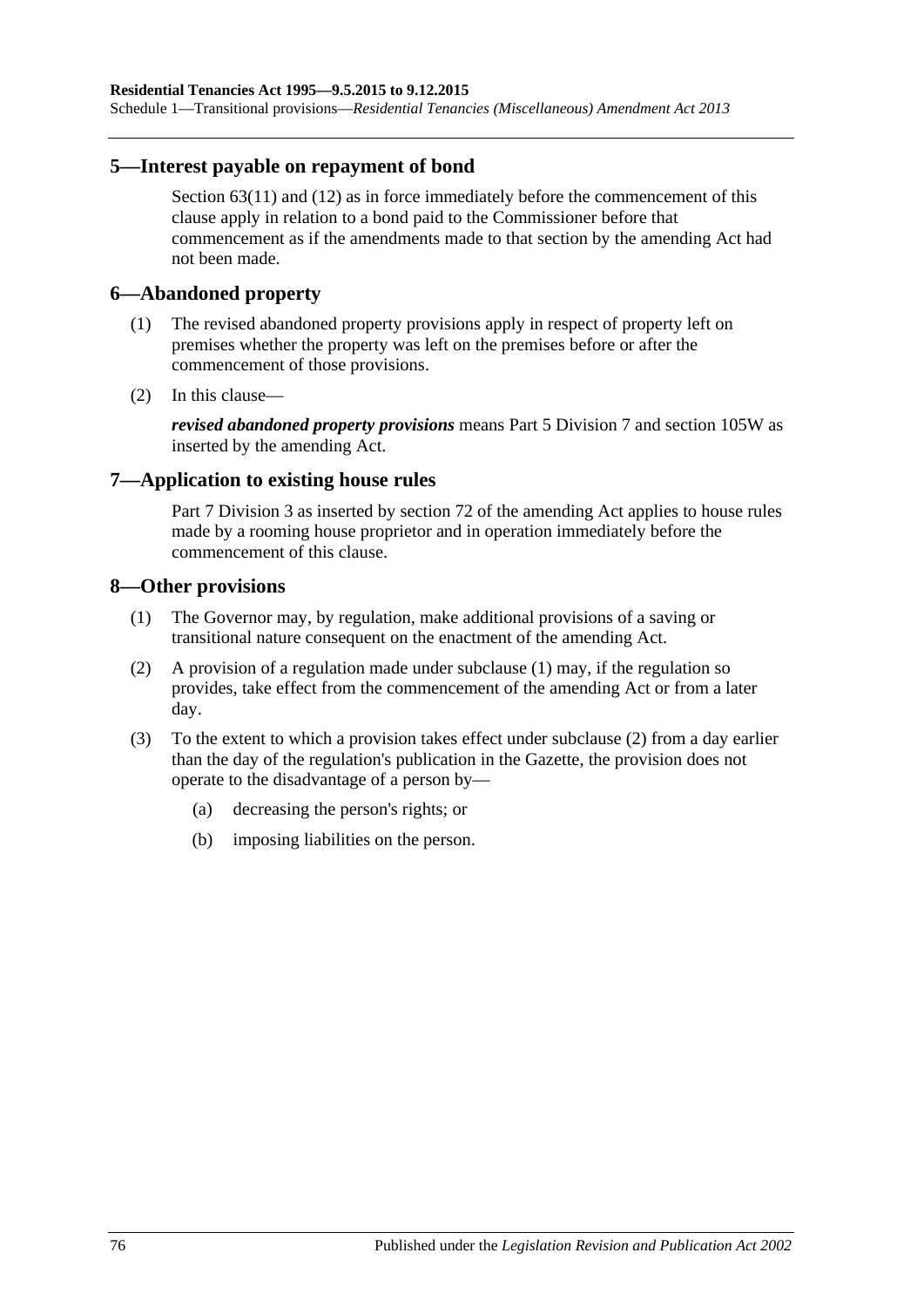# **Legislative history**

## **Notes**

- Amendments of this version that are uncommenced are not incorporated into the text.
- Please note—References in the legislation to other legislation or instruments or to titles of bodies or offices are not automatically updated as part of the program for the revision and publication of legislation and therefore may be obsolete.
- Earlier versions of this Act (historical versions) are listed at the end of the legislative history.
- For further information relating to the Act and subordinate legislation made under the Act see the Index of South Australian Statutes or www.legislation.sa.gov.au.

# **Legislation repealed by principal Act**

The *Residential Tenancies Act 1995* repealed the following:

*Residential Tenancies Act 1978 Residential Tenancies (Housing Trust) Amendment Act 1993*

# **Legislation amended by principal Act**

The *Residential Tenancies Act 1995* amended the following:

*Retirement Villages Act 1987*

# **Principal Act and amendments**

New entries appear in bold.

| Year    | N <sub>o</sub> | Title                                                                              | Assent    | Commencement                                                                                                                                                                                                                                                                                                                                                                                                                                                                                                                                                                                       |
|---------|----------------|------------------------------------------------------------------------------------|-----------|----------------------------------------------------------------------------------------------------------------------------------------------------------------------------------------------------------------------------------------------------------------------------------------------------------------------------------------------------------------------------------------------------------------------------------------------------------------------------------------------------------------------------------------------------------------------------------------------------|
| 1995    | 63             | <b>Residential Tenancies Act 1995</b>                                              | 10.8.1995 | 24.8.1995 (Gazette 24.8.1995 p499)<br>except ss 4, 5(1) & (2)(c), 6—23, 24(1)(a)<br>& (c) & (2)–(5), 25–62, 63(1)–(6),<br>$64 - 72$ , 74 - 100, 101(a), (b), (d) - (f),<br>102, 106—120 and Sch (cl 1(1), 3(a), 4 &<br>6—30.11.1995 (Gazette 23.11.1995<br>$p1412$ ) and except<br>s $63(7)$ — $(10)$ — $5.2.1996$ (Gazette<br>25.1.1996 $p808$ ) and except ss $5(2)(a)$ ,<br>(b), (d)—(h) and $24(1)(b)$ —1.7.1996<br>( <i>Gazette</i> 27.6.1996 $p3107$ ) and except<br>ss $63(11) \& (12)$ , $101(c)$ , $103-105$ and<br>Sch (cl 5)—10.8.1997 (s 7(5) Acts<br><i>Interpretation Act 1915</i> ) |
| 1996 34 |                | <b>Statutes Amendment and Repeal</b><br>(Common Expiation Scheme) Act 1996         | 2.5.1996  | Sch (cl 29)—3.2.1997 ( <i>Gazette</i><br>19.12.1996 p1923)                                                                                                                                                                                                                                                                                                                                                                                                                                                                                                                                         |
| 1998    | 21             | <b>Statutes Amendment (Consumer)</b><br>Affairs) Act 1998 as amended by<br>22/1998 | 2.4.1998  | Pt 9 (ss $24 - 26$ ) - 28.5.1998 ( <i>Gazette</i><br>28.5.1998 p2292)                                                                                                                                                                                                                                                                                                                                                                                                                                                                                                                              |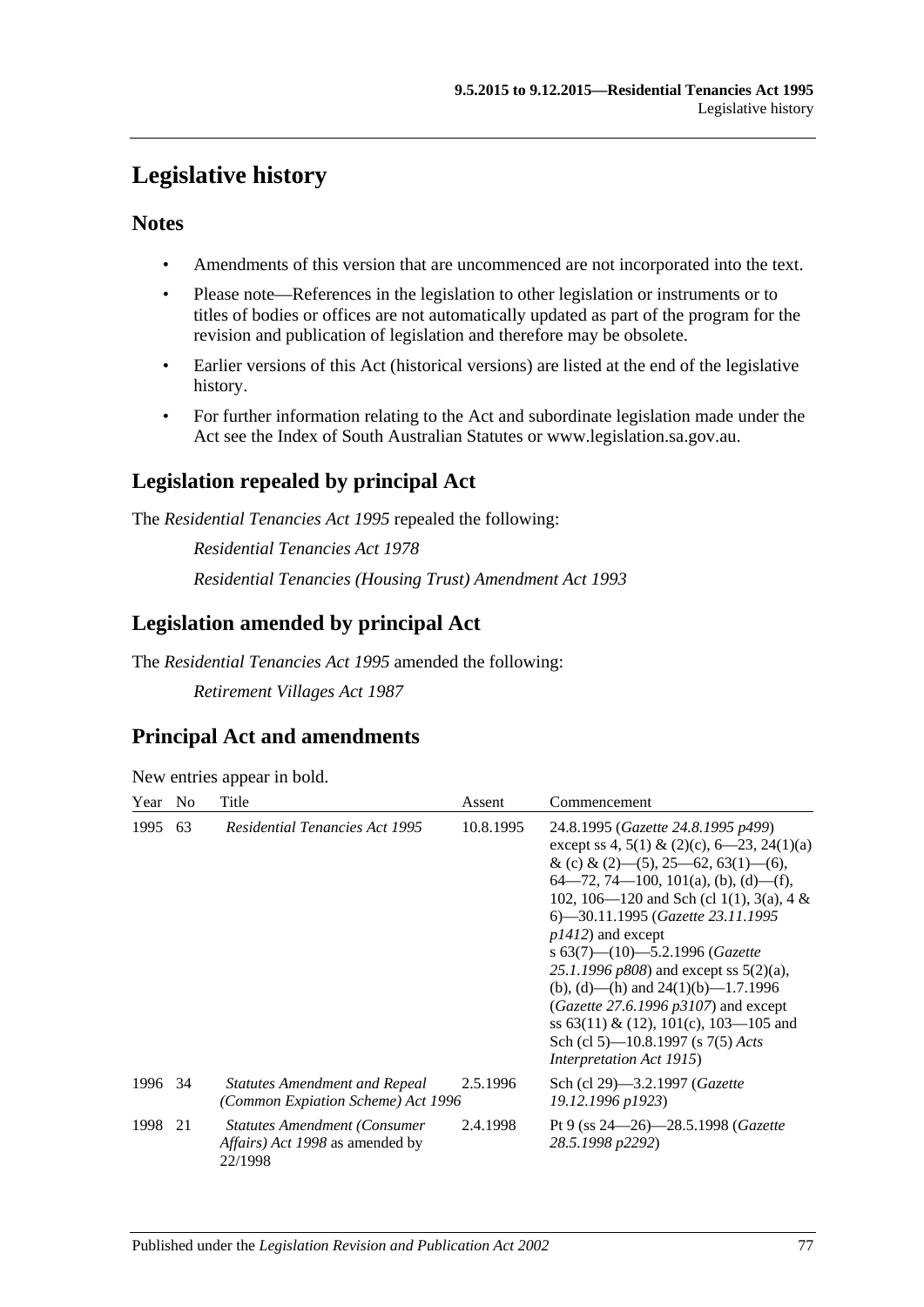### **Residential Tenancies Act 1995—9.5.2015 to 9.12.2015** Legislative history

| 1998 22 |    | <b>Statutes Amendment (Consumer</b><br>Affairs) Amendment Act 1998      | 2.4.1998   | 2.4.1998                                                                                                                                                                                                                                                                                                                                                                                                                                                                                                                                                                                                                                                                                                                                                                                                                                                                                                                                                                                                                                                                                                                                                                                                                                                                                                     |
|---------|----|-------------------------------------------------------------------------|------------|--------------------------------------------------------------------------------------------------------------------------------------------------------------------------------------------------------------------------------------------------------------------------------------------------------------------------------------------------------------------------------------------------------------------------------------------------------------------------------------------------------------------------------------------------------------------------------------------------------------------------------------------------------------------------------------------------------------------------------------------------------------------------------------------------------------------------------------------------------------------------------------------------------------------------------------------------------------------------------------------------------------------------------------------------------------------------------------------------------------------------------------------------------------------------------------------------------------------------------------------------------------------------------------------------------------|
| 1999    | 33 | Financial Sector Reform (South<br>Australia) Act 1999                   | 17.6.1999  | Sch (item $45$ )—1.7.1999 being the date<br>specified under s 3(16) of the Financial<br>Sector Reform (Amendments and<br>Transitional Provisions) Act (No. 1) 1999<br>of the Commonwealth as the transfer date<br>for the purposes of that Act: $s$ 2(2)                                                                                                                                                                                                                                                                                                                                                                                                                                                                                                                                                                                                                                                                                                                                                                                                                                                                                                                                                                                                                                                     |
| 1999    | 55 | <b>Residential Tenancies</b><br>(Miscellaneous) Amendment Act 1999      | 12.8.1999  | 3.10.1999 (Gazette 30.9.1999 p1341)                                                                                                                                                                                                                                                                                                                                                                                                                                                                                                                                                                                                                                                                                                                                                                                                                                                                                                                                                                                                                                                                                                                                                                                                                                                                          |
| 2001    | 59 | Retirement Villages (Miscellaneous) 22.11.2001<br>Amendment Act 2001    |            | s 19-1.7.2002 (Gazette 15.1.2002 p186)                                                                                                                                                                                                                                                                                                                                                                                                                                                                                                                                                                                                                                                                                                                                                                                                                                                                                                                                                                                                                                                                                                                                                                                                                                                                       |
| 2003    | 44 | <b>Statute Law Revision Act 2003</b>                                    | 23.10.2003 | Sch 1-24.11.2003 (Gazette 13.11.2003<br>p4048)                                                                                                                                                                                                                                                                                                                                                                                                                                                                                                                                                                                                                                                                                                                                                                                                                                                                                                                                                                                                                                                                                                                                                                                                                                                               |
| 2006    | 44 | <b>Statutes Amendment (Justice</b><br>Portfolio) Act 2006               | 14.12.2006 | Pt 25 (s 49)-18.1.2007 (Gazette<br>18.1.2007 p234)                                                                                                                                                                                                                                                                                                                                                                                                                                                                                                                                                                                                                                                                                                                                                                                                                                                                                                                                                                                                                                                                                                                                                                                                                                                           |
| 2007    | 19 | <b>Residential Parks Act 2007</b>                                       | 14.6.2007  | Sch 2 (cl 1)-5.11.2007 (Gazette<br>25.10.2007 p4044)                                                                                                                                                                                                                                                                                                                                                                                                                                                                                                                                                                                                                                                                                                                                                                                                                                                                                                                                                                                                                                                                                                                                                                                                                                                         |
| 2007    | 20 | Statutes Amendment (Affordable<br>Housing) Act 2007                     | 14.6.2007  | Pt 5 (ss 92 & 93)-11.2.2008 (Gazette<br>17.1.2008 p264)                                                                                                                                                                                                                                                                                                                                                                                                                                                                                                                                                                                                                                                                                                                                                                                                                                                                                                                                                                                                                                                                                                                                                                                                                                                      |
| 2009    | 84 | Statutes Amendment (Public Sector<br>Consequential Amendments) Act 2009 | 10.12.2009 | Pt 131 (s 299)-1.2.2010 (Gazette<br>28.1.2010 p320)                                                                                                                                                                                                                                                                                                                                                                                                                                                                                                                                                                                                                                                                                                                                                                                                                                                                                                                                                                                                                                                                                                                                                                                                                                                          |
| 2012    | 54 | <b>Statutes Amendment and Repeal</b><br>(Budget 2012) Act 2012          | 6.12.2012  | Pt 11 (s 34)-28.2.2013 (Gazette<br>28.2.2013 p581)                                                                                                                                                                                                                                                                                                                                                                                                                                                                                                                                                                                                                                                                                                                                                                                                                                                                                                                                                                                                                                                                                                                                                                                                                                                           |
| 2013    | 13 | <b>Residential Tenancies</b><br>(Miscellaneous) Amendment<br>Act 2013   | 9.5.2013   | Pt 2 (s 47(4))-8.6.2013 (Gazette<br>6.6.2013 p2497); s 71-7.2.2014; bond<br>(as inserted by $s(1)$ ), <i>domestic facility</i><br>requiring instructions (as inserted by<br>$s(4(2))$ , deletion of <i>mediation</i> by $s(4(3))$ ,<br>personal documents (as inserted by<br>s 4(3)), ss 4(4), (5), (7)—(9), 5(1)—(3),<br>new s $5(1b)$ (as inserted by s $5(4)$ ),<br>ss $6-30$ , new s $56(2)(fb)$ (as inserted by<br>s $31(1)$ , ss $31(2)$ , $32$ —35, $36(1)$ — $(10)$ ,<br>$37, 38(1), (2)$ , substitution of s 63(5) by<br>s 38(3), ss 38(4)—(9), (12), 39—46,<br>$47(1)$ —(3), 48—69, 70(1), (2), new Pt 7<br>(except ss $105L(2)$ & $105M$ ) (as<br>substituted by s 72), 73-82, new Sch 1<br>(except cl 5) (as substituted by<br>s 83)-1.3.2014 (Gazette 6.2.2014 p549);<br>collateral agreement (as inserted by<br>$s(4(1))$ , domestic services agreement (as<br>inserted by $s(4(2))$ , no premium<br><i>retirement village</i> (as inserted by $s$ 4(3)),<br>s $4(6)$ , new s $5(1c)$ (as inserted by<br>s $5(4)$ , new s $56(2)$ (fa) (as inserted by<br>s 31(1)), s 36(11), new s 63(5a) (as<br>inserted by $s$ 38(3)), ss 38(10), (11),<br>70(3), new Pt 7 ss $105L(2)$ & $105M$ (as<br>inserted by s 72), new Sch 1 cl 5 (as<br>substituted by s 83)-9.5.2015 (Gazette<br>16.4.2015 p1534) |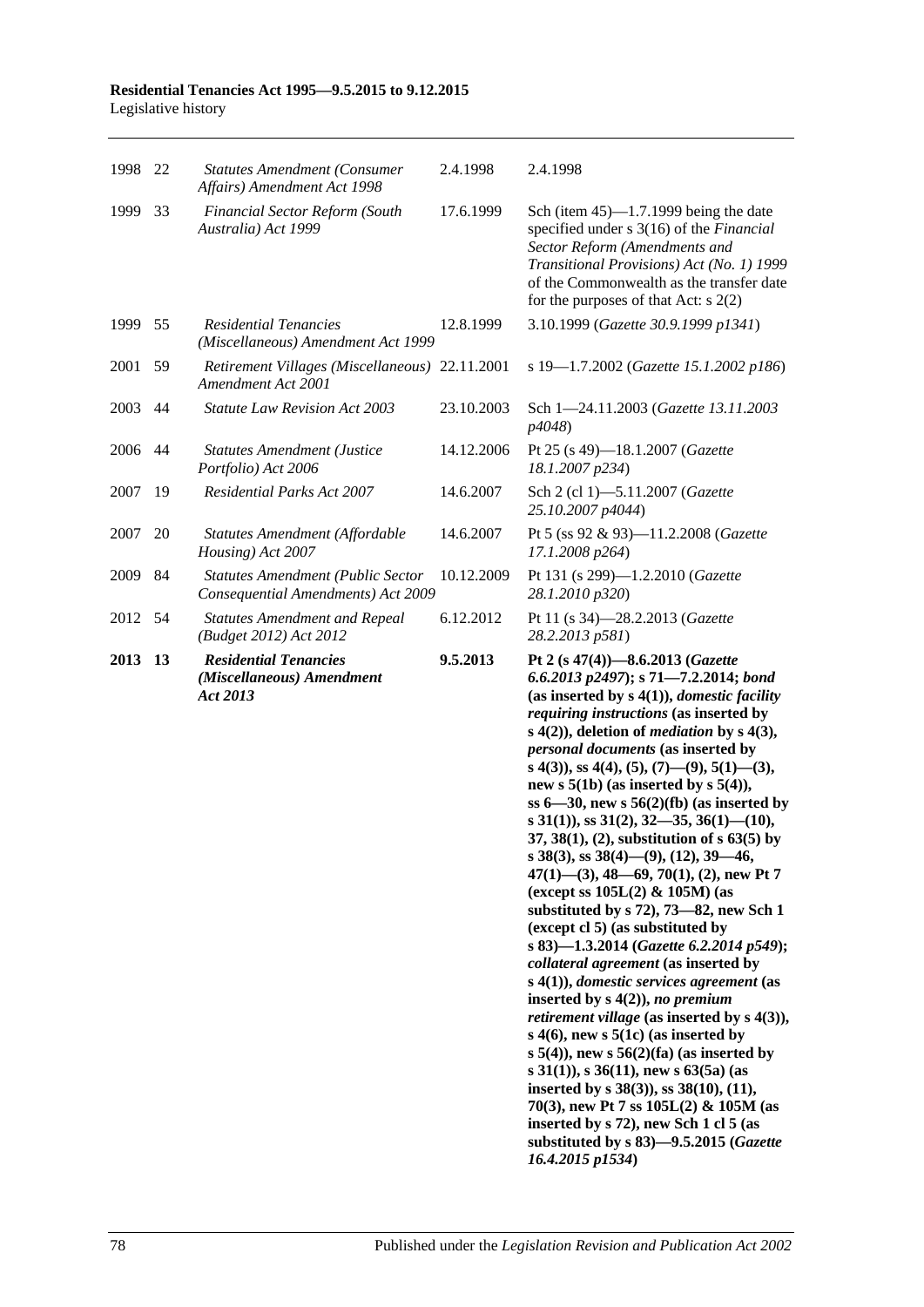| 2013 65 | <b>Community Housing Providers</b><br>(National Law) (South Australia)<br>Act 2013 | 21.11.2013 | Sch 3 (cll 6-12)-1.4.2014 (Gazette<br>6.2.2014p547                |
|---------|------------------------------------------------------------------------------------|------------|-------------------------------------------------------------------|
| 2014 26 | Statutes Amendment (SACAT)<br>Act 2014                                             |            | 11.12.2014 Pt 14 (ss 158—186)—29.3.2015 (Gazette<br>5.3.2015 p883 |
| 2015 43 | Residential Tenancies (Domestic<br>Violence Protections) Amendment<br>Act 2015     | 3.12.2015  | uncommenced                                                       |

# **Provisions amended**

New entries appear in bold.

|                                                 | Emmos mai relate to provisions that have been deleted appear in hancs. |              |
|-------------------------------------------------|------------------------------------------------------------------------|--------------|
| Provision                                       | How varied                                                             | Commencement |
| Long title                                      | amended by 44/2003 s 3(1) (Sch 1)                                      | 24.11.2003   |
| Pt1                                             |                                                                        |              |
| s <sub>2</sub>                                  | deleted by $44/2003$ s $3(1)$ (Sch 1)                                  | 24.11.2003   |
| s <sub>3</sub>                                  |                                                                        |              |
| $s \; 3(1)$                                     |                                                                        |              |
| bailiff                                         | inserted by 26/2014 s 158(1)                                           | 29.3.2015    |
| bond                                            | inserted by $13/2013$ s $4(1)$                                         | 1.3.2014     |
| collateral<br>agreement                         | inserted by $13/2013$ s $4(1)$                                         | 9.5.2015     |
| decision                                        | inserted by 26/2014 s 158(2)                                           | 29.3.2015    |
| Deputy President                                | inserted by 26/2014 s 158(2)                                           | 29.3.2015    |
| Deputy Registrar                                | inserted by 26/2014 s 158(2)                                           | 29.3.2015    |
| domestic facility<br>requiring<br>instructions  | inserted by $13/2013$ s $4(2)$                                         | 1.3.2014     |
| agreement                                       | domestic services inserted by $13/2013$ s $4(2)$                       | 9.5.2015     |
|                                                 | financial institution deleted by $33/1999$ Sch (item $45(a)$ )         | 1.7.1999     |
| mediation                                       | deleted by $13/2013$ s $4(3)$                                          | 1.3.2014     |
| no premium<br>retirement village                | inserted by $13/2013$ s $4(3)$                                         | 9.5.2015     |
|                                                 | personal documents inserted by 13/2013 s 4(3)                          | 1.3.2014     |
| President                                       | inserted by 26/2014 s 158(3)                                           | 29.3.2015    |
| registered agent                                | deleted by $13/2013$ s $4(4)$                                          | 1.3.2014     |
| registered<br>community housing<br>organisation | inserted by $13/2013$ s $4(4)$                                         | 1.3.2014     |
|                                                 | deleted by 65/2013 Sch 3 cl 6                                          | 1.4.2014     |
| registered<br>community housing<br>provider     | inserted by 65/2013 Sch 1 cl 6                                         | 1.4.2014     |
| association                                     | registered housing inserted by $13/2013$ s $4(4)$                      | 1.3.2014     |

Entries that relate to provisions that have been deleted appear in italics.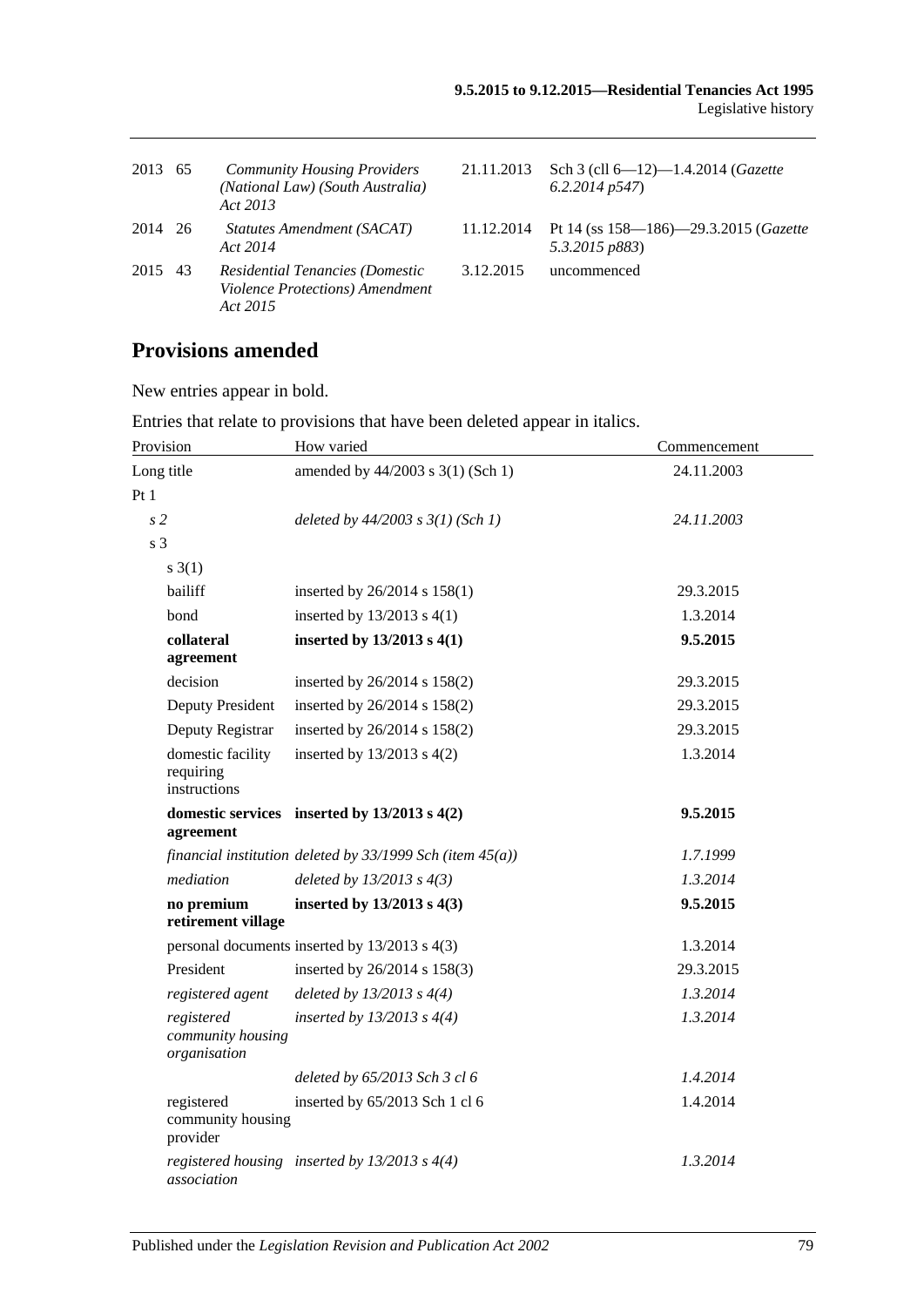|                                          | deleted by 65/2013 Sch 3 cl 6                 | 1.4.2014  |
|------------------------------------------|-----------------------------------------------|-----------|
| registered housing<br>co-operative       | amended by $13/2013$ s $4(5)$                 | 1.3.2014  |
|                                          | deleted by 65/2013 Sch 3 cl 6                 | 1.4.2014  |
| Registrar                                | inserted by 26/2014 s 158(4)                  | 29.3.2015 |
| rent                                     | substituted by $13/2013$ s 4(6)               | 9.5.2015  |
| Rules                                    | deleted by 26/2014 s 158(5)                   | 29.3.2015 |
| security                                 | deleted by $13/2013$ s $4(7)$                 | 1.3.2014  |
| security bond                            | deleted by $13/2013$ s $4(7)$                 | 1.3.2014  |
| statutory charges                        | inserted by $13/2013$ s $4(8)$                | 1.3.2014  |
| statutory rates,<br>taxes and charges    | deleted by $13/2013$ s $4(8)$                 | 1.3.2014  |
| tenancy dispute                          | amended by 13/2013 s 4(9)                     | 1.3.2014  |
| Tribunal                                 | substituted by 26/2014 s 158(6)               | 29.3.2015 |
| $s \; 3(4)$                              | inserted by 55/1999 s 3                       | 3.10.1999 |
| s <sub>5</sub>                           |                                               |           |
| s 5(1)                                   | amended by 19/2007 Sch 2 cl 1                 | 5.11.2007 |
|                                          | amended by $13/2013$ s $5(1)$ —(3)            | 1.3.2014  |
| $s\ 5(1a)$                               | inserted by 20/2007 s 92(1)                   | 11.2.2008 |
| $s\ 5(1b)$                               | inserted by $13/2013$ s $5(4)$                | 1.3.2014  |
| $s\,5(1c)$                               | inserted by $13/2013$ s $5(4)$                | 9.5.2015  |
| $s\ 5(2)$                                | amended by 55/1999 s 4                        | 3.10.1999 |
|                                          | amended by 20/2007 s 92(2)-(5)                | 11.2.2008 |
|                                          | amended by 26/2014 s 159                      | 29.3.2015 |
| Pt 2                                     |                                               |           |
| s 9                                      | deleted by 84/2009 s 299                      | 1.2.2010  |
| Pt <sub>3</sub>                          |                                               |           |
| heading                                  | substituted by 26/2014 s 160                  | 29.3.2015 |
| Pt 3 Div 1 before deletion<br>by 26/2014 |                                               |           |
| s <sub>13</sub>                          |                                               |           |
| $s$ 13(1a)                               | inserted by $13/2013$ s 6                     | 1.3.2014  |
| s <sub>15</sub>                          | substituted by 13/2013 s 7                    | 1.3.2014  |
| s16                                      |                                               |           |
| $s\,16(1)$                               | s 16 redesignated as s $16(1)$ by 13/2013 s 8 | 1.3.2014  |
| $s\,16(2)$                               | inserted by $13/2013$ s 8                     | 1.3.2014  |
| Pt 3 Div 1                               | deleted by 26/2014 s 161                      | 29.3.2015 |
| Pt 3 Div 2 before deletion<br>by 26/2014 |                                               |           |
| s21                                      | amended by 13/2013 s 9                        | 1.3.2014  |
| Pt 3 Div 2                               | deleted by 26/2014 s 161                      | 29.3.2015 |
| Pt 3 Div 3                               |                                               |           |
| s24                                      |                                               |           |
| $s\,24(1)$                               | amended by 20/2007 s 93                       | 11.2.2008 |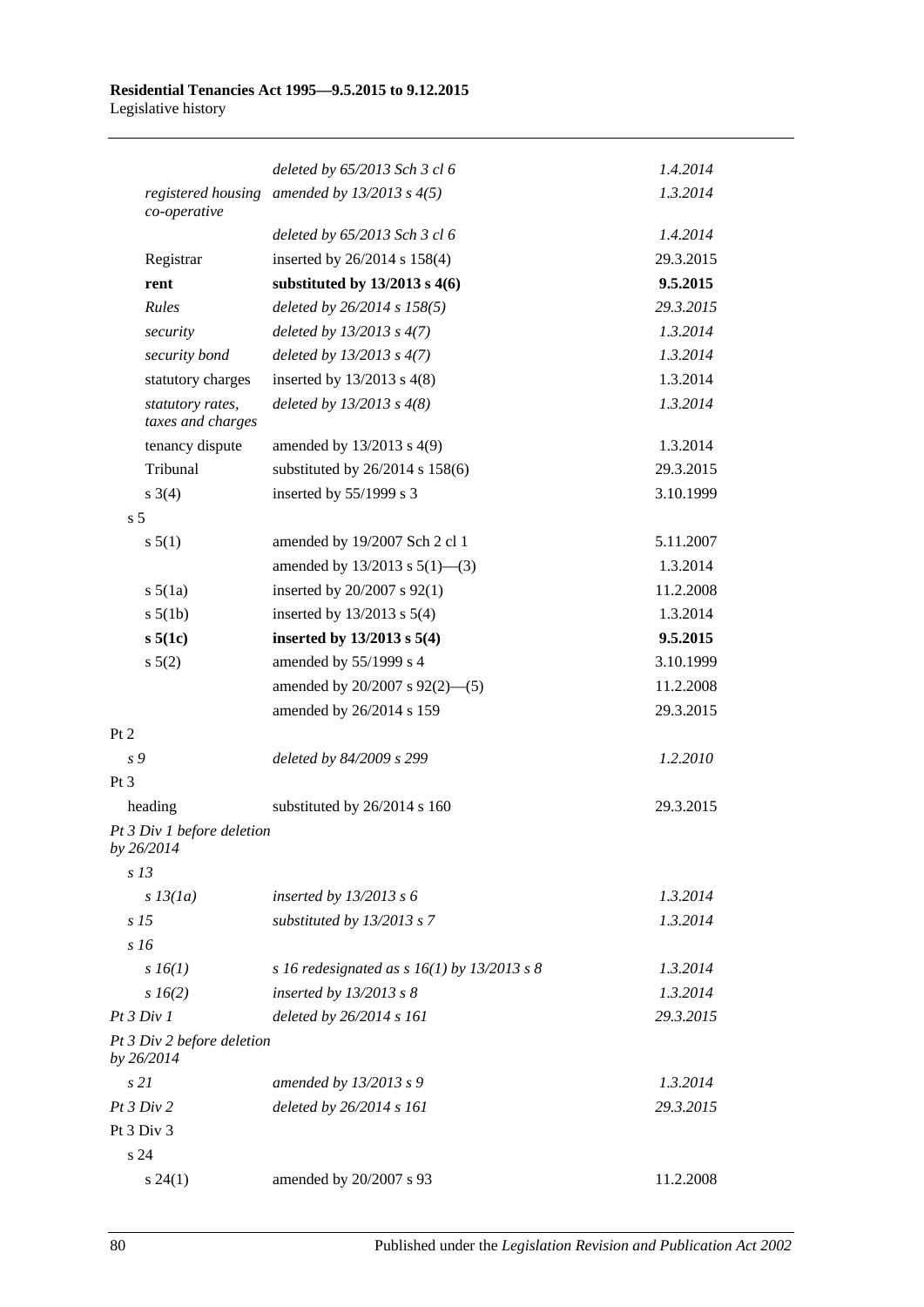|                                           | amended by 13/2013 s 10(1)           | 1.3.2014  |
|-------------------------------------------|--------------------------------------|-----------|
|                                           | (c) deleted by $26/2014$ s $162(1)$  | 29.3.2015 |
| $s\,24(2)$                                | amended by 13/2013 s 10(2)           | 1.3.2014  |
| $s\,24(4)$                                | amended by 26/2014 s 162(2)          | 29.3.2015 |
| $s\,24(5)$                                | amended by 13/2013 s 10(2)           | 1.3.2014  |
| s 25 before<br>substitution by<br>26/2014 |                                      |           |
| $s\,25(3)$                                | inserted by 13/2013 s 11             | 1.3.2014  |
| s <sub>25</sub>                           | substituted by 26/2014 s 163         | 29.3.2015 |
| s25A                                      | inserted by 26/2014 s 163            | 29.3.2015 |
| Pt 3 Div 4                                | deleted by 13/2013 s 12              | 1.3.2014  |
| Pt 3 Div 5                                |                                      |           |
| heading                                   | substituted by 26/2014 s 164         | 29.3.2015 |
| s 31 before deletion by<br>26/2014        |                                      |           |
| $s \, 3I(2)$                              | amended by 13/2013 s 13(1), (2)      | 1.3.2014  |
| $s \frac{3I(3)}{3}$                       | inserted by $13/2013$ s $13(3)$      | 1.3.2014  |
| s <sub>31</sub>                           | deleted by 26/2014 s 165             | 29.3.2015 |
| s 32                                      |                                      |           |
| $s\,32(1)$                                | amended by $13/2013$ s $14(1)$ , (2) | 1.3.2014  |
|                                           | deleted by 26/2014 s 166             | 29.3.2015 |
| $s\,32(1a)$                               | inserted by $13/2013$ s $14(3)$      | 1.3.2014  |
|                                           | deleted by 26/2014 s 166             | 29.3.2015 |
| $s\,32(2)$                                | substituted by $13/2013$ s $14(4)$   | 1.3.2014  |
|                                           | deleted by 26/2014 s 166             | 29.3.2015 |
| $s \frac{32(3)-(5)}{2}$                   | substituted by 65/2013 Sch 3 cl 7    | 1.4.2014  |
| s 33                                      | substituted by 26/2014 s 167         | 29.3.2015 |
| Pt 3 Div 6                                | deleted by 13/2013 s 15              | 1.3.2014  |
| Pt 3 Div 7                                |                                      |           |
| heading                                   | substituted by 26/2014 s 168         | 29.3.2015 |
| s 35                                      |                                      |           |
| $s \, 35(2)$                              | amended by 26/2014 s 169(1)          | 29.3.2015 |
| $s35(3)$ -(5)                             | deleted by 26/2014 s 169(2)          | 29.3.2015 |
| s 36 before deletion by<br>26/2014        |                                      |           |
| $s \, 36(1)$                              | amended by $21/1998 s 24(a)$         | 28.5.1998 |
| $s \, 36(2)$                              | amended by 59/2001 s 19              | 1.7.2002  |
| $s \, 36(3)$                              | inserted by $21/1998 s 24(b)$        | 28.5.1998 |
| s 36                                      | deleted by 26/2014 s 170             | 29.3.2015 |
| s 37                                      |                                      |           |
| $s \frac{37(2)}{2}$                       | amended by 13/2013 s 16(1)           | 1.3.2014  |
| $s \frac{37(3)}{2}$                       | inserted by 13/2013 s 16(2)          | 1.3.2014  |
| s $37(4)$ and $(5)$                       | inserted by 26/2014 s 171            | 29.3.2015 |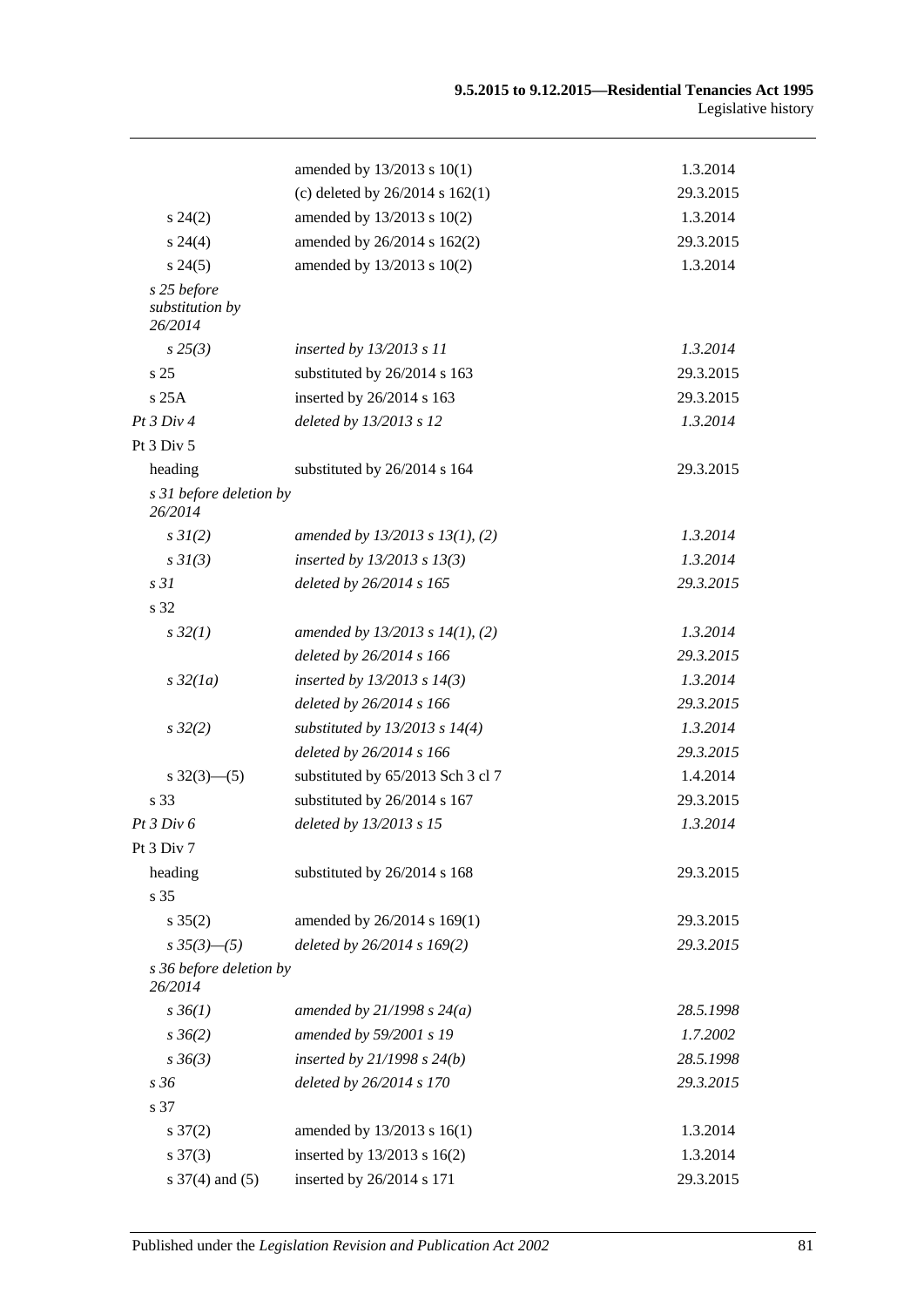### **Residential Tenancies Act 1995—9.5.2015 to 9.12.2015** Legislative history

| s 38                                      | deleted by 26/2014 s 172                                    | 29.3.2015 |
|-------------------------------------------|-------------------------------------------------------------|-----------|
| Pt 3 Div 8                                |                                                             |           |
| s 39                                      | substituted by 26/2014 s 173                                | 29.3.2015 |
| $s$ 39 $A$                                | inserted by 26/2014 s 173                                   | 29.3.2015 |
| Pt 3 Div 9 before deletion<br>by 26/2014  |                                                             |           |
| s41                                       |                                                             |           |
| s 4I(1)                                   | amended by $13/2013$ s $17(1)$                              | 1.3.2014  |
| $s\,4I(2)$                                | deleted by 13/2013 s 17(2)                                  | 1.3.2014  |
| $s\,42$                                   | deleted by 13/2013 s 18                                     | 1.3.2014  |
| Pt3 Div9                                  | deleted by 26/2014 s 174                                    | 29.3.2015 |
| Pt 3 Div 10 before<br>deletion by 26/2014 |                                                             |           |
| $s\,45$                                   |                                                             |           |
| $s\,45(1)$                                | amended by 13/2013 s 19(1)–(3)                              | 1.3.2014  |
| $s\,45(3)$                                | inserted by $13/2013$ s $19(4)$                             | 1.3.2014  |
| $s\,46$                                   |                                                             |           |
| $s\,46(3)$                                | inserted by $13/2013$ s 20                                  | 1.3.2014  |
| $s\,47$                                   |                                                             |           |
| $s\,47(4)$                                | inserted by 13/2013 s 21                                    | 1.3.2014  |
| Pt 3 Div 10                               | deleted by 26/2014 s 174                                    | 29.3.2015 |
| Pt 4                                      |                                                             |           |
| Pt 4 Div A1                               | inserted by $13/2013$ s 22                                  | 1.3.2014  |
| Pt 4 Div 1                                |                                                             |           |
| s 48 before<br>substitution by<br>13/2013 |                                                             |           |
|                                           | $s$ 48(1), (2) and (4) amended by 34/1996 $s$ 4 (Sch cl 29) | 3.2.1997  |
| s 48                                      | substituted by 13/2013 s 23                                 | 1.3.2014  |
| s 49                                      | amended by 34/1996 s 4 (Sch cl 29)                          | 3.2.1997  |
|                                           | substituted by 13/2013 s 24                                 | 1.3.2014  |
| s 50                                      | amended by 13/2013 s 25                                     | 1.3.2014  |
| s 51                                      | amended by 13/2013 s 26                                     | 1.3.2014  |
| Pt 4 Div 2                                |                                                             |           |
| s 52                                      |                                                             |           |
| s 52(1)                                   | amended by 13/2013 s 27(1)                                  | 1.3.2014  |
| s 52(2)                                   | amended by 13/2013 s 27(2)                                  | 1.3.2014  |
| $s\,52(3)$                                | amended by 13/2013 s 27(3)                                  | 1.3.2014  |
| Pt 4 Div 3                                |                                                             |           |
| s 53                                      |                                                             |           |
| s 53(1)                                   | amended by 13/2013 s 28(1), (2)                             | 1.3.2014  |
| s 54                                      |                                                             |           |
| s 54(1)                                   | amended by 13/2013 s 29(1)                                  | 1.3.2014  |
| $s\,54(2)$                                | amended by 13/2013 s 29(2)                                  | 1.3.2014  |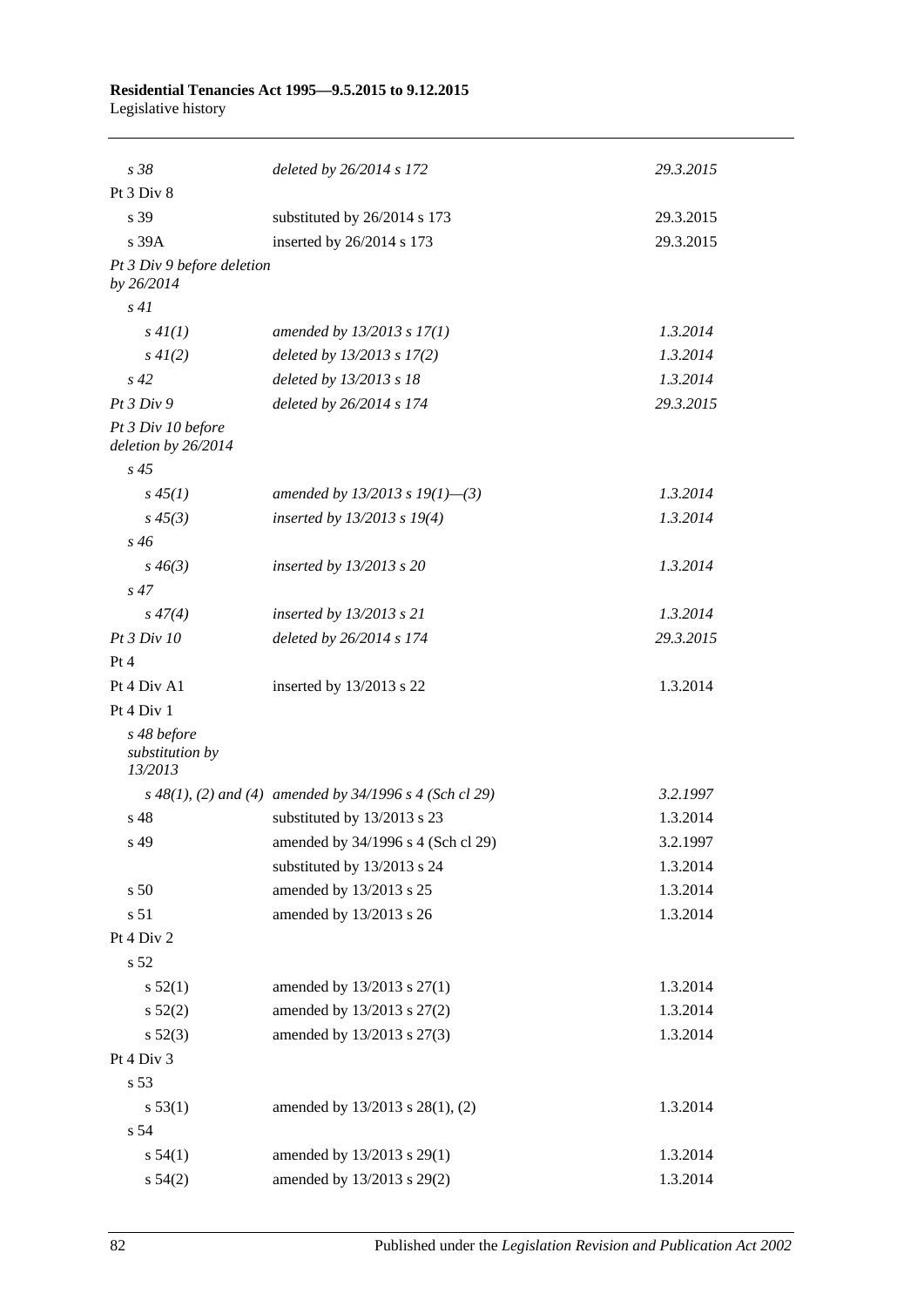| $s\,54(3)$                                | amended by 13/2013 s 29(3)               | 1.3.2014   |
|-------------------------------------------|------------------------------------------|------------|
| s <sub>55</sub>                           |                                          |            |
| s 55(1)                                   | amended by 13/2013 s 30(1)               | 1.3.2014   |
| s 55(2)                                   | amended by 13/2013 s 30(2), (3)          | 1.3.2014   |
|                                           | amended by 65/2013 Sch 3 cl 8(1), (2)    | 1.4.2014   |
| s 55(2a)                                  | inserted by 13/2013 s 30(4)              | 1.3.2014   |
| s 55(7)                                   | inserted by 13/2013 s 30(5)              | 1.3.2014   |
| s 56                                      |                                          |            |
| $s\,56(2)$                                | (fb) inserted by $13/2013$ s $31(1)$     | 1.3.2014   |
|                                           | (fa) inserted by $13/2013$ s $31(1)$     | 9.5.2015   |
| s 56(5)                                   | amended by 13/2013 s 31(2)               | 1.3.2014   |
| s 56A                                     | inserted by 13/2013 s 32                 | 1.3.2014   |
| s 57                                      |                                          |            |
| s 57(1)                                   | amended by 13/2013 s 33(1), (2)          | 1.3.2014   |
| s 57(2)                                   | amended by 13/2013 s 33(3), (4)          | 1.3.2014   |
| s 58 before<br>substitution by<br>13/2013 |                                          |            |
| $s\,58(1)$                                | amended by 34/1996 s 4 (Sch cl 29)       | 3.2.1997   |
| s 58(2)                                   | amended by $33/1999$ Sch (item $45(b)$ ) | 1.7.1999   |
| s 58                                      | substituted by 13/2013 s 34              | 1.3.2014   |
| s 58A                                     | inserted by 13/2013 s 34                 | 1.3.2014   |
| Pt 4 Div 4                                |                                          |            |
| heading                                   | amended by 13/2013 s 35                  | 1.3.2014   |
| s 61                                      |                                          |            |
| $s \, 61(1)$                              | amended by $13/2013$ s $36(1)$ —(3)      | 1.3.2014   |
| $s \, 61(2)$                              | amended by 13/2013 s 36(4)-(7)           | 1.3.2014   |
| $s \, 61(2a)$                             | inserted by 13/2013 s 36(8)              | 1.3.2014   |
| $s \ 61(3)$                               | amended by 13/2013 s 36(9)               | 1.3.2014   |
| s 61(4)                                   | amended by 13/2013 s 36(10)              | 1.3.2014   |
| s 61(5)                                   | inserted by 13/2013 s 36(11)             | 9.5.2015   |
| s <sub>62</sub>                           |                                          |            |
| $s \, 62(1)$                              | amended by 34/1996 s 4 (Sch cl 29)       | 3.2.1997   |
|                                           | amended by 13/2013 s 37(1), (2)          | 1.3.2014   |
| $s \, 62(2)$                              | amended by 34/1996 s 4 (Sch cl 29)       | 3.2.1997   |
|                                           | amended by 13/2013 s 37(3)-(5)           | 1.3.2014   |
| s 63                                      |                                          |            |
| s 63(1)                                   | amended by 13/2013 s 38(1)               | 1.3.2014   |
| $s \, 63(3)$                              | amended by 13/2013 s 38(2)               | 1.3.2014   |
| s 63(5)                                   | substituted by 13/2013 s 38(3)           | 1.3.2014   |
| $s\,63(5a)$                               | inserted by 13/2013 s 38(3)              | 9.5.2015   |
| s 63(6)                                   | amended by 13/2013 s 38(4)               | 1.3.2014   |
| s 63(7)                                   | amended by 44/2003 s 3(1) (Sch 1)        | 24.11.2003 |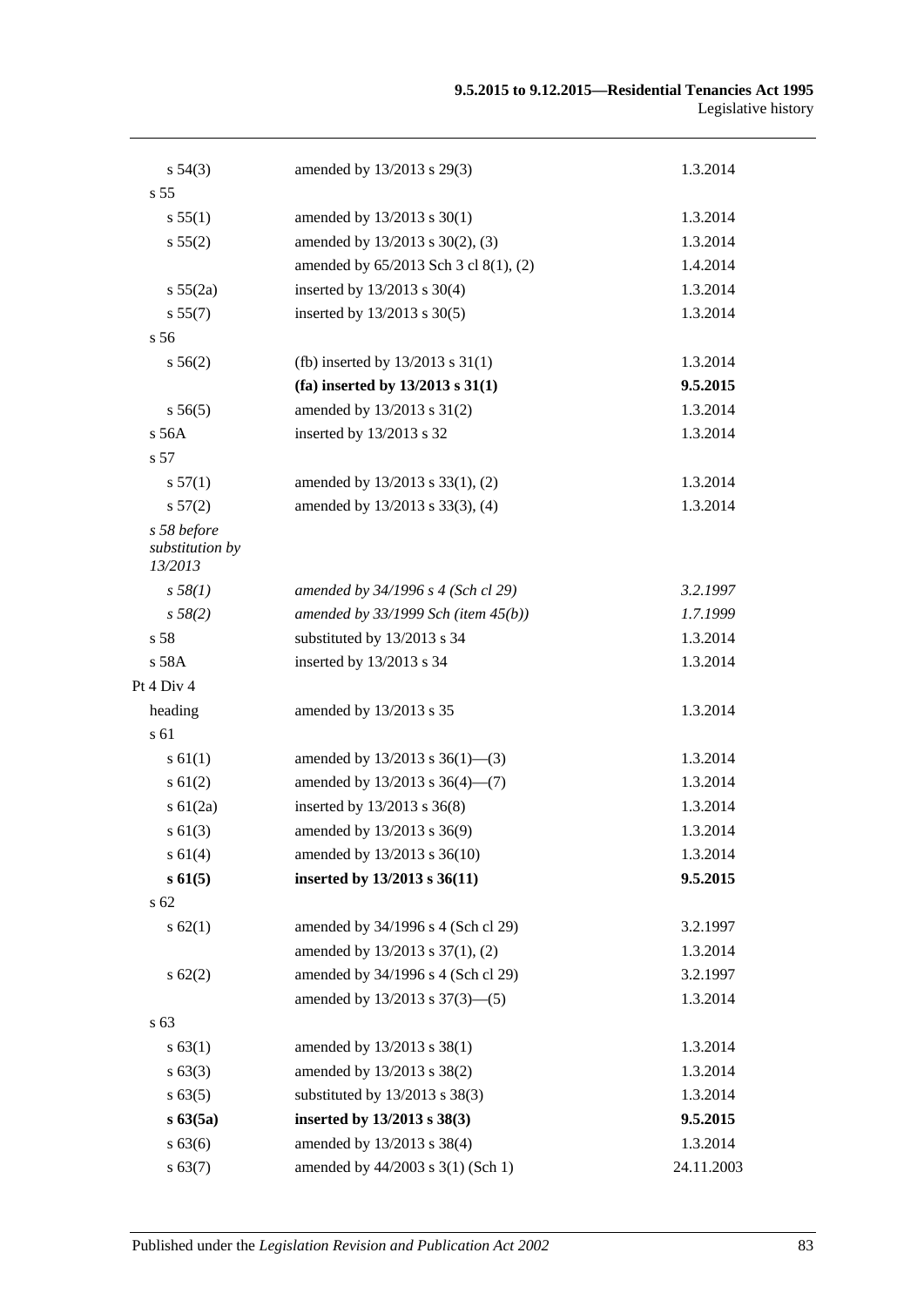|                 | amended by 13/2013 s 38(5), (6)                                                | 1.3.2014   |
|-----------------|--------------------------------------------------------------------------------|------------|
| $s\,63(8)$      | amended by 13/2013 s 38(7)                                                     | 1.3.2014   |
| $s\,63(9)$      | amended by 13/2013 s 38(8), (9)                                                | 1.3.2014   |
| s 63(11)        | amended by 13/2013 s 38(10)                                                    | 9.5.2015   |
| $s \, 63(12)$   | deleted by 13/2013 s 38(11)                                                    | 9.5.2015   |
| $s\,63(13)$     | s 63 footnotes 1 and 2 redesignated as $s$ 63(13)<br>by 44/2003 s 3(1) (Sch 1) | 24.11.2003 |
|                 | amended by 13/2013 s 38(12)                                                    | 1.3.2014   |
| Pt 4 Div 5      |                                                                                |            |
| s <sub>65</sub> |                                                                                |            |
| s 65(2)         | amended by 13/2013 s 39(1), (2)                                                | 1.3.2014   |
| Pt 4 Div 6      |                                                                                |            |
| s 66            |                                                                                |            |
| s 66(1)         | amended by 13/2013 s 40(1)                                                     | 1.3.2014   |
| s 66(2)         | amended by 13/2013 s 40(2), (3)                                                | 1.3.2014   |
| $s\,66(3)$      | amended by 13/2013 s 40(4), (5)                                                | 1.3.2014   |
| Pt 4 Div 7      |                                                                                |            |
| s 68            |                                                                                |            |
| s 68(1)         | amended by 13/2013 s 41(1)                                                     | 1.3.2014   |
| s 68(1a)        | inserted by 13/2013 s 41(2)                                                    | 1.3.2014   |
| s 68(2)         | amended by 13/2013 s 41(3)                                                     | 1.3.2014   |
|                 | amended by 65/2013 Sch 3 cl 9                                                  | 1.4.2014   |
| s 68(3)         | substituted by $13/2013$ s $41(4)$                                             | 1.3.2014   |
| s 68(4)         | amended by 13/2013 s 41(5)                                                     | 1.3.2014   |
| s 68(5)         | inserted by 13/2013 s 41(6)                                                    | 1.3.2014   |
| Pt 4 Div 8      |                                                                                |            |
| s 69            |                                                                                |            |
| s 69(1)         | amended by 13/2013 s 42(1)                                                     | 1.3.2014   |
| s 69(2)         | amended by 13/2013 s 42(2), (3)                                                | 1.3.2014   |
| $s\ 69(3a)$     | inserted by 13/2013 s 42(4)                                                    | 1.3.2014   |
| s 70            |                                                                                |            |
| $s \, 70(1a)$   | inserted by 13/2013 s 43(1)                                                    | 1.3.2014   |
| 570(3)          | amended by 13/2013 s 43(2)                                                     | 1.3.2014   |
| Pt 4 Div 9A     | inserted by 13/2013 s 44                                                       | 1.3.2014   |
| Pt 4 Div 10     |                                                                                |            |
| s 72            | substituted by 13/2013 s 45                                                    | 1.3.2014   |
| Pt 4 Div 11     |                                                                                |            |
| heading         | substituted by 13/2013 s 46                                                    | 1.3.2014   |
| s 73            |                                                                                |            |
| s 73(1)         | amended by 13/2013 s 47(1)                                                     | 1.3.2014   |
| s 73(2)         | amended by 54/2012 s 34(1)                                                     | 28.2.2013  |
|                 | substituted by $13/2013$ s $47(2)$                                             | 1.3.2014   |
| s 73(3)         | amended by 54/2012 s 34(2)                                                     | 28.2.2013  |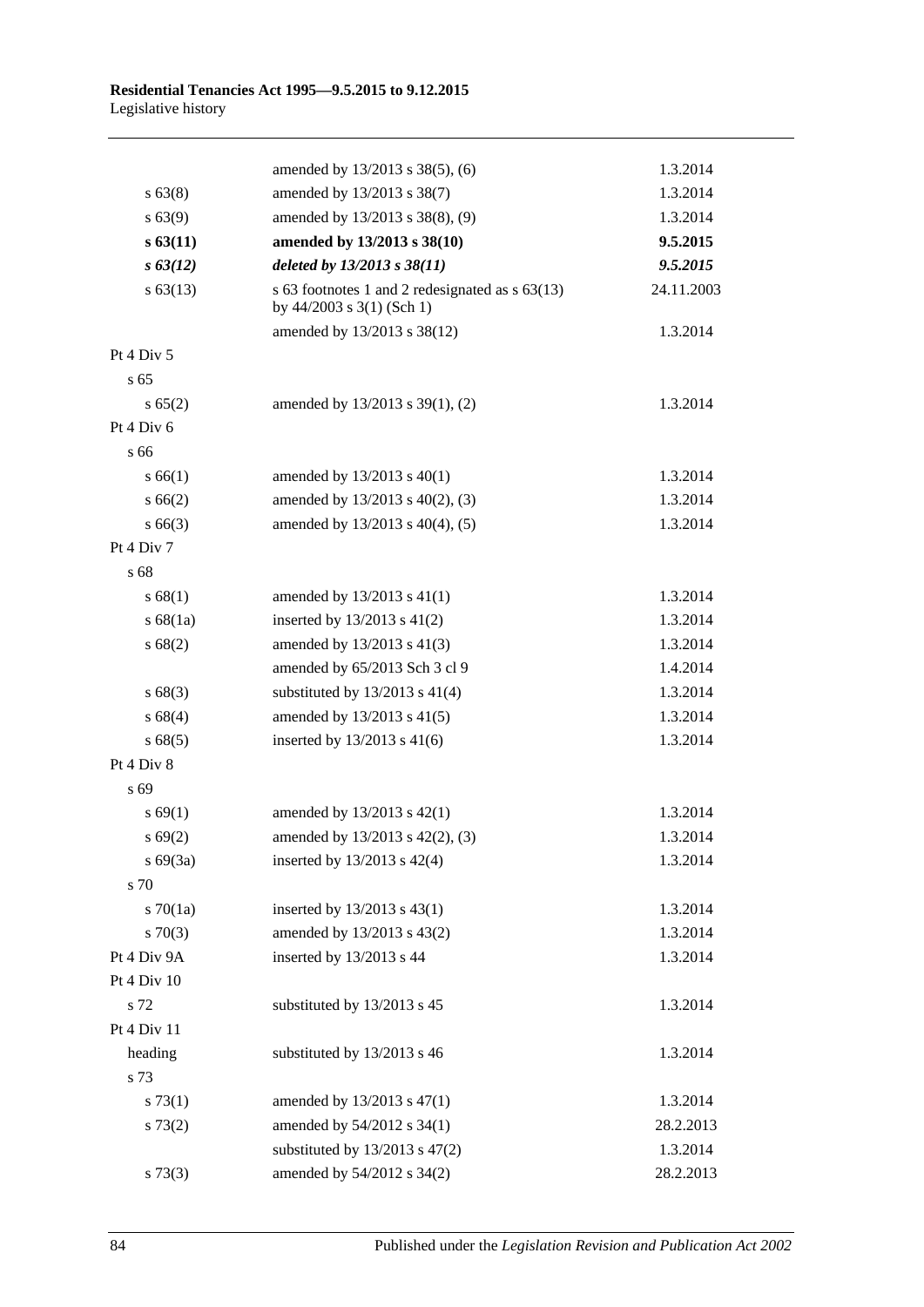|                                 | substituted by $13/2013$ s $47(2)$                                                      | 1.3.2014   |
|---------------------------------|-----------------------------------------------------------------------------------------|------------|
| $s \, 73(4)$                    | inserted by 54/2012 s 34(3)                                                             | 28.2.2013  |
|                                 | amended by 13/2013 s 47(3)                                                              | 1.3.2014   |
| s 73(5)                         | inserted by 54/2012 s 34(3)                                                             | 28.2.2013  |
| $s\,73(6)$                      | inserted by 54/2012 s 34(3)                                                             | 28.2.2013  |
| water security<br>rebate amount | amended by 13/2013 s 47(4)                                                              | 8.6.2013   |
| Pt 4 Div 12                     |                                                                                         |            |
| s 74                            |                                                                                         |            |
| s 74(2)                         | amended by 13/2013 s 48(1)                                                              | 1.3.2014   |
|                                 | amended by 65/2013 Sch 3 cl 10(1)                                                       | 1.4.2014   |
| $s \, 74(2a)$                   | s 74(2) dot point redesignated as $\frac{1}{2}$ 74(2a) by<br>$44/2003$ s 3(1) (Sch 1)   | 24.11.2003 |
|                                 | substituted by $13/2013$ s $48(2)$                                                      | 1.3.2014   |
|                                 | amended by 65/2013 Sch 3 cl 10(2)                                                       | 1.4.2014   |
| $s$ 74 $(2ab)$                  | inserted by 13/2013 s 48(2)                                                             | 1.3.2014   |
| s $74(2b)$ and $(2c)$           | s $74(2)$ dot points redesignated as s $74(2b)$ and<br>$(2c)$ by 44/2003 s 3(1) (Sch 1) | 24.11.2003 |
| s74(5)                          | amended by 13/2013 s 48(3)                                                              | 1.3.2014   |
| Pt 4 Div 15                     |                                                                                         |            |
| s 77                            |                                                                                         |            |
| s 77(3)                         | amended by 13/2013 s 49                                                                 | 1.3.2014   |
| s 78A                           | inserted by 13/2013 s 50                                                                | 1.3.2014   |
| $Pt\,5$                         |                                                                                         |            |
| Pt 5 Div 1                      |                                                                                         |            |
| s 79                            | (a) deleted by $13/2013$ s $51$                                                         | 1.3.2014   |
| $s$ 79 $A$                      | inserted by 13/2013 s 52                                                                | 1.3.2014   |
| Pt 5 Div 2                      |                                                                                         |            |
| s 80                            |                                                                                         |            |
| 80(2)                           | amended by 13/2013 s 53                                                                 | 1.3.2014   |
| s $80(6)$ and $(7)$             | s $80(5)$ dot points redesignated as s $80(6)$ and (7)<br>by $44/2003$ s $3(1)$ (Sch 1) | 24.11.2003 |
| s 81                            |                                                                                         |            |
| s 81(3)                         | amended by 13/2013 s 54(1)                                                              | 1.3.2014   |
| s 81(4)                         | amended by 13/2013 s 54(2)                                                              | 1.3.2014   |
| s 82                            |                                                                                         |            |
| s 82(1)                         | substituted by 65/2013 Sch 3 cl 11                                                      | 1.4.2014   |
| s 83                            |                                                                                         |            |
| s 83(2)                         | substituted by 13/2013 s 55                                                             | 1.3.2014   |
|                                 | amended by 65/2013 Sch 3 cl 12                                                          | 1.4.2014   |
| ss 83A and 83B                  | inserted by 13/2013 s 56                                                                | 1.3.2014   |
| s 84                            |                                                                                         |            |
| s 84(1)                         | substituted by $13/2013$ s $57(1)$                                                      | 1.3.2014   |
| s 84(3)                         | inserted by 13/2013 s 57(2)                                                             | 1.3.2014   |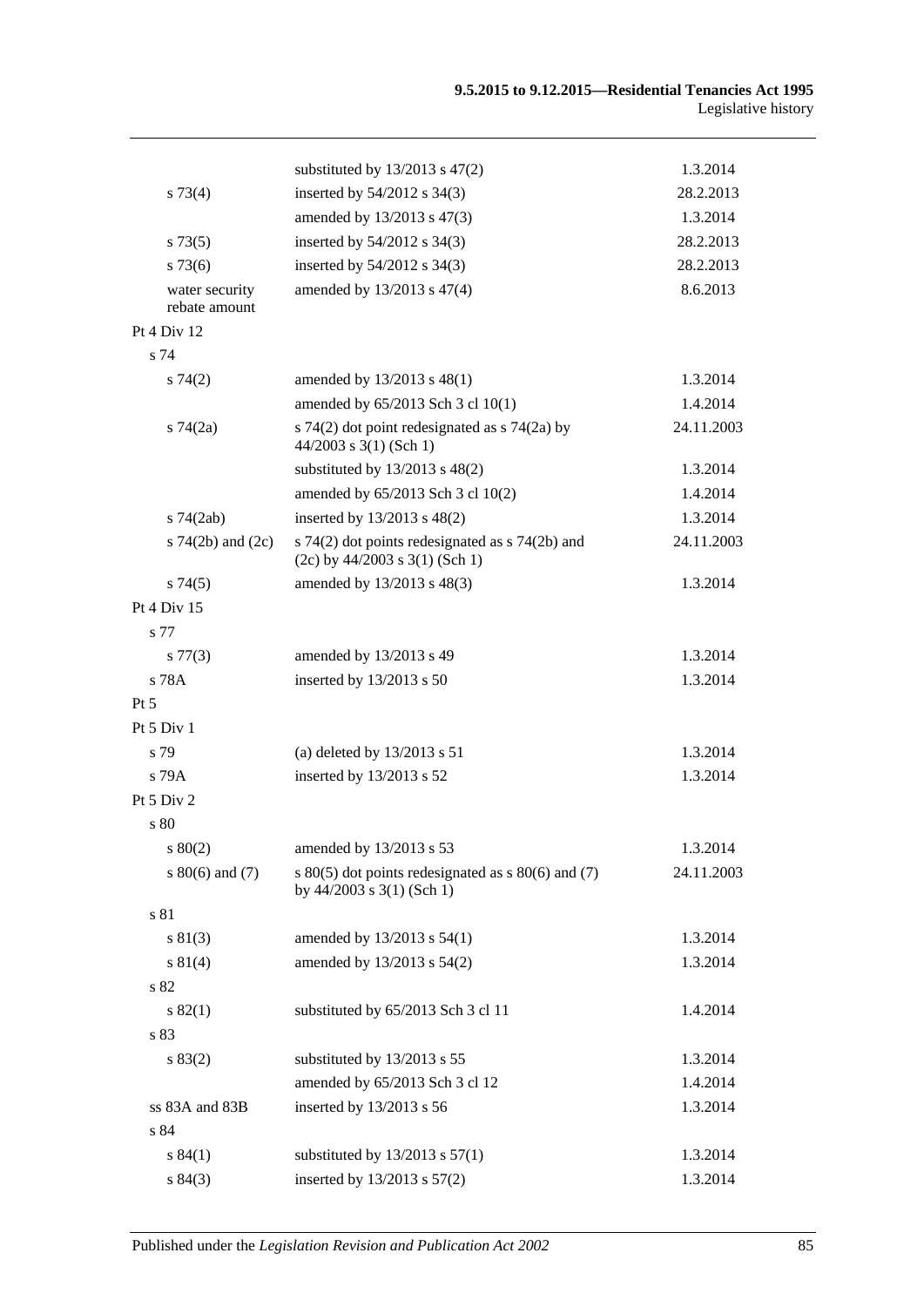Pt 5 Div 3

| s 85                                         |                                                                               |            |
|----------------------------------------------|-------------------------------------------------------------------------------|------------|
| s 85(3a)                                     | s $85(3)$ dot point redesignated as s $85(3a)$ by<br>$44/2003$ s 3(1) (Sch 1) | 24.11.2003 |
| s85A                                         | inserted by 13/2013 s 58                                                      | 1.3.2014   |
| $ss 86A$ and $86B$                           | inserted by 13/2013 s 59                                                      | 1.3.2014   |
| Pt 5 Div 4                                   |                                                                               |            |
| s 87                                         |                                                                               |            |
| s $87(1a)$ and $(1b)$                        | inserted by 13/2013 s 60                                                      | 1.3.2014   |
| s 90                                         |                                                                               |            |
| $s\,90(2)$                                   | substituted by 55/1999 s 5                                                    | 3.10.1999  |
|                                              | amended by 44/2006 s 49                                                       | 18.1.2007  |
| $s \ 90(2a)$                                 | inserted by 55/1999 s 5                                                       | 3.10.1999  |
| $s\,90(3)$                                   |                                                                               |            |
| interested person                            | amended by $13/2013$ s $61(1)$                                                | 1.3.2014   |
| $s \ 90(4)$ and (5)                          | inserted by $13/2013$ s $61(2)$                                               | 1.3.2014   |
| Pt 5 Div 5                                   |                                                                               |            |
| s 92A                                        | inserted by 13/2013 s 62                                                      | 1.3.2014   |
| Pt 5 Div 6                                   |                                                                               |            |
| s 93                                         |                                                                               |            |
| $s\,93(1)$                                   | substituted by $13/2013$ s $63(1)$                                            | 1.3.2014   |
| $s\,93(2)$                                   | amended by 13/2013 s 63(2)                                                    | 1.3.2014   |
| $s\,93(4a)$                                  | s 93(4) dot point redesignated as s 93(4a) by<br>44/2003 s 3(1) (Sch 1)       | 24.11.2003 |
| s 94                                         |                                                                               |            |
| $s\,94(1a)$                                  | inserted by 13/2013 s 64                                                      | 1.3.2014   |
| s 95                                         | amended by 13/2013 s 65                                                       | 1.3.2014   |
| s 96                                         |                                                                               |            |
| s 96(1a)—(1c)                                | inserted by 13/2013 s 66                                                      | 1.3.2014   |
| Pt 5 Div 7 before<br>substitution by 13/2013 |                                                                               |            |
| s 97                                         |                                                                               |            |
| $s\,97(4)$                                   | substituted by 55/1999 s $6(a)$                                               | 3.10.1999  |
| $s\,97(6)$                                   | amended by $55/1999 s 6(b)$                                                   | 3.10.1999  |
| Pt 5 Div 7                                   | substituted by 13/2013 s 67                                                   | 1.3.2014   |
| Pt 5 Div 8                                   |                                                                               |            |
| heading                                      | substituted by 26/2014 s 175                                                  | 29.3.2015  |
| s 98                                         | deleted by 26/2014 s 176                                                      | 29.3.2015  |
| s 99                                         |                                                                               |            |
| s 99(1)                                      | substituted by $13/2013$ s $68(1)$                                            | 1.3.2014   |
|                                              | amended by 26/2014 s 177(1)                                                   | 29.3.2015  |
| $s\,99(3)$                                   | amended by 13/2013 s 68(2)                                                    | 1.3.2014   |
| $s\,99(5)$                                   | amended by 13/2013 s 68(3)                                                    | 1.3.2014   |
| s99(6)                                       | amended by 13/2013 s 68(4)                                                    | 1.3.2014   |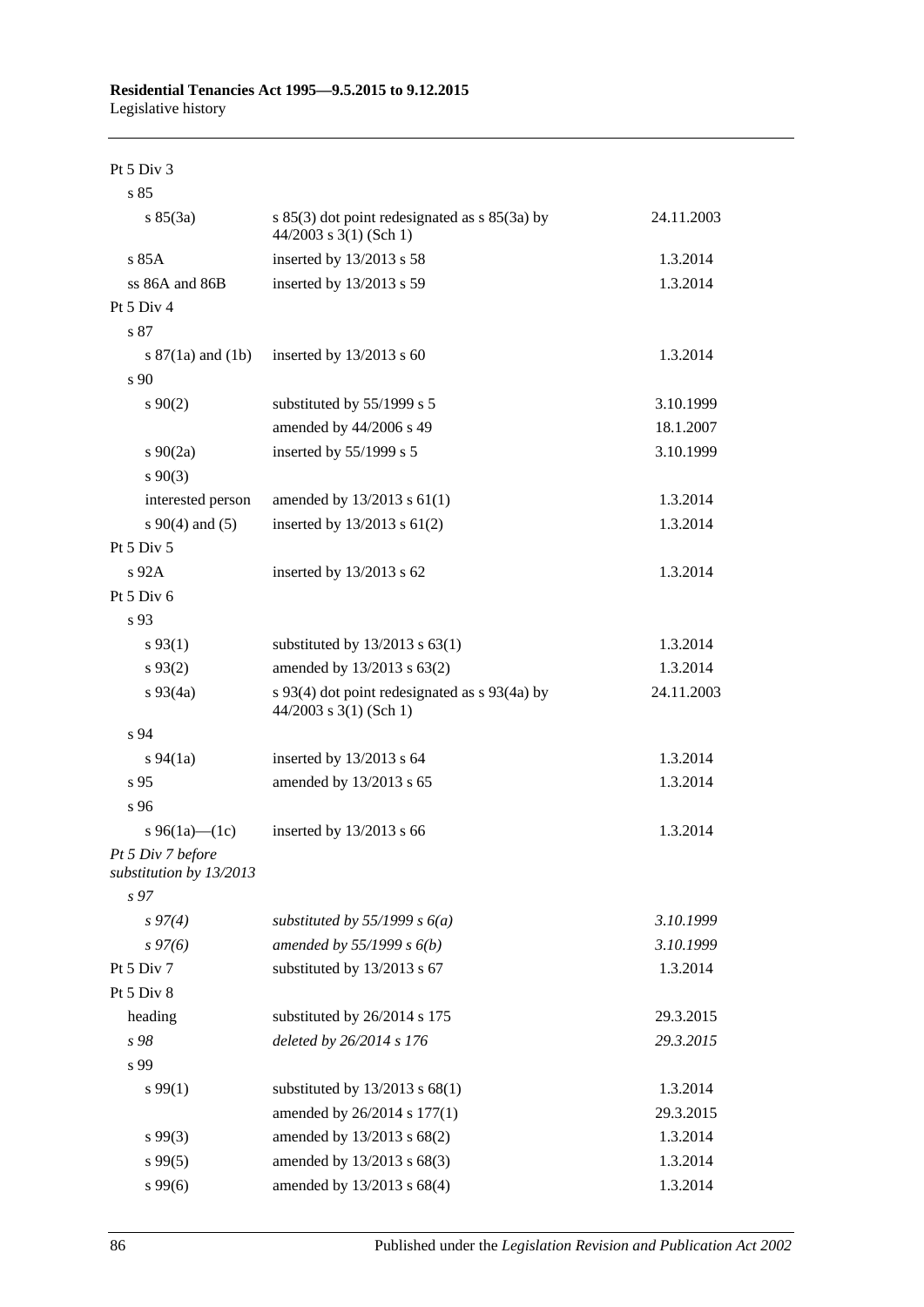### **9.5.2015 to 9.12.2015—Residential Tenancies Act 1995** Legislative history

| $s\,99(8)$                             | amended by $13/2013$ s $68(2)$                                              | 1.3.2014                         |
|----------------------------------------|-----------------------------------------------------------------------------|----------------------------------|
|                                        | deleted by 26/2014 s 177(2)                                                 | 29.3.2015                        |
| Pt 5A                                  | inserted by 13/2013 s 69                                                    | 1.3.2014                         |
| Pt $6$                                 |                                                                             |                                  |
| s 100                                  |                                                                             |                                  |
| s 100(3)                               | amended by 13/2013 s 70(1)                                                  | 1.3.2014                         |
| $s\ 100(5)$                            | amended by 13/2013 s 70(2)                                                  | 1.3.2014                         |
| $s\,100(6)$                            | inserted by 13/2013 s 70(3)                                                 | 9.5.2015                         |
| s 101                                  |                                                                             |                                  |
| s 101(1)                               | s 101 amended and redesignated as $s$ 101(1) by<br>$13/2013$ s $71(1)$ —(3) | 7.2.2014                         |
|                                        | amended by 26/2014 s 178                                                    | 29.3.2015                        |
| s 101(2)                               | inserted by 13/2013 s 71(3)                                                 | 7.2.2014                         |
| Pt 7 before substitution<br>by 13/2013 |                                                                             |                                  |
| s 105A                                 | inserted by 21/1998 s 25                                                    | 28.5.1998                        |
| Pt 7                                   | substituted by 13/2013 s 72                                                 | 1.3.2014 except ss $105L(2)$ and |
|                                        |                                                                             | $105M - 9.5.2015$                |
| Pt 8                                   |                                                                             |                                  |
| Pt 8 Div 1                             | substituted by 13/2013 s 73                                                 | 1.3.2014                         |
| Pt 8 Div 1 Subdiv 1                    |                                                                             |                                  |
| s 106                                  |                                                                             |                                  |
| conciliation<br>conference             | substituted by 26/2014 s 179                                                | 29.3.2015                        |
| Pt 8 Div 1 Subdiv 2                    |                                                                             |                                  |
| s 107                                  |                                                                             |                                  |
| $s\ 107(3)$                            | amended by $26/2014$ s $180(1)$                                             | 29.3.2015                        |
| s 107(6)                               | amended by 26/2014 s 180(2)                                                 | 29.3.2015                        |
| Pt 8 Div 1 Subdiv 3                    | deleted by 26/2014 s 181                                                    | 29.3.2015                        |
| Pt 8 Div 1 Subdiv 4                    |                                                                             |                                  |
| s 108A                                 | amended by 26/2014 s 182                                                    | 29.3.2015                        |
| s 108B                                 |                                                                             |                                  |
| s 108B(1)                              | amended by 26/2014 s 183(1)                                                 | 29.3.2015                        |
| s 108B(2)                              | amended by 26/2014 s 183(1)                                                 | 29.3.2015                        |
| $s\ 108B(3)$                           | amended by 26/2014 s 183(1)                                                 | 29.3.2015                        |
| $s\ 108B(4)$                           | amended by 26/2014 s 183(1)                                                 | 29.3.2015                        |
| s 108B(5)                              | amended by 26/2014 s 183(1)                                                 | 29.3.2015                        |
| $s\ 108B(7)$                           | substituted by 26/2014 s 183(2)                                             | 29.3.2015                        |
| $s$ 108B(9)                            | deleted by 26/2014 s 183(3)                                                 | 29.3.2015                        |
| $s\ 108B(10)$                          | substituted by 26/2014 s 183(4)                                             | 29.3.2015                        |
| Pt 8 Div 3                             |                                                                             |                                  |
| s 110                                  |                                                                             |                                  |
| s 110(1)                               | s 110 amended and redesignated as s 110(1) by<br>55/1999 s 7(a)—(c)         | 3.10.1999                        |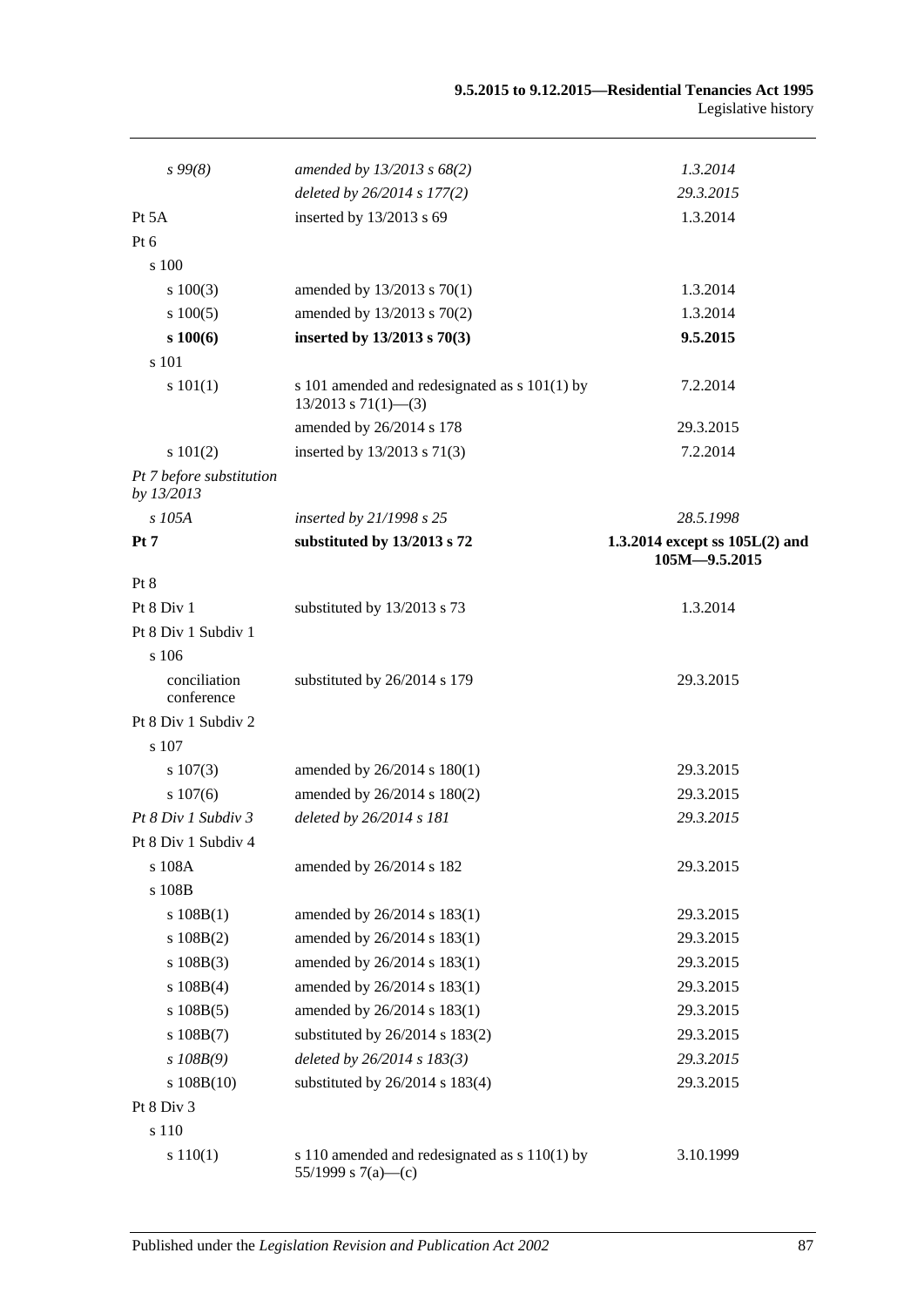|                                   | amended by $13/2013$ s $74(1)$ —(3)               | 1.3.2014                      |
|-----------------------------------|---------------------------------------------------|-------------------------------|
| s 110(2)                          | inserted by $55/1999$ s $7(c)$                    | 3.10.1999                     |
| Pt 8 Div 4                        |                                                   |                               |
| s 113                             |                                                   |                               |
| s 113(1)                          | amended by 13/2013 s 75(1)                        | 1.3.2014                      |
|                                   | amended by 26/2014 s 184                          | 29.3.2015                     |
| s 113(3)                          | amended by 13/2013 s 75(2), (3)                   | 1.3.2014                      |
| s 114                             | amended by 13/2013 s 76                           | 1.3.2014                      |
|                                   | amended by 26/2014 s 185                          | 29.3.2015                     |
| Pt 9                              |                                                   |                               |
| s 115                             |                                                   |                               |
| s 115(3)                          | amended by 13/2013 s 77                           | 1.3.2014                      |
| s 116                             | deleted by 13/2013 s 78                           | 1.3.2014                      |
| s 117A                            | inserted by 13/2013 s 79                          | 1.3.2014                      |
| s 119                             |                                                   |                               |
| s 119(1)                          | amended by 21/1998 s 26                           | 28.5.1998                     |
| s 119(3)                          | amended by 13/2013 s 80                           | 1.3.2014                      |
| s 120                             |                                                   |                               |
| 120(1)                            | amended by 13/2013 s 81(1)                        | 1.3.2014                      |
| $s$ 120(2)                        | deleted by $13/2013$ s $81(2)$                    | 1.3.2014                      |
| s 121                             |                                                   |                               |
| s 121(3)                          | amended by 13/2013 s 82(1)                        | 1.3.2014                      |
| s 121(4)                          | inserted by 34/1996 s 4 (Sch cl 29)               | 3.2.1997                      |
|                                   | amended by 13/2013 s 82(2)                        | 1.3.2014                      |
| Sch before deletion by<br>13/2013 | heading substituted by $44/2003$ s $3(1)$ (Sch 1) | 24.11.2003                    |
| Div 1                             | deleted by $44/2003$ s $3(1)$ (Sch 1)             | 24.11.2003                    |
| Div 2 heading                     | deleted by $44/2003$ s $3(1)$ (Sch 1)             | 24.11.2003                    |
| Div 3                             | deleted by $44/2003$ s $3(1)$ (Sch 1)             | 24.11.2003                    |
| Sch                               | deleted by 13/2013 s 83                           | 1.3.2014                      |
| Sch 1                             | inserted by 13/2013 s 83                          | 1.3.2014 except cl 5-9.5.2015 |

# **Transitional etc provisions associated with Act or amendments**

## *Statutes Amendment and Repeal (Common Expiation Scheme) Act 1996*

### **5—Transitional provision**

An Act repealed or amended by this Act will continue to apply (as in force immediately prior to the repeal or amendment coming into operation) to an expiation notice issued under the repealed or amended Act.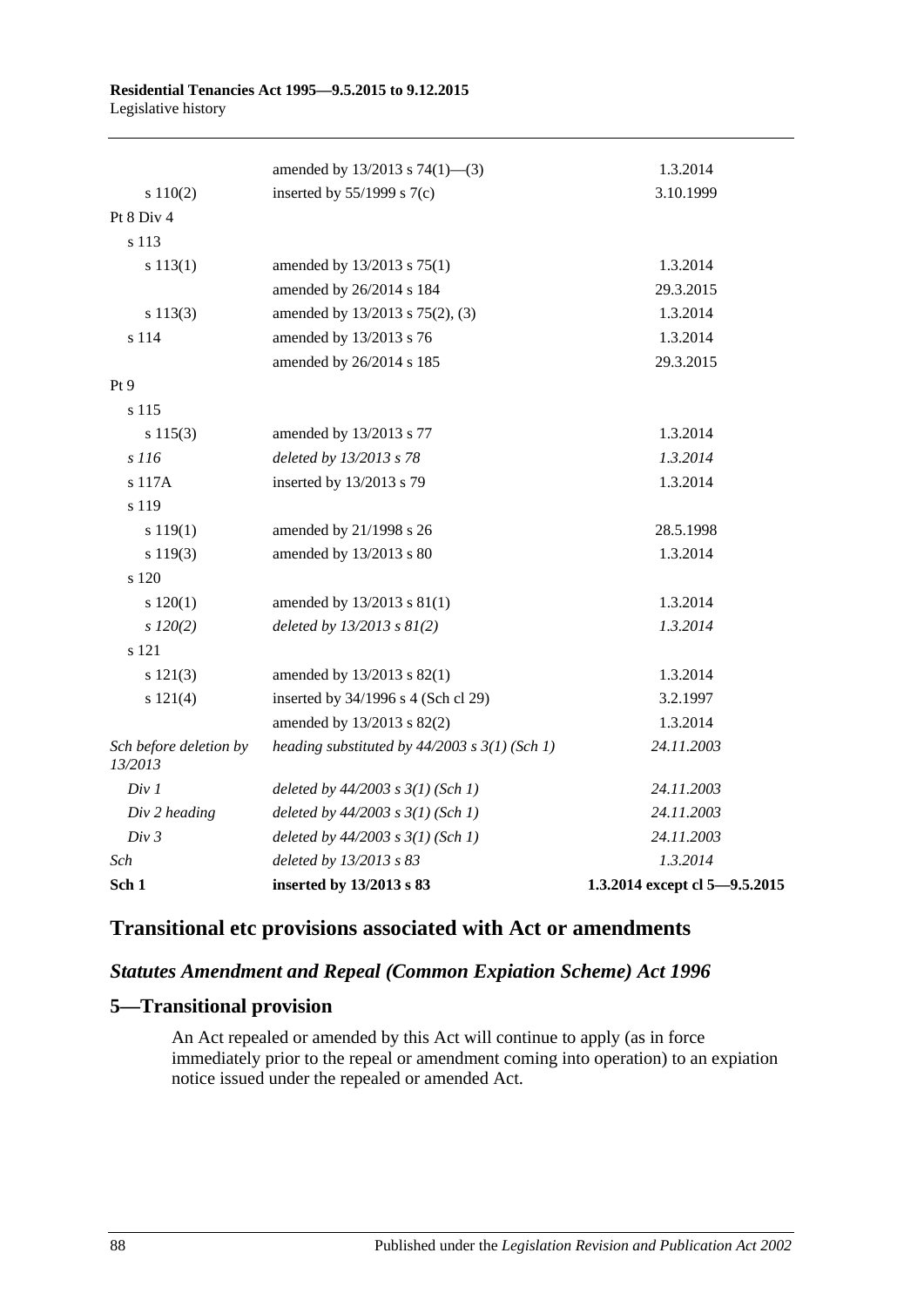### *Statutes Amendment (SACAT) Act 2014*

### **186—Transitional provisions**

(1) In this section—

*principal Act* means the *[Residential Tenancies Act](http://www.legislation.sa.gov.au/index.aspx?action=legref&type=act&legtitle=Residential%20Tenancies%20Act%201995) 1995*;

*relevant day* means the day on which this Part comes into operation;

*Residential Tenancies Tribunal* means the Tribunal established under the *[Residential](http://www.legislation.sa.gov.au/index.aspx?action=legref&type=act&legtitle=Residential%20Tenancies%20Act%201995)  [Tenancies Act](http://www.legislation.sa.gov.au/index.aspx?action=legref&type=act&legtitle=Residential%20Tenancies%20Act%201995) 1995*;

*Tribunal* means the South Australian Civil and Administrative Tribunal established under the *[South Australian Civil and Administrative Tribunal Act](http://www.legislation.sa.gov.au/index.aspx?action=legref&type=act&legtitle=South%20Australian%20Civil%20and%20Administrative%20Tribunal%20Act%202013) 2013*.

- (2) A decision (including a decision in the nature of a declaration), direction or order of the Residential Tenancies Tribunal under the principal Act in force immediately before the relevant day will, on and from the relevant day, be taken to be a decision, direction or order of the Tribunal.
- (3) A right to make any application or to seek a review under the principal Act with respect to any matter in existence before the relevant day, with the effect that the relevant proceedings would have been commenced before the Residential Tenancies Tribunal, will be exercised as if this Part had been in operation before the right arose, so that the relevant proceedings may be commenced instead before the Tribunal.
- (4) Any proceedings before the Residential Tenancies Tribunal under the principal Act immediately before the relevant day will, subject to such directions as the President of the Tribunal thinks fit, be transferred to the Tribunal where they may proceed as if they had been commenced before the Tribunal.
- (5) The Tribunal may—
	- (a) receive in evidence any transcript of evidence in proceedings before the Residential Tenancies Tribunal, and draw any conclusions of fact from that evidence that appear proper; and
	- (b) adopt any findings or determinations of the Residential Tenancies Tribunal that may be relevant to proceedings before the Tribunal; and
	- (c) adopt or make any decision (including a decision in the nature of a declaration), direction or order in relation to proceedings before the Residential Tenancies Tribunal before the relevant day (including so as to make a decision or declaration, or a direction or order, in relation to proceedings fully heard before the relevant day); and
	- (d) take other steps to promote or ensure the smoothest possible transition from 1 jurisdiction to another in connection with the operation of this section.
- (6) The Tribunal may, on application under section 37 of the principal Act made after the relevant date, vary or set aside an order of the Residential Tenancies Tribunal made before the relevant date.
- <span id="page-88-0"></span>(7) The Residential Tenancies Tribunal is dissolved by force of this subsection.